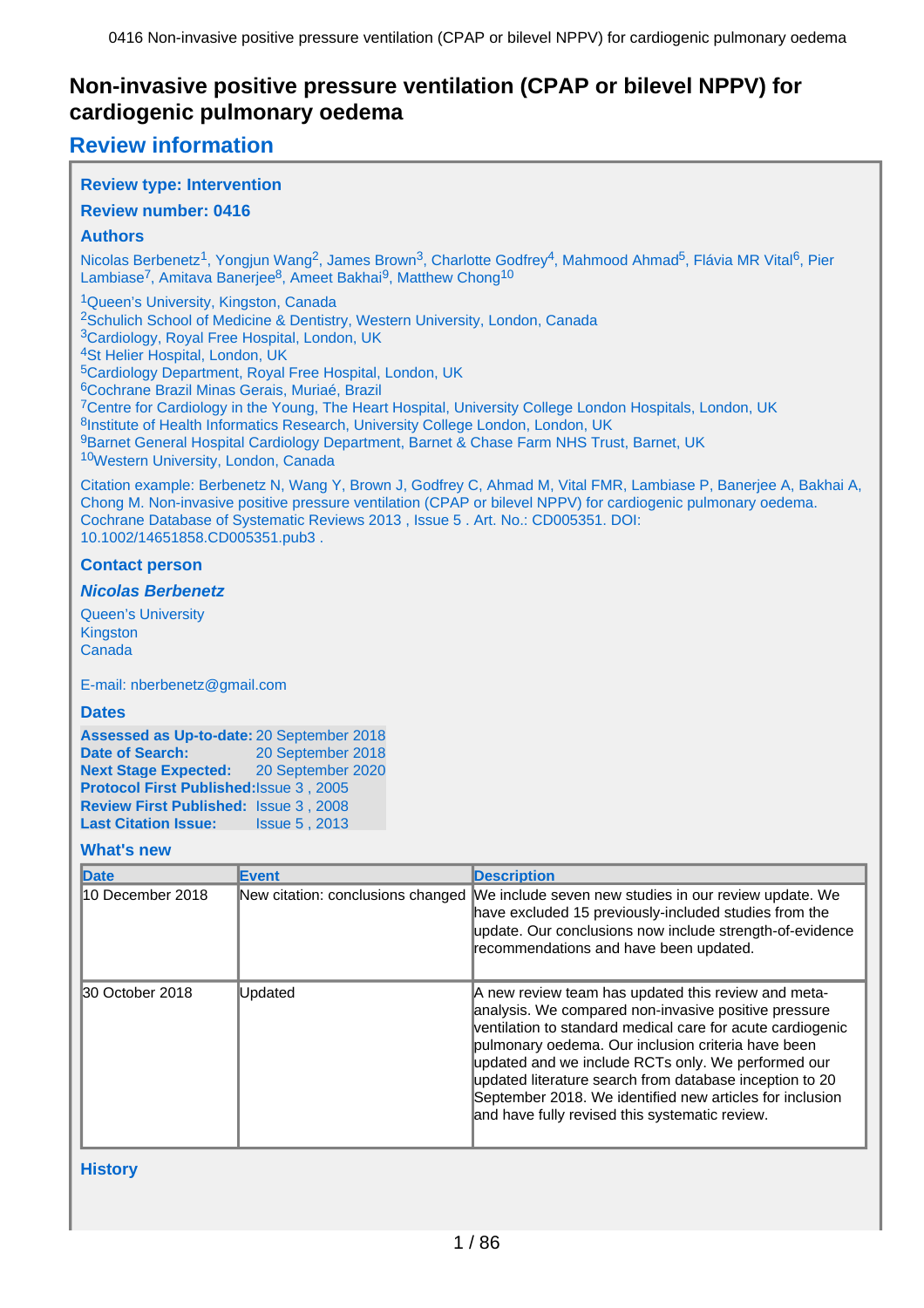| Date             | <b>Event</b>   | <b>Description</b>                                                                                                                                                                                                     |
|------------------|----------------|------------------------------------------------------------------------------------------------------------------------------------------------------------------------------------------------------------------------|
| 12 November 2012 | Updated        | New search in April 2011 found 11 new studies                                                                                                                                                                          |
| 1 December 2011  | Updated        | Eleven new studies have been included in this review<br>update.                                                                                                                                                        |
|                  |                | Background section has been updated.                                                                                                                                                                                   |
|                  |                | No changes have been made to the methodology. The<br>search strategies have been modified in MEDLINE and<br>EMBASE, and the dates over which the databases were<br>searched were updated.                              |
|                  |                | The conclusions have been amended slightly. The use of<br>CPAP produces fewer adverse events compared to the<br>standard treatment or compared the Bilevel NPPV, but the<br>main thrust of the review has not changed. |
| 17 April 2008    | <b>Amended</b> | Converted to new review format.                                                                                                                                                                                        |

# **Abstract**

## **Background**

Non-invasive positive pressure ventilation (NPPV) has been used to treat respiratory distress due to acute cardiogenic pulmonary oedema (ACPE). We performed a systematic review and meta-analysis update on NPPV for adults presenting with ACPE.

## **Objectives**

To evaluate the safety and effectiveness of NPPV compared to standard medical care (SMC) for adults with ACPE. The primary outcome was hospital mortality. Important secondary outcomes were endotracheal intubation, treatment intolerance, hospital and intensive care unit length of stay, rates of acute myocardial infarction, and adverse event rates.

### **Search methods**

We searched CENTRAL (CRS Web, 20 September 2018), MEDLINE (Ovid, 1946 to 19 September 2018), Embase (Ovid, 1974 to 19 September 2018), CINAHL Plus (EBSCO, 1937 to 19 September 2018), LILACS, WHO ICTRP, and clinicaltrials.gov. We also reviewed reference lists of included studies. We applied no language restrictions.

### **Selection criteria**

We included blinded or unblinded randomised controlled trials in adults with ACPE. Participants had to be randomised to NPPV (continuous positive airway pressure (CPAP) or bilevel NPPV) plus standard medical care (SMC) compared with SMC alone.

### **Data collection and analysis**

Two review authors independently screened and selected articles for inclusion. We extracted data with a standardised data collection form. We evaluated the risks of bias of each study using the Cochrane 'Risk of bias' tool. We assessed evidence quality for each outcome using the GRADE recommendations.

### **Main results**

We included 24 studies (2664 participants) of adult participants (older than 18 years of age) with respiratory distress due to ACPE, not requiring immediate mechanical ventilation. People with ACPE presented either to an Emergency Department or were inpatients. ACPE treatment was provided in an intensive care or Emergency Department setting. There was a median follow-up of 13 days for hospital mortality, one day for endotracheal intubation, and three days for acute myocardial infarction. Compared with SMC, NPPV may reduce hospital mortality (risk ratio (RR) 0.65, 95% confidence interval (CI) 0.51 to 0.82; participants = 2484; studies = 21;  $I^2 = 6\%$ ; low quality of evidence) with a number needed to treat for an additional beneficial outcome (NNTB) of 17 (NNTB 12 to 32). NPPV probably reduces endotracheal intubation rates (RR 0.49, 95% CI 0.38 to 0.62; participants = 2449; studies = 20;  $I^2 = 0\%$ ; moderate quality of evidence) with a NNTB of 13 (NNTB 11 to 18). There is probably little or no difference in acute myocardial infarction (AMI) incidence with NPPV compared to SMC for ACPE (RR 1.03, 95% CI 0.91 to 1.16; participants = 1313; studies = 5;  $I^2 = 0\%$ ; moderate quality of evidence). We are uncertain as to whether NPPV increases hospital length of stay (mean difference (MD) ?0.31 days, 95% CI ?1.23 to 0.61; participants = 1714; studies = 11;  $I^2$  = 55%; very low quality of evidence). Adverse events were generally similar between NPPV and SMC groups, but evidence was of low quality.

## **Authors' conclusions**

Our review provides support for continued clinical application of NPPV for ACPE, to improve outcomes such as hospital mortality and intubation rates. NPPV is a safe intervention with similar adverse event rates to SMC alone. Additional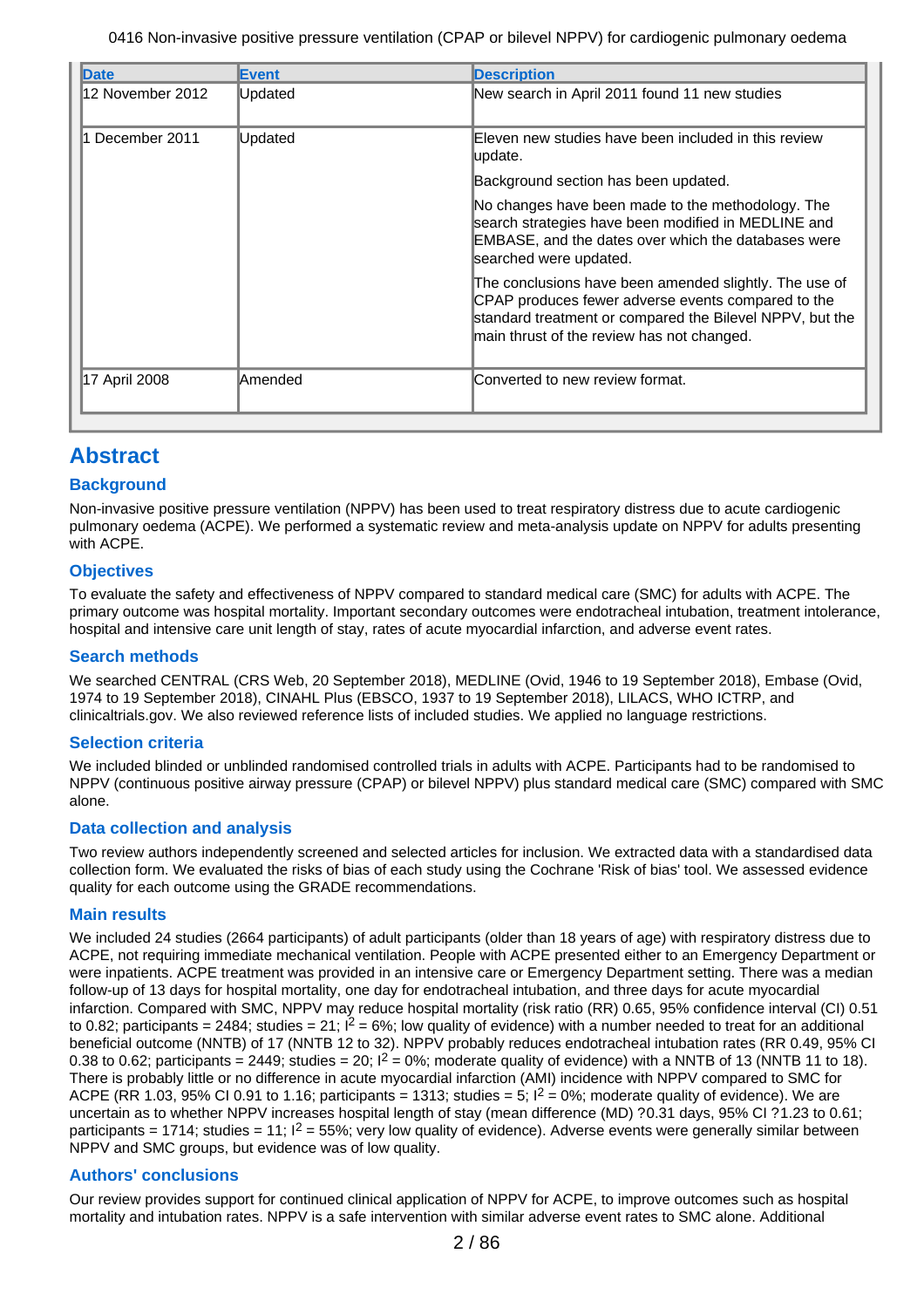research is needed to determine if specific subgroups of people with ACPE have greater benefit of NPPV compared to SMC. Future research should explore the benefit of NPPV for ACPE patients with hypercapnia.

## **Plain language summary**

## **A breathing intervention for shortness of breath due to heart failure**

#### **Background**

Heart failure is one of the leading causes of hospital admission in the world. People with heart failure often experience shortness of breath and leg swelling. These symptoms may develop over hours to weeks, or rapidly over a few hours. Such rapid deterioration is called acute cardiogenic pulmonary oedema.

Providing air under pressure through a face or nose mask can treat shortness of breath. This treatment is called non-invasive ventilation and its use in heart failure is controversial.

#### **Study characteristics**

Randomised controlled studies compare treatments to find out if they are truly effective. We searched for randomised studies comparing non-invasive ventilation to routine care for adults with acute cardiogenic pulmonary oedema. We compared studies treating people with non-invasive ventilation versus medical care. Medical care includes therapies such as providing extra oxygen and water pills to patients. The evidence upon which this review is based is current to September 2018.

#### **Review question**

We sought to address if non-invasive ventilation in adults with acute cardiogenic pulmonary oedema reduces rates of deaths, the need for a breathing tube, and heart attacks.

#### **Key results and quality of evidence**

We found 24 studies with 2664 participants comparing non-invasive ventilation to medical care alone. Non-invasive ventilation may decrease the chances of dying in hospital. The quality of results for studies reporting death in hospital was low. Studies were poorly conducted, and results were not similar across studies. In addition, non-invasive ventilation probably reduces the chances of needing a breathing tube. The quality of results for studies reporting breathing tube rates was moderate. Studies evaluating breathing tube rates were poorly conducted. Non-invasive ventilation probably has little or no effect on getting a heart attack. The quality of results for studies reporting heart attack rates was moderate, and studies had inconsistent results for this outcome. We are unsure if the length of hospital stay is improved with non-invasive ventilation. The quality of results for studies reporting hospital length of stay was very low, which was due to poor study conduct and inconsistent results. Finally, non-invasive ventilation may make little or no difference to adverse events (complications), compared to medical care. The quality of results for studies reporting adverse events was low. Studies evaluating adverse events were poorly conducted and had inconsistent results.

# **Background**

## **Description of the condition**

Abnormal heart function in heart failure (HF) can produce signs and symptoms of reduced cardiac output [\(Ezekowitz 2017](#page-70-0) ). A rapid deterioration in HF symptoms is called congestive heart failure (CHF) or acute cardiogenic pulmonary oedema (ACPE). Symptoms of ACPE can include dyspnoea, orthopnoea, peripheral oedema, cough, fatigue, and weight gain [\(Wang 2005](#page-72-0)). Signs of ACPE can include the presence of a third heart sound, jugular venous distension, rales, lower extremity oedema, wheezing, and ascites [\(Wang 2005](#page-72-0)). Approximately one million people a year are discharged from hospitals in the United States with HF [\(Benjamin 2017](#page-70-0)). ACPE severity is variable, but the presence of hypoxia, respiratory failure, and hypotension can indicate a higher risk presentation [\(Ponikowski 2016](#page-72-0) ). Many conditions can trigger ACPE, such as acute coronary syndrome (ACS), tachyarrhythmia, valvular heart disease, and hypertension [\(Ponikowski 2016](#page-72-0)). Importantly, ACPE is also associated with an in-hospital mortality of approximately 10% and one-year mortality of 30% ([Rudiger 2005](#page-72-0)).

ACPE can be conceptualised as left ventricular failure with elevated left ventricular filling pressures. Elevated filling pressures produce higher pulmonary capillary pressures and fluid extravasation into alveoli due to overwhelmed lymphatic vessel absorption capacity [\(Allison 1991](#page-70-0); [Packer 1993](#page-72-0)). Pulmonary oedema fluid can dilute surfactant and neutralise its lubricating properties, causing a reduction in lung compliance and increased work of breathing [\(Allison 1991](#page-70-0); [Park 2001](#page-65-0)). In the upright position, oedema accumulates at the lung bases, causing a ventilation-perfusion (V-Q) mismatch, which can cause hypoxia [\(Allison 1991](#page-70-0)).

### **Description of the intervention**

ACPE treatment guidelines have been prepared in several countries, including Canada [\(Ezekowitz 2017](#page-70-0)) and Europe [\(Ponikowski 2016](#page-72-0)). Treatment options include: loop diuretics (e.g. furosemide), vasodilators (e.g. nitroglycerin), supplemental oxygen, non-invasive positive pressure ventilation (NPPV), and endotracheal intubation [\(Ezekowitz 2017](#page-70-0); [Ponikowski 2016](#page-72-0)). Treating the underlying cause of ACPE is also necessary (e.g. antihypertensives for hypertension, coronary angiography for ST elevation myocardial infarction) [\(Ezekowitz 2017](#page-70-0); [Ponikowski 2016](#page-72-0); [Yancy 2013](#page-72-0)).

Endotracheal intubation raises the risk for adverse events, such as nosocomial infections (e.g. pneumonia), tracheal injury, and prolonged hospital length of stay [\(Gay 2009](#page-71-0)). In contrast to the invasiveness of endotracheal intubation, NPPV can be provided in the form of continuous positive airway pressure (CPAP) and bilevel NPPV (BiPAP® -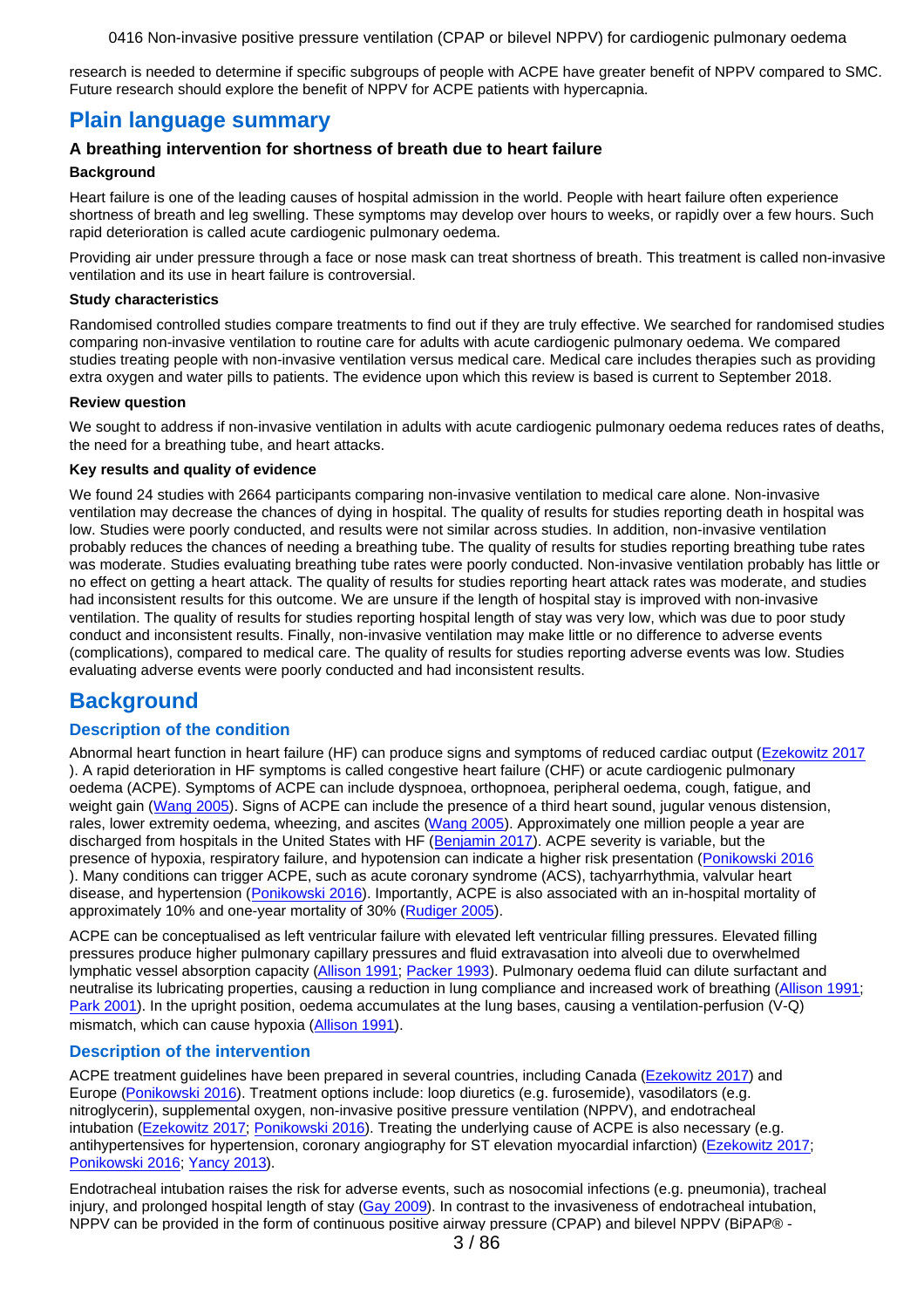<span id="page-3-0"></span>Respironics, Inc, Murrysville, PA) using face or nasal masks. CPAP maintains a constant positive airway pressure throughout the respiratory cycle. In contrast, bilevel NPPV provides additional inspiratory positive airway pressure and positive end-expiratory pressure [\(Nava 2009](#page-71-0)).

### **How the intervention might work**

The cardiovascular and pulmonary systems work together to maintain homeostasis. During normal inhalation contraction of the diaphragm and intercostal muscles produces a more negative pleural pressure compared to the lungs at rest [\(Alviar 2018](#page-70-0)). This negative pleural pressure reduces left ventricular pressure relative to systemic arterial pressure [\(Alviar 2018](#page-70-0)). In contrast, during positive pressure ventilation, inhalation involves a positive pleural pressure which raises left ventricular pressure relative to systemic arterial pressure and reduces left ventricular afterload due to a baroreceptor reflex [\(Alviar 2018](#page-70-0); [Buda 1979](#page-70-0)). Intrapleural pressure influences right ventricular inflow and left ventricular outflow. The difference between airway pressure and intrapleural pressure (transpulmonary pressure gradient) affects pulmonary vasculature, which in turn influences left ventricular inflow and right ventricular outflow ([Alviar](#page-70-0) [2018](#page-70-0)). NPPV reduces pulmonary workload, improves cardiac output, and enhances lung compliance [\(Baratz 1992](#page-66-0); [Lenique](#page-71-0) [1997](#page-71-0)). During ACPE interstitial and alveolar oedema reduce lung compliance. Application of positive pressure at end expiration can force fluid out of alveoli, improving pulmonary vascular resistance and enhancing gas exchange [\(Alviar 2018](#page-70-0) ). In addition, positive pressure ventilation could prevent alveolar collapse and enhance alveolar expansion with inspiration improving airway compliance [\(Alviar 2018](#page-70-0)). This mechanism could explain how NPPV applied during ACPE can lead to improved oxygenation [\(Räsänen 1985](#page-66-0)). During respiratory distress without NPPV the intrapleural pressure becomes more negative and left ventricular afterload is increased, because left ventricular systolic pressure is more negative compared to the systemic circulation [\(Alviar 2018](#page-70-0); [Magder 1983](#page-71-0)). In terms of left ventricular function, NPPV reduces preload, afterload, myocardial oxygen demand, and enhances hydrostatic displacement of alveolar oedema ([Alviar 2018](#page-70-0)). In left ventricular failure, NPPV can improve cardiac output by reducing left ventricular afterload. In contrast, in right ventricular failure, NPPV reduces right ventricular preload and can reduce right ventricular cardiac output [\(Alviar 2018](#page-70-0)). The net benefit of NPPV in heart failure will depend on the relative left and right ventricular functions, and afterload [\(Alviar 2018](#page-70-0)). Furthermore, NPPV use in ACPE may prevent endotracheal intubation without significant adverse events ([Nava 2009](#page-71-0)). Mechanical ventilation can be life-saving for people with respiratory failure needing airway protection and with severe hypoxia associated with failed NPPV therapy [\(Alviar 2018](#page-70-0)). However, mechanical ventilation is associated with additional adverse events, such as endotracheal tube complications ([Tobin 1994](#page-72-0) ), ventilator-associated lung injury [\(Slutsky 2013](#page-72-0)), ventilator-associated pneumonia [\(Spalding 2017](#page-72-0)), barotrauma (e.g. pneumothorax) [\(Anzueto 2004](#page-70-0)), and ventilator-induced diaphragmatic dysfunction [\(Levine 2008](#page-71-0)).

#### **Why it is important to do this review**

Since the increased clinical use of NPPV in the 1980s, many studies have evaluated NPPV's effectiveness for ACPE, and have reported mixed results [\(Nava 2009](#page-71-0)). Furthermore, current heart failure guidelines differ in their NPPV recommendations. Canadian guidelines recommend against routine use of NPPV, and suggest that NPPV could be used for ACPE with persistent hypoxia despite standard medical care [\(Ezekowitz 2017](#page-70-0)). In addition, Canadian guidelines warn of the clinical risks of NPPV, including worsening right heart failure, worsening hypercapnia, aspiration, and pneumothorax [\(Ezekowitz 2017](#page-70-0)). In contrast, European guidelines [\(Ponikowski 2016](#page-72-0)) suggest NPPV be considered and started quickly in people with ACPE who present with tachypnoea (respiratory rate greater than 25 breaths a minute) and hypoxia (SpO<sub>2</sub> less than 90%). Furthermore, they are of the opinion that NPPV can reduce respiratory distress and endotracheal intubation. The main risk of NPPV emphasised by the European guidelines is hypotension [\(Ponikowski 2016](#page-72-0)). American quidelines do not provide treatment quidance for ACPE [\(Yancy 2013](#page-72-0)). Given the differences in opinion between these two major heart failure guidelines on the use of NPPV for ACPE, we have updated our systematic review and meta-analysis.

# **Objectives**

To evaluate the safety and effectiveness of NPPV compared to standard medical care (SMC) for adults with ACPE. The primary outcome was hospital mortality. Important secondary outcomes were endotracheal intubation, treatment intolerance, hospital and intensive care unit length of stay, rates of acute myocardial infarction, and adverse event rates.

# **Methods**

## **Criteria for considering studies for this review**

## **Types of studies**

For inclusion, studies had to be randomised controlled trials (RCTs). We excluded studies that were cluster-randomised or used a cross-over design. We ruled out cluster-randomised studies to avoid heterogeneity in study design, heterogeneity from the unit of randomisation (e.g. intensive care unit (ICU) versus emergency room (ER)), and variation in eligibility criteria at the individual level compared to a cluster level. We ruled out cross-over studies because we did not consider them an appropriate design for acute cardiogenic pulmonary oedema (ACPE). In a cross-over study, a carry-over effect from the initial therapy (e.g. medical therapy or NPPV) could influence the second intervention (e.g. medical therapy or NPPV), such that participants entering the second intervention differ from those during the first intervention. To avoid publication bias, we included studies irrespective of final publication status. We also included studies reported as full text, abstract only, and unpublished data.

## **Types of participants**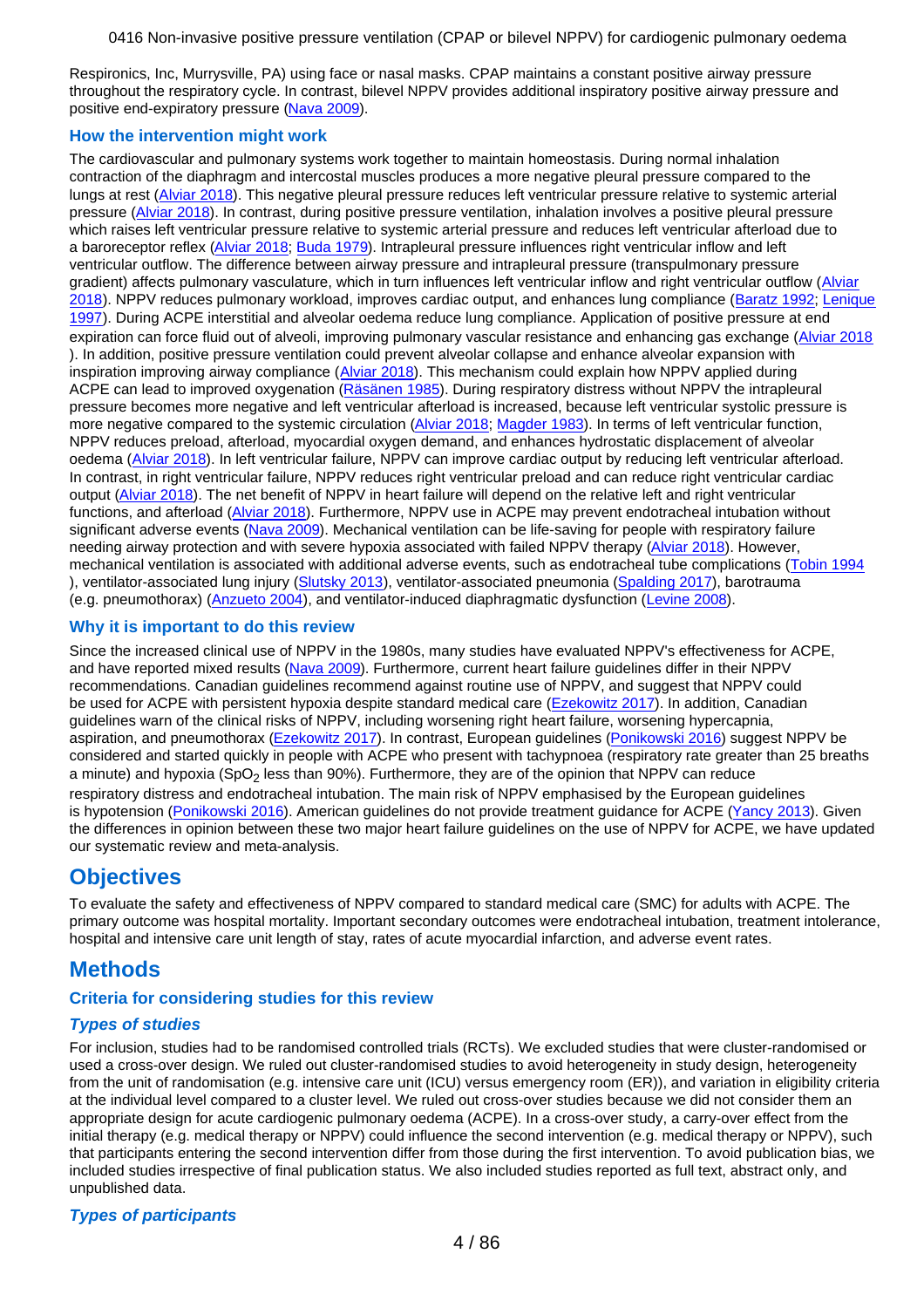We included trials reporting on adults (18 years and older) with ACPE. A diagnosis of ACPE can have symptoms and clinical signs of hypoperfusion or congestion, or both, such as dyspnoea, pulmonary congestion, jugular venous distension, congestive hepatomegaly, peripheral oedema, confusion, oliguria, and cool extremities [\(Wang 2005](#page-72-0); [Yancy](#page-72-0) [2013](#page-72-0)). The clinical diagnosis could be supported by a chest radiograph, electrocardiograms, serum biomarkers (e.g. troponin for acute myocardial infarction or Brain natriuretic peptide / N-terminal-pro hormone Brain natriuretic peptide for HF), or echocardiography. We excluded trials investigating NPPV for people with a primary diagnosis of pneumonia, alternative aetiologies of respiratory failure (e.g. endocarditis, cardiac surgery patients, unknown cause), or its use as a weaning strategy.

## **Types of interventions**

For inclusion, the intervention group had to have received nasal or face mask NPPV (CPAP, or bilevel NPPV, or both) with standard medical care (SMC). In contrast, the control group had to have received the same SMC alone [\(Ponikowski 2016](#page-72-0); [Yancy 2013](#page-72-0)).

### **Types of outcome measures**

### Primary outcomes

• Hospital mortality

### Secondary outcomes

- Endotracheal intubation
- Incidence of acute myocardial infarction (AMI) during hospitalisation, after starting treatment, (e.g. cardiac biomarker elevation creatinine kinase (CK) or troponin) with or without electrocardiographic (ECG) changes or symptoms of myocardial ischaemia
- Intolerance to allocated treatment (e.g. early treatment discontinuation in people not meeting criteria for endotracheal intubation)
- Treatment failure (the combination of mortality, intubation, and intolerance to the allocated treatment)
- Hospital length of stay (from hospital admission to hospital discharge or death)
- ICU length of stay (from ICU admission to ICU discharge or death)
- Vital signs: blood pressure one hour post-intervention, respiratory rate
- Arterial blood gases (PaO<sub>2</sub>) one hour post-intervention
- Adverse events

For inclusion, studies had to report one or more of the clinical outcomes of interest. We sought additional information from principal investigators as required, including for outcomes that were measured but not reported in the final publication.

## **Search methods for identification of studies**

### **Electronic searches**

We identified trials through systematic searches of the following databases:

- Cochrane Central Register of Controlled Trials (CENTRAL) (CRS Web, 20 September 2018).
- Database of Abstracts of Reviews Effectiveness (DARE) in the Cochrane Library (Issue 2 of 4, 2015).
- MEDLINE (Ovid, 1946 to 19 September 2018).  $\bullet$
- Embase (Ovid, 1974 to 19 September 2018).
- Cumulative Index to Nursing and Allied Health Literature (CINAHL) Plus (EBSCO, 1937 to 20 September 2018).
- LILACS (1982 to 20 September 2018).
- WHO International Clinical Trials Registry Platform (ICTRP; [apps.who.int/trialsearch/](http://apps.who.int/trialsearch/)) (searched 20 September 2018).
- [Clinicaltrials.gov](http://Clinicaltrials.gov) (searched 20 September 2018)

The RCT filter for MEDLINE is the Cochrane sensitivity-maximising RCT filter and, for Embase search terms as recommended in the Cochrane Handbook for Systematic Reviews of Interventions were applied. [\(Lefebvre 2011](#page-71-0)). We searched all databases from their inception to the present, without language restriction or consideration of final publication status. We present the search strategies for each database in [Appendix 1](#page-80-0). Finally, we also considered studies that were ongoing or awaiting classification at the time of the last version of this review.

### **Searching other resources**

We checked the bibliographies of retrieved articles to identify related published and unpublished studies.

### **Data collection and analysis**

We followed the recommendations outlined in the Cochrane Handbook for Systematic Reviews of Interventions in preparing this review [\(Higgins 2011](#page-71-0); [Higgins 2017](#page-71-0)).

### **Selection of studies**

In our updated search, two review authors (NB, MC) independently screened citations and selected trials that met the inclusion criteria. We resolved disagreements by consensus with a third review author (YW). In the previous version of this review, two review authors (FV and ML) independently screened citations and selected trials meeting the inclusion criteria with disagreements resolved by a third review author (AA) [\(Vital 2013](#page-73-0)).

### **Data extraction and management**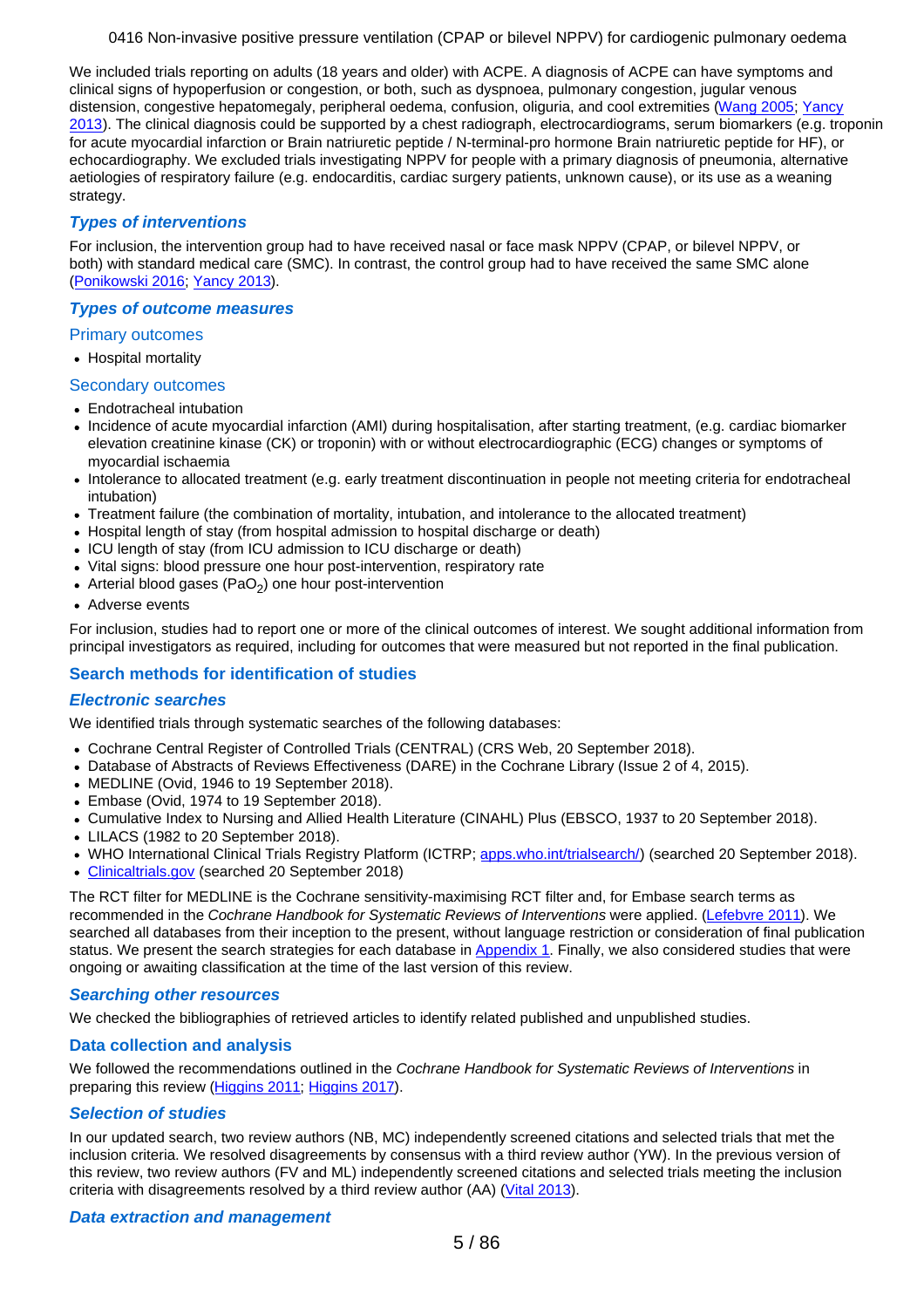We used a standardised and piloted data collection form to record data on study characteristics, risks of bias, and outcomes. Two review authors (NB, YW) independently extracted:

- characteristics of the study (design, methods of randomisation, withdrawals and dropouts, intention-to-treat analysis (ITT), informed consent, place and multicentre study, funding, conflicts of interest, study dates);
- participants (age, gender, number, diagnostic criteria, inclusion and exclusion criteria);
- interventions (type of NPPV, timing and duration of therapy, co-interventions, SMC (intervention and dose); and
- outcomes reported.

We requested unpublished data from primary authors to supplement outcomes where needed. Two review authors (NB, YW) performed data extraction for all selected study reports independently, with partial extraction by an additional two review authors (CG and MA). We resolved disagreements by consensus with a third senior review author (MC).

### **Assessment of risk of bias in included studies**

Two review authors (NB, YW) independently assessed risks of bias for each study, using the criteria outlined in the Cochrane Handbook for Systematic Reviews of Interventions [\(Higgins 2011](#page-71-0)). We resolved any disagreements by consensus with a third review author (MC). We assessed risks of bias according to the following domains, using the Cochrane 'Risk of bias' tool:

- Random sequence generation.
- Allocation concealment.
- Blinding of participants and personnel.  $\bullet$
- Blinding of outcome assessment.
- Completeness of outcome data.
- Selective reporting bias.
- Other bias (any other sources of potential bias, e.g. trial prematurely stopped)

We graded each potential source of bias as high, low, or unclear and provide a justification for our judgement in the 'Risk of bias' table. We summarise the 'Risk of bias' judgements across different studies for each of the domains listed. If unpublished data were used in the 'Risk of bias' assessment, we noted this in the 'Risk of bias' table. When we considered treatment effects, we took into account the risks of bias for studies that contributed to that outcome.

#### **Assessment of bias in conducting the systematic review**

We conducted the review according to our published protocol and report any deviations from it in the [Differences between](#page-16-0) [protocol and review](#page-16-0) section of the review.

### **Measures of treatment effect**

We analysed dichotomous data as risk ratios (RRs) with 95% confidence intervals (CIs), and continuous data as mean difference (MDs) with 95% CIs.

### **Unit of analysis issues**

We included RCTs with a parallel design. If the same outcome was measured at repeated time points, we selected the longest time point for inclusion in the review, to avoid double counting. In trials with multiple intervention arms, we included the control group with SMC and combined the treatment groups if they had a similar intervention (NPPV: CPAP or BiPAP). For subgroup analysis in studies comparing CPAP, bilevel NPPV, and SMC we divided the control group evenly between groups, as suggested in the Cochrane Handbook for Systematic Reviews of Interventions [\(Higgins 2011](#page-71-0)).

### **Dealing with missing data**

We contacted investigators or study sponsors to obtain missing numerical outcome data where required (e.g. when a study was reported as an abstract only). Where this was not possible and the missing data were thought to introduce serious bias, we explored the impact of study inclusion in the overall assessment of results by performing a sensitivity analysis.

### **Assessment of heterogeneity**

We quantified the impact of statistical heterogeneity using the I<sup>2</sup> statistic [\(Higgins 2011](#page-71-0)). An I<sup>2</sup> of 0 to 40% may represent low heterogeneity, 30% to 60% may represent moderate heterogeneity, 50% to 90% may represent substantial heterogeneity, and 75% to 100% may represent considerable heterogeneity. In interpreting the heterogeneity values, we also considered the magnitude and direction of effects and strength of evidence for heterogeneity (e.g. P value from the Chi<sup>2</sup> test or a confidence interval for I2). In addition, we inspected forest plots for signs of heterogeneity. If substantial heterogeneity was present, we reported it and conducted exploratory analyses to identify sources of heterogeneity (e.g. participants, treatments and study quality). We hypothesised that age, gender, and co-morbidities may represent potential sources of heterogeneity among participants. Furthermore, heterogeneity may be related to the initial treatment(s) used, the levels of pressure applied with NPPV, or treatment duration.

### **Assessment of reporting biases**

Funnel plots allowed us to examine and explore small-study biases and publication bias [\(Egger 1997](#page-70-0)). We generated funnel plots for each outcome with at least 10 studies.

### **Data synthesis**

We undertook meta-analysis only where studies were sufficiently similar for results to be clinically meaningful and if we identified more than two trials reporting data for that outcome. For these studies, we pooled dichotomous and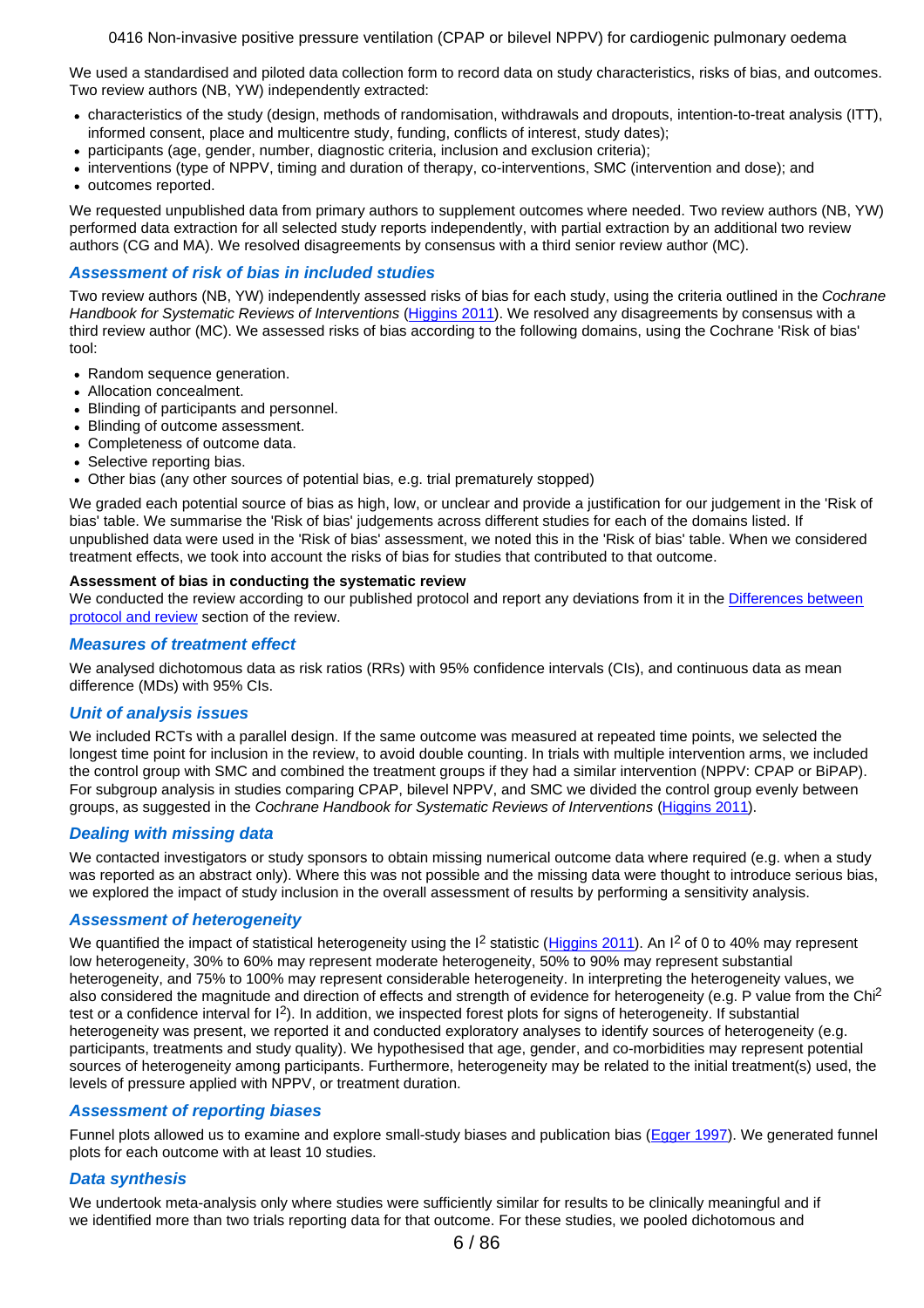continuous variables using a random-effects model. We chose a random-effects model, as we anticipated heterogeneity in study participants, interventions, and outcomes of included studies. We presented the number needed to treat for an additional beneficial outcome (NNTB) when an effect was indicated by meta-analysis. We report summary estimates of treatment effect with their associated 95% CIs. We conducted all analyses using Cochrane statistical software [\(Review Manager 2014](#page-72-0)).

### **'Summary of findings' table**

We created a 'Summary of findings' table for the main outcomes of the review: hospital mortality, endotracheal intubation (ETI), acute myocardial infarction (AMI), intolerance to allocated treatment, hospital length of stay, ICU length of stay and adverse events. We generated these tables using GRADEpro software [\(gradepro.org/](https://gradepro.org/)) and imported them into Review Manager 5.

## **GRADE**

We used the five GRADE domains (study limitations, consistency of effect, imprecision, indirectness, and publication bias) to assess the quality of a body of evidence as it relates to the studies. For this process, we used methods and recommendations described in Section 8.5 and Chapter 12 of the Cochrane Handbook for Systematic Reviews of Interventions [\(Higgins 2011](#page-71-0); [Higgins 2017](#page-71-0)). We justified all decisions to downgrade the quality of evidence using footnotes provided in the 'Summary of findings' table ([Guyatt 2008](#page-71-0); [Higgins 2011](#page-71-0)).

Two review authors (NB, YW) working independently, made judgements about evidence quality, with disagreements resolved by consensus with a third senior review author (MC).

## **Subgroup analysis and investigation of heterogeneity**

We performed subgroup analyses for the following outcomes: hospital mortality, ETI, AMI, intolerance to allocated treatment, and hospital length of stay. Subgroups of interest included: type of NPPV (CPAP or bilevel NPPV), location of therapy (ER versus ICU), baseline hypercapnia status. In addition, for AMI we planned a subgroup analysis by time of event relative to treatment (AMI before or after initiation of treatment). Unfortunately, our planned AMI subgroup analysis was not possible, due to inconsistent definitions of AMI between studies. Please see [Differences between protocol and review](#page-16-0) for further details. For mean, systolic, and diastolic blood pressure after one hour of therapy we performed a subgroup analysis by NPPV type (CPAP or bilevel NPPV). We used the test for subgroup differences to detect whether the effect estimate differed between groups of studies. We used a P value of less than 0.05 for this test, as suggesting a true difference between subgroups, but acknowledge that this test has limited power when there are few studies.

### **Sensitivity analysis**

We decided a priori to perform sensitivity analyses on hospital mortality, ETI, and adverse events. These sensitivity analyses covered:

- including studies with only low risk of bias.
- including studies without missing data.
- $\bullet$ including only studies with a final diagnosis of cardiogenic pulmonary oedema being present in 50% or more of included participants.

For mortality, we considered a trial to be at low risk of bias if it met the criteria for low risk of bias in the following domains: random sequence generation and incomplete outcome data. For ETI and adverse events, we rated trials at low risk of bias if they met the low-risk-of-bias criteria for the following domains: random sequence generation and allocation concealment.

### **Reaching conclusions**

We base our conclusions only on findings from the quantitative or narrative synthesis of studies included in this review. In addition, we outline the gaps in the evidence for NPPV in ACPE, and suggest future directions for research.

# **Results**

### **Description of studies**

### **Results of the search**

Our updated search identified 3791 references (CENTRAL 905, DARE 12, MEDLINE 1266, Embase 878, LILACS 67, CINAHL Plus 397, WHO ICTRP 168, and [clinicaltrials.gov](http://clinicaltrials.gov) 98). After de-duplication and reviewing reference lists from included articles, we screened 2807 references for inclusion. After screening, we obtained full-text articles for 94 references. UItimately, we have included in this review update 24 studies (37 references) with a total of 2664 participants treated with NPPV versus SMC for ACPE. We excluded 43 studies (57 references). Our review update includes seven new studies since May 2013 [\(Austin 2013](#page-64-0); [Ducros 2011](#page-64-0); [El-Refay 2016](#page-64-0); [Hao 2002](#page-65-0); [Li 2005](#page-65-0); [Moritz 2003](#page-65-0); [Zokaei 2016](#page-66-0)) and excludes 15 previously included studies [\(Bautin 2005;](#page-66-0) [Bellone 2004](#page-67-0); [Bellone 2005](#page-67-0); [Bersten 1991](#page-67-0); [Delclaux 2000](#page-67-0); [Ferrer 2003](#page-68-0); [Ferrari 2007](#page-67-0); [Ferrari 2010](#page-68-0); [Fontanella 2010](#page-68-0); [Liesching 2014](#page-68-0); [Martin-Bermudez 2002](#page-68-0); [Mehta](#page-69-0) [1997](#page-69-0); [Moritz 2007](#page-69-0); [Sharon 2000](#page-70-0); [Weitz 2007](#page-70-0)). Our PRISMA flowchart summarises the study selection process [\(Figure 1](#page-75-0)). We provide additional information on included and excluded studies in the following sections: [Characteristics of included](#page-16-0) [studies](#page-16-0); [Characteristics of excluded studies](#page-53-0).

## **Included studies**

Study design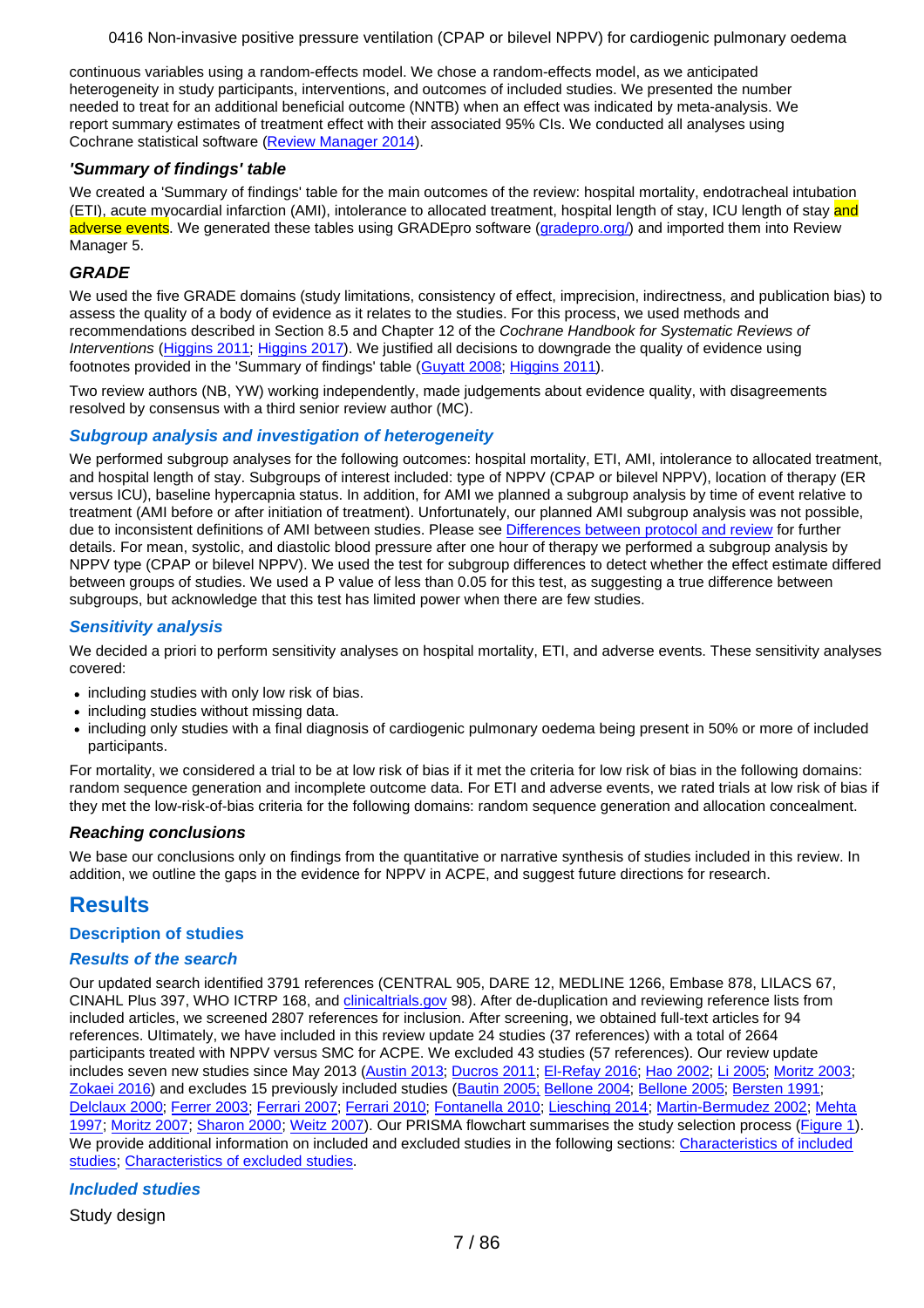We included 24 parallel-design RCTs in this review update [\(Agmy 2008](#page-63-0); [Austin 2013](#page-64-0); [Crane 2004](#page-64-0); [Ducros 2011](#page-64-0); [El-Refay](#page-64-0) [2016](#page-64-0); [Frontin 2011](#page-64-0); [Gray 2008](#page-64-0); [Hao 2002](#page-65-0); [Kelly 2002](#page-65-0); [L'Her 2004](#page-65-0); [Levitt 2001](#page-65-0); [Li 2005](#page-65-0); [Lin 1991](#page-65-0); [Lin 1995](#page-65-0); [Masip 2000](#page-65-0); [Moritz 2003](#page-65-0); [Nava 2003](#page-65-0); [Park 2001](#page-65-0); [Park 2004](#page-66-0); [Räsänen 1985](#page-66-0); [Takeda 1997](#page-66-0); [Takeda 1998](#page-66-0); [Thys 2002](#page-66-0); [Zokaei 2016](#page-66-0)). The funding sources for seven studies was public [\(Agmy 2008](#page-63-0); [Austin 2013](#page-64-0); [Ducros 2011](#page-64-0); [Frontin 2011](#page-64-0); [Gray 2008](#page-64-0); [Masip](#page-65-0) [2000](#page-65-0); [Thys 2002](#page-66-0)). One study reported receiving funds from a nonprofit organisation [\(Kelly 2002](#page-65-0)). Two studies were funded by device manufacturers [\(Crane 2004](#page-64-0); [L'Her 2004](#page-65-0)) and 14 studies provided no details on funding sources [\(El-Refay](#page-64-0) [2016](#page-64-0); [Hao 2002](#page-65-0); [Levitt 2001](#page-65-0); [Li 2005](#page-65-0); [Lin 1991](#page-65-0); [Lin 1995](#page-65-0); [Moritz 2003](#page-65-0); [Nava 2003](#page-65-0); [Park 2001](#page-65-0); [Park 2004](#page-66-0); [Räsänen 1985](#page-66-0); [Takeda 1997](#page-66-0); [Takeda 1998](#page-66-0); [Zokaei 2016](#page-66-0)). We summarise each study in our [Characteristics of included studies](#page-16-0) tables.

### Population

The mean participant age in our review was  $73.3 \pm 9.0$  years. Our review includes studies from 14 countries: Australia, Belgium, Brazil, China, Egypt, Finland, France, Iran, Italy, Japan, Spain, Taiwan, the UK, and the USA. Furthermore, five studies were multicentre [\(Crane 2004](#page-64-0); [Ducros 2011](#page-64-0); [Gray 2008](#page-64-0); [L'Her 2004](#page-65-0); [Nava 2003](#page-65-0)). Studies varied in size from eight to 1069 participants, with a median and mean study size of 55 and 114 participants respectively. Ten studies were conducted in an emergency department (ED or ER) setting [\(Crane 2004](#page-64-0); [El-Refay 2016](#page-64-0); [Gray 2008](#page-64-0); [Kelly](#page-65-0) [2002](#page-65-0); [Levitt 2001](#page-65-0); [L'Her 2004](#page-65-0); [Moritz 2003](#page-65-0); [Nava 2003](#page-65-0); [Park 2004](#page-66-0); [Thys 2002](#page-66-0)), eight studies were conducted in an ICU setting [\(Agmy 2008](#page-63-0); [Lin 1991](#page-65-0); [Lin 1995](#page-65-0); [Masip 2000](#page-65-0); [Räsänen 1985](#page-66-0); [Takeda 1997](#page-66-0); [Takeda 1998](#page-66-0); [Zokaei 2016](#page-66-0)), and three studies did not reference a specific study location [\(Hao 2002](#page-65-0); [Li 2005](#page-65-0); [Park 2001](#page-65-0)). Three studies were started in the pre-hospital setting with further care in the ER and the ICU if required [\(Austin 2013](#page-64-0); [Ducros 2011](#page-64-0); [Frontin](#page-64-0) [2011](#page-64-0)).

## Intervention

Six studies compared all three interventions: CPAP, bilevel NPPV, and SMC [\(Agmy 2008](#page-63-0); [Crane 2004](#page-64-0); [El-Refay 2016](#page-64-0); [Gray](#page-64-0) [2008](#page-64-0); [Park 2001](#page-65-0); [Park 2004](#page-66-0)). Twelve studies compared CPAP against SMC [\(Austin 2013](#page-64-0); [Ducros 2011](#page-64-0); [Frontin 2011](#page-64-0); [Hao](#page-65-0) [2002](#page-65-0); [Kelly 2002](#page-65-0); [L'Her 2004](#page-65-0); [Lin 1991](#page-65-0); [Lin 1995](#page-65-0); [Moritz 2003](#page-65-0); [Räsänen 1985](#page-66-0); [Takeda 1997](#page-66-0); [Takeda 1998](#page-66-0)). Six studies compared bilevel NPPV against SMC [\(Levitt 2001](#page-65-0); [Li 2005](#page-65-0); [Masip 2000](#page-65-0); [Nava 2003](#page-65-0); [Thys 2002](#page-66-0); [Zokaei 2016](#page-66-0)). We summarise the NPPV settings including mask type, inspiratory positive airway pressure (IPAP), expiratory positive airway pressure (EPAP), positive end-expiratory pressure (PEEP), and duration of NPPV in [Table 1](#page-59-0). The NPPV patient-ventilator interface varied between exclusive use of nasal masks [\(Takeda 1997](#page-66-0); [Takeda 1998](#page-66-0)), a choice between a nasal or face mask [\(Levitt 2001](#page-65-0); [Park 2001](#page-65-0); [Zokaei 2016](#page-66-0)), and exclusive use of face masks. We have summarised the SMC provided in each trial in [Table 2](#page-60-0). SMC included supplemental oxygen and pharmacologic treatments. SMC pharmacologic treatments included loop diuretics (furosemide), nitrates (e.g. nitroglycerin, isosorbide dinitrate), opioids (e.g. morphine), and ionotropes if required.

### **Outcomes**

Commonly-reported outcomes included hospital mortality, endotracheal intubation (ETI), acute myocardial infarction (AMI), hospital length of stay, ICU length of stay, change in systolic blood pressure (SBP) and respiratory rate (RR) during treatment, and change in arterial blood glasses (PaO<sub>2</sub>). In reviewing the methodology for each study, we found that only three studies [\(Austin 2013](#page-64-0); [Ducros 2011](#page-64-0); [Gray 2008](#page-64-0)) provided a power calculation to detect a mortality difference. In addition, hospital mortality was reported at variable time periods. We summarise the time point at which hospital mortality was measured in [Table 3](#page-62-0). The median length of follow-up for hospital mortality was 13 days. AMI during the study period was reported by five studies [\(Crane 2004](#page-64-0); [Gray 2008](#page-64-0); [Levitt 2001](#page-65-0); [Nava 2003](#page-65-0); [Park 2001](#page-65-0)). AMI definitions were inconsistent, varying between new ST segment elevation on ECG, to myocardial enzyme elevation (e.g. CK, troponin) with ECG changes, and myocardial enzyme elevation alone. Treatment intolerance or early treatment discontinuation was reported by [Agmy 2008](#page-63-0). Explicit definitions for treatment failure as an indicator for potential endotracheal intubation are summarised in [Table 4](#page-62-0).

Several outcomes, including systolic blood pressure, mean blood pressure, diastolic blood pressure, PaO<sub>2</sub>, and respiratory rate, are reported as continuous outcomes. For these outcomes, we used the reported mean and standard deviations. Certain data were only available in graphical format and we extracted them by measuring the graph: PaO<sub>2</sub> [\(Lin 1995](#page-65-0)). We converted arterial blood gas data from kilopascals (kPa) to millimetres of mercury (mmHg) for three studies [\(Crane 2004](#page-64-0); [Gray 2008](#page-64-0); [Kelly 2002](#page-65-0)), using the conversion of 1 kPA to 7.50 mmHg [\(Zumdahl 2002](#page-72-0)).

### **Excluded studies**

We excluded citations if they were duplicates of the same study ( $N = 27$ ), an ineligible intervention ( $N = 14$ ), an ineligible population (N = 5), a quasi-randomised controlled trial (N = 4), an ineligible study type (N = 17), and if the study was withdrawn after study registration  $(N = 3)$ . We have excluded 15 studies included in the previous version of this review. Of these, we excluded three studies conducted on an inappropriate population [\(Bautin 2005](#page-66-0); [Delclaux 2000](#page-67-0); [Ferrer 2003](#page-68-0)). We excluded four quasi-randomised controlled trials [\(Bersten 1991](#page-67-0); [Moritz 2007](#page-69-0); [Sharon 2000](#page-70-0); [Weitz 2007](#page-70-0) ). Finally, we excluded eight studies which compared bilevel NPPV against CPAP, without an additional comparison against SMC [\(Bellone 2004](#page-67-0); [Bellone 2005](#page-67-0); [Ferrari 2007](#page-67-0); [Ferrari 2010](#page-68-0); [Fontanella 2010](#page-68-0); [Liesching 2014](#page-68-0); [Martin-Bermudez](#page-68-0) [2002](#page-68-0); [Mehta 1997](#page-69-0)). We provide additional details explaining each excluded study in [Characteristics of excluded studies](#page-53-0) tables.

### **Risk of bias in included studies**

We present our 'Risk of bias' assessments in [Characteristics of included studies](#page-16-0) tables. We provide a graphic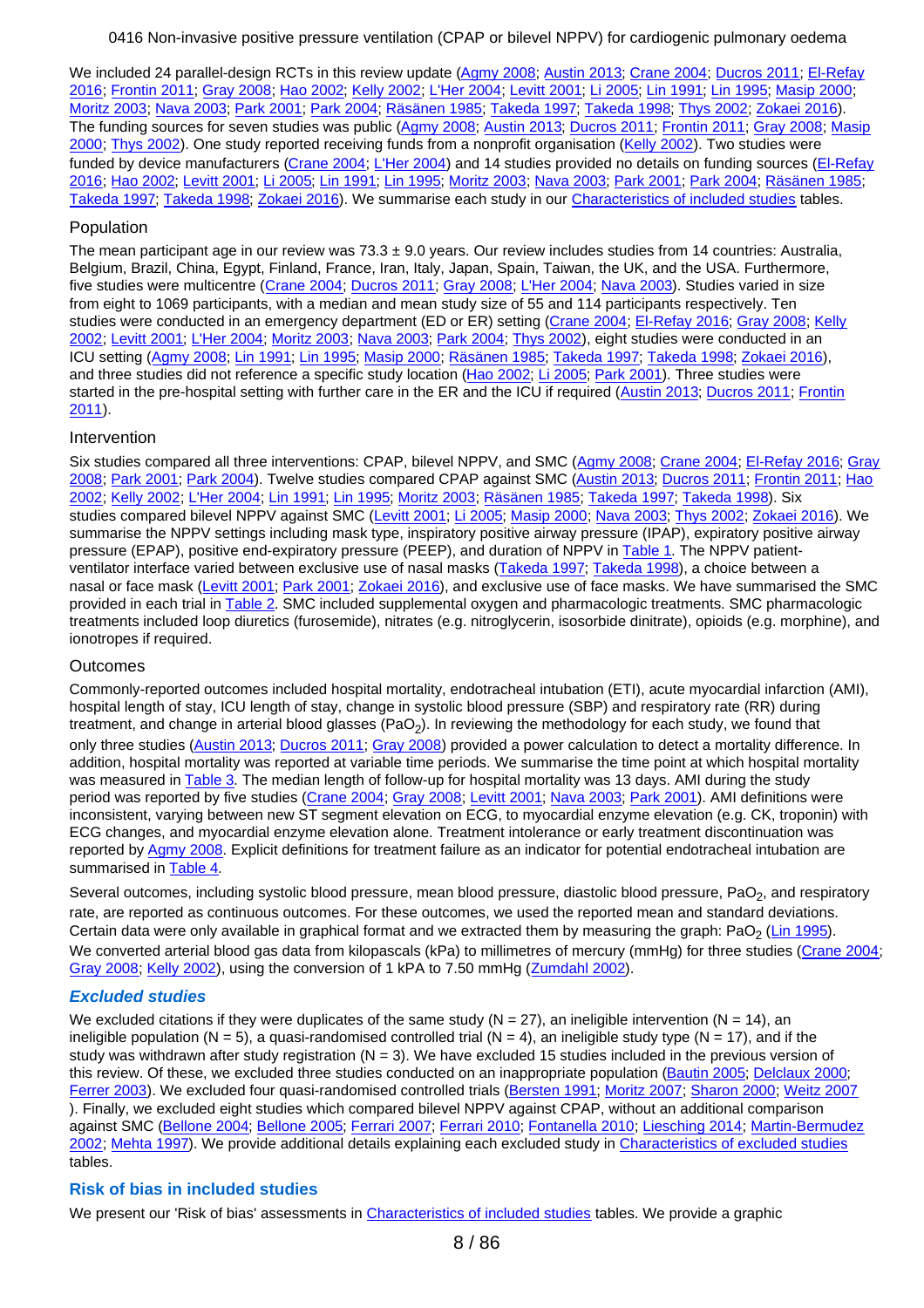summary of our assessments [\(Figure 2](#page-76-0); [Figure 3](#page-77-0)).

#### **Allocation (selection bias)**

All included studies had randomly-allocated treatments. Randomisation sequence generation was at low risk of bias in eight studies ([Austin 2013](#page-64-0); [Crane 2004](#page-64-0); [Frontin 2011](#page-64-0); [Gray 2008](#page-64-0); [L'Her 2004](#page-65-0); [Levitt 2001](#page-65-0); [Masip 2000](#page-65-0); [Nava 2003](#page-65-0)) and at unclear risk of bias in 16 studies [\(Agmy 2008](#page-63-0); [Ducros 2011](#page-64-0); [El-Refay 2016](#page-64-0); [Hao 2002](#page-65-0); [Kelly 2002](#page-65-0); [Li 2005](#page-65-0); [Lin 1991](#page-65-0); [Lin 1995](#page-65-0); [Moritz 2003](#page-65-0); [Park 2001](#page-65-0); [Park 2004](#page-66-0); [Räsänen 1985](#page-66-0); [Takeda 1997](#page-66-0); [Takeda 1998](#page-66-0); [Thys 2002](#page-66-0); [Zokaei 2016](#page-66-0)).

Allocation concealment was at low risk of bias in seven studies [\(Austin 2013](#page-64-0); [Crane 2004](#page-64-0); [Frontin 2011](#page-64-0); [Gray 2008](#page-64-0); [L'Her](#page-65-0) [2004](#page-65-0); [Nava 2003](#page-65-0); [Thys 2002](#page-66-0)), at unclear risk of bias in 16 studies [\(Agmy 2008](#page-63-0); [Ducros 2011](#page-64-0); [El-Refay 2016](#page-64-0); [Hao 2002](#page-65-0); [Kelly 2002](#page-65-0); [Levitt 2001](#page-65-0); [Li 2005](#page-65-0); [Lin 1991](#page-65-0); [Lin 1995](#page-65-0); [Moritz 2003](#page-65-0); [Park 2001](#page-65-0); [Park 2004](#page-66-0); [Räsänen 1985](#page-66-0); [Takeda 1997](#page-66-0); [Takeda 1998](#page-66-0); [Zokaei 2016](#page-66-0)), and at high risk of bias in one study [\(Masip 2000](#page-65-0)).

#### **Blinding (performance bias and detection bias)**

Blinding of participants and personnel was not possible for most studies, given the nature of the intervention. Twelve studies were at unclear risk of bias, as they did not state whether or not they had blinded participants and personnel [\(Hao](#page-65-0) [2002](#page-65-0); [Kelly 2002](#page-65-0); [Levitt 2001](#page-65-0); [Li 2005](#page-65-0); [Moritz 2003](#page-65-0); [Nava 2003](#page-65-0); [Park 2001](#page-65-0); [Park 2004](#page-66-0); [Räsänen 1985](#page-66-0); [Takeda 1997](#page-66-0); [Takeda 1998](#page-66-0); [Zokaei 2016](#page-66-0)). Twelve studies did not blind participants and personnel ([Agmy 2008](#page-63-0); [Austin 2013](#page-64-0); [Crane 2004](#page-64-0); [Ducros 2011](#page-64-0); [El-Refay 2016](#page-64-0); [Frontin 2011](#page-64-0); [Gray 2008](#page-64-0); [L'Her 2004](#page-65-0); [Lin 1991](#page-65-0); [Lin 1995](#page-65-0); [Masip 2000](#page-65-0); [Thys 2002](#page-66-0)).

Blinding of outcome assessments was not explicitly stated for most studies. Three studies were at low risk of bias for outcome assessment blinding ([Austin 2013](#page-64-0); [Ducros 2011](#page-64-0); [El-Refay 2016](#page-64-0)), 19 studies were at unclear risk of bias [\(Agmy](#page-63-0) [2008](#page-63-0); [Crane 2004](#page-64-0); [Frontin 2011](#page-64-0); [Hao 2002](#page-65-0); [Kelly 2002](#page-65-0); [Levitt 2001](#page-65-0); [Li 2005](#page-65-0); [Lin 1991](#page-65-0); [Lin 1995](#page-65-0); [Masip 2000](#page-65-0); [Moritz 2003](#page-65-0); [Nava 2003](#page-65-0); [Park 2001](#page-65-0); [Park 2004](#page-66-0); [Räsänen 1985](#page-66-0); [Takeda 1997](#page-66-0); [Takeda 1998](#page-66-0); [Thys 2002](#page-66-0); [Zokaei 2016](#page-66-0)), and two studies were at high risk of bias [\(Gray 2008](#page-64-0); [L'Her 2004](#page-65-0)).

#### **Incomplete outcome data (attrition bias)**

Three studies had high risk of bias due to incomplete outcome data [\(El-Refay 2016](#page-64-0); [Lin 1991](#page-65-0); [Park 2004](#page-66-0)). These studies excluded a significant number of participants after randomisation. Seven studies did not present enough information to judge the completeness of outcome data and were rated at unclear risk [\(Hao 2002](#page-65-0); [Levitt 2001](#page-65-0); [Li 2005](#page-65-0); [Moritz 2003](#page-65-0); [Park](#page-65-0) [2001](#page-65-0); [Takeda 1997](#page-66-0); [Zokaei 2016](#page-66-0)). Fourteen studies presented complete outcome data and were at low risk of bias [\(Agmy](#page-63-0) [2008](#page-63-0); [Austin 2013](#page-64-0); [Crane 2004](#page-64-0); [Ducros 2011](#page-64-0); [Frontin 2011](#page-64-0); [Gray 2008](#page-64-0); [Kelly 2002](#page-65-0); [L'Her 2004](#page-65-0); [Lin 1995](#page-65-0); [Masip 2000](#page-65-0); [Nava 2003](#page-65-0); [Räsänen 1985](#page-66-0); [Takeda 1998](#page-66-0); [Thys 2002](#page-66-0)).

#### **Selective reporting (reporting bias)**

Most studies did not provide enough information to judge whether they included all planned outcomes. Three studies [\(Austin](#page-64-0) [2013](#page-64-0); [Frontin 2011](#page-64-0); [Gray 2008](#page-64-0)) were at low risk of bias for selective reporting, given that the authors performed prospective trial registration and reported all their prespecified outcomes. Eighteen studies did not present enough information to determine if the outcomes presented were prespecified, and were at unclear risk of bias [\(Crane 2004](#page-64-0); [El-](#page-64-0)[Refay 2016](#page-64-0); [Hao 2002](#page-65-0); [Kelly 2002](#page-65-0); [L'Her 2004](#page-65-0); [Levitt 2001](#page-65-0); [Li 2005](#page-65-0); [Lin 1991](#page-65-0); [Lin 1995](#page-65-0); [Masip 2000](#page-65-0); [Moritz 2003](#page-65-0); [Nava](#page-65-0) [2003](#page-65-0); [Park 2001](#page-65-0); [Park 2004](#page-66-0); [Räsänen 1985](#page-66-0); [Takeda 1997](#page-66-0); [Takeda 1998](#page-66-0); [Thys 2002](#page-66-0)). Three studies were at high risk of bias, as they failed to report prespecified outcomes or the outcomes reported were not in an extractable format [\(Agmy](#page-63-0) [2008](#page-63-0); [Ducros 2011](#page-64-0); [Zokaei 2016](#page-66-0)).

### **Other potential sources of bias**

Two studies were reported in abstract form only ([Agmy 2008](#page-63-0); [Austin 2013](#page-64-0)). Seven studies had high risk of other potential sources of bias [\(Agmy 2008](#page-63-0); [Ducros 2011](#page-64-0); [El-Refay 2016](#page-64-0); [Hao 2002](#page-65-0); [L'Her 2004](#page-65-0); [Levitt 2001](#page-65-0); [Li 2005](#page-65-0)). [Agmy 2008](#page-63-0) was reported as a personal communication in addition to abstracts which did not have quantitative data. There is a discrepancy between counts reported on [clinicaltrials.gov](http://clinicaltrials.gov) and the personal communication data. We have used the personal communication data in our analysis. Other potential sources of bias included study termination due to poor recruitment, low likelihood of significant findings, or presenting data without a measure of variance (e.g. standard deviation). Our funnel plot of hospital mortality for NPPV versus SMC demonstrates some asymmetry for studies of intermediate sample size, which may indicate the presence of publication bias (see [Figure 4](#page-78-0)).

#### **Effects of interventions**

#### **Hospital mortality**

NPPV may reduce hospital mortality compared to SMC alone (RR 0.65, 95% CI 0.51 to 0.82; participants = 2484; studies =  $21$ ;  $I^2 = 6\%$ ; [Analysis 1.1](#page-73-0); low quality of evidence), with a number needed to treat for an additional beneficial outcome (NNTB) of 17 (NNTB 12 to NNTB 32). We summarise our findings in [Summary of findings table 1](#page-57-0). We downgraded the evidence for hospital mortality by one level due to serious risk of bias (unclear or high risk of bias for randomisation sequence, allocation concealment, and other significant bias), and by one level due to imprecision (most trials had few participants and events, with a wide confidence interval).

We performed subgroup analysis by NPPV type (CPAP or bilevel), and found no significant difference between CPAP or bilevel NPPV [\(Analysis 1.2](#page-73-0)), based on the test for differences between subgroups ( $P = 0.64$ ). [Park 2001](#page-65-0) reported no deaths in the bilevel NPPV arm and the SMC arm. [El-Refay 2016](#page-64-0) reported no deaths in the CPAP or bilevel NPPV arms. CPAP may reduce hospital mortality (RR 0.65, 95% CI 0.48 to 0.88; participants = 1454; studies = 16;  $I^2$  = 9%) and bilevel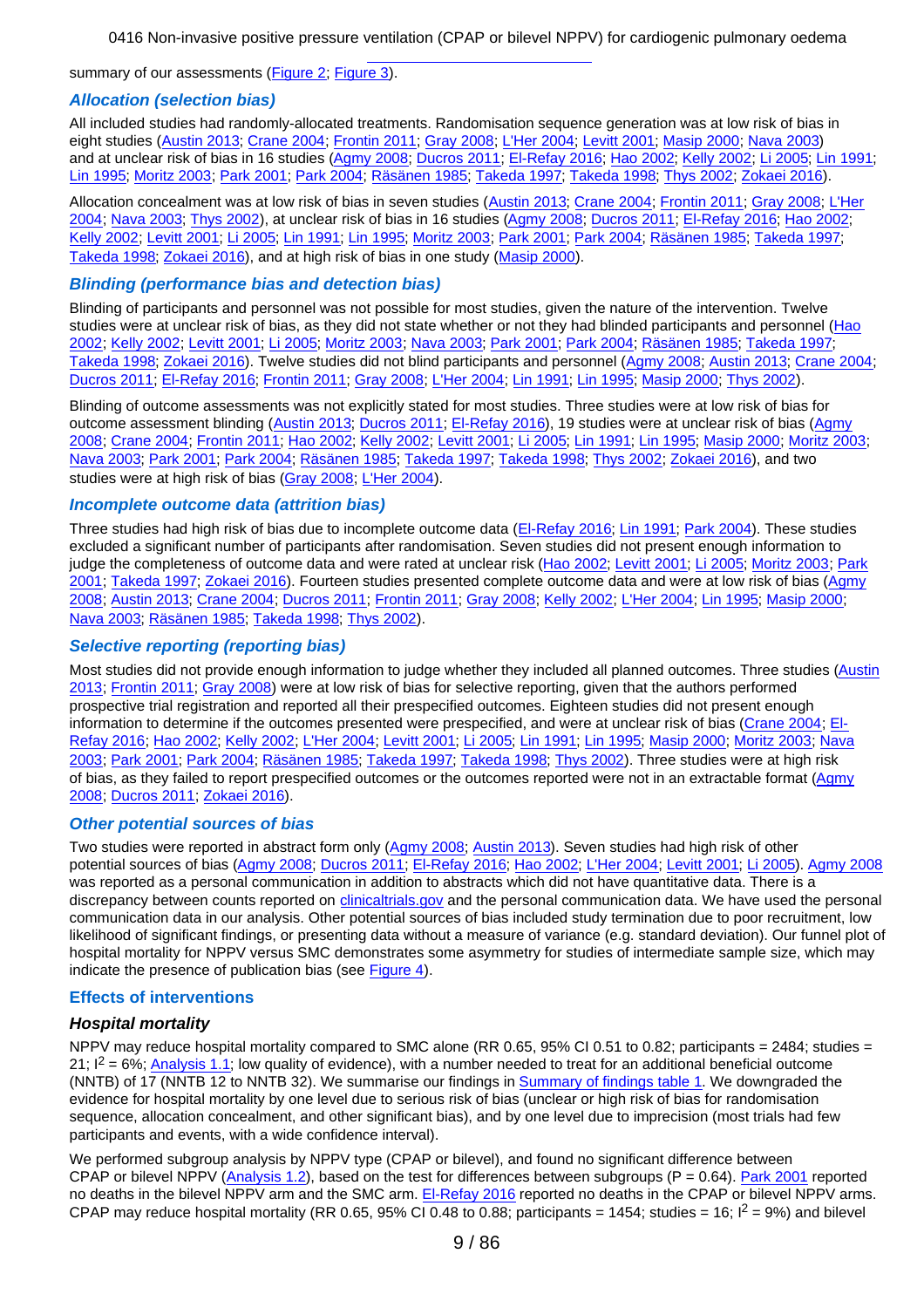NPPV may reduce hospital mortality (RR 0.72, 95% CI 0.53 to 0.98; participants = 1030; studies = 11;  $I^2 = 0\%$ ).

Our treatment location subgroup analysis [\(Analysis 1.3](#page-73-0)) revealed no significant difference between participants treated with NPPV in the ER compared to the ICU, based on the test for differences between subgroups ( $P = 0.51$ ). People treated with NPPV in the ICU may have reduced hospital mortality compared to SMC (RR 0.52, 95% CI 0.35 to 0.77; participants = 862; studies = 10;  $I^2$  = 0%). Similarly, people treated with NPPV in the ER may have reduced hospital mortality compared to SMC (RR 0.66, 95% CI 0.47 to 0.93; participants = 1596; studies = 10;  $I^2$  = 18%). Baseline PaCO<sub>2</sub> subgroup analysis ([Analysis 1.4](#page-73-0)) revealed a significant subgroup difference between studies with baseline eucapnia or hypercapnia (test for differences between subgroups  $P = 0.005$ ). People with eucapnia treated with NPPV compared to SMC may have reduced hospital mortality (RR 0.41, 95% CI 0.27 to 0.63; participants = 581; studies = 10;  $I^2 = 0$ %). In contrast, hypercapnic people may not benefit from NPPV compared to SMC (RR 0.82, 95% CI 0.65 to 1.03; participants = 1903; studies =  $11$ ;  $I^2 = 0\%$ ).

Low-risk-of-bias sensitivity analysis eliminated the observed reduction in hospital mortality with NPPV compared to SMC (RR 0.81, 95% CI 0.61 to 1.06; participants = 1505; studies = 7; [Analysis 1.5](#page-73-0);  $I^2 = 6\%$ ). A sensitivity analysis that excluded studies with missing data (RR 0.68, 95% CI 0.54 to 0.86; participants = 2283; studies = 18; [Analysis 1.6](#page-73-0);  $I^2 = 5$ %) indicates that NPPV may reduce hospital mortality. Finally, changing our statistical model from random-effects to fixed-effect also indicates that NPPV may reduce hospital mortality compared to SMC alone (RR 0.67, 95% CI 0.55 to 0.81; participants = 2484; studies = 21; [Analysis 1.7](#page-73-0);  $I^2 = 6\%$ ).

## **Endotracheal intubation (ETI)**

NPPV compared to SMC probably reduces ETI (RR 0.49, 95% CI 0.38 to 0.62; participants = 2449; studies = 20; [Analysis](#page-73-0) [1.8](#page-73-0);  $\vert^2$  = 0%; moderate quality of evidence) with a NNTB of 13 (NNTB 11 to NNTB 18). Two studies contributed data from only one of their three study arms: [Kelly 2002](#page-65-0) reported no ETI events for CPAP or SMC arms, and [El-Refay 2016](#page-64-0) reported no ETI events for CPAP or bilevel NPPV.

Our subgroup analysis by NPPV type indicates no significant difference between CPAP or bilevel NPPV compared to SMC (test for differences between subgroups  $P = 0.75$ ). Both CPAP compared to SMC (RR 0.46, 95% CI 0.34 to 0.62; participants = 1413; studies = 15;  $I^2 = 0\%$ ) and bilevel NPPV compared to SMC (RR 0.50, 95% CI 0.31 to 0.81; participants  $= 1036$ ; studies = 11;  $I^2 = 23\%$ ) probably reduce ETI ([Analysis 1.9](#page-73-0)). Treatment location subgroup analysis (ER or ICU, [Analysis 1.10](#page-73-0)) revealed no significant difference between participants treated in the ER or ICU with NPPV compared to SMC (test for differences between subgroups  $P = 0.40$ ). NPPV use in the ER setting probably reduces ETI (RR 0.60, 95% CI 0.37 to 0.96; participants = 1561; studies = 9;  $I^2$  = 21%). Participants treated with NPPV in the ICU setting probably have reduced ETI (RR 0.40, 95% CI 0.29 to 0.56; participants = 862; studies = 10;  $I^2$  = 0%). Our PaCO<sub>2</sub> subgroup analysis ([Analysis 1.11](#page-73-0)) revealed a significant difference between baseline eucapnic and hypercapnic studies (test for differences between subgroups  $P = 0.03$ . Both eucapnic participants treated with NPPV (RR 0.37, 95% CI 0.26 to 0.52; participants = 523; studies = 9;  $I^2$  = 0%) and hypercapnic participants treated with NPPV (RR 0.64, 95% CI 0.46 to 0.91; participants = 1926; studies = 11;  $I^2 = 0\%$ ) probably have reduced ETI rates compared to SMC, but the effect was larger in those with PaCO<sub>2</sub> ? 45 mmHg.

Low-risk-of-bias sensitivity analysis indicates there was probably no ETI rate reduction with NPPV compared to SMC (RR 0.85, 95% CI 0.55 to 1.32; participants = 1491; studies = 6; [Analysis 1.12](#page-73-0);  $I^2 = 0$ %). In contrast, sensitivity analysis that excluded studies with missing data [\(Analysis 1.13](#page-73-0)) indicates that NPPV probably reduces ETI rates compared to SMC (RR 0.52, 95% CI 0.40 to 0.69; participants =  $2248$ ; studies = 17;  $1^2$  = 0%). We performed additional post hoc analysis exploring the effect of exclusive use of face masks to deliver NPPV compared to studies with permissive use of nasal or face masks [\(Analysis 1.14](#page-74-0)). We found no significant subgroup differences. Exclusive face mask use (RR 0.52, 95% CI 0.40 to 0.69; participants = 2213; studies =  $15$ ;  $I^2$  = 0%) or permissive use of nasal masks (RR 0.35, 95% CI 0.20 to 0.62; participants = 236; studies = 5;  $I^2$  = 0%) probably reduced ETI.

## **Incidence of acute myocardial infarction (AMI)**

There is probably little or no difference in AMI incidence with NPPV compared to SMC for ACPE (RR 1.03, 95% CI 0.91 to 1.16; participants = 1313; studies = 5; [Analysis 1.15](#page-74-0);  $I^2 = 0$ %; moderate quality of evidence). The median length of follow-up for AMI was three days. Subgroup analysis by NPPV type revealed no significant differences between CPAP or bilevel NPPV [\(Analysis 1.16](#page-74-0); test for differences between subgroups P = 0.30). Both CPAP (RR 0.96, 95% CI 0.80 to 1.14; participants = 569; studies = 3;  $I^2 = 0$ %) and bilevel NPPV (RR 1.09, 95% CI 0.92 to 1.29; participants = 744; studies = 5;  $I^2$  = 0%) probably have little or no difference in AMI incidence compared to SMC. Several trials reported no AMI events in either treatment arm: CPAP versus bilevel versus SMC [\(Park 2004](#page-66-0)), and bilevel NPPV versus SMC [\(Park](#page-65-0) [2001](#page-65-0); [Thys 2002](#page-66-0)). Study location subgroup analysis was not possible, as only one study [\(Park 2001](#page-65-0)) was conducted in an unknown location while the remaining studies were conducted in the ER. Baseline PaCO<sub>2</sub> subgroup analysis was not possible, as only one study [\(Park 2001](#page-65-0)) had baseline eucapnia while the remaining studies had baseline hypercapnia. Our planned subgroup analysis comparing AMI rates before and after NPPV intervention was not possible, due to inconsistent AMI definitions (e.g. STEMI, NSTEMI, angina).

### **Intolerance to allocated treatment**

We were interested in obtaining information on treatment intolerance of NPPV compared to SMC. Unfortunately, this outcome was inconsistently defined. Potential outcomes providing similar information included:

Treatment failure. This outcome was more commonly reported. Treatment failure could indicate the need for endotracheal intubation. This outcome was inconsistently defined and was often a clinical diagnosis. Criteria for endotracheal intubation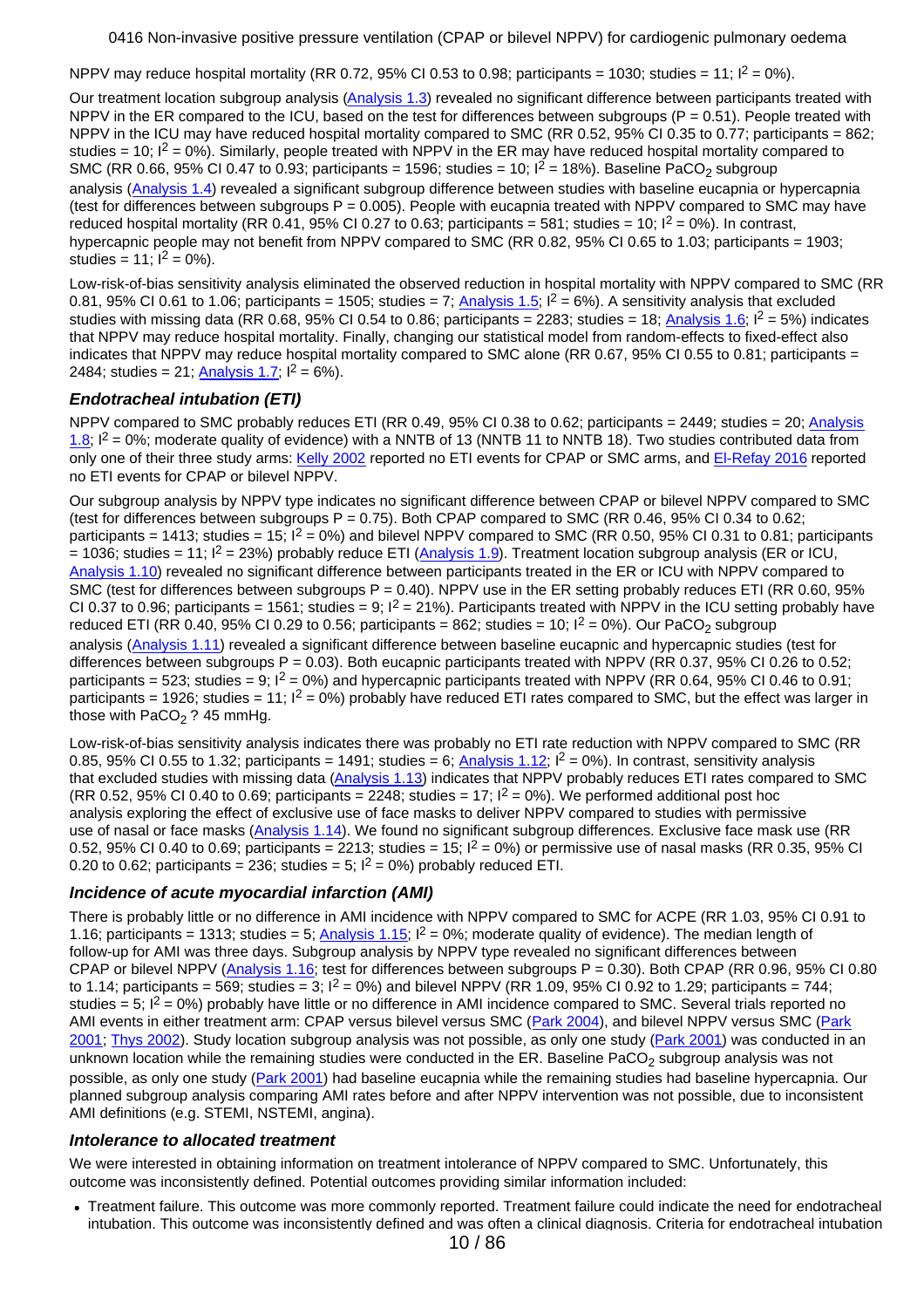are summarised in [Table 4](#page-62-0).

- [Crane 2004](#page-64-0) reported on treatment failure, which was defined as worsening respiratory function or reduced level of consciousness. Treatment failure occurred in one SMC participant, four CPAP participants, and one bilevel NPPV participant. Only one CPAP participant and one bilevel NPPV participant were intubated.
- o [Ducros 2011](#page-64-0) reported on the presence of intubation criteria, which they defined as medically refractory hypoxaemia, loss of consciousness, psychomotor agitation, or haemodynamic instability. They reported 13 SMC participants and four CPAP participants meeting intubation criteria. Only six SMC participants and three CPAP participants were intubated.
- [Kelly 2002](#page-65-0) reported no treatment failures in the CPAP group and two treatment failures in the SMC group.
- [L'Her 2004](#page-65-0) reported no treatment failures or changes to the assigned treated after one hour of therapy. After 12 hours  $\sigma$ of treatment there were 11 SMC participants with coma and one CPAP participant with coma.
- [Lin 1991](#page-65-0) reported treatment failure in five CPAP participants and 10 SMC participants during the first three hours of treatment, leading to endotracheal intubation.
- [Lin 1995](#page-65-0) reported nine CPAP participants and 17 SMC participants meeting treatment failure criteria. Only six CPAP participants and 12 SMC participants were ultimately intubated, as the final decision was based on clinical judgement.
- . [Räsänen 1985](#page-66-0) reported on treatment failure after three hours of therapy in 13 SMC participants and seven CPAP participants.
- o [Thys 2002](#page-66-0) defined treatment failure based on clinical deterioration assessed by the clinician. [Thys 2002](#page-66-0) reported that all five participants assigned to SMC had treatment failure with placebo NPPV, and were switched over to active NPPV therapy.
- Treatment intolerance was inconsistently defined.
- o [Agmy 2008](#page-63-0) reported one event in each treatment group (CPAP, bilevel NPPV, and SMC) of NPPV intolerance leading to ETI.
- [Gray 2008](#page-64-0) reported rates of participants changing to a new treatment, i.e. 65 of 363 SMC participants, 55 of 340 CPAP participants, and 85 of 352 participants for bilevel NPPV.

Given the heterogeneity in clinical definitions of treatment failure and our desired outcome being intolerance to allocated treatment, we are unable to draw any conclusions on the effect of NPPV compared to SMC for ACPE.

## **Hospital and ICU length of stay**

We are uncertain whether NPPV reduces hospital length of stay compared to SMC for ACPE (MD ?0.31 days, 95% CI ?1.23 to 0.61; participants = 1714; studies = 11; [Analysis 1.17](#page-74-0);  $I^2 = 55\%$ ; very low quality of evidence). The mean hospital length of stay was 9.65 days. Subgroup analysis by NPPV type found no significant subgroup differences ( $P = 0.22$ ) between participants treated with CPAP (MD ?0.52 days, 95% CI ?1.77 to 0.72; participants = 943; studies = 7;  $l^2$  = 59%) or with bilevel NPPV (MD 0.39 days, 95% CI ?0.35 to 1.13; participants = 771; studies = 6;  $I^2$  = 0%) compared to SMC for hospital length of stay [\(Analysis 1.18](#page-74-0)). Treatment location subgroup analysis identified no significant difference ( $P = 0.84$ ) between ACPE participants treated with NPPV in the ER (MD ?0.38 days, 95% CI ?1.70 to 0.93; participants = 1455; studies = 8;  $I^2$  = 68%) compared to the ICU (MD ?0.21 days, 95% CI ?1.30 to 0.89; participants = 259; studies = 3; [Analysis](#page-74-0) [1.19](#page-74-0);  $I^2 = 0$ %). Subgroup analysis by baseline PaCO<sub>2</sub> [\(Analysis 1.20](#page-74-0)) found a significant difference (P = 0.01) in hospital length of stay between eucapnic ACPE participants (MD ?1.18 days, 95% CI ?2.33 to ?0.04; participants = 397; studies = 5;  $\vert^2$  = 44%) and hypercapnic ACPE participants (MD 0.60 days, 95% CI ?0.15 to 1.34; participants = 1317; studies = 6;  $\vert^2$  = 7%). However, the evidence quality was very low, and we are uncertain whether eucapnic or hypercapnic ACPE participants had reduced hospital lengths of stay.

We are uncertain whether NPPV reduces ICU length of stay compared to SMC for ACPE. We found significant heterogeneity with ICU length-of-stay data which were reported by six studies [\(Ducros 2011](#page-64-0); [Frontin 2011](#page-64-0); [Lin 1995](#page-65-0); [Takeda](#page-66-0) [1997](#page-66-0); [Thys 2002](#page-66-0); [Zokaei 2016](#page-66-0)). In addition, the quality of evidence was very low. We did not pool ICU length-of-stay data, due to significant heterogeneity [\(Analysis 1.21](#page-74-0)). We downgraded the quality of evidence for ICU length of stay by one level due to serious risk of bias. Most information was from studies at low or unclear risk of bias. Furthermore, lack of blinding was likely to lower confidence in our ICU length-of-stay findings. We also downgraded the evidence quality by one level due to data inconsistency. ICU length-of stay-data were heterogeneous with an I<sup>2</sup> of 99% and visually-evident heterogeneity. Finally, we downgraded by one level for imprecision, because most of the trials had few participants, with the confidence interval crossing a mean difference of 0.

## **Vital signs one hour after intervention**

## Systolic blood pressure (SBP)

There is probably little or no difference in SBP after one hour in people with ACPE treated with NPPV compared to SMC (MD ?1.72 mmHg, 95% CI ?5.03 to 1.58; participants = 1408; studies = 7; [Analysis 1.22](#page-74-0);  $1^2$  = 0%; moderate quality of evidence). The mean SBP was 128.4 mmHg in the SMC group. We downgraded the quality of evidence for SBP by one level for imprecision, as the included studies had few participants and wide confidence intervals. Subgroup analysis by NPPV type ([Analysis 1.23](#page-74-0)) found no significant subgroup difference ( $P = 0.95$ ) between SBP in people with ACPE treated with CPAP (MD ?1.65 mmHg, 95% CI ?5.58 to 2.28; participants = 866; studies = 7;  $I^2$  = 0%) or bilevel NPPV (MD ?1.89 mmHg, 95% CI ?8.01 to 4.23; participants = 542; studies = 3;  $1^2$  = 0%) compared to SMC.

## Diastolic blood pressure (DBP)

People with ACPE treated with NPPV compared to SMC probably have little or no difference in DBP after one hour of  $\mathfrak{p}$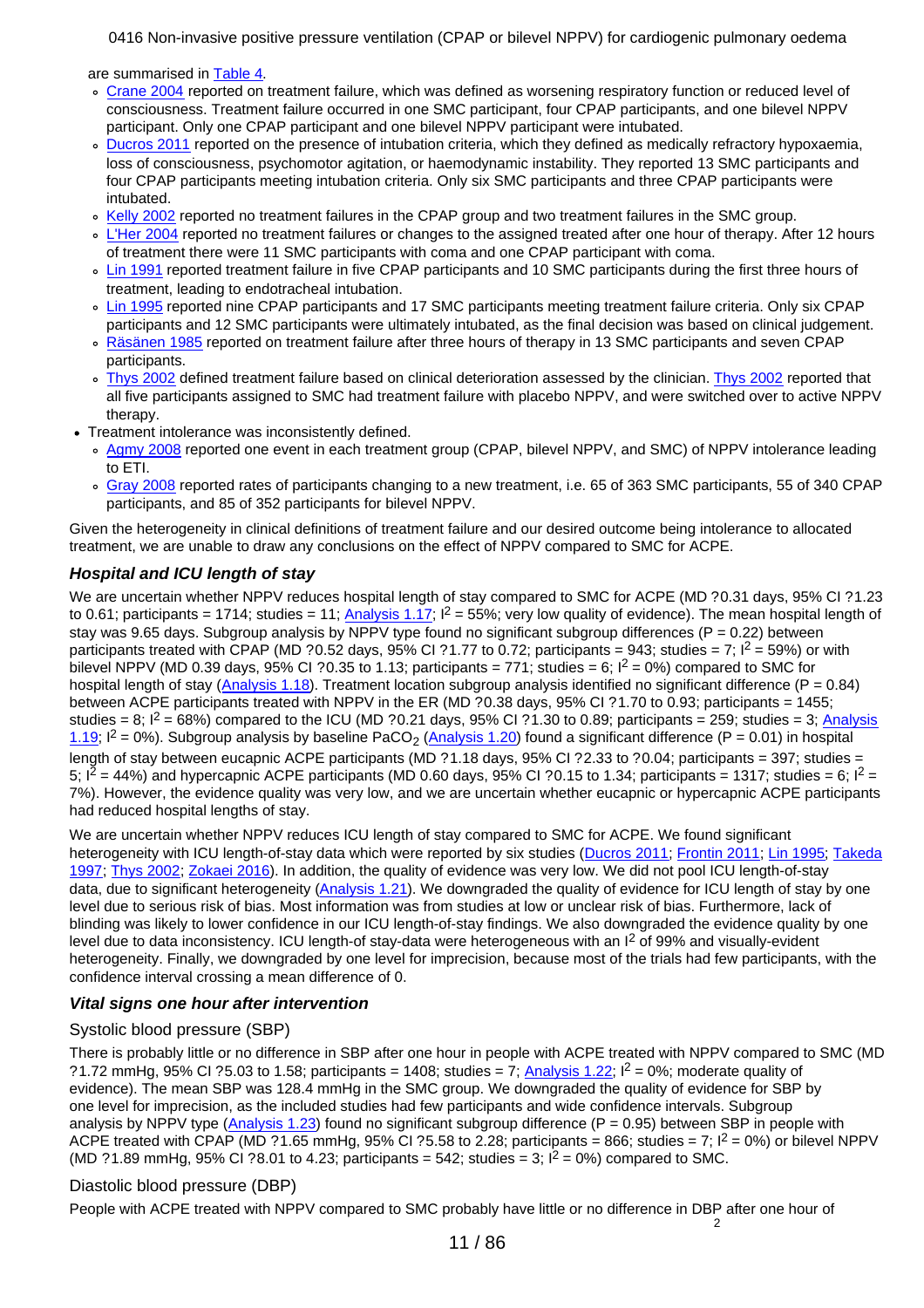treatment (MD 1.46 mmHg, 95% CI ?1.86 to 4.78; participants = 1361; studies = 6; [Analysis 1.24](#page-74-0); I = 42%; moderate quality of evidence). The mean DBP was 71.9 mmHg in the SMC group. We downgraded DBP quality of evidence by one level for imprecision, because the included studies had few participants and wide confidence intervals. Subgroup analysis by NPPV type [\(Analysis 1.25](#page-74-0)) demonstrated no significant subgroup difference ( $P = 0.96$ ) between DBP in people with ACPE treated with CPAP (MD 0.92 mmHg, 95% CI ?3.92 to 5.75; participants = 823; studies = 6;  $I^2 = 64\%$ ) or bilevel NPPV (MD 1.08, 95% CI ?2.88 to 5.04; participants = 538; studies = 3;  $I^2 = 0\%$ ) compared to SMC.

#### Mean blood pressure (MBP)

There is probably little or no difference in MBP after one hour for people with ACPE treated with NPPV compared to SMC (MD -2.50 mmHg, 95% CI -8.29 to 3.30; participants = 251; studies = 3;  $I^2$  = 20%; [Analysis 1.26](#page-74-0); moderate quality of evidence). The mean MBP was 101 mmHg. We downgraded MBP quality of evidence by one level for imprecision, because the included studies had few participants and wide confidence intervals. We did not perform subgroup analysis by NPPV type, due to the small number of studies.

#### Respiratory rate (RR)

NPPV for ACPE probably reduces the RR after one hour of treatment compared to SMC (MD ?1.87 breaths a minute, 95% CI ?2.70 to ?1.03; participants = 1636; studies = 10; [Analysis 1.27](#page-74-0);  $I^2$  = 17%; moderate quality of evidence). The mean RR after one hour of therapy was 27.4 breaths a minute in the SMC group. We downgraded RR quality of evidence by one level for imprecision, because the included studies had few participants and wide confidence intervals. Subgroup analysis by NPPV type [\(Analysis 1.28](#page-74-0)) demonstrated no significant subgroup differences ( $P = 0.70$ ) in RR after one hour between CPAP compared to SMC (MD ?1.64 breaths a minute, 95% CI ?2.41 to ?0.87; participants = 1107; studies = 10;  $I^2 = 0\%$ ) and bilevel NPPV compared to SMC (MD ?2.17 breaths a minute, 95% CI ?4.69 to 0.35; participants = 529; studies =  $3$ ;  $1^2$  = 38%).

## **Arterial oxygen concentration (PaO<sup>2</sup> ) after one hour of intervention**

NPPV compared to SMC for ACPE may improve PaO<sub>2</sub> after one hour of therapy (MD 16.19 mmHg, 95% CI 3.54 to 28.84; participants = 1428; studies = 10; <u>Analysis 1.29</u>; I<sup>2</sup> = 91%; low quality of evidence). The mean PaO<sub>2</sub> after one hour of therapy was 133.9 mmHg in the SMC group. We downgraded PaO<sub>2</sub> quality of evidence by one level due to imprecision. Most trials had few participants and the confidence interval crossed the line of no effect. We downgraded by an additional level for inconsistency, because the PaO<sub>2</sub> data were visually heterogeneous, with an I<sup>2</sup> of 91%. Our subgroup analysis by NPPV type (<u>[Analysis 1.30](#page-75-0)</u>) demonstrated no significant subgroup differences (P = 0.42) in PaO<sub>2</sub> after one hour between CPAP compared to SMC (MD 9.55 mmHg, 95% CI ?9.10 to 28.19; participants = 761; studies = 8;  $I^2$  = 88%) and bilevel NPPV compared to SMC (MD 19.50 mmHg, 95% CI 4.29 to 34.71; participants = 667; studies = 6;  $I^2$  = 86%). We did not pool PaCO<sub>2</sub> and pH after one hour of treatment, as these outcomes require assessment compared to baseline values. In addition, we were unable to pool the treatment failure outcome, as this composite outcome of mortality, ETI rate, and treatment intolerance was not reported.

### **Adverse events**

Eleven trials [\(Agmy 2008](#page-63-0); [Crane 2004](#page-64-0); [Ducros 2011](#page-64-0); [Frontin 2011](#page-64-0); [Gray 2008](#page-64-0); [L'Her 2004](#page-65-0); [Lin 1995](#page-65-0); [Masip 2000](#page-65-0); [Nava](#page-65-0) [2003](#page-65-0); [Park 2004](#page-66-0); [Räsänen 1985](#page-66-0)) compared NPPV against SMC for ACPE and reported adverse events [\(Analysis 1.31](#page-75-0)). There were 228 adverse events reported in 1230 NPPV participants compared to 116 adverse events for 808 SMC participants. Adverse events included skin damage, pneumonia, gastrointestinal bleeding, gastric distention, vomiting, pneumothorax, sinusitis, mask discomfort, hypotension, arrhythmia, cardiorespiratory arrest, gastric aspiration, stroke, seizures, claustrophobia, and hypercapnia.

Three trials [\(Gray 2008](#page-64-0); [Masip 2000](#page-65-0); [Nava 2003](#page-65-0)) reported that participants treated with NPPV probably have increased mask discomfort compared to SMC (RR 12.59, 95% CI 2.39 to 66.28; participants = 1100; studies = 3;  $1^2$  = 0%; moderate quality of evidence). We downgraded the evidence for mask discomfort by one level for imprecision, because there were few events and wide confidence intervals.

Three trials [\(Agmy 2008](#page-63-0); [Nava 2003](#page-65-0); [Räsänen 1985](#page-66-0)) reported worsening hypercapnia with treatment. Participants treated with NPPV or SMC for ACPE probably have little or no difference in rates of worsening hypercapnia. We downgraded the evidence quality for hypercapnia by one level for imprecision, due to few events and wide confidence intervals.

[Park 2004](#page-66-0) (n = 83) reported a higher incidence of gastric distention in the NPPV group (13/56 in NPPV group, 0/27 in SMC group; RR 13.26, 95% CI 0.82 to 215.12), but the number of events was low and the confidence interval wide. There was some weak evidence of a lower incidence of cardiorespiratory arrest in the NPPV group (24/836 (NPPV) versus 26/516 (SMC); RR 0.60, 95% CI 0.34 to 1.05). There was no evidence of a difference between groups for the other adverse events.

Overall, we assessed the evidence for adverse events to be of low quality. We downgraded the evidence by one level for serious risk of bias (unclear or high risk of bias in at least one domain), and by one additional level for imprecision (the included studies had few participants and wide confidence intervals).

# **Discussion**

### **Summary of main results**

Our updated systematic review and meta-analysis includes 24 RCTs with 2664 participants. Compared to standard medical care (SMC), the use of non-invasive positive pressure ventilation (NPPV) for acute cardiogenic pulmonary oedema (ACPE)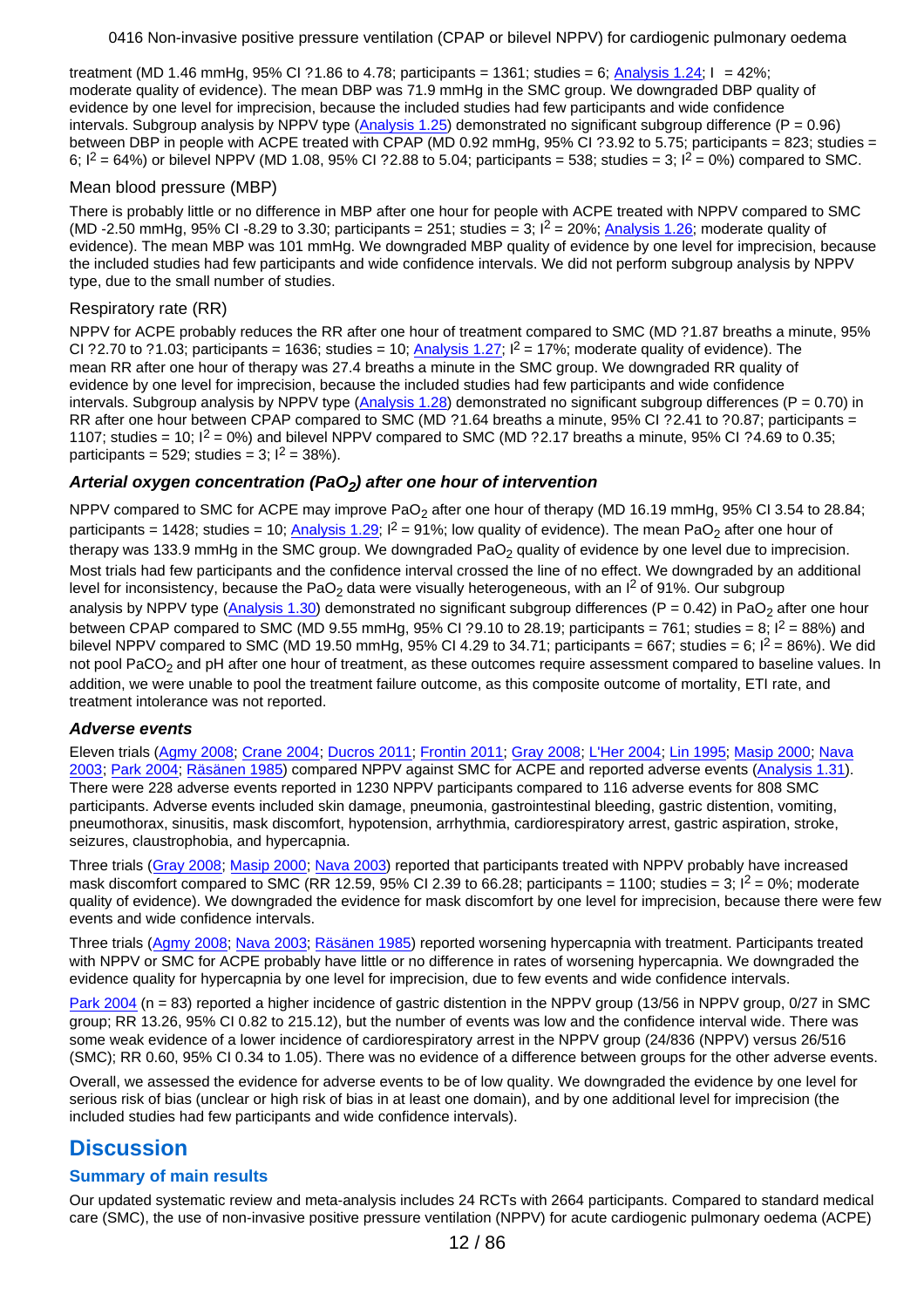may reduce hospital mortality and probably reduces endotracheal intubation (ETI) rates. In addition, there was probably little or no difference between NPPV and SMC for rates of acute myocardial infarction (AMI), systolic blood pressure (SBP), diastolic blood pressure (DBP), or mean blood pressure (MBP) after one hour of therapy. We are uncertain if NPPV reduces hospital length of stay. However, NPPV (compared to SMC) probably improves respiratory rate after one hour of treatment, may slightly improve PaO<sub>2</sub> after one hour of therapy, and probably increases mask discomfort.

NPPV use for ACPE may reduce hospital mortality compared to SMC alone, with a number needed to treat for an additional beneficial outcome (NNTB) of 17 (NNTB 12 to NNTB 32) [\(Summary of findings table 1](#page-57-0)). Our subgroup analysis by NPPV type identified no significant difference between continuous positive airway pressure (CPAP) and bilevel NPPV subgroups. Both NPPV forms may reduce hospital mortality compared to SMC. We found no significant difference between people with ACPE treated in the Emergency Room (ER) or intensive care unit (ICU) in our subgroup analysis. NPPV may reduce hospital mortality compared to SMC in both treatment locations. Our baseline PaCO<sub>2</sub> subgroup analysis for people with ACPE treated with NPPV compared to SMC revealed a significant difference between studies with baseline average eucapnia and hypercapnia. Eucapnic people with ACPE treated with NPPV may have reduced hospital mortality, while hypercapnic people may have little or no difference in hospital mortality. The non-significant hospital mortality benefit with hypercapnia may have been due to the greater weight of the trial by [Gray 2008](#page-64-0) (conducted in the ER setting with baseline hypercapnia), which did not show any hospital mortality benefit with NPPV. Prior smaller studies have suggested enhanced benefit for people with baseline hypercapnia, due to their higher risk of complications and NPPV potentially preventing endotracheal intubation (<u>[Masip 2000](#page-65-0); [Moritz 2007](#page-69-0); [Nava 2003](#page-65-0)</u>). Our baseline PaCO<sub>2</sub> subgroup analysis did not support the idea that hypercapnic people with ACPE would benefit more compared to eucapnic people with ACPE. One possible reason for this discrepancy was that mean PaCO<sub>2</sub> values could hide hypercapnic people who derived significant benefit from NPPV or clinical worsening with SMC. Finally, our sensitivity analysis limited to low-risk-of-bias studies found NPPV may make little or no difference in hospital mortality compared to SMC. In contrast, our sensitivity analysis limited to studies without missing data indicated that NPPV for ACPE may reduce hospital mortality compared to SMC alone.

NPPV in ACPE probably reduces ETI compared to SMC alone, with a NNTB of 13 (NNTB 11 to 18). We did not find a significant difference between trials comparing CPAP or bilevel NPPV in our subgroup analysis. Both forms of NPPV probably reduce ETI compared to SMC. We found no significant difference between trials comparing NPPV in the ER or ICU setting in our subgroup analysis. People with ACPE treated with NPPV in the ER or ICU probably have reduced ETI compared to SMC. Baseline PaCO<sub>2</sub> subgroup analysis revealed a significant difference between baseline eucapnic and hypercapnic people with ACPE treated with NPPV compared to SMC. Both eucapnic and hypercapnic people with ACPE probably have reduced ETI compared to SMC. However, eucapnic people probably get more benefit compared to hypercapnic people. Sensitivity analysis limited to low-risk-of-bias studies found NPPV use probably makes little or no difference to ETI compared with SMC. In contrast, sensitivity analysis limited to studies without missing data indicated NPPV for ACPE probably reduces ETI compared to SMC alone. Our post hoc subgroup analysis which compared exclusive use of face masks to permissive use of nasal masks revealed no significant subgroup differences, and both NPPV subgroups probably reduce ETI compared to SMC alone.

Several trials [\(Mehta 1997](#page-69-0); [Rusterholtz 1999](#page-69-0); [Sharon 2000](#page-70-0)) reported increased AMI incidence with NPPV compared to SMC. We explored the safety of NPPV by identifying studies that reported AMI during or after NPPV initiation, compared to SMC. We found there was probably little or no difference in AMI incidence with NPPV. Subgroup analysis by NPPV type did not identify a difference between CPAP or bilevel NPPV studies. An important limitation of our AMI analysis was the inconsistent AMI definitions used across studies (e.g. ST elevation MI, ECG changes, biomarker positive, symptoms) and many studies only provided baseline AMI rates [\(Frontin 2011](#page-64-0), [L'Her 2004](#page-65-0), [Lin 1991](#page-65-0), [Lin](#page-65-0) [1995](#page-65-0), [Masip 2000](#page-65-0), [Räsänen 1985](#page-66-0), [Takeda 1997](#page-66-0)).

We were unable to perform an analysis of NPPV treatment intolerance compared to SMC in ACPE, due to the outcome not being reported. Furthermore, treatment failure which was reported had inconsistent definitions. Treatment failure data suggest that not all participants meeting treatment failure criteria were intubated. Possible reasons include changes to the underlying medical therapy, participant goals of care, and the difference between a quantitative description of failure based on vital signs and blood gas values and the clinical evaluation of treatment failure.

NPPV could reduce hospital and ICU length of stay for ACPE due to reduced ETI and avoidance of its complications (e.g. pneumonia and tracheal injury) [\(Gay 2009](#page-71-0)). Ideally, studies would have provided data on ICU or hospital-free days as participants who die early during the trial would have a short hospital or ICU length of stay, despite not benefiting from treatment. Unfortunately, hospital-free days were not reported. We are uncertain whether NPPV reduces hospital length of stay compared to SMC for ACPE. We found no subgroup differences between participants treated with CPAP or bilevel NPPV. In addition, we found no subgroup differences between studies comparing NPPV to SMC in the ER or ICU setting. Our subgroup analysis by baseline PaCO<sub>2</sub> indicated a significant difference between eucapnic and hypercapnic studies. However, given the very low quality of evidence we are uncertain whether NPPV reduces hospital length of stay in eucapnic people with ACPE. We were unable to pool ICU length-of-stay data due to significant heterogeneity. Based on the available data, we are uncertain whether NPPV reduces ICU length of stay.

We pooled mean blood pressure values obtained after one hour of therapy to identify differences between NPPV and SMC. In our comparison of NPPV to SMC in people with ACPE we found there is probably little or no difference between SBP, DBP, and MBP after one hour of therapy. These non-significant differences may represent a true lack of difference between therapies for reducing blood pressure, or the inability of mean blood pressure values to convey any potential benefit or harm with NPPV over SMC in individuals with significant hypertension or hypotension. Our analysis of mean respiratory rate data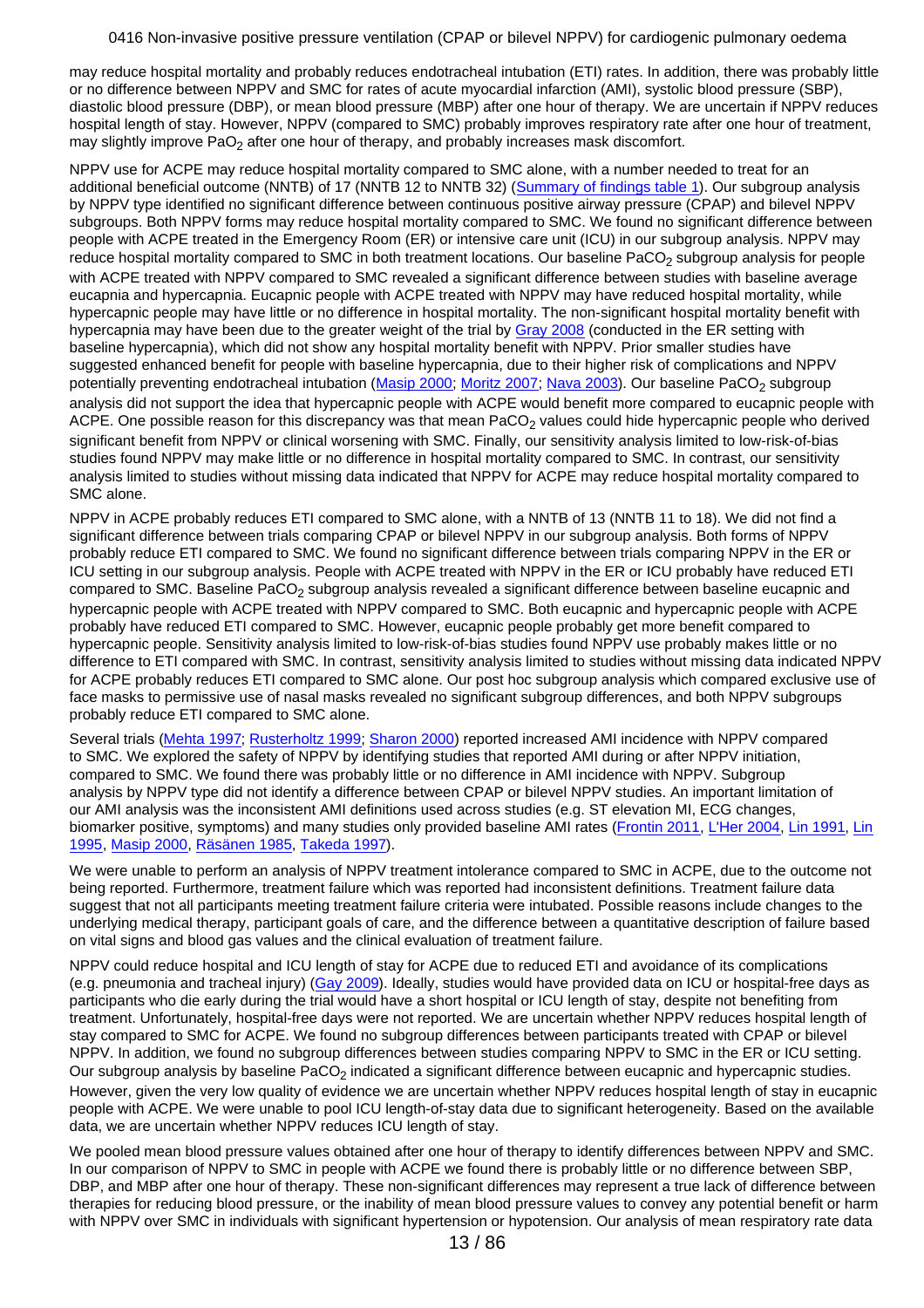after one hour of therapy with NPPV or SMC found that NPPV probably reduces the respiratory rate compared to SMC in ACPE. Furthermore, our analysis of PaO<sub>2</sub> after one hour of therapy demonstrated that NPPV may improve PaO<sub>2</sub> slightly compared to SMC. Finally, 16 adverse event types were reported in 11 studies. We found higher rates of face discomfort when using NPPV compared to SMC.

## **Overall completeness and applicability of evidence**

Our objective in performing this systematic review and meta-analysis update was to evaluate the impact of new literature published since the last version of this review (May 2013, [Vital 2013](#page-73-0)) on the safety and effectiveness of NPPV compared to SMC for ACPE. Furthermore, we have updated the protocol and conduct of the review to recently-revised Cochrane standards [\(Higgins 2018](#page-71-0)). We reassessed the literature and performed a new assessment for study eligibility, which identified 24 RCTs for inclusion. Of these, seven are new studies published since the last version of this review [\(Austin 2013](#page-64-0); [Ducros 2011](#page-64-0); [El-Refay 2016](#page-64-0); [Hao 2002](#page-65-0); [Li 2005](#page-65-0); [Moritz 2003](#page-65-0); [Zokaei 2016](#page-66-0)). Three newlyincluded studies are based on a reassessment of previously excluded studies [\(Hao 2002](#page-65-0); [Li 2005](#page-65-0); [Moritz 2003](#page-65-0)), which lacked extractable outcomes. The outcomes in these trials were measured on different time scales for our secondary outcomes: [Li 2005](#page-65-0) (PaO<sub>2</sub>, respiratory rate), <u>[Hao 2002](#page-65-0)</u> (PaO<sub>2</sub>, respiratory rate, SBP), and <u>Moritz 2003</u> (SBP, DBP). Only [Hao](#page-65-0) [2002](#page-65-0) provided data on ETI as a primary outcome.

Importantly, we also excluded 15 studies that we had included in the previous version of this review but that no longer meet the revised inclusion criteria. For transparency, these were four quasi-randomised controlled trials [\(Bersten](#page-67-0) [1991](#page-67-0); [Moritz 2007](#page-69-0); [Sharon 2000](#page-70-0); [Weitz 2007](#page-70-0)), three studies conducted on an ineligible population [\(Bautin 2005](#page-66-0); [Delclaux](#page-67-0) [2000](#page-67-0); [Ferrer 2003](#page-68-0)) and eight studies which compared CPAP to bilevel NPPV without a SMC arm [\(Bellone 2004](#page-67-0); [Bellone](#page-67-0) [2005](#page-67-0); [Ferrari 2007](#page-67-0); [Ferrari 2010](#page-68-0); [Fontanella 2010](#page-68-0); [Liesching 2014](#page-68-0); [Martin-Bermudez 2002](#page-68-0); [Mehta 1997](#page-69-0)).

Overall, the evidence we identified was able to address our review objective. Studies that we identified focused on a single acute intervention (NPPV versus SMC) for people with ACPE provided during their hospital presentation. Our inclusion criteria for adults with ACPE were met. However, diagnosis of ACPE across studies was not standardised but based on a clinical assessment supported by clinical signs, chest x-ray, and exclusion of important alternative causes of dyspnoea (e.g. chronic obstructive pulmonary disease (COPD) and pneumonia). An important limitation of the studies we identified was the lack of baseline demographic data that could explain why certain recruited participants were at higher mortality risk than others (e.g. severe untreated valvular heart disease or AHA stage D heart failure). For example, the mortality rates reported by included studies were extremely disparate, ranging from 0 to 27.91% for NPPV (mean 9.64%) and 0 to 63.64% for SMC (mean 21.06%). These large variations in mortality may be influenced by the recruitment of ACPE participants with different underlying risks of mortality, regardless of their aggressive medical treatment with SMC or NPPV or both, and subtle differences in SMC between the different countries in which the included trials were performed.

Regarding the interventions under study, the trials included CPAP or bilevel NPPV or both, that had adjustable settings. We tried to ascertain whether the specific devices and pressure settings were reflective of contemporary practice. However, the NPPV device settings were not completely reported for all included trials. Where available, we have reported the mean inspiratory positive airway pressure (IPAP), expiratory positive airway pressure (EPAP), positive end-expiratory pressure (PEEP), and duration of NPPV used by each study [\(Table 1](#page-59-0)). For studies where this information was available, the devices and settings do reflect contemporary practice.

In addition, the ideal trial would have compared both forms of NPPV against SMC, given the possibility that CPAP versus bilevel NPPV may differ in their treatment efficacy. Only six of 24 included trials used a three-arm design. One such study [\(Gray 2008](#page-64-0)) was the largest RCT performed to date ( $N = 1069$ ). The other five studies had smaller sample sizes (range 26 to 129; mean 73). The remaining studies compared one type of NPPV (bilevel NPPV or CPAP) against SMC. Subgroup analysis by type of NPPV did not reveal any significant differences for the primary or main secondary outcomes. Current ACPE treatment practices vary from targeting an oxygen saturation of greater than 92% by titration of FiO<sub>2</sub>, initiation of NPPV, or endotracheal intubation [\(Ezekowitz 2017](#page-70-0)). Finally, we considered whether the SMC used in each trial reflected current treatment guidelines [\(Ezekowitz 2017](#page-70-0); [Ponikowski 2016](#page-72-0)). Such contemporary guidelines for acute heart failure recommend therapy with intravenous loop diuretics, supplemental oxygen, and nitrates, while maintaining an adequate blood pressure [\(Ezekowitz 2017](#page-70-0); [Ponikowski 2016](#page-72-0)). Our summary of the SMC used in each trial is listed in [Table 2](#page-60-0). All studies provided loop diuretics. However, the doses provided were unclear in nine studies. Nitrates were provided in all trials, but the form and dose was unclear in two studies. Similarly, each trial provided supplemental oxygen, but the specific FiO<sub>2</sub> used was unclear in two studies. In summary, the NPPV and SMC used by the included studies generally reflected contemporary clinical practice

### **Quality of the evidence**

All outcomes were assessed according to GRADE recommendations [\(Guyatt 2008](#page-71-0); [Higgins 2017](#page-71-0)). For the main outcomes, evidence quality ranged from moderate (ETI, AMI), to low (hospital mortality, adverse events), to very low (hospital length of stay). Hospital mortality was assessed in 21 studies that compared NPPV versus SMC and included 2484 patients. Key methodological limitations of the meta-analysis include the clinical heterogeneity of included studies, such as variation in the aetiology of cardiogenic pulmonary oedema (e.g. myocardial ischaemia, severe valvular heart disease) and the lack of clinical context for each individual participant (e.g. home therapies, ACC/AHA heart failure grade). Additional limitations were the impracticality of blinding participants, personnel, and outcome assessment, given the nature of NPPV. Lack of blinding may have influenced objective outcomes (e.g. hospital mortality or ETI) because participants treated with SMC could potentially cross over to NPPV if they appeared to be clinically deteriorating, thereby attenuating the benefit of NPPV when using intention-to-treat analysis. Another limitation of the included studies was the unclear risk of selective reporting bias, as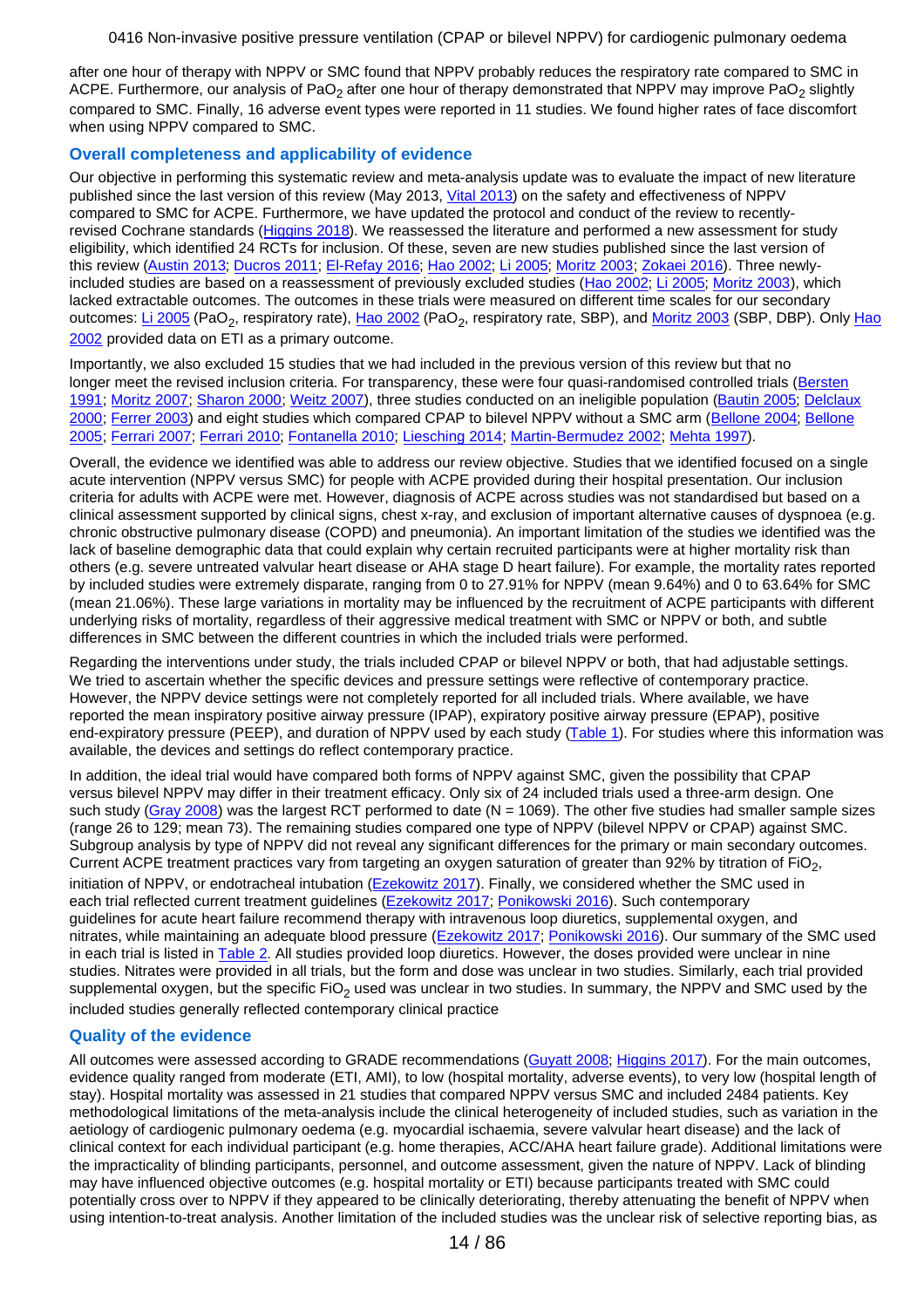reflected by the inconsistent reporting of outcomes. Finally, most studies recruited a low number of participants and their primary outcome was not hospital mortality. Interestingly, the well-powered study by [Gray 2008](#page-64-0) which had hospital mortality as a primary outcome did not detect a mortality difference between NPPV and SMC.

Our GRADE quality of evidence assessments for our primary outcomes were influenced by a number of factors, including risk of bias, imprecision, and inconsistency. Specifically, we rated the hospital mortality outcome as low quality, due to serious concerns with risks of bias and imprecision. We downgraded evidence quality by one level for risk of bias because most trials were rated as having unclear or high risk of bias for key domains, which included: randomisation sequence generation, allocation concealment, selective reporting bias, and other significant bias. We also downgraded this outcome for imprecision because there were few mortality events and the confidence interval included the appreciable benefit risk ratio of 0.75. The funnel plot for hospital mortality [\(Figure 4](#page-78-0)) was also asymmetrical, which suggests the presence of publication bias. However, we did not further downgrade the evidence for this outcome, as the asymmetry could be explained by the poor design of smaller studies included in our review, clinical heterogeneity, and sampling variation. Furthermore, the findings were consistent in a post hoc fixed-effect sensitivity analysis [\(Analysis 1.7](#page-73-0); [Sterne 2011](#page-72-0)).

We rated the quality of evidence for ETI as moderate. We downgraded this outcome by one level, due to serious concerns with risks of bias. Most trials that provided ETI evidence had unclear or high risk of bias for key domains, which included: randomisation sequence generation, allocation concealment, selective reporting bias, and other significant bias. Our ETI funnel plot [\(Figure 5](#page-79-0)) was symmetrical, which suggests the absence of graphical evidence of publication bias. For AMI, the quality of evidence was moderate. We downgraded the evidence by one level for serious concerns with imprecision. We downgraded for imprecision because few trials reported AMI events, the confidence interval crossed a risk ratio of 1, and the AMI definition varied between trials. We rated hospital length-of-stay evidence quality as very low, and downgraded it for the following reasons: serious risk of bias due to lack of blinding, visually heterogeneous data, and high imprecision with few participants and a confidence interval crossing a mean difference of 0. Our hospital length-of-stay funnel plot [\(Figure 6](#page-79-0)) was symmetrical and we therefore did not downgrade the evidence for publication bias. Adverse events evidence quality was low, and downgraded for the following reasons: serious risk of bias due to most studies having at least one domain at unclear or high risk of bias, and imprecision with wide confidence intervals crossing a risk ratio of 1 for many of the reported adverse events. For our secondary outcomes SBP, DBP, MBP, respiratory rate and PaO<sub>2</sub>, the quality of evidence was moderate. We downgraded SBP, DBP, MBP, and respiratory rate evidence quality by one level for imprecision because the included studies had few participants and wide confidence intervals. We downgraded PaO<sub>2</sub> evidence quality by one level due to imprecision, because most trials had few participants and the confidence interval crossed a mean difference of 0. In summary, the quality of evidence was low or very low for most primary outcomes, except for ETI and AMI, which were moderate and have important clinical significance.

#### **Potential biases in the review process**

Our review is strengthened by using prespecified methods to reduce bias. We reduced bias in our search strategy by searching eight databases including clinical trial databases without language restrictions. After obtaining reference lists, we minimised bias through duplicate independent screening, duplicate data abstraction, and prespecified criteria for appraising methodological quality. In addition, the study protocol was established prospectively and followed the Cochrane format for systematic reviews [\(Higgins 2018](#page-71-0); [Jadad 2000](#page-71-0); [McKibbon 2004](#page-71-0)). Furthermore, two of our review authors (NB, FV) obtained additional data from study authors for outcomes incompletely described in their initial publication [\(Agmy 2008](#page-63-0); [Austin 2013](#page-64-0); [Crane 2004](#page-64-0); [Gray 2008](#page-64-0); [Kelly 2002](#page-65-0); [Masip 2000](#page-65-0); [Nava 2003](#page-65-0); [Park 2004](#page-66-0); [Räsänen](#page-66-0) [1985](#page-66-0); [Takeda 1998](#page-66-0); [Thys 2002](#page-66-0)). Our meta-analysis includes the largest number of trials exploring the role of NPPV compared to SMC in ACPE and had increased power in pooling outcomes compared to earlier reviews [\(Potts 2009](#page-72-0); [Weng](#page-72-0) [2010](#page-72-0)). We performed extensive analysis of the impact of NPPV on a broad range of clinically important outcomes and physiological parameters. Furthermore, our results were robust to the exclusion of studies with missing data. The generalisability of our findings is enhanced by the broad range of treatment locations and countries included, representing international experience with NPPV for ACPE.

The small number of events (e.g. mortality, ETI, AMI) within identified trials is one important limitation of our review and meta-analysis. Additionally, the underlying heterogeneity of included ACPE participants may have influenced our findings on hospital mortality and ETI. Several important prognostic factors were not clearly reported by trial investigators, such as the participants' underlying heart failure severity, compliance with guideline-appropriate home therapy, and presence of heart failure aetiologies requiring surgical interventions (e.g. severe valvular heart disease). Furthermore, there were slight variations in SMC among studies, which suggest that clinical heterogeneity may have influenced some of the treatment effects. Additionally, the definition of AMI was inconsistent across studies. Finally, intubation criteria were not standardised and variations in clinical practice could have influenced the observed differences in ETI.

### **Agreements and disagreements with other studies or reviews**

The first systematic review on NPPV for ACPE included three trials and reported a significant reduction in ETI with CPAP compared to SMC [\(Pang 1998](#page-72-0)). [Hess 2004](#page-71-0) expressed concern about the use of NPPV for ACPE, due to greater AMI rates in two studies and no significant benefit for mortality or ETI. [Nadar 2005](#page-71-0) identified reduced ETI for CPAP compared to SMC with no significant mortality difference. Several meta-analyses have reported similar conclusions to our own [\(Collins 2006](#page-70-0); [Ho 2006](#page-71-0); [Masip 2005](#page-71-0); [Peter 2006](#page-72-0); [Weng 2010](#page-72-0); [Winck 2006](#page-72-0)), despite small differences in methodology. The results of previous systematic reviews were challenged by a large new RCT [\(Gray 2008](#page-64-0)), which found no significant differences in hospital mortality or ETI between CPAP, bilevel NPPV, and SMC. Important caveats within [Gray](#page-64-0) [2008](#page-64-0) include exclusion of people requiring an emergent intervention who could possibly benefit from NPPV, exclusion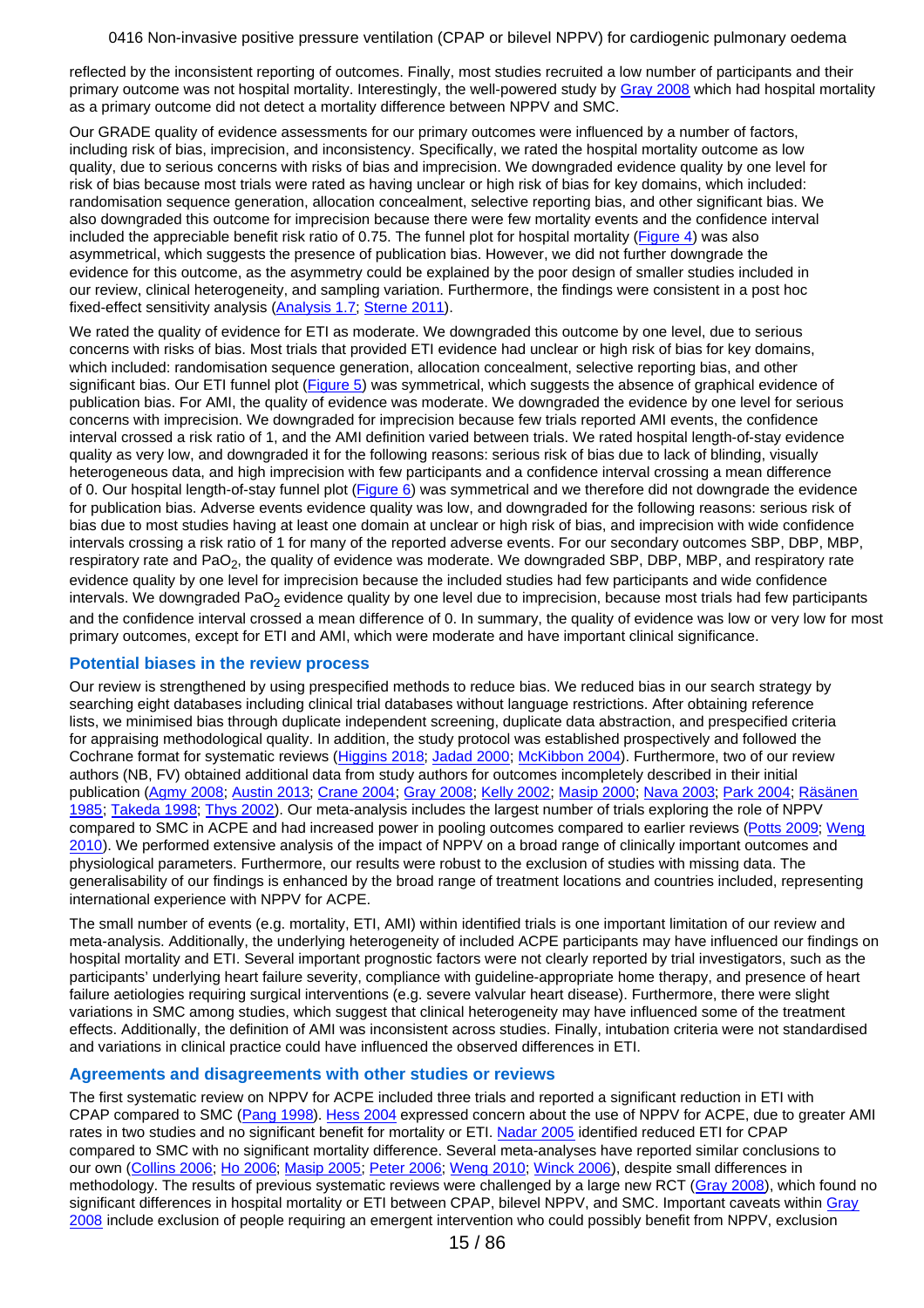of people with AMI undergoing an intervention, and cross-overs between treatment arms of 19.9% (SMC), 16.2% (CPAP), and 24.1% (bilevel NPPV) [\(Gray 2008](#page-64-0)). There was evidence in [Gray 2008](#page-64-0) that SMC cross-overs had more severe illness, and their cross-over to NPPV could have attenuated the benefit with NPPV compared to SMC. Nevertheless, as the largest single trial to date, [Gray 2008](#page-64-0) is an important trial in the meta-analysis and its results contrast with those of smaller included studies, which tend to show greater effect estimates favouring NPPV over SMC. The negative results of [Gray 2008](#page-64-0) make it imperative that we are cautious in interpreting the overall findings of our meta-analysis, which demonstrated that NPPV may reduce hospital mortality and probably reduces ETI when compared to SMC.

Our main findings are important and add support to current European heart failure guidelines [\(Ponikowski 2016](#page-72-0)). This guideline recommends that NPPV be considered and initiated promptly in people with ACPE presenting with tachypnoea (respiratory rate higher than 25 breaths a minute) and hypoxia (SpO<sub>2</sub> less than 90%). In contrast, our findings may challenge Canadian heart failure guidelines which recommend against routine use of NPPV in ACPE [\(Ezekowitz 2017](#page-70-0) ). The Canadian heart failure quideline suggests starting with SMC and considering NPPV if there is persistent hypoxia [\(Ezekowitz 2017](#page-70-0)). Based on our findings, their recommendation may be too conservative. Furthermore, NPPV is a relatively benign intervention. The main harms that were evident in our review were increased mask discomfort compared to SMC. Overall, the results of our review suggest that people with ACPE may experience more benefits than harms from the addition of NPPV to SMC for ACPE.

# **Authors' conclusions**

## **Implications for practice**

Meta-analysis of the best available evidence for NPPV versus SMC to treat ACPE demonstrates that NPPV may reduce hospital mortality and probably reduces ETI. NPPV probably has little or no influence on rates of AMI compared to SMC. We are uncertain whether NPPV reduces hospital length of stay compared to SMC. When considering the type of NPPV, the included studies demonstrated no significant differences between CPAP or bilevel NPPV compared to SMC. Thus, it is reasonable to consider the initiation of NPPV in people with ACPE who are already receiving optimal SMC. Limitations in the current evidence did not allow us to identify patient subgroups (e.g., eucapnic people or people treated in the ER or ICU) that derived more (or less) benefit from the initiation of NPPV.

## **Implications for research**

Current evidence has allowed us to draw conclusions about the efficacy of NPPV (versus SMC) for treating ACPE. Nevertheless, certain shortcomings of the included studies have left some clinical questions unanswered. First, the optimal dosing of diuretics as part of SMC was not clear within the included studies. It is possible that the benefits of NPPV identified herein may be different (e.g. reduced or null), based on the clinical experience of a clinician providing SMC for ACPE. Second, it remains to be seen if certain types of people with ACPE (e.g. those with more severe ACC/AHA heart failure grade) would derive more benefit from the initiation of NPPV (in addition to SMC). Future studies should be judicious about explicitly defining intubation criteria, characterising the aetiology of ACPE, the underlying severity of heart failure, and guideline adherence for home heart-failure therapies prior to admission. Finally, individual patient-level data for blood gases with prespecified subgroups for hypercapnia or eucapnia can better characterise whether NPPV influences clinically important outcomes to a greater degree in people with hypercapnia compared to eucapnia.

# **Acknowledgements**

We thank the Cochrane Heart group for a thoughtful and supportive editorial process. We are grateful to the authors of the studies we reviewed and to those who provided additional data (Räsänen, Bersten, Kelly, Nava, Park, Takeda, Thys, Masip, Bellone, Crane, Ferrari, Agmy, Gray, Weitz, Austin and Belenguer-Muncharaz). We are also grateful to previous authors of the first and second version of this review: Athallah AN, Burns K, Ladeira MT, Saconato H, Sen A, Hawkes CA, Soares B, and Vital F.

# **Contributions of authors**

Nicolas Berbenetz proposed the systematic review update, updated the methods, performed study selection, data extraction, 'Risk of bias' assessment, GRADE quality assessment, co-ordinated the research team, and prepared and updated the review manuscript.

Yongjun Wang assisted with the review update, data extraction, 'Risk of bias' assessment, GRADE quality assessment, and reviewed the final manuscript.

Matthew Chong assisted with the review update, updated the methods, performed study selection, assisted in co-ordination of the research team, GRADE quality assessment, provided guidance with manuscript preparation, and edited the final manuscript.

Flávia Vital was involved as the lead author of the previous version of this review. She provided her correspondence with authors for unpublished findings.

Charlotte Godfrey assisted with data extraction and reviewed the final manuscript. Mahmood Ahmad proposed the systematic review update, assisted with data extraction, and reviewed the final manuscript. James Brown, Pier Lambiase, Amitava Banerjee, and Ameet Bakhai reviewed the final manuscript.

# **Declarations of interest**

Nicolas Berbenetz: none known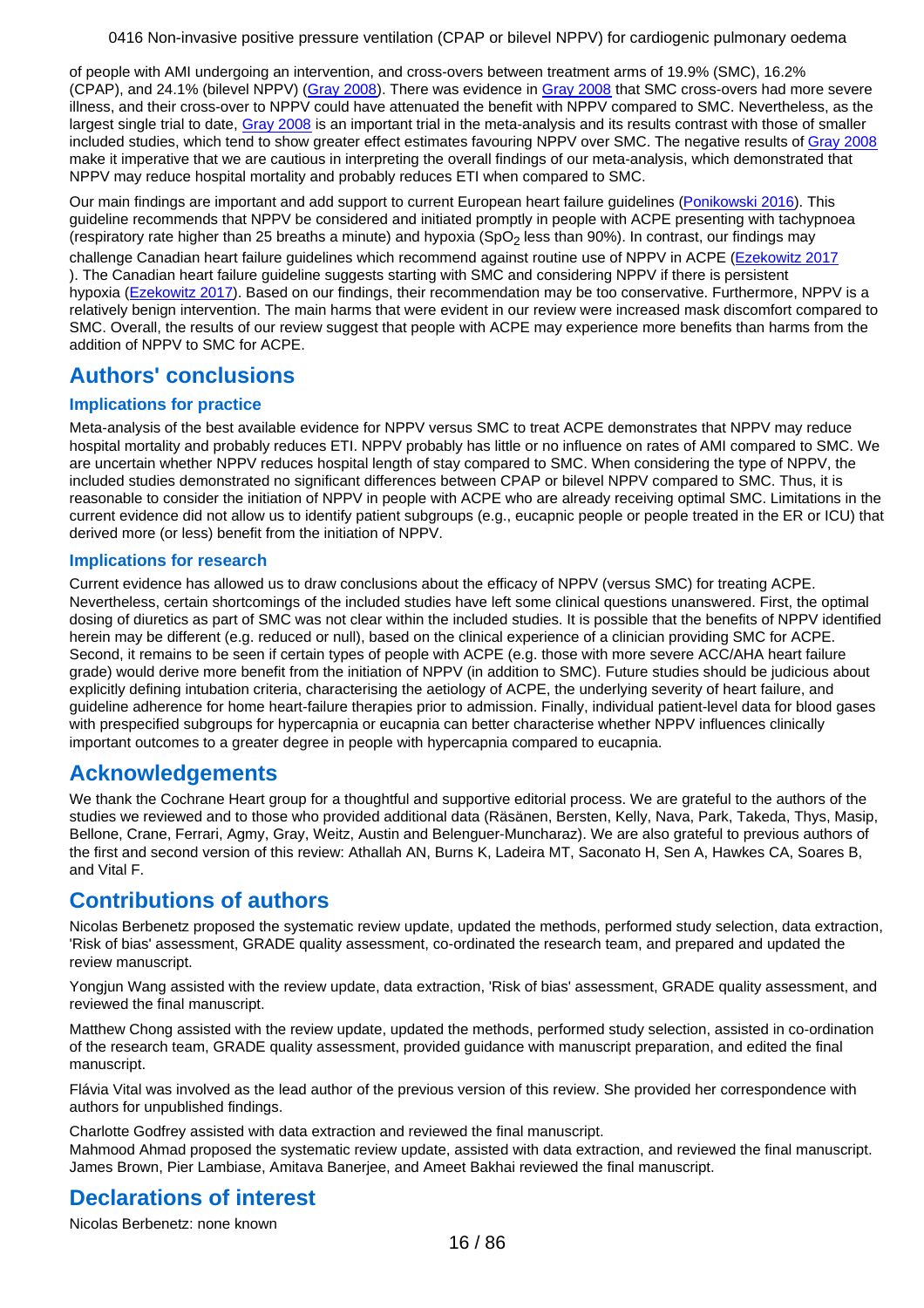<span id="page-16-0"></span>Yongjun Wang: none known

James Brown: none known

Charlotte Godfrey: none known

Mahmood Ahmad: none known Flávia Vital: none known

Pier Lambiase: receives speaker fees and educational grant funding from Boston Scientific, and educational grant funding from Medtronic for work unrelated to the content of this Cochrane review.

Amitava Banerjee: none known

Ameet Bakhai: is employed within the NHS and also advises third sector companies (pharma, device, diagnostics, digital and AI) on trial design, economic models, technology adoption and acts as lecturer for cardiovascular topics. As research director, he also recruits to trials and supports research partnership work for his NHS employer, which attracts commercial research recruitment funding. There are no direct conflicts to the work presented however.

Matthew Chong: none known

# **Differences between protocol and review**

In the previous version of this review [\(Vital 2013](#page-73-0)), we stated that acute myocardial infarction (AMI) was an outcome during and after intervention. In this update, we have combined these outcomes, because treatment with SMC or NPPV was not reported in a manner which allowed us to make causal determinations on when AMI occurred relative to the trial intervention (e.g. AMI during or after intervention was not specified). We were unable to include a subgroup analysis comparing AMI at trial inclusion or after NPPV, as the data were not reported consistently. Multiple vital signs were reported as outcomes in the original version of this review. For this update, we have focused on the most clinically relevant outcomes: systolic blood pressure, diastolic blood pressure, and mean blood pressure, which could be a contra-indication to starting NPPV therapy if too low, and could be expected to decrease with NPPV. Other vital signs such as heart rate are not useful compared to more objective markers of respiratory status such as respiratory rate and PaO<sub>2</sub>, which we have retained as outcomes. We did not perform a subgroup analysis of adverse events by study publication year before or after 2000. W did perform this analysis in the previous version of this review, but were unable to find a significant change in SMC or NPPV delivery which justified separating studies by any publication year.

## **Differences between review version from 2013 and this update**

There has been a change in the authorship team since the last version of this review in 2013 [\(Vital 2013](#page-73-0)). In assuming authorship of this review, we have rerun searches of all databases outlined in the [Methods](#page-3-0) section since 2013. We have also reassessed the inclusion criteria and risks of bias for all trials previously included. For data collection we have included means and standard deviations where available, if an outcome was reported as a median we have approximated it as being equivalent to the mean. We also converted standard error or interquartile ranges to standard deviations using formulae outlined in the Cochrane Handbook [\(Higgins 2011](#page-71-0)). In the previous version of this review we included quasi-randomised controlled trials. We defined quasi-randomised controlled trials as those where the allocation procedure was unlikely to be adequately randomised (e.g. randomisation according to odd or even numbers, day of the week, social security number, or medical record number). For this update, we have not included these studies, in order to use the highest level of evidence possible to guide the conclusions of our review.

[Vital 2013](#page-73-0) included studies comparing bilevel NPPV to CPAP without an additional standard medical therapy arm. In this update, we only include studies which compared bilevel NPPV or CPAP or both to standard medical care. These changes led to the inclusion of seven new studies and the exclusion of 15 previously included studies. Please see [Included studies](https://archie.cochrane.org/sections/documents/view?version=z1903302049153295786868237287439&format=REVMAN#INCLUDED_STUDIES_DESCR) and [Excluded studies](https://archie.cochrane.org/sections/documents/view?version=z1903302049153295786868237287439&format=REVMAN#EXCLUDED_STUDIES_DESCR) for additional details.

The last authorship team [\(Vital 2013](#page-73-0)) performed a grey literature search by contacting authors of included articles for any additional articles on NPPV compared to SMC. We found all previously identified studies using our updated search strategy. In addition, we were able to identify seven new studies. We therefore did not repeat the grey literature search outside of the explicit databases named in our search strategy.

# **Published notes**

# **Characteristics of studies**

**Characteristics of included studies Agmy 2008**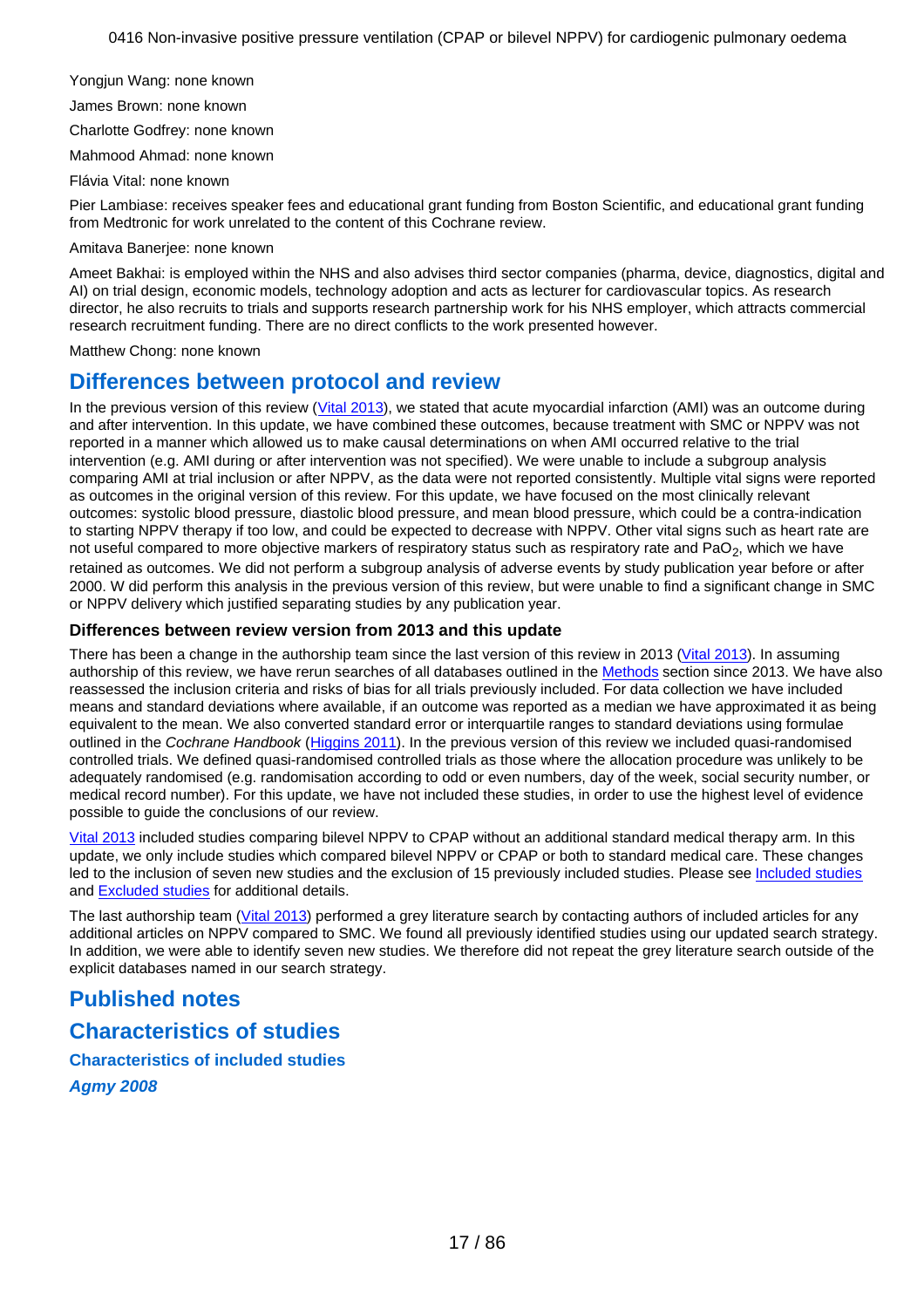| <b>Methods</b>       | Single-centre randomised controlled trial, parallel design, unblinded, using ITT<br>approach. No participants were lost to follow-up<br>Setting: RICU or CCU<br><b>Country: Egypt</b>                                                                                                                                                                                       |  |  |  |
|----------------------|-----------------------------------------------------------------------------------------------------------------------------------------------------------------------------------------------------------------------------------------------------------------------------------------------------------------------------------------------------------------------------|--|--|--|
|                      | Funding: Assiut University                                                                                                                                                                                                                                                                                                                                                  |  |  |  |
|                      | Study dates: not reported                                                                                                                                                                                                                                                                                                                                                   |  |  |  |
|                      | Conflicts of interest: not reported                                                                                                                                                                                                                                                                                                                                         |  |  |  |
| <b>Participants</b>  | 129 people with mean age 67 $\pm$ 4.8 (CPAP arm 66 $\pm$ 6.9, bilevel arm 68 $\pm$ 3.8, and<br>SMC 69 $\pm$ 5.8). ACPE causes: systolic (N = 37), diastolic (N = 40) or valvular heart<br>failure ( $N = 52$ )<br>Excluded: immediate need for endotracheal intubation, acute MI, pneumothorax,<br>contraindications to NPPV, severe renal failure, ventricular arrhythmias |  |  |  |
| <b>Interventions</b> | CPAP group (N = 44). Face mask interface. PEEP 5cm $H_2O$ and titrated as<br>tolerated. Bilevel NPPV group. IPAP 8 - 10 cm H <sub>2</sub> O and EPAP 2 - 4cm H <sub>2</sub> O increased<br>as tolerated<br>Control group $(N = 41)$ : standard medical care and oxygen mask (high-flow facemask -<br>60%)<br>Co-intervention: morphine, diuretics, ACE and nitrates         |  |  |  |
| <b>Outcomes</b>      | Primary outcome: Endotracheal intubation rate<br>$\mathbb{E}$ . Mortality<br>B. Arterial blood gases (PaO <sub>2</sub> , PaCO <sub>2</sub> , pH)<br>4. Vital signs (RR, BP, HR)<br><b>5.</b> Length of hospital stay<br><b>B.</b> Length of ICU stay<br>7. Intrapulmonary shunt<br>$\beta$ . A-a oxygen gradient<br><b>D.</b> Cardiac output<br>1 <sub>D.</sub> Intolerance |  |  |  |
| <b>Notes</b>         | Trial available in abstract form only. Additional data from personal communication.                                                                                                                                                                                                                                                                                         |  |  |  |

| <b>Bias</b>                                                  | Authors'<br><b>judgement</b> | <b>Support for judgement</b>                                                                                                                                                        |
|--------------------------------------------------------------|------------------------------|-------------------------------------------------------------------------------------------------------------------------------------------------------------------------------------|
| Random sequence generation<br>(selection bias)               | Unclear risk                 | No details provided                                                                                                                                                                 |
| Allocation concealment (selection<br>$\ $ bias)              | Unclear risk                 | No details provided                                                                                                                                                                 |
| Blinding of participants and<br>personnel (performance bias) | High risk                    | ClinicalTrials.gov "masking: none (Open label)"                                                                                                                                     |
| Blinding of outcome assessment<br>(detection bias)           | Unclear risk                 | No details provided                                                                                                                                                                 |
| Incomplete outcome data (attrition<br>bias)                  | Low risk                     | No participants were lost to follow-up (personal communication)                                                                                                                     |
| Selective reporting (reporting bias)                         | High risk                    | Registered at ClinicalTrials.gov NCT00912158, unclear if prospectively.<br>No data provided on duration of NPPV and mean settings. Outcomes<br>reported as a personal communication |
| <b>Other bias</b>                                            | High risk                    | Data discrepancy between personal communication and<br>ClinicalTrials.gov entry for CPAP group intubation events                                                                    |

**Austin 2013**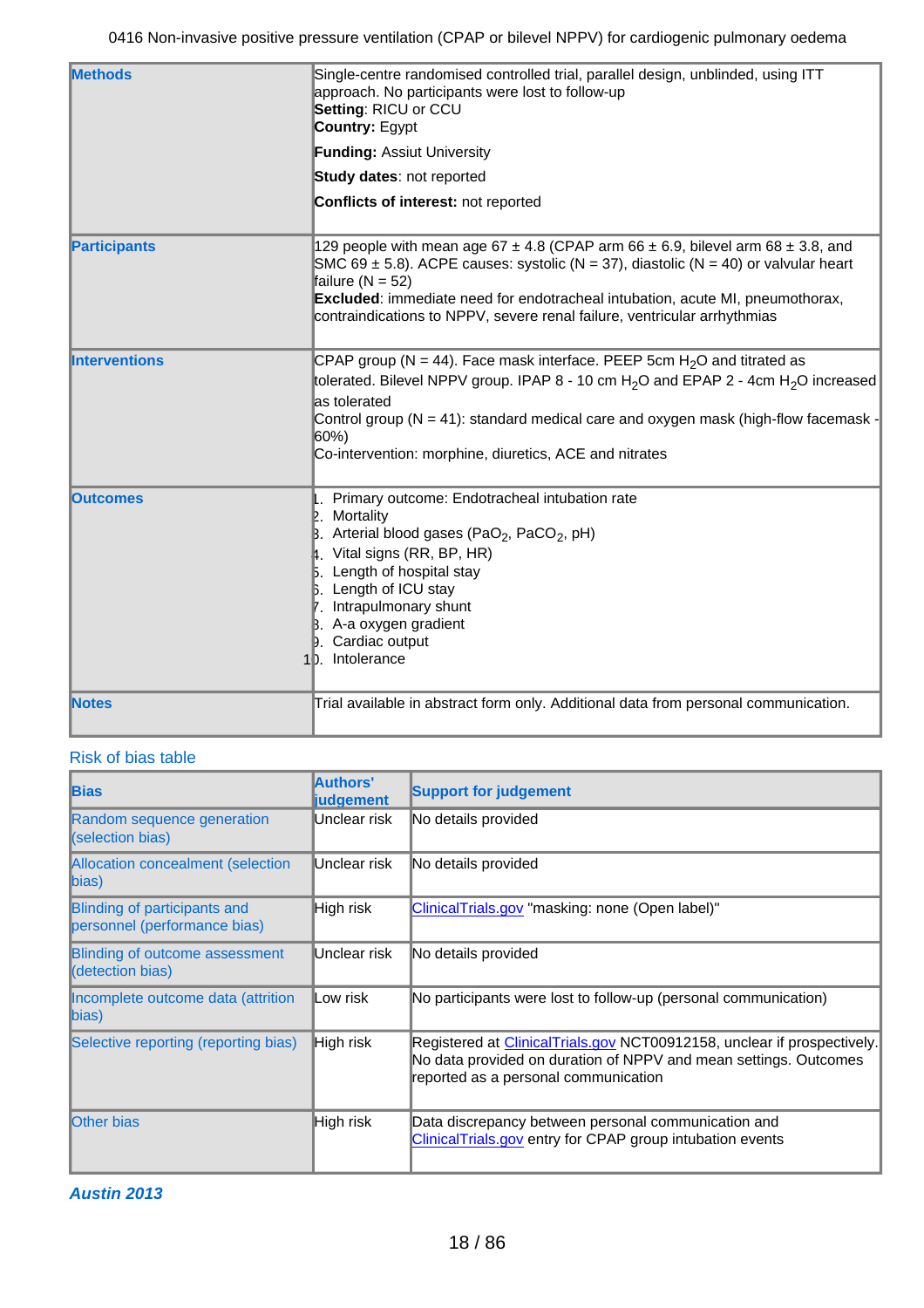| <b>Methods</b>       | Single-centre, parallel-group design, and unblinded RCT<br>Setting: pre-hospital/Emergency Department<br><b>Country: Tasmania, Australia</b><br>Prospectively registered with ANZCTR.<br>Funding: National Health and Medical Research Council, Ambulance Tasmania<br>Study dates: July 2009 to July 2010<br><b>Conflict of interest: not reported</b>                                                                                                                                                  |
|----------------------|---------------------------------------------------------------------------------------------------------------------------------------------------------------------------------------------------------------------------------------------------------------------------------------------------------------------------------------------------------------------------------------------------------------------------------------------------------------------------------------------------------|
| <b>Participants</b>  | 50 adults with ACPE, with mean age $79.8 \pm 11.9$ (control group $78.3 \pm 11.8$ , CPAP<br>group $81.5 \pm 11.9$ )<br>Pre-hospital setting with diagnosis of severe ACPE requiring ventilatory assistance. 2<br>independent physicians blinded to group allocation retrospectively reviewed<br>randomised participant records to confirm they met the diagnostic criteria for severe<br>ACPE (crackles on auscultation, acute onset shortness of breath and hypoxia<br>requiring assisted ventilation) |
|                      | <b>Exclusion criteria:</b> other respiratory conditions (asthma, COPD), people with<br>respiratory or cardiac arrest or with $GCS < 12$ or systolic BP $< 90$                                                                                                                                                                                                                                                                                                                                           |
| <b>Interventions</b> | CPAP and standard medical therapy ( $N = 26$ ). CPAP setting 10 cm H <sub>2</sub> O delivered by<br>"Whisperflow"<br>Standard medical therapy ( $N = 24$ ): nitrates, furosemide 40 mg IV if transit time > 20<br>minutes, high-flow oxygen 8 - 15 L per minute                                                                                                                                                                                                                                         |
| <b>Outcomes</b>      | . Primary outcome: pre-hospital mortality, in-hospital mortality<br>Endotracheal intubation rate<br><b>B.</b> Requirement for ICU admission<br>4. Vital signs (BP, RR, oxygen saturation, HR, GCS)                                                                                                                                                                                                                                                                                                      |
| <b>Notes</b>         | Trial available in abstract form only. Additional data from personal communication 19<br>January 2018                                                                                                                                                                                                                                                                                                                                                                                                   |

| <b>Bias</b>                                                  | Authors'<br><b>liudgement</b> | <b>Support for judgement</b>                                                                                                      |
|--------------------------------------------------------------|-------------------------------|-----------------------------------------------------------------------------------------------------------------------------------|
| Random sequence generation<br>(selection bias)               | Low risk                      | Computer-generated numbers                                                                                                        |
| Allocation concealment (selection<br>bias)                   | Low risk                      | Numbers placed on cards within sealed, sequentially-numbered<br>opaque envelopes and placed with ventilation equipment            |
| Blinding of participants and<br>personnel (performance bias) | High risk                     | Masking not used                                                                                                                  |
| <b>Blinding of outcome assessment</b><br>(detection bias)    | Low risk                      | Outcome assessed by blinded physicians                                                                                            |
| Incomplete outcome data (attrition<br>bias)                  | Low risk                      | No missing outcome data                                                                                                           |
| Selective reporting (reporting bias)                         | Low risk                      | Prospectively registered with ANZCTR: ACTRN12609000410257. All<br>prespecified outcomes were provided in a personal communication |
| <b>Other bias</b>                                            | Low risk                      | The study appears to be free of other sources of bias                                                                             |

**Crane 2004**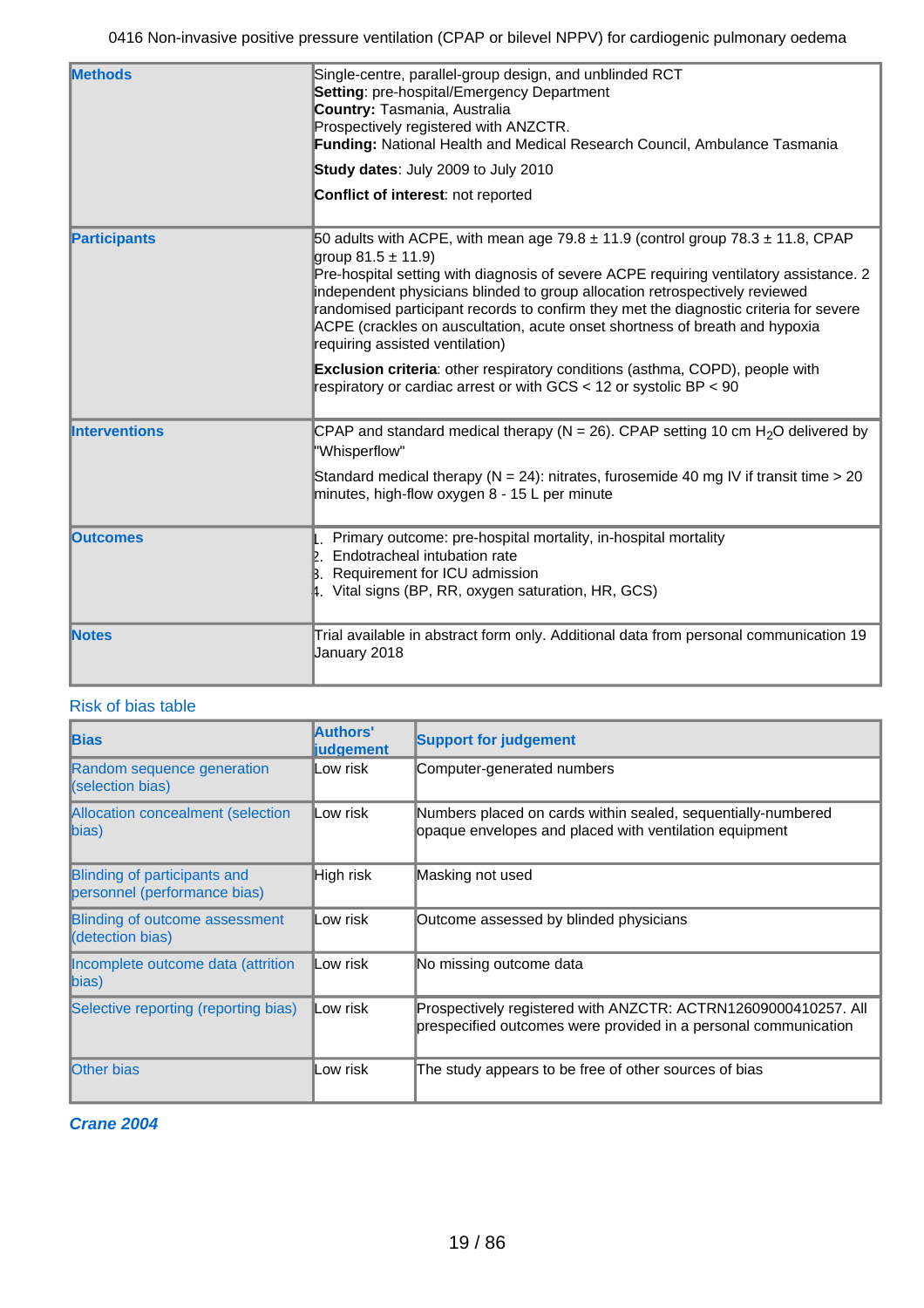| <b>Methods</b>       | Multicentre, parallel design, unblinded RCT conducted at 2 university hospitals. Used<br>an ITT approach. No reported loss to follow-up. Participants or next-of-kin were aware<br>through informed consent, but in 17 cases, the participant gave verbal consent<br>Diagnosis of myocardial infarction if during 3 days after admission there were ECG<br>changes or a CK rise (> 280)                                                                                                                                                                                                                                                 |
|----------------------|-----------------------------------------------------------------------------------------------------------------------------------------------------------------------------------------------------------------------------------------------------------------------------------------------------------------------------------------------------------------------------------------------------------------------------------------------------------------------------------------------------------------------------------------------------------------------------------------------------------------------------------------|
|                      | <b>Setting: Emergency Department</b>                                                                                                                                                                                                                                                                                                                                                                                                                                                                                                                                                                                                    |
|                      | <b>Country: United Kingdom</b>                                                                                                                                                                                                                                                                                                                                                                                                                                                                                                                                                                                                          |
|                      | Funding: ResMed, Abingdon, UK                                                                                                                                                                                                                                                                                                                                                                                                                                                                                                                                                                                                           |
|                      | Study dates: May 2000 and September 2001                                                                                                                                                                                                                                                                                                                                                                                                                                                                                                                                                                                                |
|                      | Conflict of interest: not reported                                                                                                                                                                                                                                                                                                                                                                                                                                                                                                                                                                                                      |
| <b>Participants</b>  | 60 adults (23 men and 37 women) with mean age $75.1 \pm 10.5$ (74.6 $\pm$ 11.1 years in<br>SMC group, 74.9 $\pm$ 12.2 in CPAP group and 76 $\pm$ 8.4 in bilevel group)<br>Inclusion criteria: $RR > 23$ breaths a minute, diagnosis consistent with pulmonary<br>oedema, pH < 7.35, widespread pulmonary crepitations and diaphoresis. History: HF,<br>IHD, diabetes mellitus, hypertension, COPD<br><b>Exclusion criteria</b> : Hypotension (systolic BP < 90 mmHg), temperature > 38 °C,<br>requiring thrombolysis for myocardial infarction or dialysis for renal impairment, people<br>with impaired consciousness or with dementia |
| <b>Interventions</b> | CPAP group (N = 20): PEEP = 10 cmH <sub>2</sub> O<br>Bilevel group (N = 20): EPAP = 5 cmH <sub>2</sub> O; IPAP= 15 cmH <sub>2</sub> O<br>Control group (N = 20): SMC and $O_2$ mask (to maintain Sa $O_2$ > 90%); mask: full-face<br>Co-interventions: furosemide, nitrates and diamorphine (without restriction)                                                                                                                                                                                                                                                                                                                       |
| <b>Outcomes</b>      | Primary outcome: treatment success (RR < 23 a minute, $SpO2$ > 90%, arterial pH ><br>7.35 after 2 hours of treatment)<br>Mortality<br><b>B.</b> Endotracheal intubation rate<br>4. Arterial blood gases (PaO <sub>2</sub> , PaCO <sub>2</sub> , pH)<br>$\mathbf{5}$ . Vital signs (RR, BP, HR)<br>6. Incidence of acute myocardial infarction (follow-up)<br>7. Participant compliance<br><b>B.</b> Treatment failure<br><b>D.</b> Side effects                                                                                                                                                                                         |
| <b>Notes</b>         |                                                                                                                                                                                                                                                                                                                                                                                                                                                                                                                                                                                                                                         |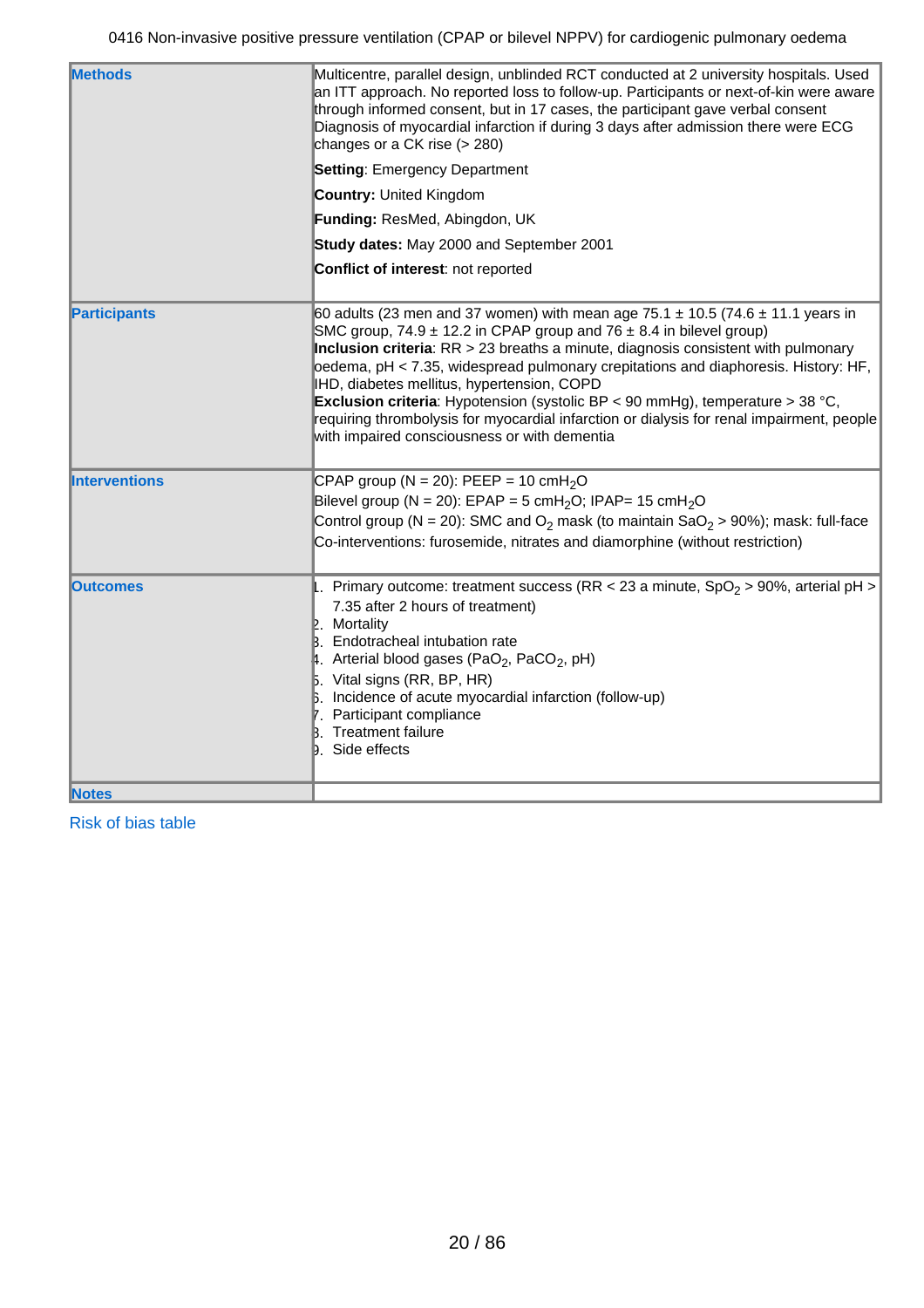| <b>Bias</b>                                                  | Authors'<br><b>liudgement</b> | <b>Support for judgement</b>                                                                                                                                                                                                              |
|--------------------------------------------------------------|-------------------------------|-------------------------------------------------------------------------------------------------------------------------------------------------------------------------------------------------------------------------------------------|
| Random sequence generation<br>(selection bias)               | ∥Low risk                     | Randomisation sequence was generated using random numbers<br>produced by Microsoft Excel                                                                                                                                                  |
| Allocation concealment (selection<br>$\ $ bias)              | Low risk                      | Assignments were concealed in an opaque envelope, which was then<br>further concealed within another                                                                                                                                      |
| Blinding of participants and<br>personnel (performance bias) | High risk                     | Impossible to mask treatment allocation                                                                                                                                                                                                   |
| Blinding of outcome assessment<br>(detection bias)           | Unclear risk                  | Not described                                                                                                                                                                                                                             |
| Incomplete outcome data (attrition<br>bias)                  | Low risk                      | All enrolled participants were accounted for                                                                                                                                                                                              |
| Selective reporting (reporting bias)                         | Unclear risk                  | Study was not prospectively registered in a trial registry. The primary<br>outcome of treatment success was not a standard outcome used in<br>similar trials, but includes secondary outcomes which could be used in<br>the meta-analysis |
| <b>Other bias</b>                                            | Unclear risk                  | No power calculation to explain the sample size used for the trial                                                                                                                                                                        |

**Ducros 2011**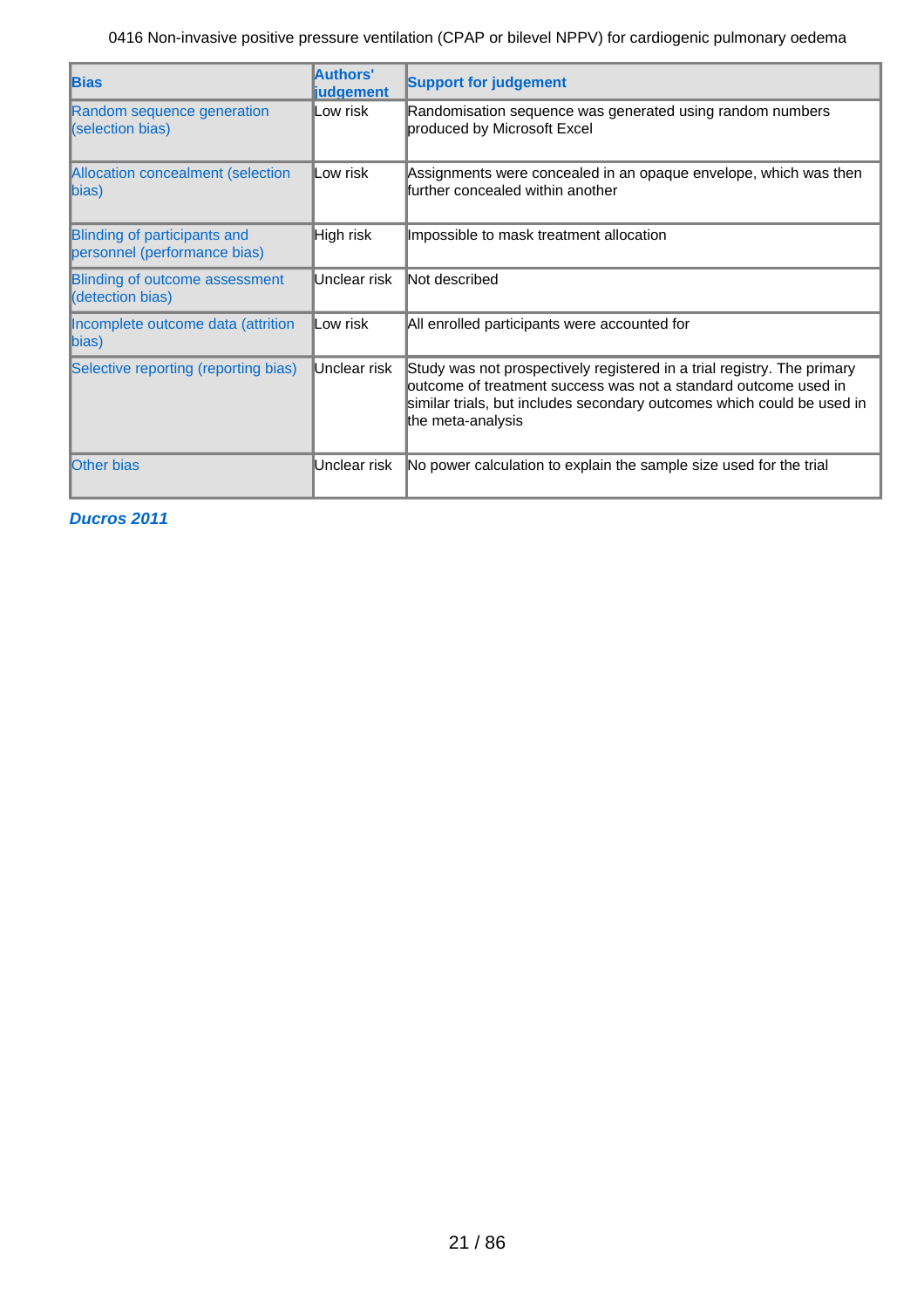| <b>Methods</b>       | Multicentre, parallel-group, unblinded RCT conducted in the pre-hospital setting<br>followed ITT analysis. Pre-hospital setting included mobile ICU/emergency medical<br>services including a physician and a nurse. 2 a priori defined subgroups: hypercapnic<br>status and left ventricular ejection fraction                                             |  |  |
|----------------------|-------------------------------------------------------------------------------------------------------------------------------------------------------------------------------------------------------------------------------------------------------------------------------------------------------------------------------------------------------------|--|--|
|                      | Setting: Pre-hospital setting mobile ICU and later transferred to cardiac ICU                                                                                                                                                                                                                                                                               |  |  |
|                      | <b>Country: Paris, France</b>                                                                                                                                                                                                                                                                                                                               |  |  |
|                      | <b>Funding:</b> French Ministry of Health, Laurent Ducros conducted non-invasive<br>ventilation training sessions funded by Respironics Philips France                                                                                                                                                                                                      |  |  |
|                      | Study dates: October 2004 and October 2007                                                                                                                                                                                                                                                                                                                  |  |  |
|                      | <b>Conflict of interest:</b> Yes. Laurent Ducros conducted NIV training sessions funded by<br>Respironics Philips France                                                                                                                                                                                                                                    |  |  |
| <b>Participants</b>  | 207 people with ACPE were recruited. Mean age $80.5 \pm 10.1$ (81 $\pm$ 9 in control group,<br>80 ± 11 in CPAP group)                                                                                                                                                                                                                                       |  |  |
|                      | Inclusion criteria: ACPE symptoms including: orthopnoea, diffuse crackles (Killip<br>score ? III), RR > 25 a minute, and SpO <sub>2</sub> < 90% on room air                                                                                                                                                                                                 |  |  |
|                      | Exclusion criteria: History of COPD, asthma, severe stenotic valve disease,<br>immediate indication for intubation (severe impairment of consciousness,<br>bradypnoea), cardiovascular collapse or suspicion of ST segment elevation acute<br>coronary syndrome                                                                                             |  |  |
| <b>Interventions</b> | Pre-hospital applied CPAP with standard therapy or standard therapy alone                                                                                                                                                                                                                                                                                   |  |  |
|                      | CPAP group (N = 107): 2.5 to 10 cm $H_2O$ provided by "Whisperflow" and delivered<br>using a face mask                                                                                                                                                                                                                                                      |  |  |
|                      | Control group ( $N = 100$ ): co-intervention only                                                                                                                                                                                                                                                                                                           |  |  |
|                      | Co-interventions: lasix 40 mg - 120 mg IV or 1 - 3 mg bumetanide, nitroglycerin (1 mg<br>per 3 min) and a continuous intravenous infusion unless systolic BP < 110 mmHg;<br>supplemental oxygen 15 L per minute                                                                                                                                             |  |  |
| <b>Outcomes</b>      | 1. Primary combined outcome: death, endotracheal intubation, persistence of all<br>inclusion criteria or circulatory failure in hospital or reappearance in hospital during<br>first 48 hours<br>2. Brain natriuretic factor value<br><b>B.</b> Hospital mortality<br>4. Persistence of inclusion criteria<br>5. Acute MI rate<br><b>b.</b> Adverse effects |  |  |
| <b>Notes</b>         |                                                                                                                                                                                                                                                                                                                                                             |  |  |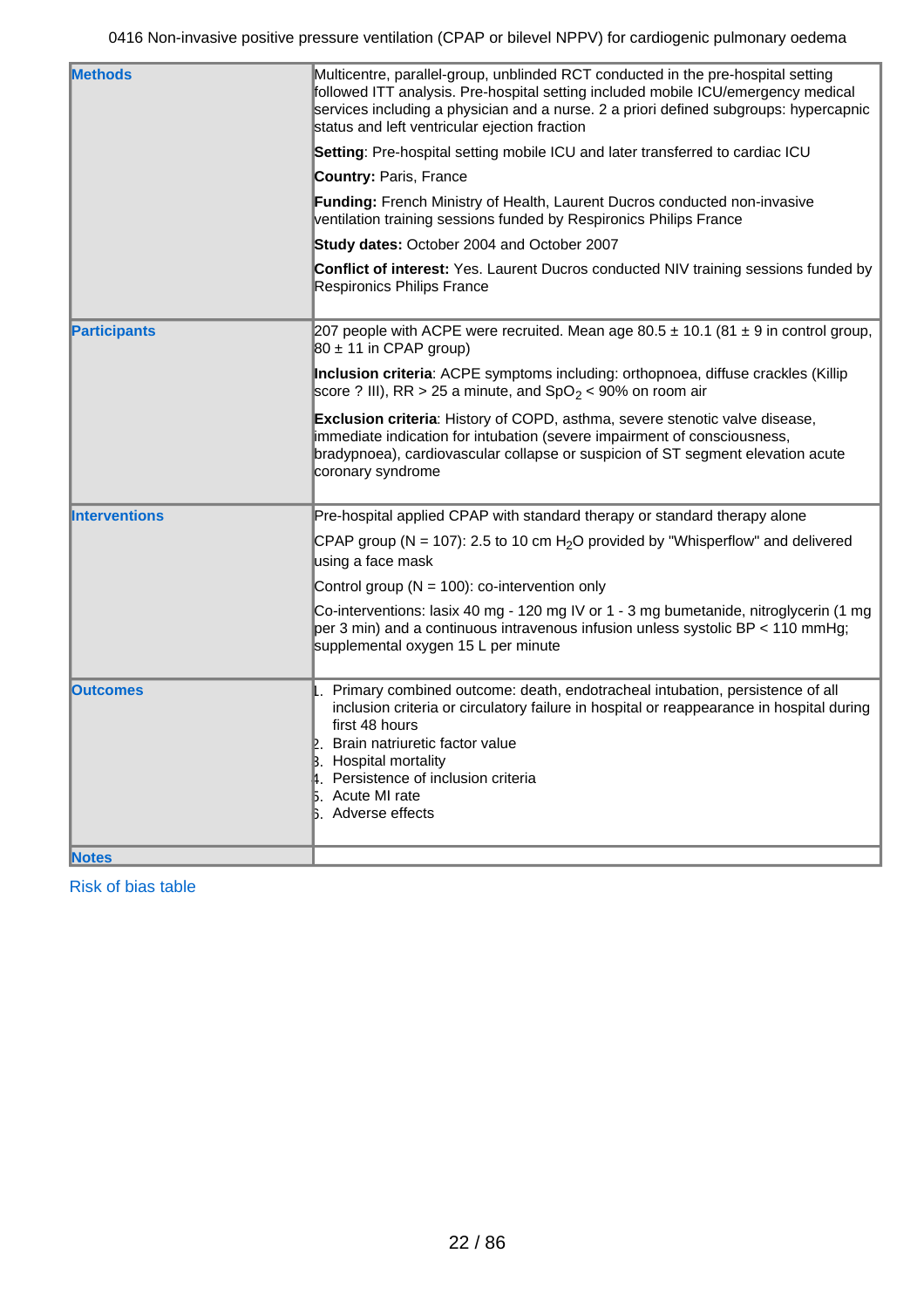| <b>Bias</b>                                                  | Authors'<br><b>judgement</b> | <b>Support for judgement</b>                                                                                                                                                                               |
|--------------------------------------------------------------|------------------------------|------------------------------------------------------------------------------------------------------------------------------------------------------------------------------------------------------------|
| Random sequence generation<br>(selection bias)               | Unclear risk                 | Did not describe the method, but indicated that randomisation was<br>stratified using permuted block randomisation                                                                                         |
| Allocation concealment (selection<br>bias)                   | Unclear risk                 | Used "sealed numbered envelopes kept in each ambulance and<br>opened on-scene"                                                                                                                             |
| Blinding of participants and<br>personnel (performance bias) | High risk                    | ClinicalTrials.gov: "Masking: None (Open Label)"                                                                                                                                                           |
| Blinding of outcome assessment<br>(detection bias)           | Low risk                     | Independent Critical Event Validation Committee assessed the endpoint                                                                                                                                      |
| Incomplete outcome data (attrition<br>$\ket{bias}$           | <b>Low risk</b>              | No missing outcome data                                                                                                                                                                                    |
| Selective reporting (reporting bias)                         | High risk                    | Prospectively registered at <i>ClinicalTrials.gov</i> : NCT00554580. Acute MI<br>rate is not reported, provide a median troponin for control and CPAP<br>groups, which cannot be included in meta-analysis |
| <b>Other bias</b>                                            | <b>High risk</b>             | Premature termination due to poor recruitment                                                                                                                                                              |

**El-Refay 2016**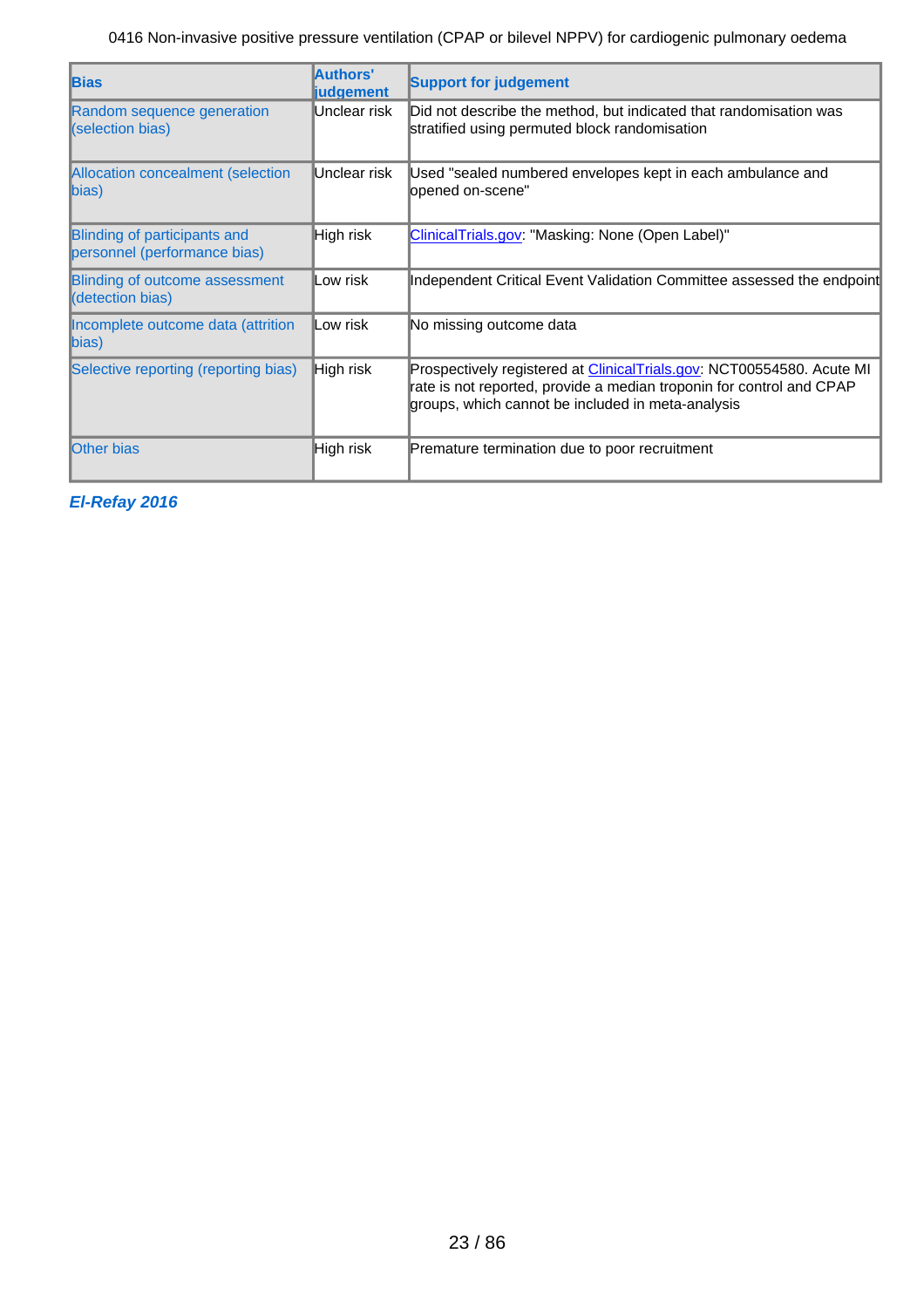| <b>Methods</b>       | Single-centre, parallel-group design, single-blind RCT. Analysis was per protocol as<br>participants were excluded from analysis after randomisation due to not tolerating<br>CPAP or bilevel NPPV. 2 participants in the CPAP group and 1 participant in the<br>bilevel NPPV group did not tolerate therapy and were excluded from analysis.<br>Informed consent obtained from the participant or their next-of-kin. |
|----------------------|-----------------------------------------------------------------------------------------------------------------------------------------------------------------------------------------------------------------------------------------------------------------------------------------------------------------------------------------------------------------------------------------------------------------------|
|                      | <b>Setting: Emergency Department</b>                                                                                                                                                                                                                                                                                                                                                                                  |
|                      | Country: Giza, Egypt                                                                                                                                                                                                                                                                                                                                                                                                  |
|                      | Funding: Not reported                                                                                                                                                                                                                                                                                                                                                                                                 |
|                      | Study dates: May 2007 to November 2008                                                                                                                                                                                                                                                                                                                                                                                |
|                      | Conflict of interest: not reported                                                                                                                                                                                                                                                                                                                                                                                    |
| <b>Participants</b>  | 66 participants analysed from 69 randomised. 3 participants did not tolerate NPPV and<br>were excluded. Included 27 men and 39 women, with mean age $57.3 \pm 5.6$ ( $57 \pm 5.3$ )<br>in the control group, 58.4 $\pm$ 6.5 in the CPAP group, and 56.6 $\pm$ 5.1 in the bilevel group)                                                                                                                               |
|                      | Inclusion criteria: severe dyspnoea, bilateral rales on auscultation, and typical<br>findings of congestion on chest radiography without evidence of pulmonary aspiration<br>or pneumonia. Additional parameters: RR ? 30/min, PaO <sub>2</sub> ? 80 mmHg, PaCO <sub>2</sub> ? 45<br>mmHg                                                                                                                             |
|                      | Exclusion criteria: systolic BP ? 90 mmHg, requirement for percutaneous coronary<br>intervention, COPD, life-threatening arrhythmia, acute MI or unstable angina, facial<br>trauma, oesophageal or gastric surgery, gastrointestinal bleeding, pregnant                                                                                                                                                               |
| <b>Interventions</b> | CPAP group (N = 21): PEEP 10 cm $H_2O$                                                                                                                                                                                                                                                                                                                                                                                |
|                      | BILEVEL group (N = 22). IPAP 15 cm H <sub>2</sub> O and EPAP 10 cm H <sub>2</sub> O                                                                                                                                                                                                                                                                                                                                   |
|                      | Control group (N = 23): SMC + $O_2$ facemask (FiO <sub>2</sub> ? 50%)                                                                                                                                                                                                                                                                                                                                                 |
|                      | Co-intervention: supplemental oxygen up to 15 L per minute, nitroglycerine 0.4 mg SL<br>if systolic BP > 100 mmHg, furosemide 40 mg IV repeated as required, morphine<br>sulphate 2 mg IV repeated once if needed. Dopamine sulphate for hypotension if<br>required                                                                                                                                                   |
| <b>Outcomes</b>      | 1. Primary endpoint: blood gases (PaCO <sub>2</sub> , PaO <sub>2</sub> , SaO <sub>2</sub> , pH, bicarbonate<br>concentration). Collected at entry, after 1 hour of therapy and 30 minutes of therapy<br>discontinuation<br>2. Physiologic parameters (HR, RR, systolic BP, diastolic BP). Collected at entry, after<br>1 hour of therapy and 30 minutes of therapy discontinuation<br>B. Adverse events               |
| <b>Notes</b>         |                                                                                                                                                                                                                                                                                                                                                                                                                       |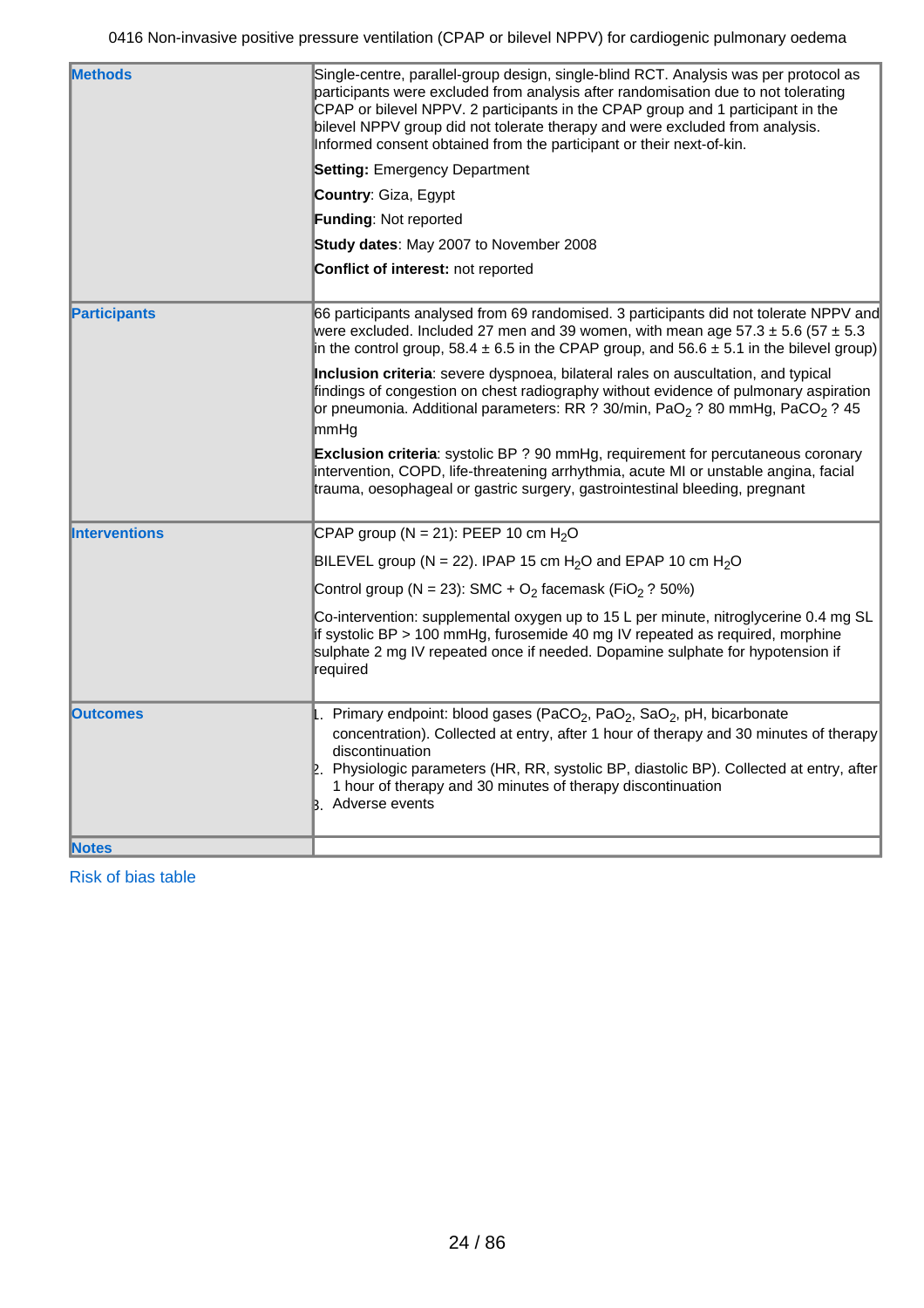| <b>Bias</b>                                                  | Authors'<br><b>liudgement</b> | <b>Support for judgement</b>                                                               |
|--------------------------------------------------------------|-------------------------------|--------------------------------------------------------------------------------------------|
| Random sequence generation<br>(selection bias)               | Unclear risk                  | Did not describe the method of randomisation                                               |
| Allocation concealment (selection<br>$\ket{bias}$            | Unclear risk                  | Used opaque envelopes which were concealed within another<br>opaque envelope               |
| Blinding of participants and<br>personnel (performance bias) | High risk                     | Single-blinded, once enrolled impossible to mask treatment<br>lallocation                  |
| Blinding of outcome assessment<br>(detection bias)           | ∥Low risk                     | Blinded laboratory investigators analysed samples.                                         |
| Incomplete outcome data (attrition<br>bias)                  | High risk                     | As-treated analysis performed, missing outcome data for exclusions<br>lafter randomisation |
| Selective reporting (reporting bias)                         | Unclear risk                  | Study was not prospectively registered. Unclear if all expected<br>outcomes were reported  |
| <b>Other bias</b>                                            | ∥High risk                    | Figures do not provide a standard deviation, only a mean value                             |

**Frontin 2011**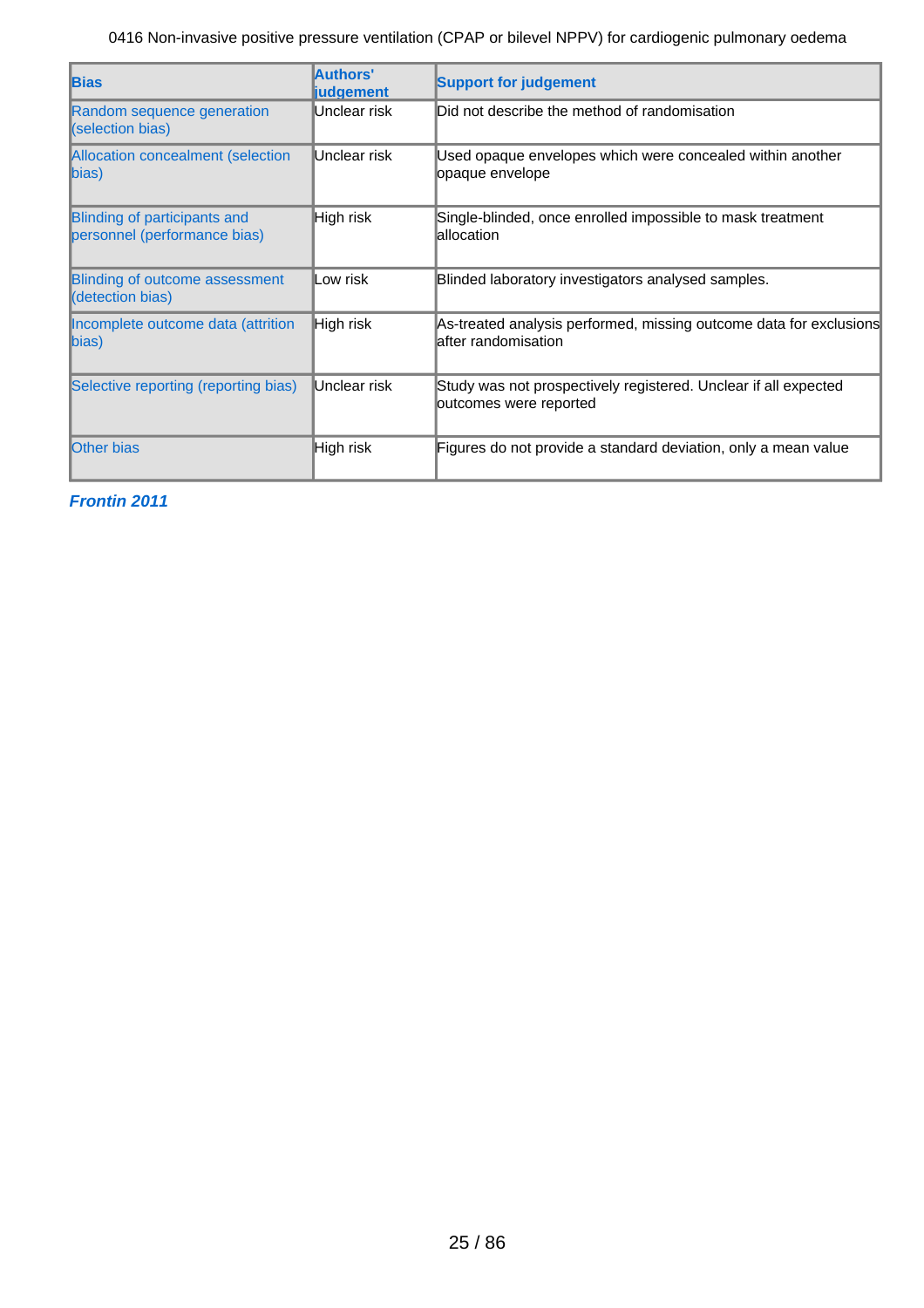| <b>Methods</b>       | Single-centre, parallel-group, unblinded RCT, analysed using ITT approach. 2<br>participants (in the CPAP group) refused the ongoing use of their data once their<br>condition stabilised and were not analysed. Informed consent was obtained from<br>participants or their surrogates                                                                                                                         |
|----------------------|-----------------------------------------------------------------------------------------------------------------------------------------------------------------------------------------------------------------------------------------------------------------------------------------------------------------------------------------------------------------------------------------------------------------|
|                      | Setting: Pre-hospital care provided by "Service d'Aide Médicale Urgente" (SAMU) and<br>continued in the ICU<br><b>Country: Touslouse, France</b>                                                                                                                                                                                                                                                                |
|                      | <b>Funding: University Hospital of Toulouse</b>                                                                                                                                                                                                                                                                                                                                                                 |
|                      | Study dates: September 2006 to March 2008                                                                                                                                                                                                                                                                                                                                                                       |
|                      | <b>Conflict of interest: None</b>                                                                                                                                                                                                                                                                                                                                                                               |
| <b>Participants</b>  | 124 patients randomised, 122 analysed (52 men and 70 women), with mean age 79.4<br>$\pm$ 10.6 (79.3 $\pm$ 10.5 years in SMC group, 79.4 $\pm$ 10.7 in CPAP group)                                                                                                                                                                                                                                               |
|                      | Inclusion criteria: 18 years or older with clinical symptoms of ACPE such as<br>orthopnoea, diffuse crackles without evidence of pulmonary aspiration or infection,<br>pulse oximetry (SpO <sub>2</sub> ) < 90% and a RR > 25 breaths a minute                                                                                                                                                                  |
|                      | Exclusion criteria: Cardiovascular collapse or an impaired level of consciousness,<br>AMI, or if they had an immediate need for intubation. People with a history of gastric<br>surgery $(8 \text{ days})$ and people vomiting                                                                                                                                                                                  |
| <b>Interventions</b> | CPAP group (N = 60): PEEP of 10 cm $H_2O$<br>Control group ( $N = 62$ ): SMC and oxygen facemask<br>Co-intervention: furosemide 1mg/kg, morphine pre-hospital, isosorbide dinitrate<br>infusion at 2 mg an hour (range, 3 - 5 mg an hour) in both groups                                                                                                                                                        |
| <b>Outcomes</b>      | 1. Primary outcome: treatment success defined, a priori, as all of RR $<$ 25 breaths a<br>minute and oxygen saturation > 90% at the end of the 1-hour study<br>2. Vital signs (RR, BP, HR)<br><b>B.</b> Dyspnoea<br>4. Endotracheal intubation rate<br>5. Mortality at 5 and 30 days<br>$\,$ 6. Arterial blood gases (PaO <sub>2</sub> , PaCO <sub>2</sub> )<br>7. Adverse events<br>B. Length of hospital stay |
| <b>Notes</b>         |                                                                                                                                                                                                                                                                                                                                                                                                                 |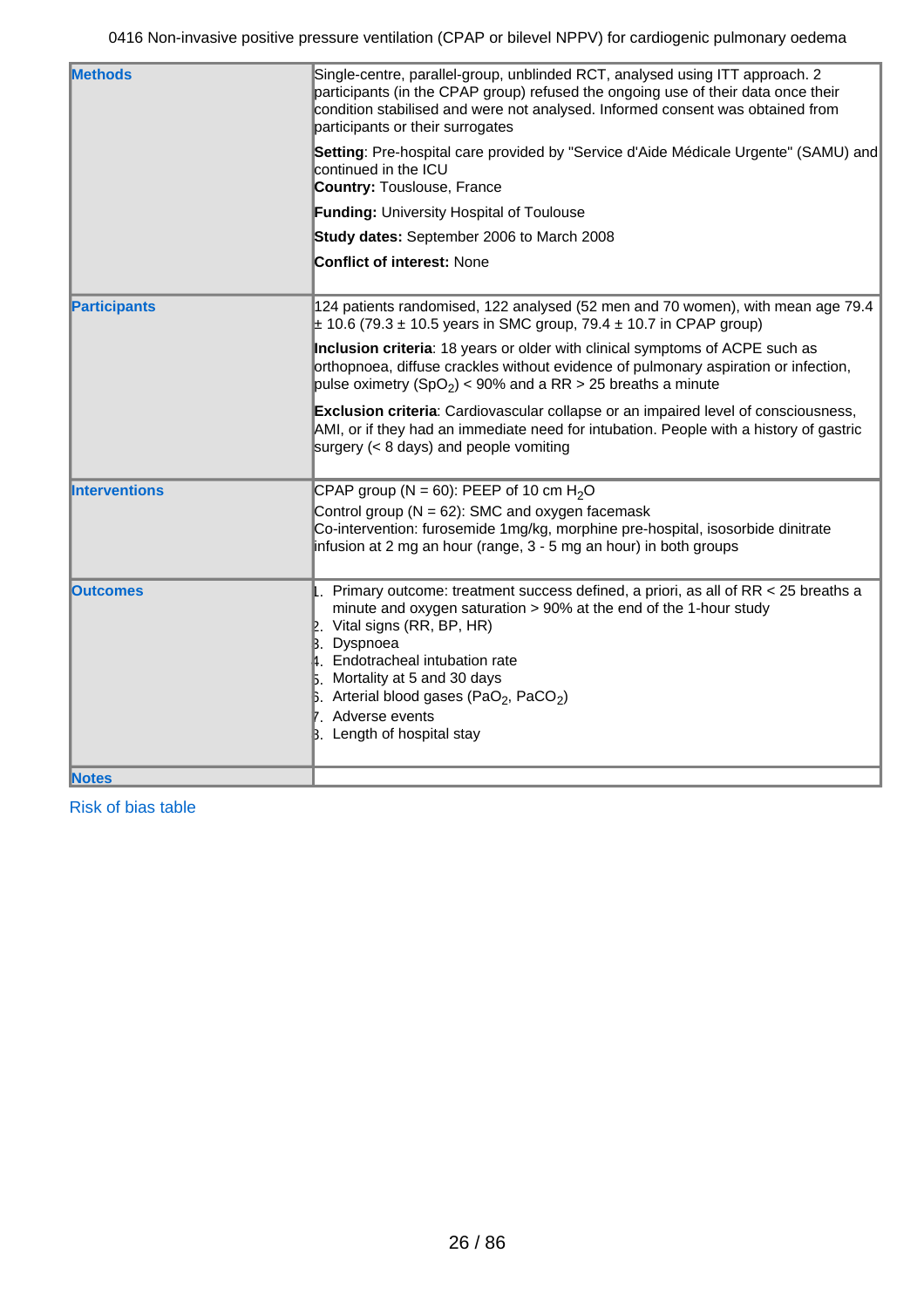| <b>Bias</b>                                                         | Authors'<br><b>judgement</b> | <b>Support for judgement</b>                                                                                                                                                 |
|---------------------------------------------------------------------|------------------------------|------------------------------------------------------------------------------------------------------------------------------------------------------------------------------|
| Random sequence generation<br>(selection bias)                      | Low risk                     | Table of random numbers determined the randomisation sequence                                                                                                                |
| Allocation concealment (selection<br>$\ket{bias}$                   | Low risk                     | Group assignments were sealed in opaque envelopes and opened<br>sequentially by the SAMU dispatcher who then randomly assigned the<br>participant to 1 of 2 treatment groups |
| <b>Blinding of participants and</b><br>personnel (performance bias) | High risk                    | Not blinded                                                                                                                                                                  |
| Blinding of outcome assessment<br>(detection bias)                  | Unclear risk                 | Investigator was blinded                                                                                                                                                     |
| Incomplete outcome data (attrition<br>$\ket{bias}$                  | Low risk                     | All enrolled participants were accounted for                                                                                                                                 |
| Selective reporting (reporting bias)                                | Low risk                     | Prospectively registered at <i>ClinicalTrials.gov:</i> NCT00439075.<br>Outcomes that are of interest in the review have been reported in the<br>prespecified manner          |
| <b>Other bias</b>                                                   | Low risk                     | The study appears to be free of other sources of bias                                                                                                                        |

**Gray 2008**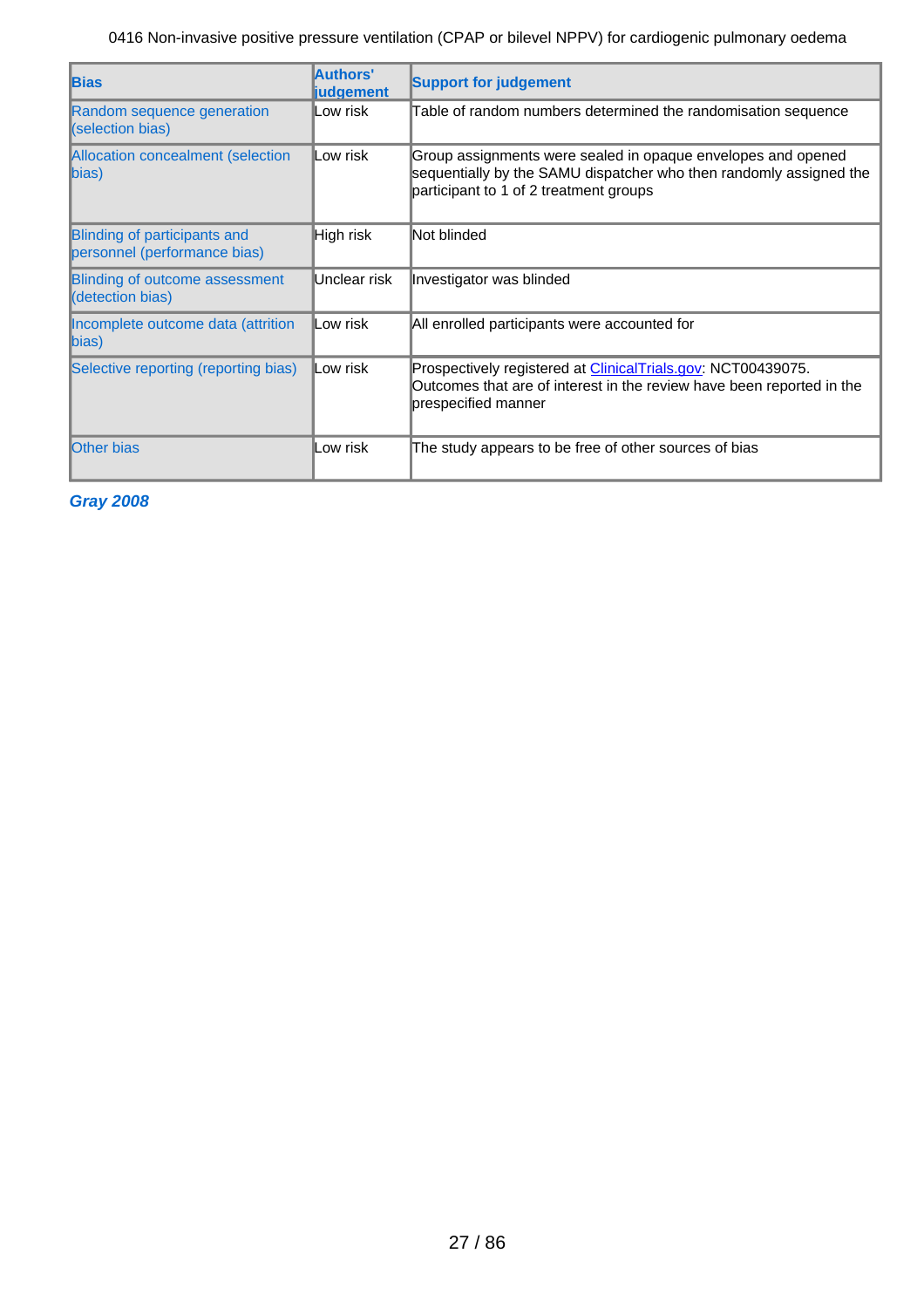| <b>Methods</b>       | Multicentre, prospective, parallel-group, unblinded RCT. No ITT analysis, as<br>participants not included despite being randomised. Included 3 treatment groups:<br>standard oxygen therapy, CPAP, and bilevel NPPV. Participants were randomly<br>assigned in a 1:1:1 ratio with the use of a 24-hour telephone randomisation service.<br>The randomisation sequence was stratified according to centre, with variable block<br>length. 87 participants were excluded after randomisation because of ineligibility or<br>previous recruitment into the trial. Informed written or witnessed oral consent was<br>obtained from the participant or relative<br><b>Setting: Emergency Department</b> |
|----------------------|----------------------------------------------------------------------------------------------------------------------------------------------------------------------------------------------------------------------------------------------------------------------------------------------------------------------------------------------------------------------------------------------------------------------------------------------------------------------------------------------------------------------------------------------------------------------------------------------------------------------------------------------------------------------------------------------------|
|                      | <b>Country: United Kingdom</b><br>Funding: National Institute for Health Research                                                                                                                                                                                                                                                                                                                                                                                                                                                                                                                                                                                                                  |
|                      |                                                                                                                                                                                                                                                                                                                                                                                                                                                                                                                                                                                                                                                                                                    |
|                      | Study dates: July 2003 to April 2007<br><b>Conflict of interest: None</b>                                                                                                                                                                                                                                                                                                                                                                                                                                                                                                                                                                                                                          |
|                      |                                                                                                                                                                                                                                                                                                                                                                                                                                                                                                                                                                                                                                                                                                    |
| <b>Participants</b>  | 1069 participants, 56.9% female and mean age 77.7 $\pm$ 9.7 years (79 $\pm$ 9 years in SMC<br>group), pulmonary oedema shown by a chest radiograph, $RR > 20$ , and an arterial<br>hydrogen ion concentration of $> 45$ nanomoles per litre (pH < 7.35)                                                                                                                                                                                                                                                                                                                                                                                                                                            |
|                      | <b>Exclusion criteria:</b> requirement for emergency intervention, such as primary<br>percutaneous coronary intervention; inability to give consent; or previous recruitment<br>into the trial                                                                                                                                                                                                                                                                                                                                                                                                                                                                                                     |
| <b>Interventions</b> | CPAP group (N = 346): PEEP = 10 ± 4 cm H <sub>2</sub> O. Time = 2.2 ± 1.5 hours. CPAP was<br>delivered using a face mask<br>Bilevel NPPV group (N = 356): EPAP = $7 \pm 3$ cm H <sub>2</sub> O and IPAP= 14 $\pm 5$ cm H <sub>2</sub> O.<br>Time = $2.0 \pm 1.3$ hours. Bilevel NPPV was delivered using a face mask<br>Control group (N = 367): SMC and $O_2$ mask with a reservoir<br>Co-intervention: nitrates, diuretics and opioids                                                                                                                                                                                                                                                           |
| <b>Outcomes</b>      | . Primary outcome: 7-day mortality<br>2. Primary outcome: 7-day tracheal intubation rate<br>$\beta$ . 30-day mortality<br>4. Arterial blood gases (PaO <sub>2</sub> , PaCO <sub>2</sub> , pH)<br>$5.$ Vital signs (RR, BP, HR)<br>6. Incidence of acute myocardial infarction<br>Compliance of participants with NPPV<br>B. Side effects and complications<br><b>D.</b> Length of hospital stay                                                                                                                                                                                                                                                                                                    |
| <b>Notes</b>         | Note: additional data were obtained from the authors through a personal<br>communication on the following dates: 3 April 2018, 24 September 2018, 11 October<br>2018                                                                                                                                                                                                                                                                                                                                                                                                                                                                                                                               |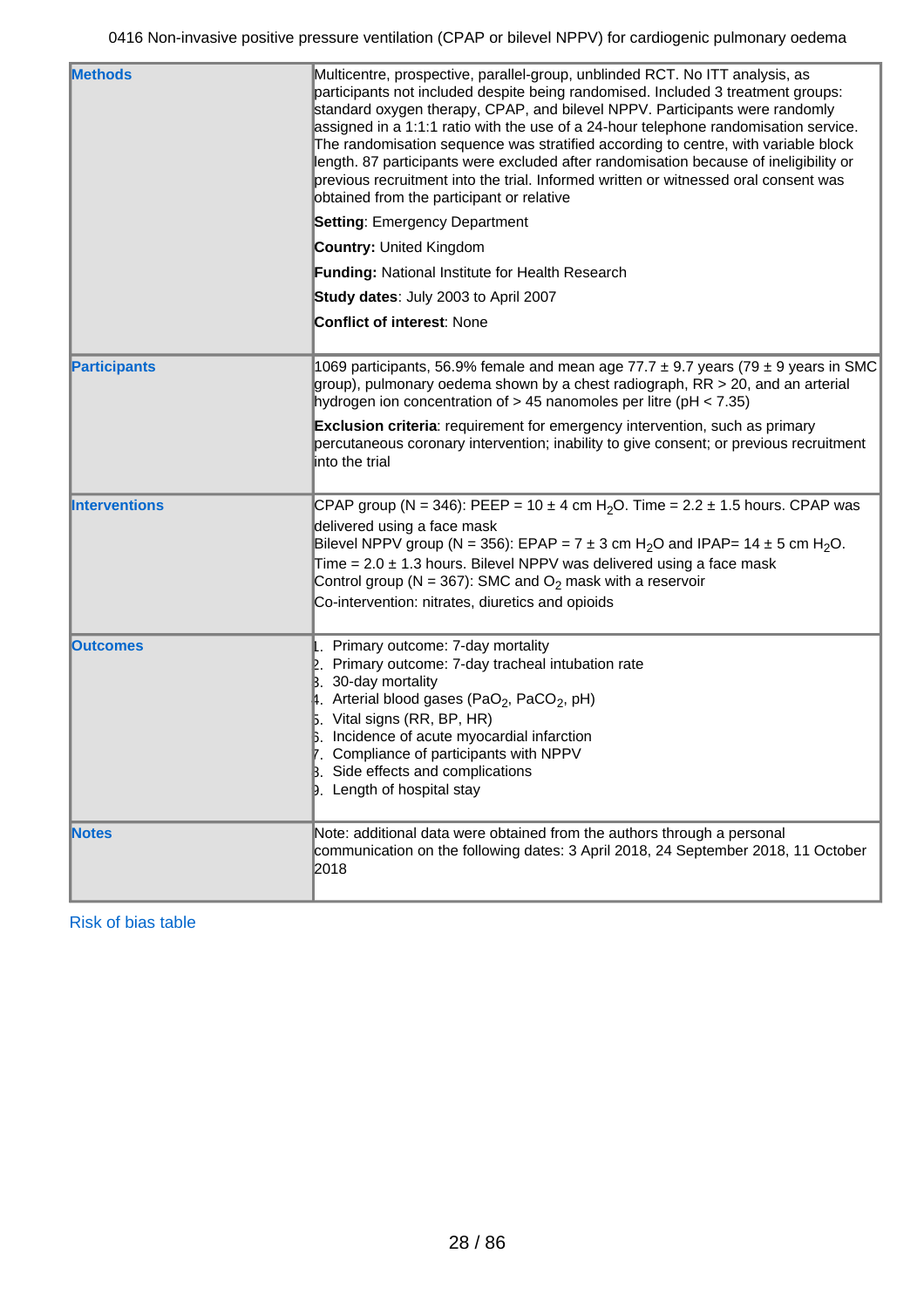| <b>Bias</b>                                                  | Authors'<br><b>liudgement</b> | <b>Support for judgement</b>                                                                                            |
|--------------------------------------------------------------|-------------------------------|-------------------------------------------------------------------------------------------------------------------------|
| Random sequence generation<br><b>(Selection bias)</b>        | Low risk                      | Randomisation sequence was generated by an independent<br>lstatistician                                                 |
| Allocation concealment (selection<br>$\ $ bias)              | ∥Low risk                     | 24-hour telephone randomisation service                                                                                 |
| Blinding of participants and<br>personnel (performance bias) | High risk                     | Open study                                                                                                              |
| <b>Blinding of outcome assessment</b><br>(detection bias)    | High risk                     | Open study                                                                                                              |
| Incomplete outcome data (attrition<br>$\ket{bias}$           | Low risk                      | All enrolled participants were accounted for                                                                            |
| Selective reporting (reporting bias)                         | Low risk                      | Prospectively registered with ISRCTN: ISRCTN07448447. All of the<br>prespecified outcomes have been reported adequately |
| <b>Other bias</b>                                            | _ow risk                      | The study appears to be free of other sources of bias                                                                   |

## **Hao 2002**

| <b>Methods</b>       | Single-centre, parallel-group RCT. No details reported on ITT analysis, loss to follow-<br>up, or informed consent                                                                                                                                                                                                                                                                   |
|----------------------|--------------------------------------------------------------------------------------------------------------------------------------------------------------------------------------------------------------------------------------------------------------------------------------------------------------------------------------------------------------------------------------|
|                      | Setting: not reported                                                                                                                                                                                                                                                                                                                                                                |
|                      | Country: China                                                                                                                                                                                                                                                                                                                                                                       |
|                      | <b>Funding: not reported</b>                                                                                                                                                                                                                                                                                                                                                         |
|                      | Study dates: January 1991 to December 1995                                                                                                                                                                                                                                                                                                                                           |
|                      | Conflict of interest: not reported                                                                                                                                                                                                                                                                                                                                                   |
| <b>Participants</b>  | 51 participants. Mean age 68 $\pm$ 6 (CPAP arm 68 $\pm$ 7, control arm 67 $\pm$ 5)                                                                                                                                                                                                                                                                                                   |
|                      | Inclusion criteria: ACPE defined by: 1) clinical signs of severe dyspnoea such as<br>tripoding, intercostal muscle use, and sternal notch retraction; 2) $RR > 25/min$ ; 3)<br>$PaO2 < 8.0$ kPa on room air                                                                                                                                                                          |
|                      | <b>Exclusion criteria:</b> 1) Change in level of consciousness; 2) Excessive airway<br>secretions that cause airway obstruction; 3) COPD; 4) Severe shock, valvular<br>stenosis, cardiopulmonary arrest; 5) Severe pulmonary infection                                                                                                                                               |
| <b>Interventions</b> | CPAP group (N = 25): nasal mask with ventilator (Siemens 900 c ventilator). CPAP<br>settings were 6 to 10 cm $H_2O$ , FiO <sub>2</sub> 45%                                                                                                                                                                                                                                           |
|                      | Control group ( $N = 26$ ): oxygen delivered by nasal prongs                                                                                                                                                                                                                                                                                                                         |
|                      | Co-intervention: IV diuretics (20 - 40 mg), morphine 2 mg, buccal nitroglycerin 0.5 mg<br>or IV 1 mg (0.2 - 0.4 mg if no angina)                                                                                                                                                                                                                                                     |
| <b>Outcomes</b>      | 1. Treatment effectiveness rate (mix of dyspnoea, tripoding, intercostal muscle use,<br>and resolution of sternal notch retraction, resolution of pulmonary adventitious<br>sounds)<br>$\mathbb{R}$ . Vital signs (HR, BP, RR)<br>B. Arterial blood gas (pH, PaO <sub>2</sub> , PaCO <sub>2</sub> ) monitored pre-treatment and after 30<br>minutes of therapy<br>4. Intubation rate |
| <b>Notes</b>         |                                                                                                                                                                                                                                                                                                                                                                                      |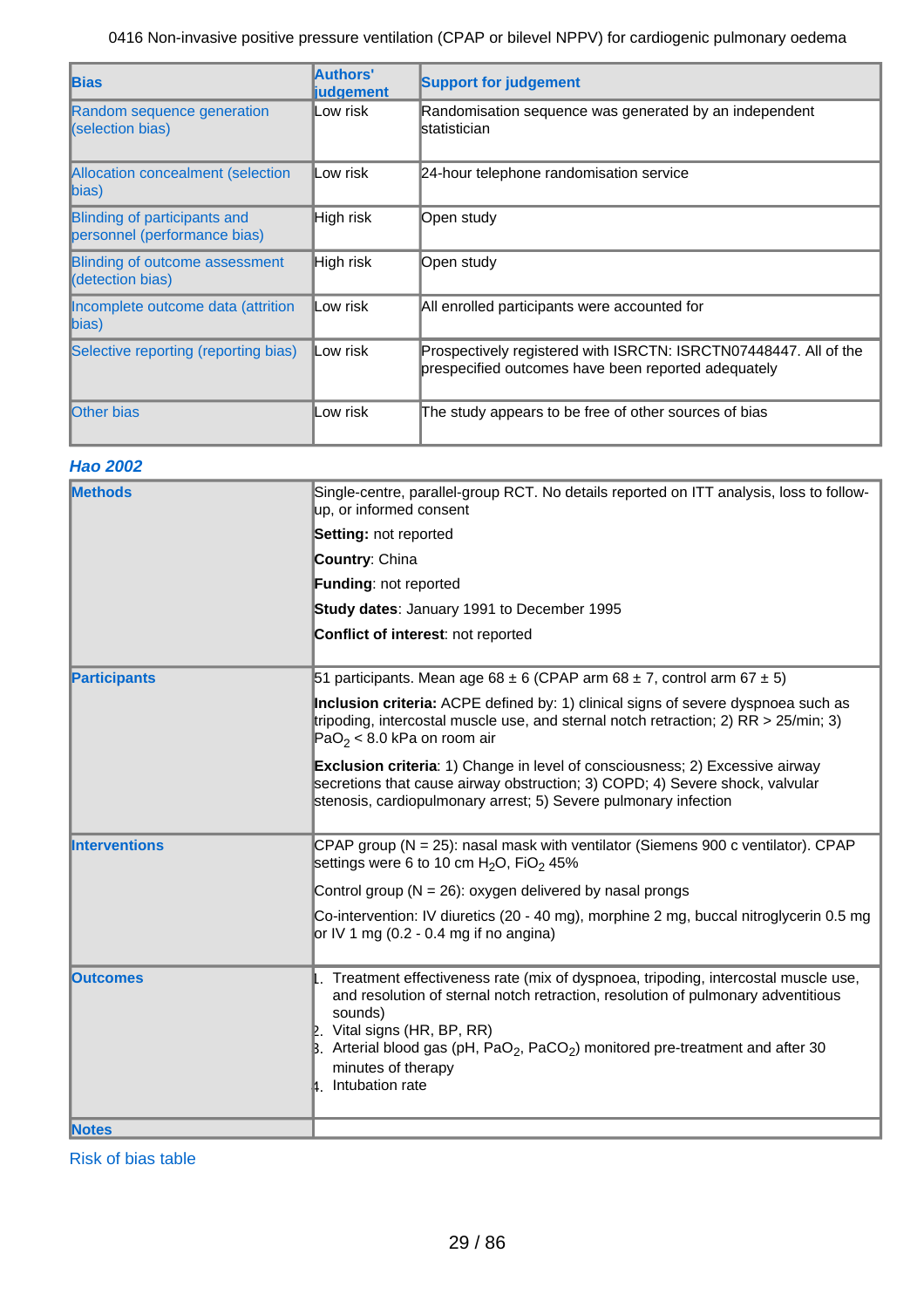| <b>Bias</b>                                                  | Authors'<br><b>liudgement</b> | <b>Support for judgement</b>                                                                                                                 |
|--------------------------------------------------------------|-------------------------------|----------------------------------------------------------------------------------------------------------------------------------------------|
| Random sequence generation<br><b>(Selection bias)</b>        | Unclear risk                  | No details provided                                                                                                                          |
| Allocation concealment (selection<br>$\mathsf{bias}$         | Unclear risk                  | No details provided                                                                                                                          |
| Blinding of participants and<br>personnel (performance bias) | Unclear risk                  | No details provided                                                                                                                          |
| <b>Blinding of outcome assessment</b><br>(detection bias)    | Unclear risk                  | No details provided                                                                                                                          |
| Incomplete outcome data (attrition<br>$\ket{bias}$           | Unclear risk                  | No details provided                                                                                                                          |
| Selective reporting (reporting bias)                         | Unclear risk                  | No details provided                                                                                                                          |
| <b>Other bias</b>                                            | High risk                     | This study provides insufficient detail to evaluate the type of patients<br>included, therapy provided, and efficacy of the therapy provided |

## **Kelly 2002**

| <b>Methods</b>       | Single-centre, parallel-group RCT. Used ITT analysis. No participants were lost to<br>follow-up. Informed consent was obtained from participants.                                                                                                                                                                                      |
|----------------------|----------------------------------------------------------------------------------------------------------------------------------------------------------------------------------------------------------------------------------------------------------------------------------------------------------------------------------------|
|                      | Setting: Emergency Department and continued in the high-dependency unit                                                                                                                                                                                                                                                                |
|                      | <b>Country: United Kingdom</b>                                                                                                                                                                                                                                                                                                         |
|                      | Funding: San Diego Foundation                                                                                                                                                                                                                                                                                                          |
|                      | Study dates: not reported                                                                                                                                                                                                                                                                                                              |
|                      | Conflict of interest: not reported                                                                                                                                                                                                                                                                                                     |
| <b>Participants</b>  | 58 participants (26 men and 32 women), with mean age 78 $\pm$ 2 (78 $\pm$ 2 years in the<br>control group and $77 \pm 2$ in the CPAP group)                                                                                                                                                                                            |
|                      | Inclusion criteria: Acute onset of breathlessness, RR > 20 a minute, bilateral basal<br>crackles or chest auscultation, presentation typical of pulmonary oedema. Causes: left<br>ventricular systolic dysfunction and hypertensive crisis; the CPAP group had more<br>severe disease with a slightly greater acidosis and hypercapnia |
|                      | <b>Exclusion criteria:</b> People with radiograph consistent with pneumonia or<br>pneumothorax, or if they had received pre-hospital treatment with intervention other<br>than oxygen, diuretics or opiates                                                                                                                            |
| <b>Interventions</b> | CPAP group (N = 27): PEEP = 7.5 cm $H_2O$ . Time = minimum of 6 hours                                                                                                                                                                                                                                                                  |
|                      | Control group (N = 31): SMC and oxygen full-face mask. (FiO <sub>2</sub> = 60%)                                                                                                                                                                                                                                                        |
|                      | Co-intervention: furosemide, morphine sulphate, nitrate                                                                                                                                                                                                                                                                                |
| <b>Outcomes</b>      | Primary outcome: Treatment failure<br>Mortality<br>Endotracheal intubation rate<br>Arterial blood gases (PaO <sub>2</sub> , PaCO <sub>2</sub> )<br>$\mathbf{5}$ . Vital signs (RR, BP, HR)<br>Incidence of acute myocardial infarction at admission<br>7. Side effects<br>Dropouts/withdrawals<br><b>D.</b> Length of hospital stay    |
| <b>Notes</b>         |                                                                                                                                                                                                                                                                                                                                        |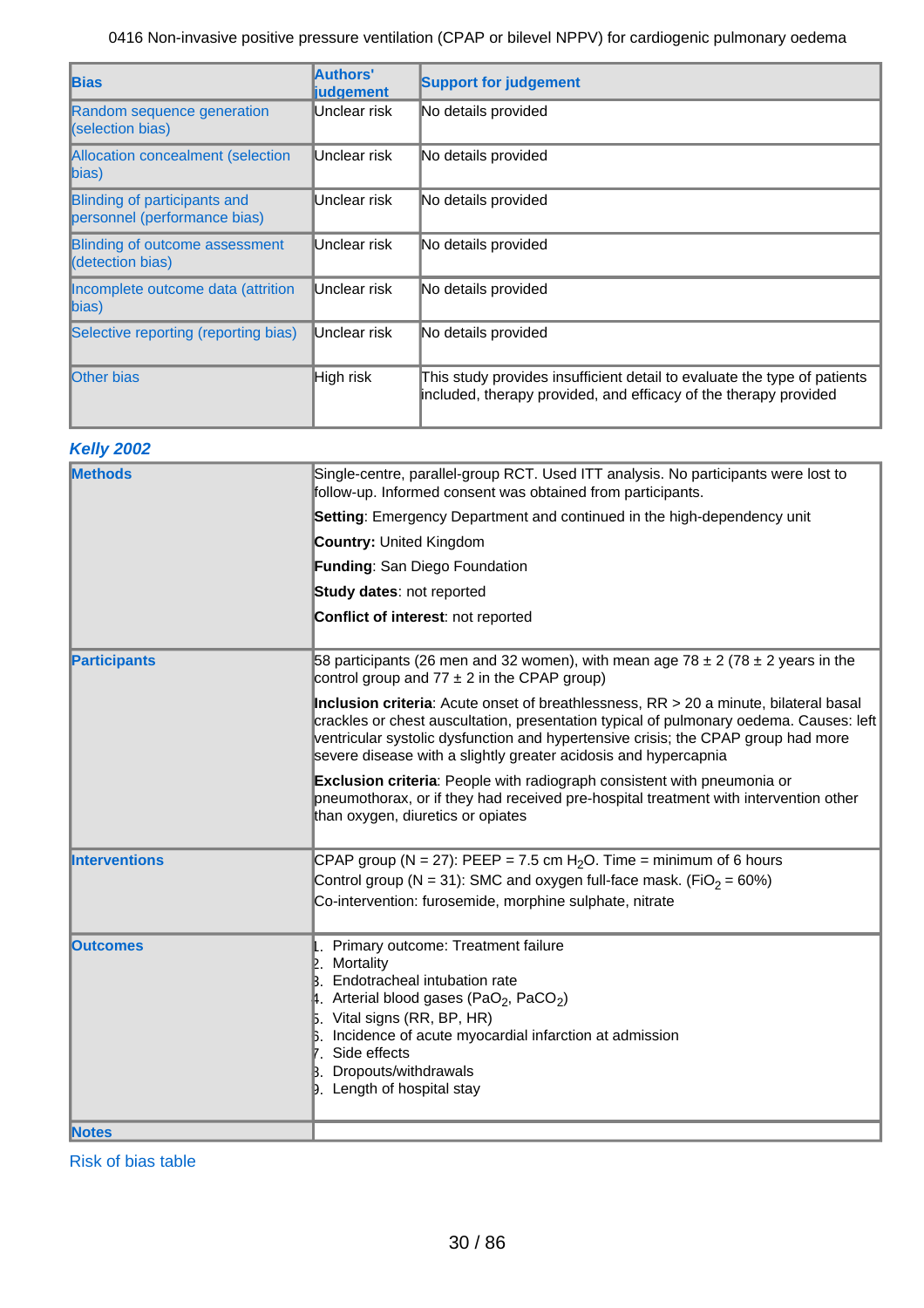| <b>Bias</b>                                                  | Authors'<br><b>liudgement</b> | <b>Support for judgement</b>                                                                                                                           |
|--------------------------------------------------------------|-------------------------------|--------------------------------------------------------------------------------------------------------------------------------------------------------|
| Random sequence generation<br>(selection bias)               | Unclear risk                  | Randomisation sequence generation was not reported                                                                                                     |
| <b>Allocation concealment (selection</b><br>$\ket{bias}$     | Unclear risk                  | Sealed envelopes                                                                                                                                       |
| Blinding of participants and<br>personnel (performance bias) | Unclear risk                  | Not described                                                                                                                                          |
| <b>Blinding of outcome assessment</b><br>(detection bias)    | Unclear risk                  | Not described                                                                                                                                          |
| Incomplete outcome data (attrition<br>$\ket{bias}$           | Low risk                      | All enrolled participants were accounted for                                                                                                           |
| Selective reporting (reporting bias)                         | Unclear risk                  | Trial protocol was not prospectively registered. Unclear if all expected<br>outcomes are reported                                                      |
| <b>Other bias</b>                                            | Unclear risk                  | Insufficient information to assess whether an important risk of bias<br>exists. No power calculation to explain the sample size used for the<br>ltrial |

**L'Her 2004**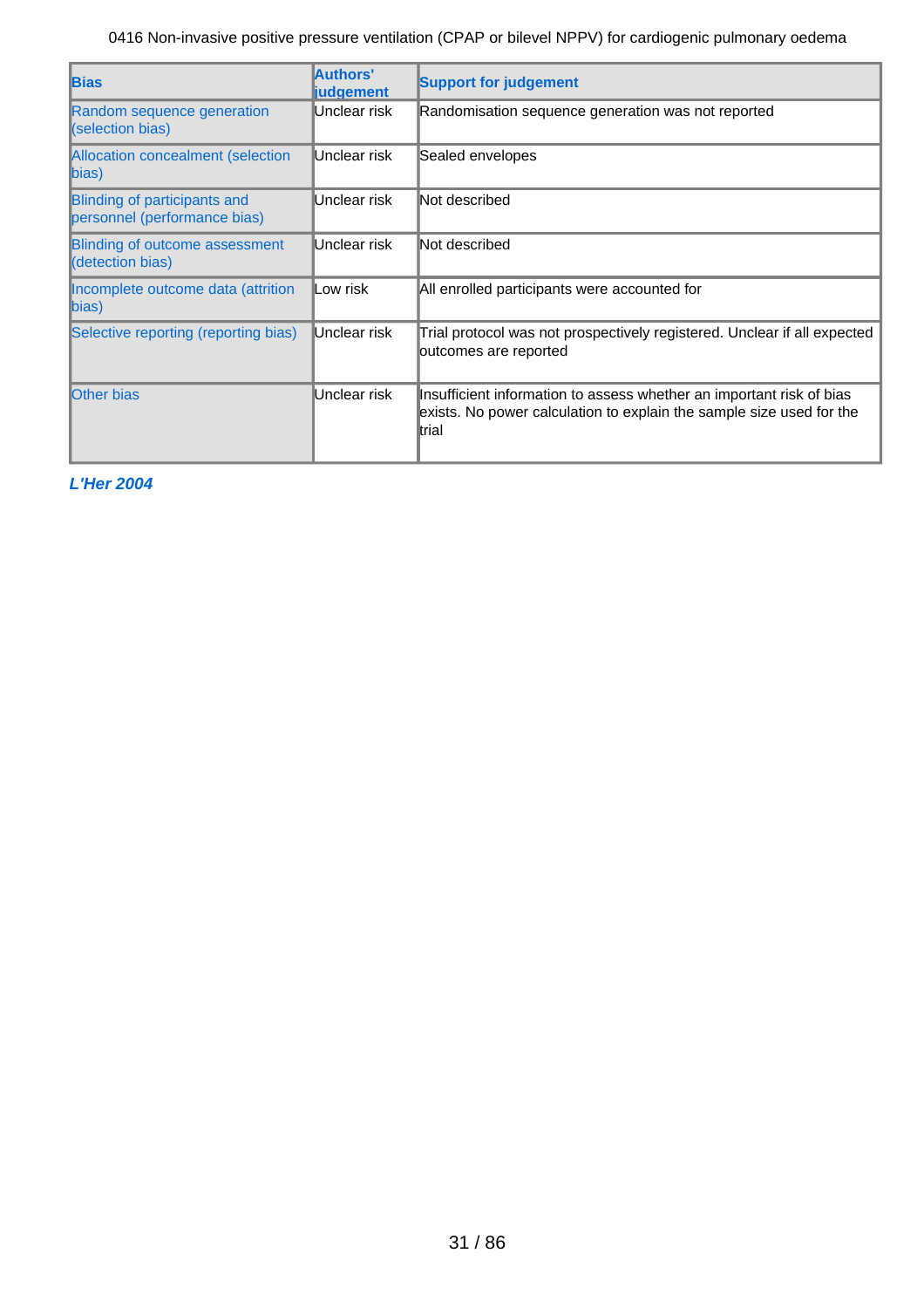| <b>Methods</b>       | Multicentre, parallel-group, unblinded RCT conducted in 3 teaching hospitals. Analsyis<br>completed using ITT approach. No participants were lost to follow-up. Participants or                                                                                                                                                                                                                                                                                                                                                                                                                                                                                                                                                                                                                                                                                                                                                                                                                                                                                                                            |  |  |  |
|----------------------|------------------------------------------------------------------------------------------------------------------------------------------------------------------------------------------------------------------------------------------------------------------------------------------------------------------------------------------------------------------------------------------------------------------------------------------------------------------------------------------------------------------------------------------------------------------------------------------------------------------------------------------------------------------------------------------------------------------------------------------------------------------------------------------------------------------------------------------------------------------------------------------------------------------------------------------------------------------------------------------------------------------------------------------------------------------------------------------------------------|--|--|--|
|                      | their next of kin provided informed consent                                                                                                                                                                                                                                                                                                                                                                                                                                                                                                                                                                                                                                                                                                                                                                                                                                                                                                                                                                                                                                                                |  |  |  |
|                      | <b>Setting: Emergency Department</b>                                                                                                                                                                                                                                                                                                                                                                                                                                                                                                                                                                                                                                                                                                                                                                                                                                                                                                                                                                                                                                                                       |  |  |  |
|                      | <b>Country: France</b>                                                                                                                                                                                                                                                                                                                                                                                                                                                                                                                                                                                                                                                                                                                                                                                                                                                                                                                                                                                                                                                                                     |  |  |  |
|                      | <b>Funding:</b> Technical support (material and ventilatory circuits) was provided by<br>Allegiance SA (Paris, France)                                                                                                                                                                                                                                                                                                                                                                                                                                                                                                                                                                                                                                                                                                                                                                                                                                                                                                                                                                                     |  |  |  |
|                      | Study dates: not reported                                                                                                                                                                                                                                                                                                                                                                                                                                                                                                                                                                                                                                                                                                                                                                                                                                                                                                                                                                                                                                                                                  |  |  |  |
|                      | Conflict of interest: not reported                                                                                                                                                                                                                                                                                                                                                                                                                                                                                                                                                                                                                                                                                                                                                                                                                                                                                                                                                                                                                                                                         |  |  |  |
| <b>Participants</b>  | 89 participants (37 men and 52 women), with mean age 84 $\pm$ 6 (84 $\pm$ 6 years in both<br>SMC and CPAP groups)                                                                                                                                                                                                                                                                                                                                                                                                                                                                                                                                                                                                                                                                                                                                                                                                                                                                                                                                                                                          |  |  |  |
|                      | Inclusion criteria: Age similar or > 75 years, acute hypoxaemic respiratory<br>failure (PaO <sub>2</sub> /FiO <sub>2</sub> < 300 despite O <sub>2</sub> > 8 L a minute for 15 minutes), RR > 25,<br>contraction of accessory muscles, clinical examination: systolic and/or diastolic<br>hypertension, widespread crackles or wheezing; medical record: previous<br>cardiomyopathy, and/or acute dyspnoea with progressive orthopnoea;<br>electrocardiographic tracing (Q waves and/or abnormalities in the T wave and ST<br>segment; left ventricular hypertrophy, bundle branch block, atrial fibrillation); and chest<br>radiography (cardiac enlargement with a cardiothoracic ratio > 50%, and/or pulmonary<br>congestion with Kerley B lines, alveolar filing, pleural effusions) compatible with a<br>diagnosis of cardiogenic pulmonary oedema. Causes: tachyarrhythmia, acute IHD,<br>hypertensive crises, respiratory tract infection, undiagnosed<br><b>Exclusion criteria</b> : GCS ? 7, SpO <sub>2</sub> ? 85% despite oxygen, haemodynamic instability,<br>chronic respiratory insufficiency |  |  |  |
| <b>Interventions</b> | CPAP group (N = 43): PEEP = 7.5 cm H <sub>2</sub> O. Time = $8 \pm 6$ hours<br>Control group ( $N = 46$ ): SMC with oxygen facemask<br>Co-intervention: furosemide, nitroglycerin, glyceryl-trinitrate, morphine, isosorbide<br>dinitrate                                                                                                                                                                                                                                                                                                                                                                                                                                                                                                                                                                                                                                                                                                                                                                                                                                                                  |  |  |  |
| <b>Outcomes</b>      | 1. Primary outcome: 48-hour mortality<br>Endotracheal intubation rate<br>$\beta$ . Arterial blood gases (PaCO <sub>2</sub> , pH)<br>4. Vital signs (RR, BP, HR)<br><b>Treatment failure</b><br>Side effects<br>Droupouts/withdrawals<br>Length of hospital stay<br>9. Compliance of participant                                                                                                                                                                                                                                                                                                                                                                                                                                                                                                                                                                                                                                                                                                                                                                                                            |  |  |  |
| <b>Notes</b>         |                                                                                                                                                                                                                                                                                                                                                                                                                                                                                                                                                                                                                                                                                                                                                                                                                                                                                                                                                                                                                                                                                                            |  |  |  |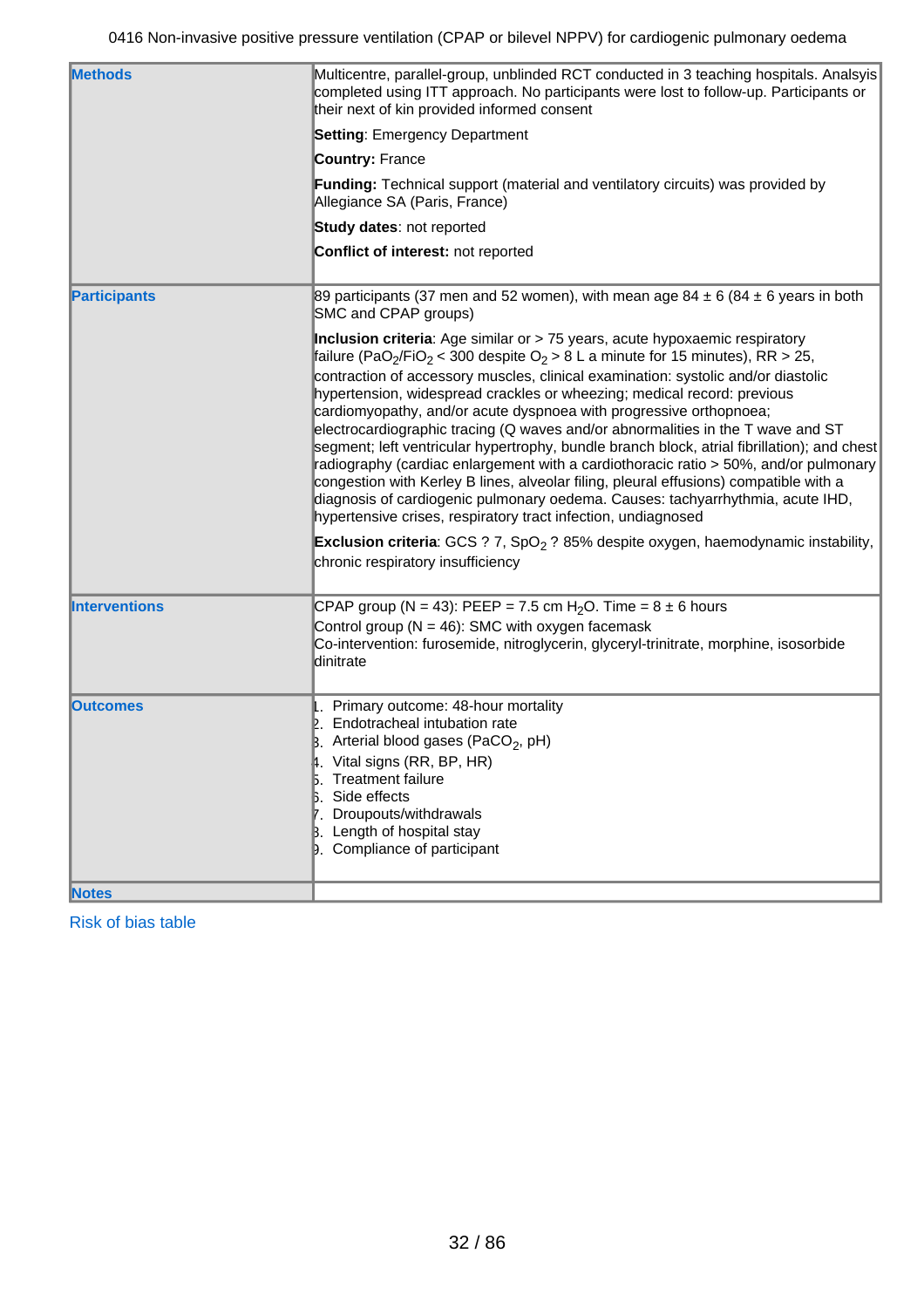| <b>Bias</b>                                                  | Authors'<br><b>liudgement</b> | <b>Support for judgement</b>                                                                                              |
|--------------------------------------------------------------|-------------------------------|---------------------------------------------------------------------------------------------------------------------------|
| Random sequence generation<br>(selection bias)               | Low risk                      | The randomisation protocol was computer-generated and equalised<br>in groups of 10 participants                           |
| Allocation concealment (selection<br>$\ $ bias)              | Low risk                      | Assigned using a phone call to a randomisation centre                                                                     |
| Blinding of participants and<br>personnel (performance bias) | High risk                     | Not possible                                                                                                              |
| <b>Blinding of outcome assessment</b><br>(detection bias)    | High risk                     | Not possible                                                                                                              |
| Incomplete outcome data (attrition<br>$\ket{bias}$           | Low risk                      | No missing outcome data                                                                                                   |
| Selective reporting (reporting bias)                         | Unclear risk                  | Trial protocol was not prospectively registered. Unclear if all<br>prespecified outcomes are reported                     |
| <b>Other bias</b>                                            | High risk                     | Early termination after performing an interim analysis (not pre-<br>specified) and detecting improved survival with CPAP. |

## **Levitt 2001**

| <b>Methods</b>       | Single-centre, parallel-group, RCT. No ITT analysis. 4 participants were lost to follow-<br>up. Informed consent was obtained from the participants.                                                                                                                                                                                                                                                                                |
|----------------------|-------------------------------------------------------------------------------------------------------------------------------------------------------------------------------------------------------------------------------------------------------------------------------------------------------------------------------------------------------------------------------------------------------------------------------------|
|                      | <b>Setting: Emergency Department</b>                                                                                                                                                                                                                                                                                                                                                                                                |
|                      | <b>Country: USA</b>                                                                                                                                                                                                                                                                                                                                                                                                                 |
|                      | <b>Funding: not reported</b>                                                                                                                                                                                                                                                                                                                                                                                                        |
|                      |                                                                                                                                                                                                                                                                                                                                                                                                                                     |
|                      | Study dates: December 1995 to June 1997                                                                                                                                                                                                                                                                                                                                                                                             |
|                      | Conflict of interest: not reported                                                                                                                                                                                                                                                                                                                                                                                                  |
| <b>Participants</b>  | 38 participants. 42 people were randomised, but 4 did not meet inclusion criteria<br>following randomisation. Therefore, at study entry 38 participants (13 men and 25<br>women), with mean age 67.9 $\pm$ 14.8 (68.5 $\pm$ 15 years in SMC group and 67.4 $\pm$ 15 in<br>bilevel group)                                                                                                                                            |
|                      | Inclusion criteria: Tachypnoea, RR > 30 breaths a minute, diaphoresis or accessory<br>muscle use, pulmonary rales, distended neck veins, peripheral oedema, history of<br>congestive heart failure and radiographic findings of pulmonary oedema. Causes:<br>acute congestive heart failure. Exclusion criteria: People with a radiograph not<br>consistent with congestive heart failure or required immediate intubation          |
| <b>Interventions</b> | Bilevel group (N = 21): started with EPAP of 3 cm H <sub>2</sub> O and IPAP of 8 cm H <sub>2</sub> O.<br>These pressures could be adjusted in 2 cm $H2O$ increments. Time = 2 hours. Bilevel<br>NPPV was mostly delivered by facemask, but switching to nasal mask was permitted<br>for participant comfort<br>Control group ( $N = 17$ ): SMC and oxygen nasal or facemask<br>Co-intervention: morphine, furosemide, nitroglycerin |
| <b>lOutcomes</b>     | Primary outcome: endotracheal intubation rate<br>Mortality<br><b>Treatment failure</b><br>4. Incidence of acute myocardial infarction (follow-up)<br><b>5.</b> Length of hospital stay<br>$\beta$ . Vital signs (RR, BP, HR)<br>7. Pulse oximetry<br>B. Arterial blood gases (PaCO <sub>2</sub> , pH)                                                                                                                               |
| <b>Notes</b>         |                                                                                                                                                                                                                                                                                                                                                                                                                                     |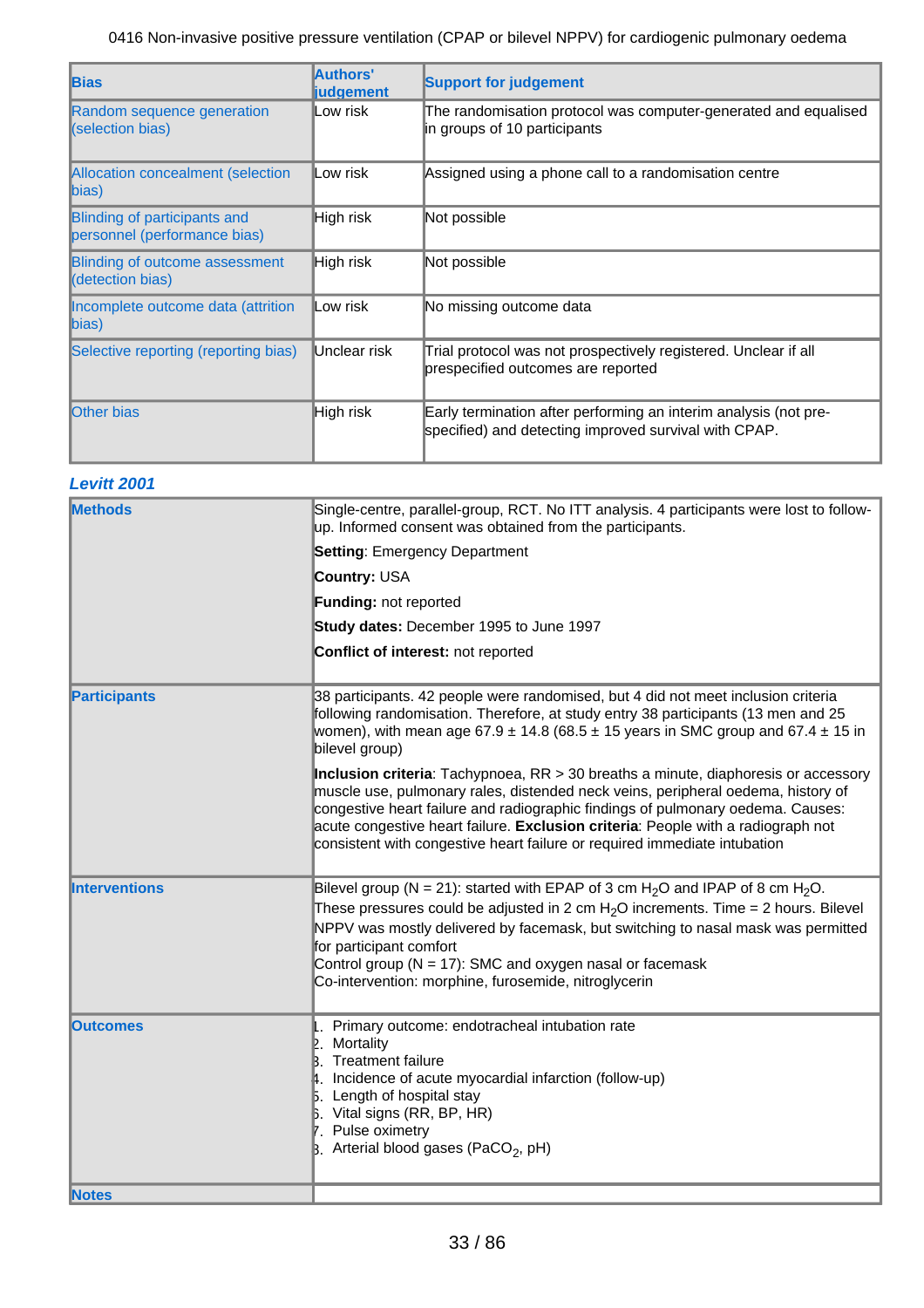Risk of bias table

| <b>Bias</b>                                                         | Authors'<br><b>judgement</b> | <b>Support for judgement</b>                                                                                                                                                   |
|---------------------------------------------------------------------|------------------------------|--------------------------------------------------------------------------------------------------------------------------------------------------------------------------------|
| Random sequence generation<br>(selection bias)                      | lLow risk                    | Randomised from a previously computer-generated list                                                                                                                           |
| Allocation concealment (selection<br>$\vert$ bias)                  | Unclear risk                 | Details not provided                                                                                                                                                           |
| <b>Blinding of participants and</b><br>personnel (performance bias) | Unclear risk                 | Details not provided                                                                                                                                                           |
| <b>Blinding of outcome assessment</b><br>(detection bias)           | Unclear risk                 | Details not provided                                                                                                                                                           |
| Incomplete outcome data (attrition<br>$\ket{bias}$                  | Unclear risk                 | Insufficient information provided                                                                                                                                              |
| Selective reporting (reporting bias)                                | Unclear risk                 | Trial protocol was not prospectively registered. Unclear if all expected<br>outcomes were reported                                                                             |
| <b>Other bias</b>                                                   | <b>High risk</b>             | Early termination after author became aware of study by Mehta et al.<br>and wanted to present preliminary findings: no increased rate in acute<br>myocardial infarction rates. |

## **Li 2005**

| <b>Methods</b>       | Single-entre, parallel-group RCT. No details reported about ITT analysis, study<br>location, loss to follow-up, or informed consent                                                                                                                                                                                                                            |  |  |
|----------------------|----------------------------------------------------------------------------------------------------------------------------------------------------------------------------------------------------------------------------------------------------------------------------------------------------------------------------------------------------------------|--|--|
|                      | Setting: not reported                                                                                                                                                                                                                                                                                                                                          |  |  |
|                      | Country: China                                                                                                                                                                                                                                                                                                                                                 |  |  |
|                      | Funding: not reported                                                                                                                                                                                                                                                                                                                                          |  |  |
|                      | Study dates: January 2001 to October 2004                                                                                                                                                                                                                                                                                                                      |  |  |
|                      | Conflict of interest: not reported                                                                                                                                                                                                                                                                                                                             |  |  |
| <b>Participants</b>  | 42 participants. Mean age 71.7 (range 60 - 82) in the NPPV arm; and mean age was<br>69.9 (range 60 - 82) in the control therapy arm                                                                                                                                                                                                                            |  |  |
|                      | Inclusion criteria: acute cardiogenic pulmonary oedema. Exclusion criteria: not<br>lprovided.                                                                                                                                                                                                                                                                  |  |  |
| <b>Interventions</b> | CPAP group ( $N = 22$ ): ventilator (Servo 300A or NPB 7200A) in PSV and PEEP<br>ventilation mode. PSV at 10 cm $H_2O$ and gradually increased to 15 - 18 cm $H_2O$<br>within 15 minutes. PEEP was started at 2 to 3 cm $H2O$ , then gradually increased to<br>between 5 and 8 cm $H_2O$ . FiO <sub>2</sub> was 60%<br>Control group: Oxygen delivered by mask |  |  |
|                      | Co-intervention: vasodilators, diuretics, cardiotonic, and sedative                                                                                                                                                                                                                                                                                            |  |  |
| <b>Outcomes</b>      | Treatment efficacy (dyspnoea, difficulty breathing, lip cyanosis, adventitious sound<br>reduction, or pinky frothy sputum reduction)<br>2. Arterial blood gas indicators (pH, PaO <sub>2</sub> , PaCO <sub>2</sub> ) monitored pre-treatment, 2 hours<br>post-treatment, and 24 hours post-treatment<br>B. Vital signs: HR and RR                              |  |  |
| <b>Notes</b>         |                                                                                                                                                                                                                                                                                                                                                                |  |  |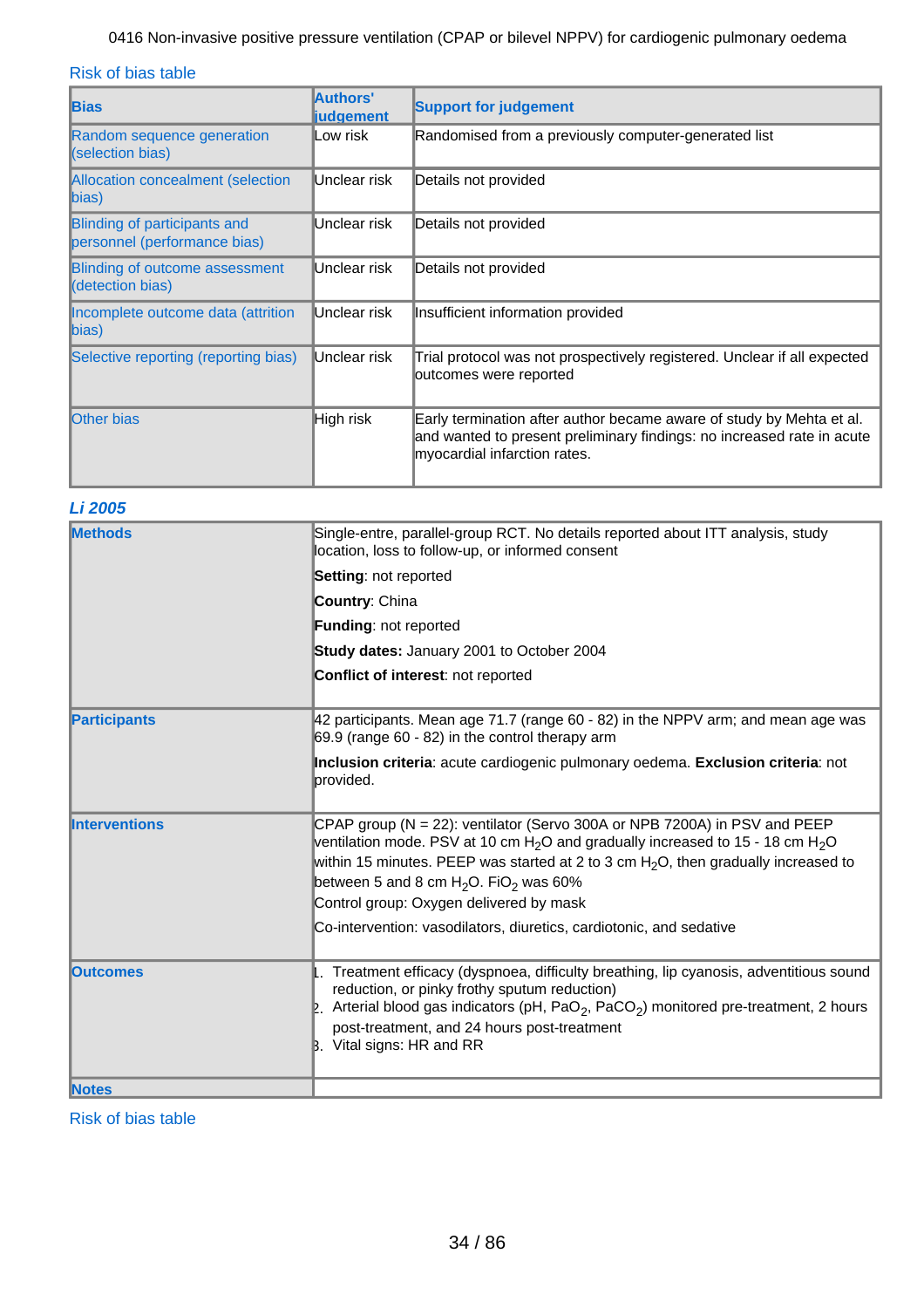| <b>Bias</b>                                                  | Authors'<br><b>liudgement</b> | <b>Support for judgement</b>                                                                                                                             |
|--------------------------------------------------------------|-------------------------------|----------------------------------------------------------------------------------------------------------------------------------------------------------|
| Random sequence generation<br>(selection bias)               | Unclear risk                  | No details provided                                                                                                                                      |
| <b>Allocation concealment (selection</b><br>$\vert$ bias)    | Unclear risk                  | No details provided                                                                                                                                      |
| Blinding of participants and<br>personnel (performance bias) | Unclear risk                  | No details provided                                                                                                                                      |
| <b>Blinding of outcome assessment</b><br>(detection bias)    | Unclear risk                  | No details provided                                                                                                                                      |
| Incomplete outcome data (attrition<br>bias)                  | Unclear risk                  | No details provided                                                                                                                                      |
| Selective reporting (reporting bias)                         | Unclear risk                  | No details provided                                                                                                                                      |
| <b>Other bias</b>                                            | High risk                     | This study provides insufficient detail to evaluate the type of<br>participants included, therapy provided, and efficacy of therapy<br><b>I</b> provided |

**Lin 1991**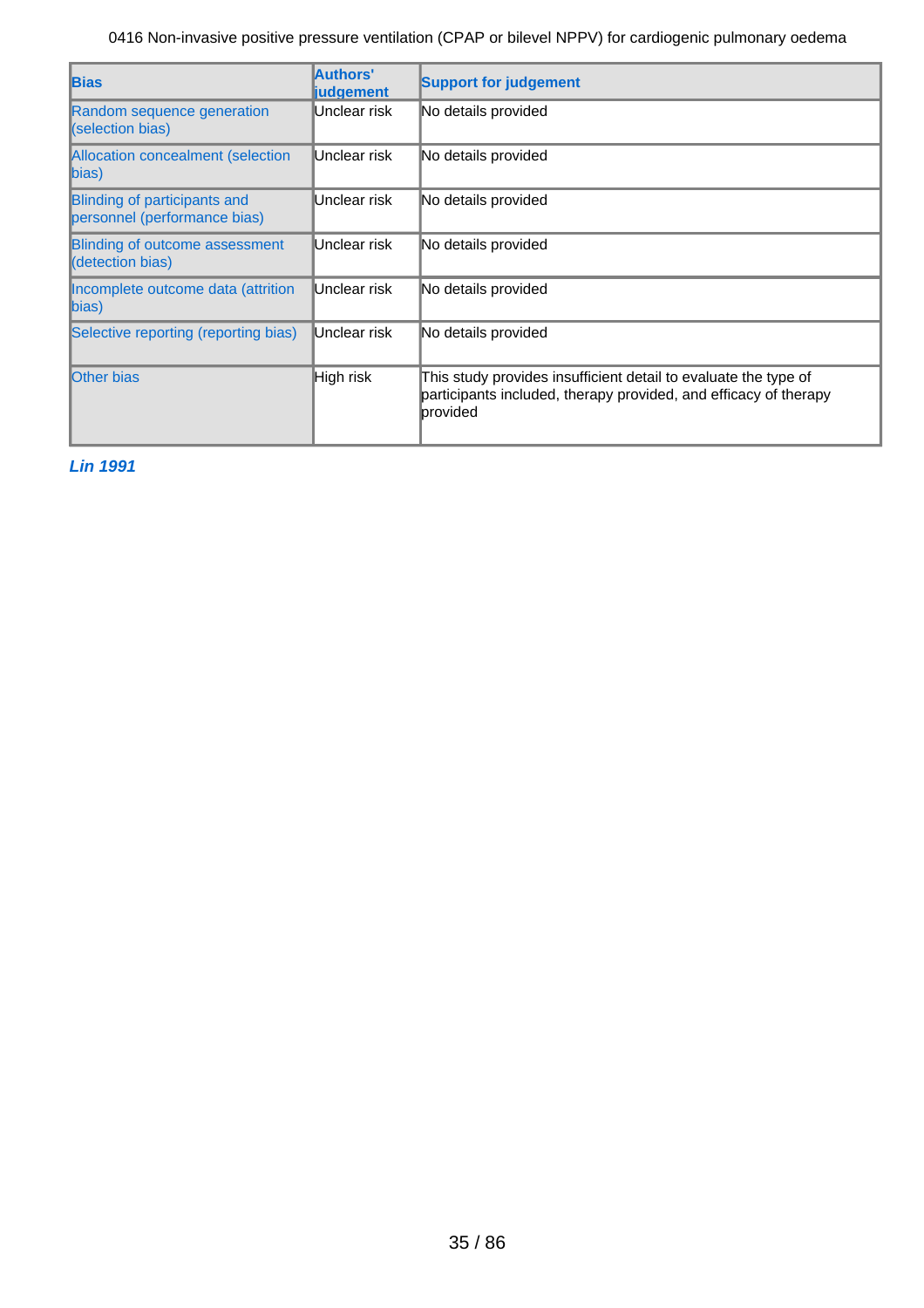| <b>Methods</b>       | Single-centre, parallel-design, unblinded RCT. There was no ITT analysis of results.<br>15 participants in the CPAP group and 10 in the oxygen group were lost to follow-up.                                                                                                                                                                                                                                                                                               |
|----------------------|----------------------------------------------------------------------------------------------------------------------------------------------------------------------------------------------------------------------------------------------------------------------------------------------------------------------------------------------------------------------------------------------------------------------------------------------------------------------------|
|                      | Informed consent was obtained                                                                                                                                                                                                                                                                                                                                                                                                                                              |
|                      | Setting: ICU; Wash-out of 30 minutes                                                                                                                                                                                                                                                                                                                                                                                                                                       |
|                      | <b>Country: Taiwan</b>                                                                                                                                                                                                                                                                                                                                                                                                                                                     |
|                      | Funding: not reported                                                                                                                                                                                                                                                                                                                                                                                                                                                      |
|                      | Study dates: January 1, 1985 to January 31, 1987                                                                                                                                                                                                                                                                                                                                                                                                                           |
|                      | Conflict of interest: not reported                                                                                                                                                                                                                                                                                                                                                                                                                                         |
| <b>Participants</b>  | 55 participants. 80 people were randomised, but 25 did not meet inclusion criteria<br>following randomisation. Therefore, at study entry 55 participants (50 men and 5<br>women), with mean age $73.8 \pm 8.5$ (74.1 $\pm$ 8.8 years in SMC group and 73.4 $\pm$ 8.2 in<br>CPAP group)                                                                                                                                                                                     |
|                      | Inclusion criteria: Radiologic evidence of acute interstitial or alveolar oedema<br>of cardiac origin, tachypnoea, RR > 22 a minute, intercostal or suprasternal<br>retractions, PaO <sub>2</sub> /FiO <sub>2</sub> > 200, P(A-a) O <sub>2</sub> > 200                                                                                                                                                                                                                     |
|                      | Causes: congestive heart failure, dilated cardiomyopathy, Ischaemic heart disease,<br>hypertensive cardiovascular disease, acute myocardial infarction                                                                                                                                                                                                                                                                                                                     |
|                      | <b>Exclusion criteria</b> : People unresponsive to speech or unable to maintain a patent<br>airway and who had cardiogenic shock, signs of lung infection, evidence of pulmonary<br>embolism, chronic lung disease with carbon dioxide retention at rest                                                                                                                                                                                                                   |
| <b>Interventions</b> | CPAP group (N = 25): PEEP average 3.75 $\pm$ 1.76 cm H <sub>2</sub> O in first hour (pressure<br>was applied by connecting a serial CPAP valve of 2.5 cm H <sub>2</sub> O, 5 cm H <sub>2</sub> O, 7.5 cm<br>$H_2O$ , 10 cm H <sub>2</sub> O, 12.5 cm H <sub>2</sub> O - to the face mask at each 30-minute interval. Time = 6<br>hours<br>Control group ( $N = 30$ ): SMC and oxygen facemask<br>Co-intervention: medical treatment of pulmonary oedema was not restricted |
| <b>Outcomes</b>      | 1. Primary outcome: endotracheal intubation rate<br>$\mathbb{E}$ . Mortality<br>B. Arterial blood gases (PaO <sub>2</sub> , PaCO <sub>2</sub> , pH)<br>$\uparrow$ . Vital signs (RR, BP, HR)<br>Dropouts/withdrawals<br><b>b.</b> Treatment failure                                                                                                                                                                                                                        |
| <b>Notes</b>         |                                                                                                                                                                                                                                                                                                                                                                                                                                                                            |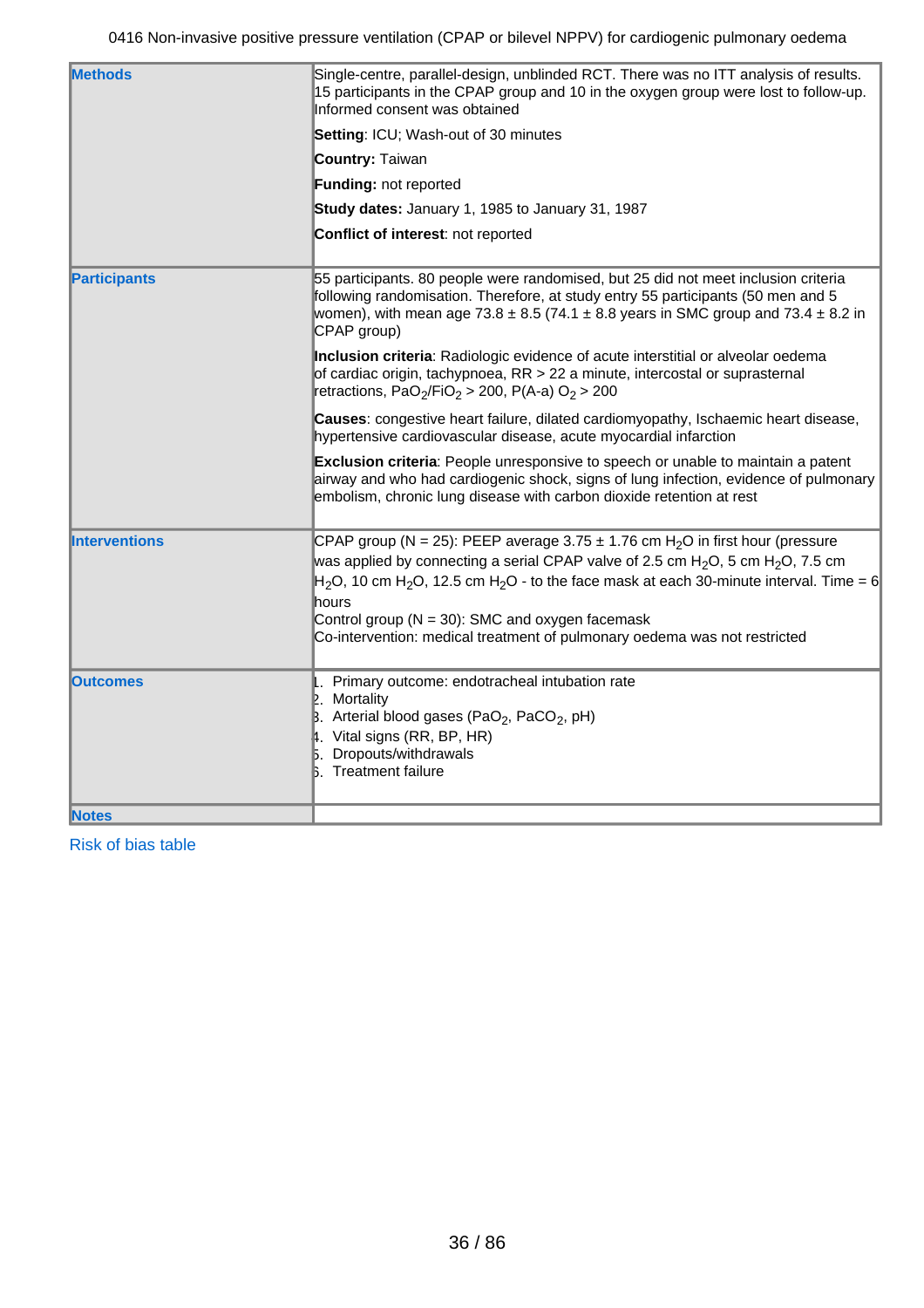| <b>Bias</b>                                                         | Authors'<br><b>judgement</b> | <b>Support for judgement</b>                                                                                                                                                                                                                                                                    |
|---------------------------------------------------------------------|------------------------------|-------------------------------------------------------------------------------------------------------------------------------------------------------------------------------------------------------------------------------------------------------------------------------------------------|
| Random sequence generation<br>(selection bias)                      | Unclear risk                 | The method used was not reported                                                                                                                                                                                                                                                                |
| Allocation concealment (selection<br>$\mathsf{bias}$                | IUnclear risk                | The method used was not reported                                                                                                                                                                                                                                                                |
| <b>Blinding of participants and</b><br>personnel (performance bias) | High risk                    | Not possible                                                                                                                                                                                                                                                                                    |
| <b>Blinding of outcome assessment</b><br>(detection bias)           | IUnclear risk                | Not described                                                                                                                                                                                                                                                                                   |
| Incomplete outcome data (attrition<br>$\ket{bias}$                  | High risk                    | Proportion of missing outcome data, only 20 participants from each<br>group of 40 completed the protocol, compared to the observed event risk<br>is enough to induce clinically relevant bias in the intervention effect<br>estimate. Did not adhere to ITT principle, used as-treated analysis |
| Selective reporting (reporting bias)                                | Unclear risk                 | Trial protocol was not prospectively registered. Unclear if all expected<br>outcomes were reported                                                                                                                                                                                              |
| <b>Other bias</b>                                                   | Unclear risk                 | Insufficient information to assess whether an important risk of bias<br>exists. No power calculation to explain the sample size used for the trial                                                                                                                                              |

**Lin 1995**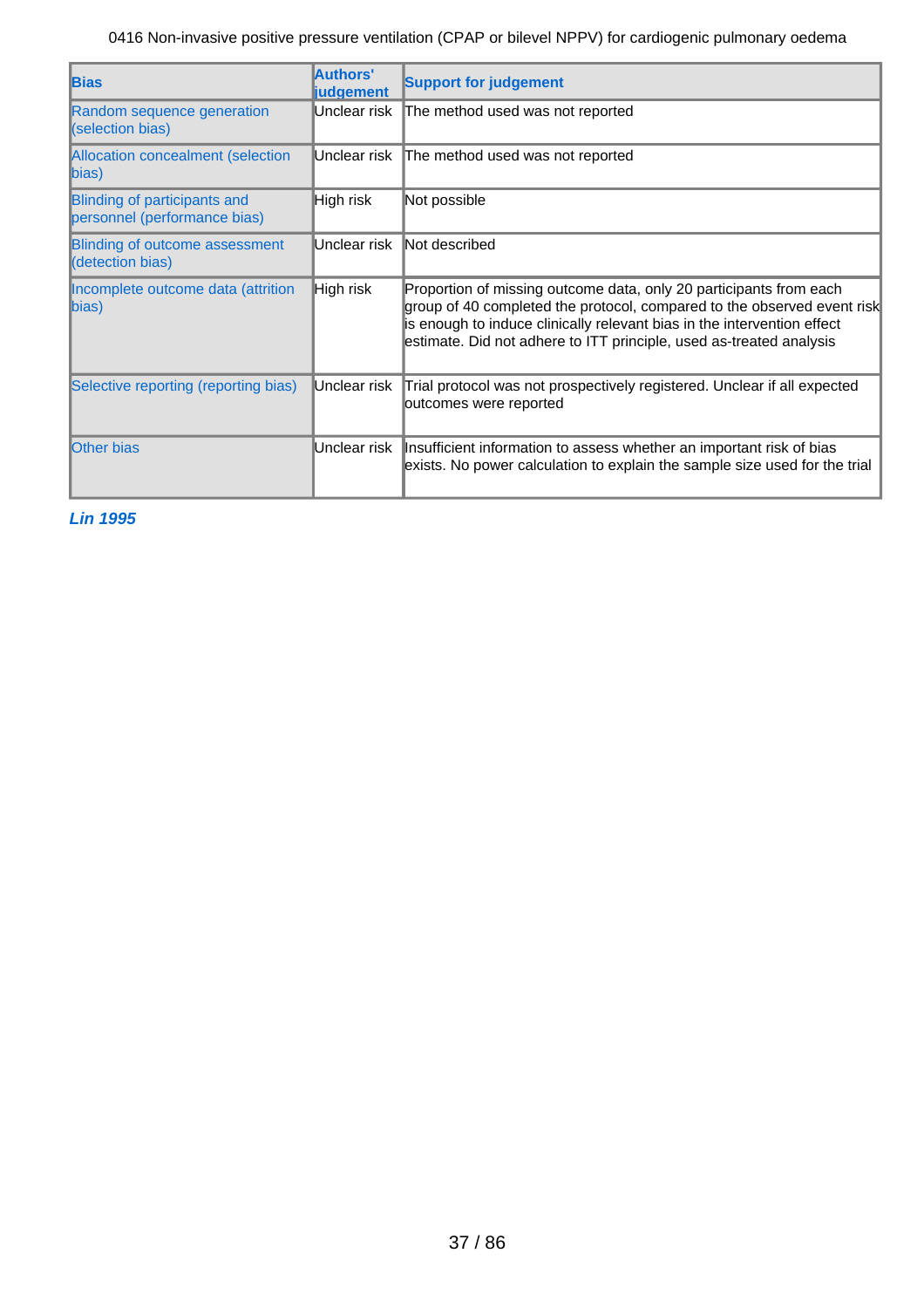| <b>Methods</b>       | Single-centre, parallel-design, unblinded RCT. Analysed using an ITT approach. No<br>losses to follow-up were reported. Informed consent not reported. 85% of participants<br>were recruited from the ED and 15% were recruited from a hospital ward. After<br>recruitment there was a 30-minute wash-out                                                                                                                                                                                                   |
|----------------------|-------------------------------------------------------------------------------------------------------------------------------------------------------------------------------------------------------------------------------------------------------------------------------------------------------------------------------------------------------------------------------------------------------------------------------------------------------------------------------------------------------------|
|                      | Setting: CCU                                                                                                                                                                                                                                                                                                                                                                                                                                                                                                |
|                      | Country: Taiwan                                                                                                                                                                                                                                                                                                                                                                                                                                                                                             |
|                      | <b>Funding: not reported</b>                                                                                                                                                                                                                                                                                                                                                                                                                                                                                |
|                      | Study dates: January 1, 1986 to December 31, 1992                                                                                                                                                                                                                                                                                                                                                                                                                                                           |
|                      | Conflict of interest: not reported                                                                                                                                                                                                                                                                                                                                                                                                                                                                          |
| <b>Participants</b>  | 100 participants (90 men and 10 women), with mean age 73 $\pm$ 9 (73 $\pm$ 9 in SMC group<br>and $72 \pm 8$ in CPAP group)                                                                                                                                                                                                                                                                                                                                                                                  |
|                      | Inclusion criteria: dyspnoea and tachypnoea, RR > 22 breaths a minute, use of<br>accessory respiratory muscles, PaO <sub>2</sub> /FiO <sub>2</sub> between 200 and 400, P(A-a)O <sub>2</sub> < 250.<br>Chest x-ray bilateral diffuse interstitial or alveolar oedema and most rales, and without<br>history aspiration or infection                                                                                                                                                                         |
|                      | Causes: congestive heart failure, dilated cardiomyopathy, ischaemic heart disease,<br>hypertensive crisis, acute myocardial infarction                                                                                                                                                                                                                                                                                                                                                                      |
|                      | Exclusion criteria: People unresponsive, unable to maintain a patent airway and who<br>had cardiogenic shock, ventricular septal rupture, any severe stenotic valvular disease<br>or chronic lung disease                                                                                                                                                                                                                                                                                                   |
| <b>Interventions</b> | CPAP group (N = 50): PEEP average 3.75 $\pm$ 1.7 cm H <sub>2</sub> O in first hour (pressure<br>was applied by connecting a serial CPAP valve: 2.5 cm H <sub>2</sub> O, 5 cm H <sub>2</sub> O, 7.5 cm H <sub>2</sub><br>O, 10 cm H <sub>2</sub> O, 12.5 cm H <sub>2</sub> O; to the facemask at each 30-minute interval. Time = 6<br>hours<br>Control group ( $N = 50$ ): SMC and oxygen facemask<br>Co-intervention: Isosorbide dinitrate, morphine, furosemide, nitroprusside,<br>nitroglycerin, dopamine |
| <b>Outcomes</b>      | . Primary outcome: mortality<br>2. Endotracheal intubation rate<br>B. Arterial blood gases (PaO <sub>2</sub> , PCO <sub>2</sub> , pH)<br>Vital signs (RR, BP, HR)<br>5. Dropouts or withdrawals<br>Length of hospital stay<br>. Length of ICU stay<br>B. Treatment failure                                                                                                                                                                                                                                  |
| <b>Notes</b>         |                                                                                                                                                                                                                                                                                                                                                                                                                                                                                                             |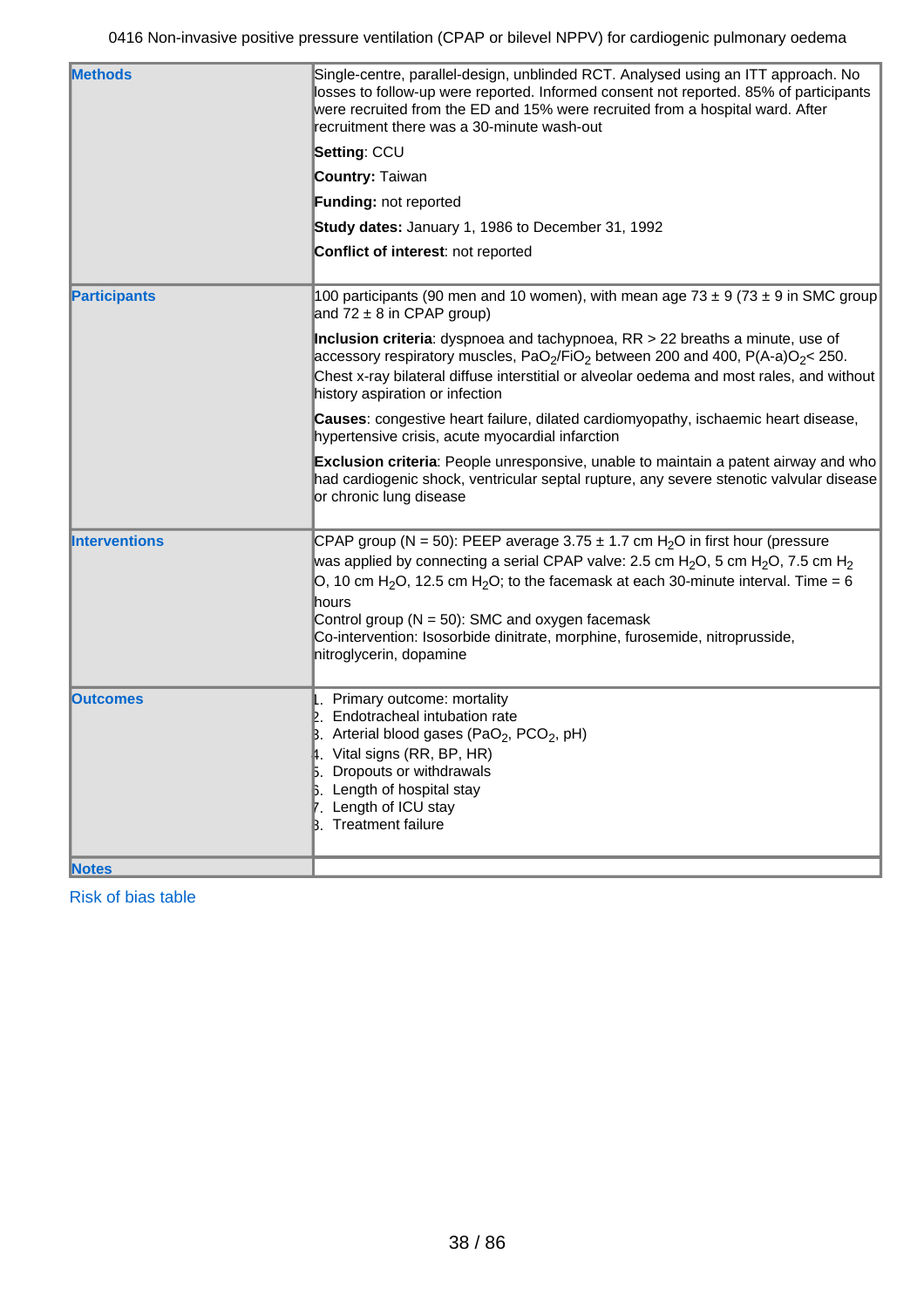| <b>Bias</b>                                                  | Authors'<br><b>judgement</b> | <b>Support for judgement</b>                                                                                                                           |
|--------------------------------------------------------------|------------------------------|--------------------------------------------------------------------------------------------------------------------------------------------------------|
| Random sequence generation<br>(selection bias)               | Unclear risk                 | Details are not provided                                                                                                                               |
| Allocation concealment (selection<br>$\ket{bias}$            | Unclear risk                 | Details are not provided                                                                                                                               |
| Blinding of participants and<br>personnel (performance bias) | High risk                    | Not possible                                                                                                                                           |
| <b>Blinding of outcome assessment</b><br>(detection bias)    | Unclear risk                 | Not described                                                                                                                                          |
| Incomplete outcome data (attrition<br>$\ket{bias}$           | ∥Low risk                    | No missing outcome data                                                                                                                                |
| Selective reporting (reporting bias)                         | Unclear risk                 | Trial protocol was not prospectively registered. Unclear if all expected<br>outcomes were reported                                                     |
| <b>Other bias</b>                                            | Unclear risk                 | Insufficient information to assess whether an important risk of bias<br>exists. No power calculation to explain the sample size used for the<br>ltrial |

**Masip 2000**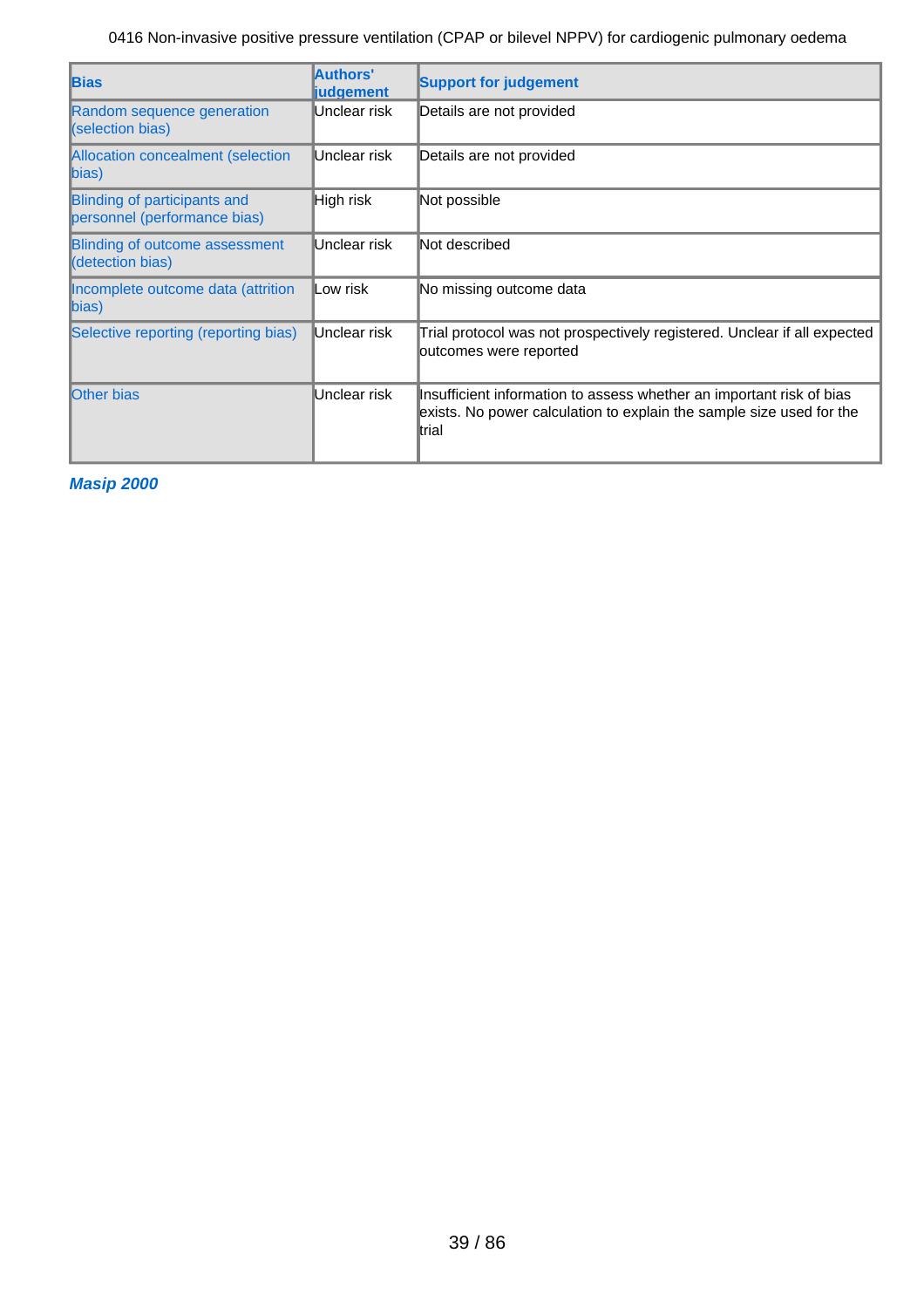| <b>Methods</b>       |                                                                                                                                                                                                                                                                                                                                                                                                                       |
|----------------------|-----------------------------------------------------------------------------------------------------------------------------------------------------------------------------------------------------------------------------------------------------------------------------------------------------------------------------------------------------------------------------------------------------------------------|
|                      | Single-centre, unblinded RCT, using ITT analysis. Participants or next-of-kin provided<br>informed consent                                                                                                                                                                                                                                                                                                            |
|                      | Setting: Recruited from ED or ward and transferred to the ICU                                                                                                                                                                                                                                                                                                                                                         |
|                      | Country: Barcelona, Spain                                                                                                                                                                                                                                                                                                                                                                                             |
|                      | Funding: Fondo de Investigación Sanitaria (FIS Grant 1996), Ministerio de Sanidad y<br>Consumo                                                                                                                                                                                                                                                                                                                        |
|                      | Study dates: April 1996 to December 1998                                                                                                                                                                                                                                                                                                                                                                              |
|                      | Conflict of interest: not reported                                                                                                                                                                                                                                                                                                                                                                                    |
| <b>Participants</b>  | 37 participants. 40 were randomised, but 3 were excluded from the analysis. At study<br>entry 37 participants (19 men and 18 women), with mean age 76.9 $\pm$ 8.7 (78.5 $\pm$ 5 in<br>the SMC group, $75.3 \pm 11$ years in the bilevel group)                                                                                                                                                                        |
|                      | Inclusion criteria: dyspnoea of sudden onset with physical findings consistent with<br>pulmonary oedema (widespread rales with or without 3rd heart sound) and typical<br>findings of congestion on a chest radiograph. History: heart failure, acute myocardial<br>infarction, hypertension, diabetes mellitus, COPD                                                                                                 |
|                      | <b>Causes:</b> acute myocardial infarction, hypertensive crisis, hypervolaemia, unstable<br>angina, tachyarrhythmia, respiratory tract infection, treatment non-compliance                                                                                                                                                                                                                                            |
|                      | <b>Exclusion criteria</b> : cardiogenic shock (systolic $BP < 90$ mmHg), severe acute or<br>chronic airflow obstruction without evidence of cardiogenic pulmonary oedema, severe<br>chronic renal failure, neurological impairment, acute myocardial infarction<br>necessitating thrombolysis, evidence of pneumonia, immediate need for intubation,<br>and absence of pulmonary oedema on the first chest radiograph |
| <b>Interventions</b> | Bilevel group (N = 19): EPAP = 5 cm H <sub>2</sub> O and IPAP average 15.2 $\pm$ 2.4 cm H <sub>2</sub> O.<br>Time= $254 \pm 90$ minutes<br>Control group (N = 26): SMC and oxygen facemask (FiO <sub>2</sub> ? 50%)<br>Co-intervention: morphine, furosemide, glyceryl trinitrate, digoxin                                                                                                                            |
|                      |                                                                                                                                                                                                                                                                                                                                                                                                                       |
| <b>lOutcomes</b>     | . Primary outcome: endotracheal intubation rate<br>$\mathbb{E}$ . Mortality<br>B. Arterial blood gases (pH)<br>4. Vital signs (RR, BP, HR)<br>5. Incidence of acute myocardial infarction (follow-up)<br><b>B.</b> Dropouts/withdrawals<br>7. Side effects<br>B. Length of hospital                                                                                                                                   |
| <b>Notes</b>         |                                                                                                                                                                                                                                                                                                                                                                                                                       |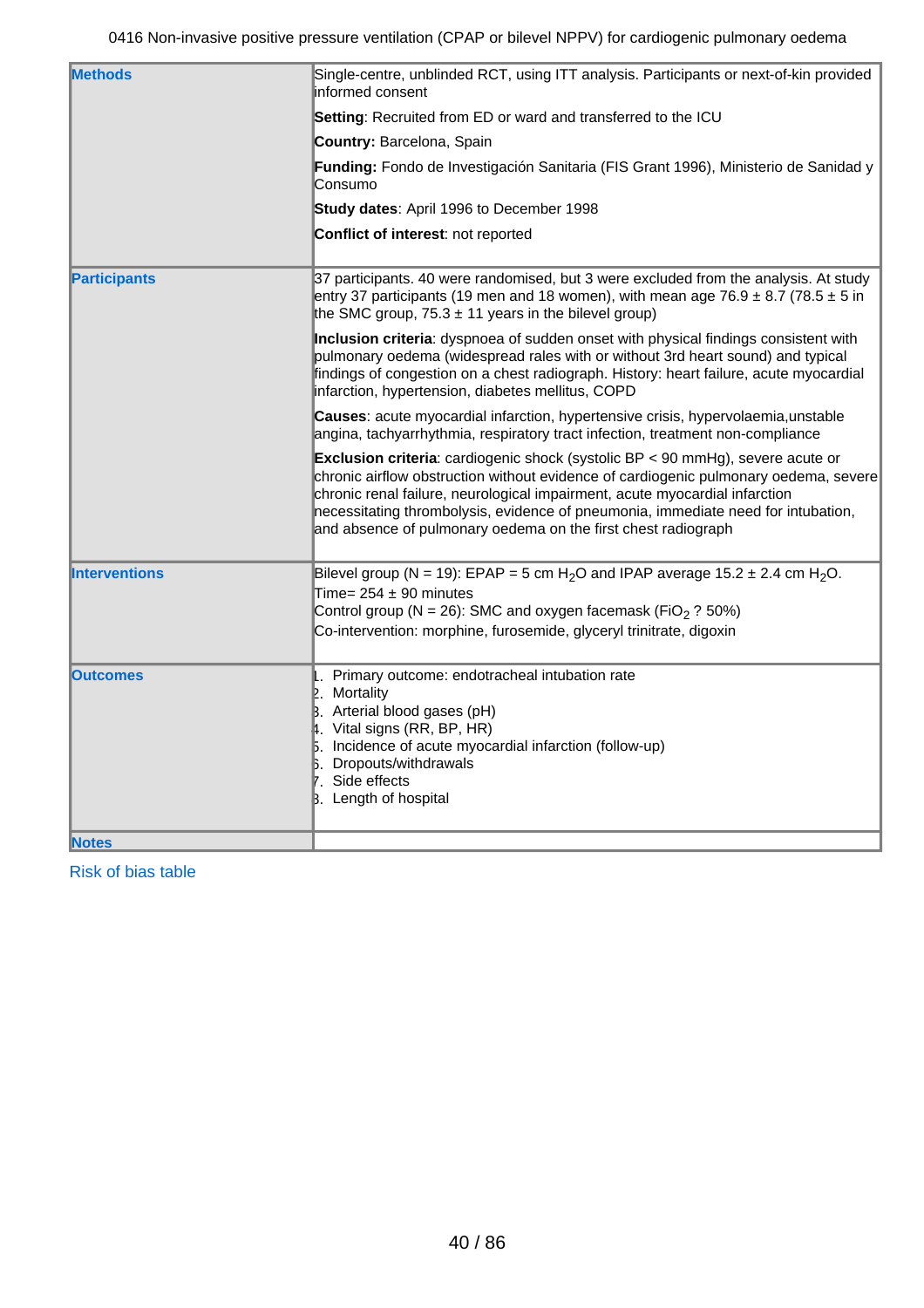| <b>Bias</b>                                                  | Authors'<br><b>liudgement</b> | <b>Support for judgement</b>                                                                       |
|--------------------------------------------------------------|-------------------------------|----------------------------------------------------------------------------------------------------|
| Random sequence generation<br>(selection bias)               | Low risk                      | Randomisation sequence was generated by a table of random<br><b>Inumbers</b>                       |
| <b>Allocation concealment (selection</b><br>bias)            | <b>High risk</b>              | Assignments were placed in closed envelopes attached to rounding<br><b>Sheets</b>                  |
| Blinding of participants and<br>personnel (performance bias) | High risk                     | Not blinded                                                                                        |
| Blinding of outcome assessment<br>(detection bias)           | Unclear risk                  | Not described                                                                                      |
| Incomplete outcome data (attrition<br>bias)                  | Low risk                      | No missing outcome data                                                                            |
| Selective reporting (reporting bias)                         | Unclear risk                  | Trial protocol was not prospectively registered. Unclear if all<br>expected outcomes were reported |
| <b>Other bias</b>                                            | Unclear risk                  | Insufficient information to assess whether an important risk of bias<br>lexists                    |

### **Moritz 2003**

| <b>Methods</b>       | Single-centre randomised controlled trial, parallel-design, and per protocol analysis.<br>Informed consent obtained in writing either from participant or relative. No participants<br>were lost to follow-up                                                                                                                                                                                                                                                               |
|----------------------|-----------------------------------------------------------------------------------------------------------------------------------------------------------------------------------------------------------------------------------------------------------------------------------------------------------------------------------------------------------------------------------------------------------------------------------------------------------------------------|
|                      | <b>Setting: Emergency Department</b>                                                                                                                                                                                                                                                                                                                                                                                                                                        |
|                      | <b>Country: France</b>                                                                                                                                                                                                                                                                                                                                                                                                                                                      |
|                      | Funding: Unclear                                                                                                                                                                                                                                                                                                                                                                                                                                                            |
|                      | Study dates: August 2000 to February 2001                                                                                                                                                                                                                                                                                                                                                                                                                                   |
|                      | Conflict of interest: not reported                                                                                                                                                                                                                                                                                                                                                                                                                                          |
| <b>Participants</b>  | 52 consecutive patients with ACPE were considered for the study and 30 were<br>enrolled. Mean study age was $81 \pm 11$ . ACPE defined as 1) past history of<br>cardiovascular disease, 2) auscultation with crepitations, 3) Chest x-ray consistent<br>with pulmonary oedema (bilateral alveolar and interstitial opacities)                                                                                                                                               |
|                      | Inclusion eligibility: ACPE and RR $>$ 25 breaths a minute, pulse oximetry $<$ 90% on<br>room air. Intubation criteria: haemodynamic instability, cardiac or respiratory arrest,<br>refractory and progressive hypoxaemia (SpO <sub>2</sub> < 80% on FiO <sub>2</sub> 100%)                                                                                                                                                                                                 |
|                      | <b>Exclusions:</b> history suggesting pneumonia or aspiration, fever > 38 °C, cardiogenic<br>shock, altered mental status, COPD, acute myocardial infarction requiring primary<br>angioplasty.                                                                                                                                                                                                                                                                              |
| <b>Interventions</b> | CPAP group ( $N = 15$ ): Boussignac-CPAP valve and oxygen with full facemask.<br>PEEP 10 cm H <sub>2</sub> O with average $9.3 \pm 0.3$ cm H <sub>2</sub> O. FiO <sub>2</sub> 65%. Applied for 30 minutes<br>Control group ( $N = 15$ ): full facemask and oxygen<br>Co-intervention: furosemide 40 mg IV or twice normal dose (mean dose 115 $\pm$ 6.5<br>mg), nitroglycerin infusion 0.125 to 0.25 mcg/kg/min mean total furosemide dose<br>(mean dose $18 \pm 2$ mg/min) |
| <b>Outcomes</b>      | 1. Tidal volume at baseline and 30 minutes<br>2. Accessory muscle use (Patrick's scale)<br>B. Arterial blood gases (PaO <sub>2</sub> /FiO <sub>2</sub> , PaCO <sub>2</sub> , pH) at baseline and 30 minutes<br>4. Vitals (FiO <sub>2</sub> , SpO <sub>2</sub> , RR, HR, systolic BP, diastolic BP) at baseline and 30 minutes                                                                                                                                               |
| <b>Notes</b>         |                                                                                                                                                                                                                                                                                                                                                                                                                                                                             |
|                      |                                                                                                                                                                                                                                                                                                                                                                                                                                                                             |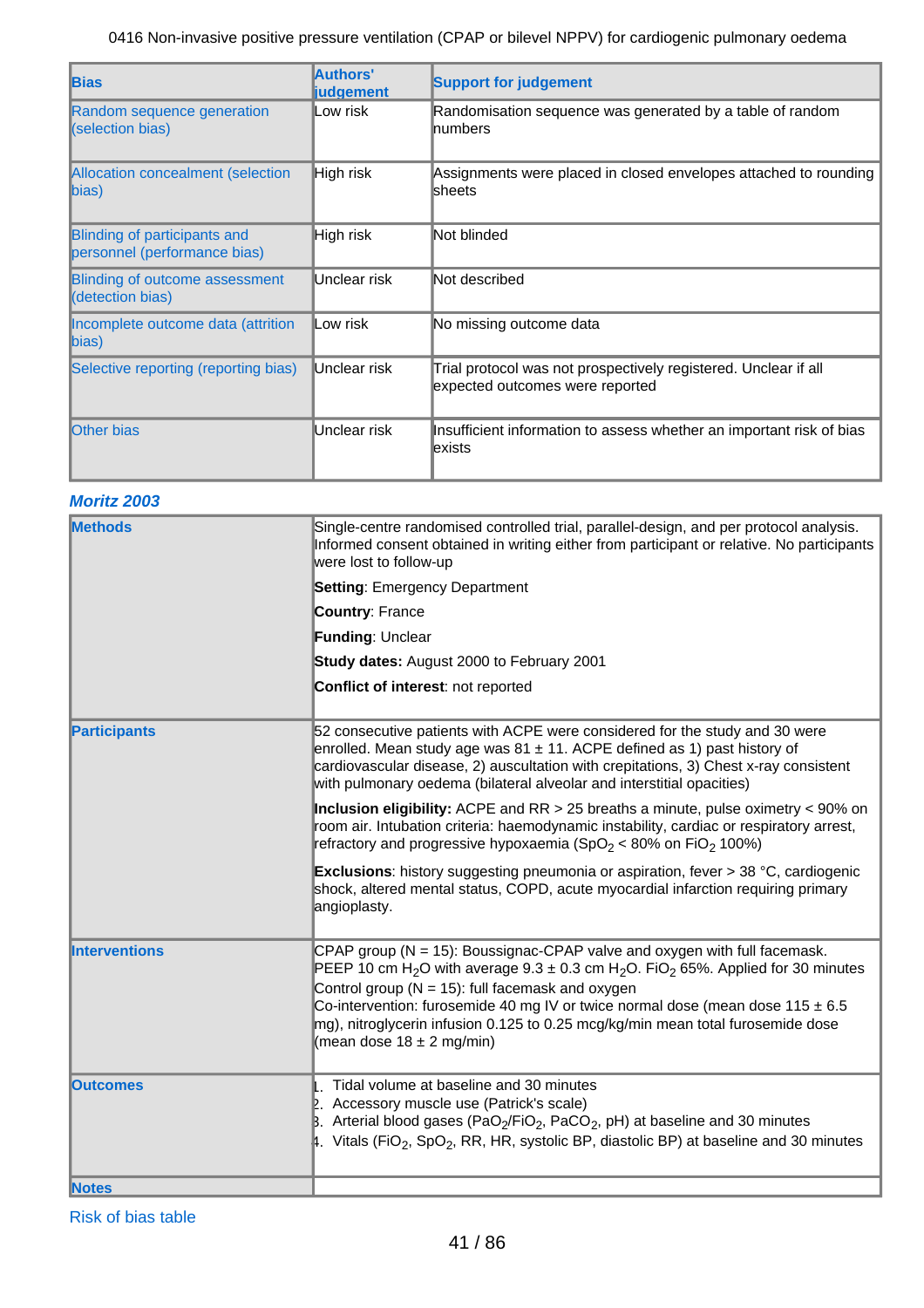| <b>Bias</b>                                                         |              | <b>Authors' judgement Support for judgement</b>               |
|---------------------------------------------------------------------|--------------|---------------------------------------------------------------|
| Random sequence generation<br>(selection bias)                      | Unclear risk | No details provided                                           |
| Allocation concealment (selection<br>$bias$                         | Unclear risk | Sealed envelopes                                              |
| <b>Blinding of participants and</b><br>personnel (performance bias) | Unclear risk | No details provided                                           |
| <b>Blinding of outcome assessment</b><br><b>(</b> detection bias)   | Unclear risk | No details provided                                           |
| Incomplete outcome data (attrition<br>bias)                         | Unclear risk | No details provided                                           |
| Selective reporting (reporting bias)                                | Unclear risk | No details provided                                           |
| <b>Other bias</b>                                                   | Unclear risk | Per protocol analysis was used. Data only at 0 and 30 minutes |

**Nava 2003**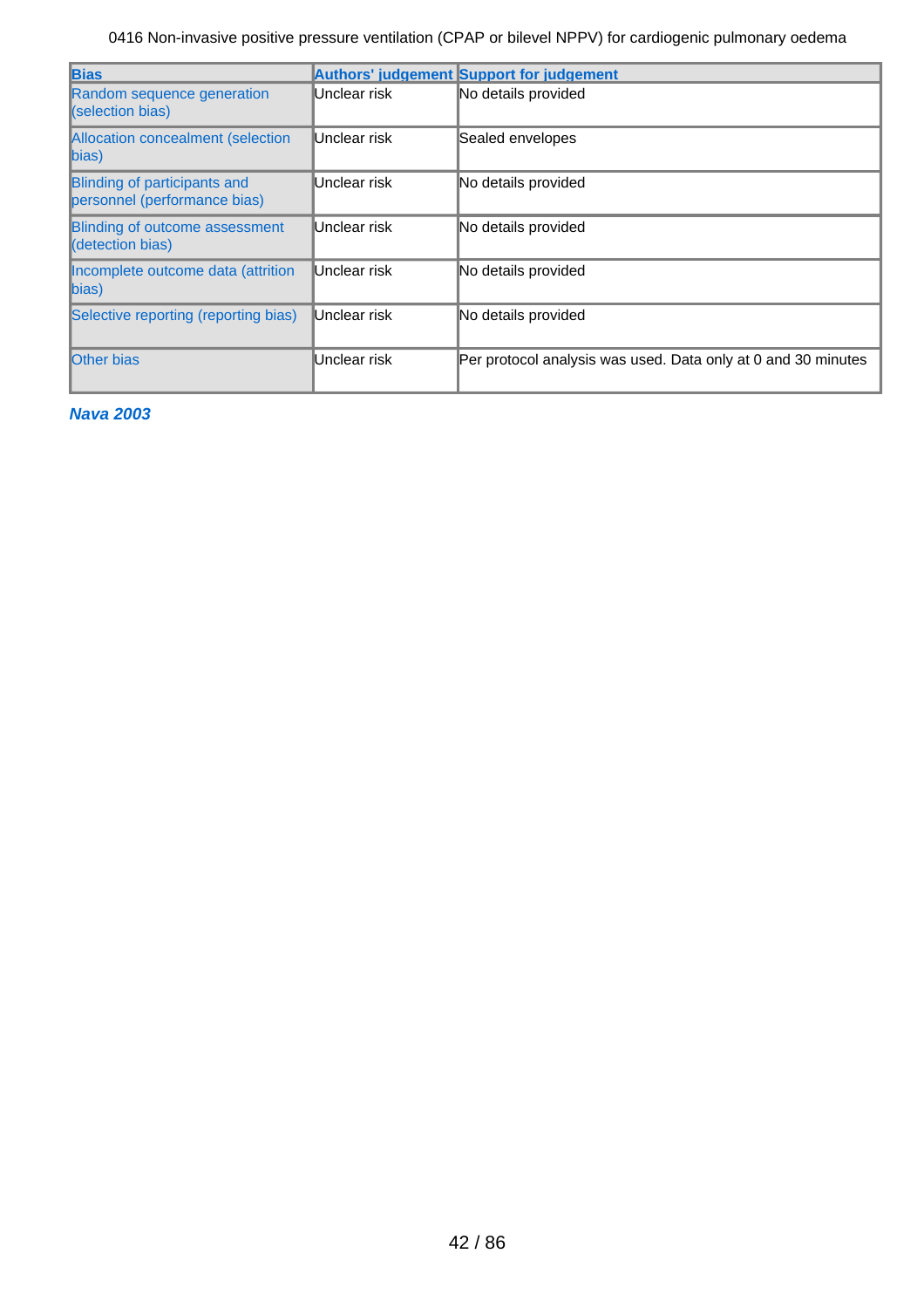| <b>Methods</b>       | Multicentre, parallel-group RCT analysed using ITT approach. Randomisation using a<br>block design for each centre. Balanced according to initial PaCO <sub>2</sub> above or below 45<br>mmHg. No participants were lost to follow-up. Informed consent from participant or<br>lnext-of-kin                                                                                                                                                                                                                                                                                                     |
|----------------------|-------------------------------------------------------------------------------------------------------------------------------------------------------------------------------------------------------------------------------------------------------------------------------------------------------------------------------------------------------------------------------------------------------------------------------------------------------------------------------------------------------------------------------------------------------------------------------------------------|
|                      | Setting: ED                                                                                                                                                                                                                                                                                                                                                                                                                                                                                                                                                                                     |
|                      | <b>Country: Italy</b>                                                                                                                                                                                                                                                                                                                                                                                                                                                                                                                                                                           |
|                      | Funding: not reported                                                                                                                                                                                                                                                                                                                                                                                                                                                                                                                                                                           |
|                      | Study dates: not reported                                                                                                                                                                                                                                                                                                                                                                                                                                                                                                                                                                       |
|                      | <b>Conflict of interest: None</b>                                                                                                                                                                                                                                                                                                                                                                                                                                                                                                                                                               |
| <b>Participants</b>  | 130 participants (101 men and 29 women), with mean age 72.6 $\pm$ 8.7 (73.1 $\pm$ 8.3<br>years in the SMC group and $72.1 \pm 9.1$ in the bilevel group)                                                                                                                                                                                                                                                                                                                                                                                                                                        |
|                      | Inclusion criteria: Dyspnoea of sudden onset with $RR > 30$ breaths a minute,<br>$PaO2/FiO2 < 250$ after being on >10 L a minute oxygen for at least 15 minutes.<br>Congestion on chest radiograph and physical signs of pulmonary oedema (widespread<br>rales) without a history suggesting pulmonary aspiration or infection                                                                                                                                                                                                                                                                  |
|                      | <b>Causes:</b> Acute myocardial infarction, hypertension, hyperthermia (but not showing any<br>signs of pulmonary infection), arrhythmia, aortic stenosis, mitral regurgitation                                                                                                                                                                                                                                                                                                                                                                                                                 |
|                      | Exclusion criteria: Immediate need for endotracheal intubation, severe sensorial<br>impairment, shock, ventricular arrhythmias, life-threatening hypoxia (SpO <sub>2</sub> < 80%),<br>acute myocardial infarction necessitating thrombolysis, severe chronic renal failure<br>and pneumothorax                                                                                                                                                                                                                                                                                                  |
| <b>Interventions</b> | Bilevel group (N = 65): Started on IPAP of 10 cm H <sub>2</sub> O and EPAP of 5 cm H <sub>2</sub> O and<br>adjusted as tolerated. Mean settings: EPAP 6.1 $\pm$ 3.2 cmH <sub>2</sub> O and IPAP = 14.5 $\pm$<br>21.1 cm H <sub>2</sub> O. Time = 11.4 $\pm$ 3.6 hours<br>Control group ( $N = 65$ ): SMC and oxygen full facemask (to maintain an SpO <sub>2</sub> > 90%)<br>Co-intervention: morphine sulphate up to 4 mg, furosemide 40 mg IV or double home<br>dose repeated if necessary, glyceryl trinitrate at initial rate 1.5 mg an hour and titrated<br>$\ $ if systolic BP > 180 mmHg |
| <b>Outcomes</b>      | . Primary outcome: endotracheal intubation rate<br>Mortality<br>IP.<br>$\beta$ . Arterial blood gases (PaO <sub>2</sub> , PaCO <sub>2</sub> , pH)<br>4. Vital signs (RR, BP, HR)<br>Incidence of acute myocardial infarction (follow-up)<br>Compliance of participant<br>'. Side effects<br>B. Length of hospital stay                                                                                                                                                                                                                                                                          |
| <b>Notes</b>         |                                                                                                                                                                                                                                                                                                                                                                                                                                                                                                                                                                                                 |
|                      |                                                                                                                                                                                                                                                                                                                                                                                                                                                                                                                                                                                                 |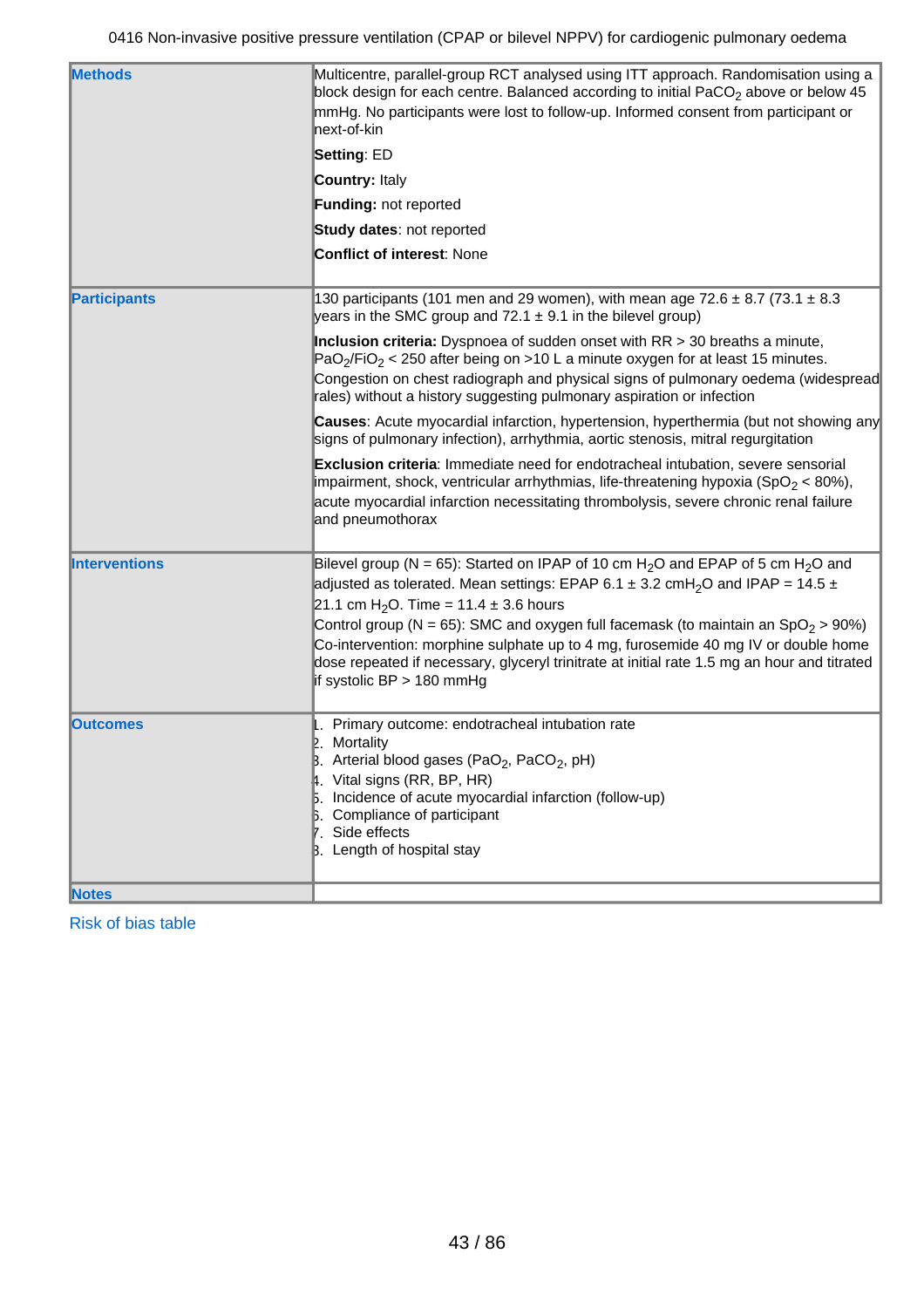| <b>Bias</b>                                                  | Authors'<br><b>liudgement</b> | <b>Support for judgement</b>                                                                                                                |
|--------------------------------------------------------------|-------------------------------|---------------------------------------------------------------------------------------------------------------------------------------------|
| Random sequence generation<br>(selection bias)               | Low risk                      | Block design for each centre, random numbers generated by an<br>independent statistician, equal distribution below and above $PaCO2$<br>145 |
| Allocation concealment (selection<br>$\ket{bias}$            | ∥Low risk                     | Opaque sealed envelopes                                                                                                                     |
| Blinding of participants and<br>personnel (performance bias) | Unclear risk                  | Not described                                                                                                                               |
| <b>Blinding of outcome assessment</b><br>(detection bias)    | Unclear risk                  | Not described                                                                                                                               |
| Incomplete outcome data (attrition<br>$\ $ bias)             | ∥Low risk                     | No missing outcome data                                                                                                                     |
| Selective reporting (reporting bias)                         | Unclear risk                  | Trial protocol was not prospectively registered. Unclear if all expected<br>outcomes were reported                                          |
| <b>Other bias</b>                                            | Low risk                      | The study appears to be free of other sources of bias                                                                                       |

### **Park 2001**

| <b>Methods</b>       | Single-centre, parallel-design, unblinded RCT. Analysis did not use an ITT approach.<br>Loss to follow-up not reported. Participants or guardians provided informed consent                                                                                                                                                                                                                                                          |
|----------------------|--------------------------------------------------------------------------------------------------------------------------------------------------------------------------------------------------------------------------------------------------------------------------------------------------------------------------------------------------------------------------------------------------------------------------------------|
|                      | Setting: not reported                                                                                                                                                                                                                                                                                                                                                                                                                |
|                      | Country: Sao Paulo, Brazil                                                                                                                                                                                                                                                                                                                                                                                                           |
|                      | <b>Funding: not reported</b>                                                                                                                                                                                                                                                                                                                                                                                                         |
|                      | Study dates: May 1997 to October 1997                                                                                                                                                                                                                                                                                                                                                                                                |
|                      | Conflict of interest: not reported                                                                                                                                                                                                                                                                                                                                                                                                   |
| <b>Participants</b>  | 26 participants (10 men and 16 women), with mean age 69 $\pm$ 7 years                                                                                                                                                                                                                                                                                                                                                                |
|                      | Inclusion criteria: Dyspnoea of acute onset or worsening, RR ? 25 breaths a minute,<br>diagnosis compatible with pulmonary congestion                                                                                                                                                                                                                                                                                                |
|                      | Causes: Acute myocardial infarction, hypertensive emergencies, acute ischaemic<br>heart disease, infectious endocarditis or undetermined                                                                                                                                                                                                                                                                                             |
|                      | <b>Exclusion criteria:</b> Systolic BP < 90 mmHg, arrhythmias requiring electric<br>cardioversion, decreased consciousness level, bradypnoea, lack of co-operation or<br>agitation, repetitive vomiting, upper digestive haemorrhage, facial deformities or any<br>other decompensated respiratory disease                                                                                                                           |
| <b>Interventions</b> | CPAP group (N = 9): PEEP = 7.5 cm H <sub>2</sub> O. Average duration of treatment was 170 ±<br>90 minutes; closed face mask<br>Bilevel group (N = 7): EPAP = 4 cm H <sub>2</sub> O, IPAP = 12 cm H <sub>2</sub> O. Average duration of<br>treatment was $155 \pm 38$ minutes; nasal mask<br>Control group ( $N = 10$ ): SMC and oxygen mask (15 L a minute)<br>Co-intervention: isosorbide dinitrate (5 mg) and standard medications |
| <b>lOutcomes</b>     | Primary outcome: endotracheal intubation rate<br>Mortality<br>Arterial blood gases (PaO <sub>2</sub> , PaCO <sub>2</sub> , pH)<br>$\,\,\sharp$ . Vital signs (RR, BP, HR)<br>5. Incidence of acute myocardial infarction (follow-up)<br><b>B.</b> Compliance of participant<br>7. Dropouts and withdrawals                                                                                                                           |
| <b>Notes</b>         |                                                                                                                                                                                                                                                                                                                                                                                                                                      |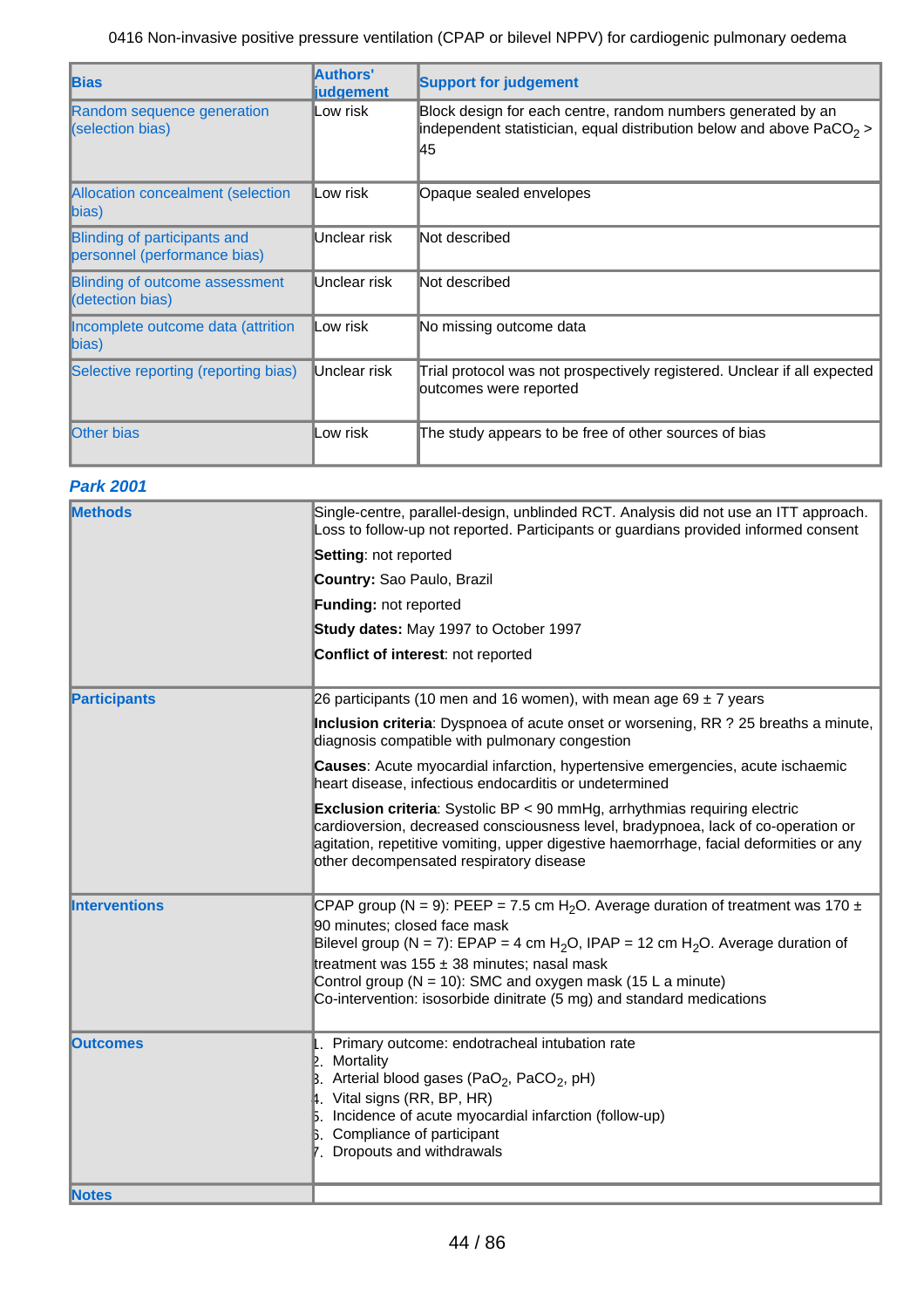Risk of bias table

| <b>Bias</b>                                                         | Authors'<br><b>judgement</b> | <b>Support for judgement</b>                                                                                                                           |
|---------------------------------------------------------------------|------------------------------|--------------------------------------------------------------------------------------------------------------------------------------------------------|
| Random sequence generation<br>(selection bias)                      | Unclear risk                 | No details provided                                                                                                                                    |
| Allocation concealment (selection<br>bias)                          | Unclear risk                 | No details provided                                                                                                                                    |
| <b>Blinding of participants and</b><br>personnel (performance bias) | Unclear risk                 | No details provided                                                                                                                                    |
| <b>Blinding of outcome assessment</b><br>(detection bias)           | Unclear risk                 | Not details provided                                                                                                                                   |
| Incomplete outcome data (attrition<br>$\ket{bias}$                  | Unclear risk                 | No details provided                                                                                                                                    |
| Selective reporting (reporting bias)                                | Unclear risk                 | Trial protocol was not prospectively registered. Unclear if all expected<br>outcomes were reported                                                     |
| <b>Other bias</b>                                                   | Unclear risk                 | Insufficient information to assess whether an important risk of bias<br>exists. No power calculation to explain the sample size used for the<br>ltrial |

**Park 2004**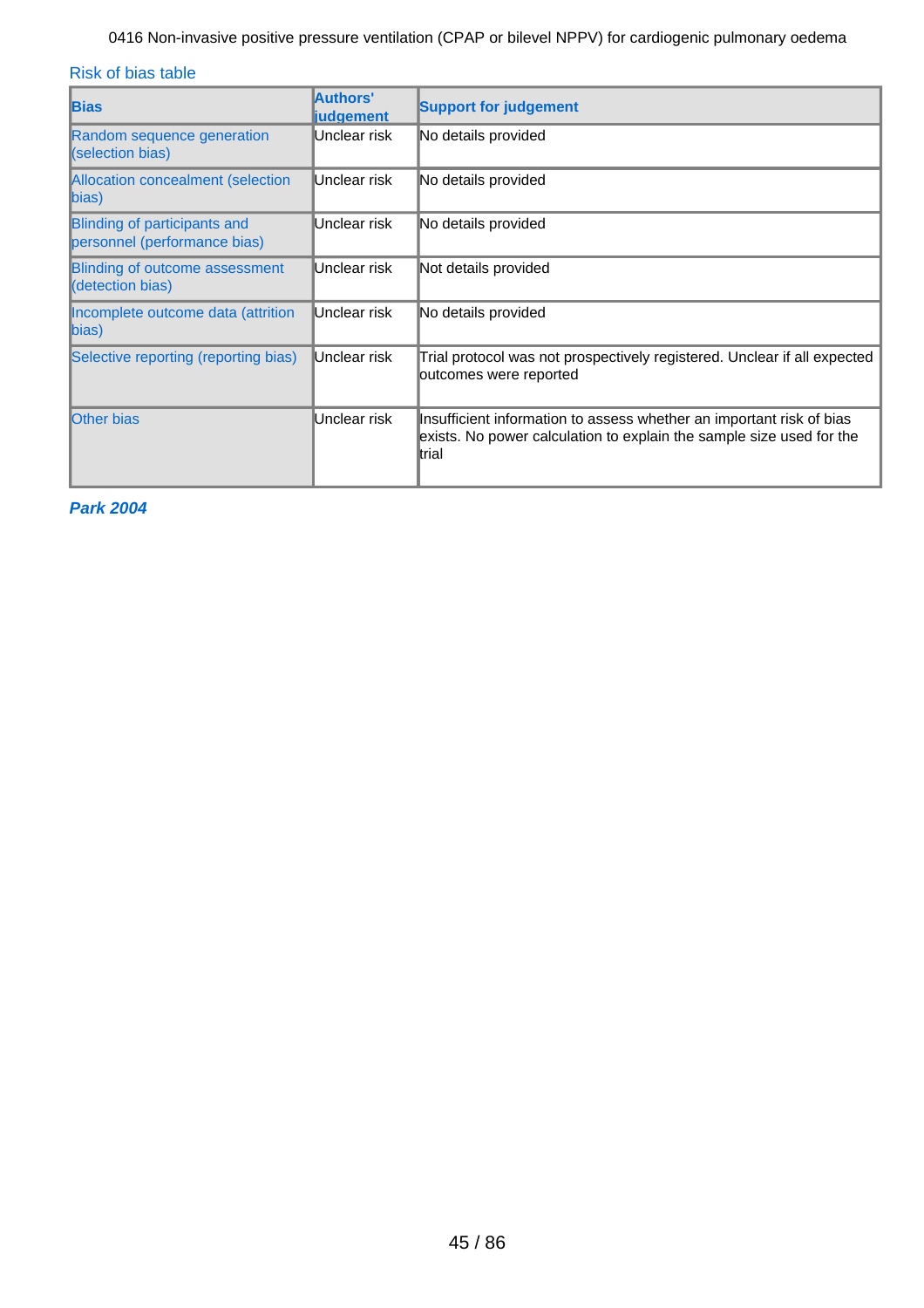| <b>Methods</b>       | Single-centre, parallel-group design RCT. Analysis was per protocol and not with ITT.<br>Participants were excluded from analysis after randomisation due to identification of<br>an alternative cause of respiratory failure. 2 participants in the Bilevel group and 1<br>participant in the oxygen group were lost to follow-up. Informed consent obtained from<br>the participant's next-of-kin                                                                                                                                                                                     |
|----------------------|-----------------------------------------------------------------------------------------------------------------------------------------------------------------------------------------------------------------------------------------------------------------------------------------------------------------------------------------------------------------------------------------------------------------------------------------------------------------------------------------------------------------------------------------------------------------------------------------|
|                      | <b>Setting: ED</b>                                                                                                                                                                                                                                                                                                                                                                                                                                                                                                                                                                      |
|                      | Country: Sao Paulo, Brazil                                                                                                                                                                                                                                                                                                                                                                                                                                                                                                                                                              |
|                      | Funding: not reported                                                                                                                                                                                                                                                                                                                                                                                                                                                                                                                                                                   |
|                      | Study dates: January 1999 to August 2000                                                                                                                                                                                                                                                                                                                                                                                                                                                                                                                                                |
|                      | Conflict of interest: not reported                                                                                                                                                                                                                                                                                                                                                                                                                                                                                                                                                      |
| <b>Participants</b>  | 80 participants. 83 people randomised, but 3 did not meet study inclusion criteria.<br>Included 34 men and 46 women, with mean age $64.0 \pm 15.3$ (65 $\pm$ 15 in the control<br>group, 61 $\pm$ 17 in the CPAP group, and 66 $\pm$ 14 in the Bilevel group)                                                                                                                                                                                                                                                                                                                           |
|                      | Inclusion criteria: Age $> 16$ years, acute onset of severe respiratory distress (RR $>$<br>25 breaths a minute), associated tachycardia, diaphoresis, and findings of pulmonary<br>congestion on physical examination and chest x-ray 2 hours after randomisation                                                                                                                                                                                                                                                                                                                      |
|                      | Causes: Acute myocardial infarction, hypertensive emergency, progressive heart<br>failure, hypervolaemia                                                                                                                                                                                                                                                                                                                                                                                                                                                                                |
|                      | <b>Exclusion criteria</b> : Systolic BP < 90 mmHg, decreased level of consciousness,<br>intractable vomiting, acute myocardial infarction with persistent ST segment elevation,<br>pulmonary embolism, COPD, pneumonia or pneumothorax                                                                                                                                                                                                                                                                                                                                                  |
| <b>Interventions</b> | CPAP group (N = 27): Initial PEEP 10 cm H <sub>2</sub> O. Average PEEP of 11 $\pm$ 2 cm H <sub>2</sub> O.<br>Average duration of therapy was $102 \pm 41$ minutes<br>Bilevel group (N = 27). Initial IPAP 15 cm $H_2O$ and initial EPAP 10 cm $H_2O$ .<br>Average EPAP was 11 $\pm$ 2 cm H <sub>2</sub> O and average IPAP was 17 $\pm$ 2 cm H <sub>2</sub> O. Duration<br>of therapy was $124 \pm 62$ minutes<br>Control group (N = 26): SMC and oxygen facemask (FiO <sub>2</sub> ? 50%)<br>Co-intervention: isosorbide dinitrate, morphine, furosemide, nitroprusside, nitroglycerin |
| <b>Outcomes</b>      | 1. Primary endpoint: endotracheal intubation rate<br>Mortality at 15 days and 60 days.<br>Incidence of acute myocardial infarction (baseline)<br>B<br>Compliance of participant<br>Dropouts and withdrawals<br><b>Treatment failure</b><br>Side effects<br>Length of hospital stay<br>9. Vitals: RR, mean BP, HR<br>1 <sup>b</sup> . Arterial blood gases: PaO <sub>2</sub> /FiO <sub>2</sub> , PaCO <sub>2</sub> , pH at baseline, 30 minutes, 60 minutes,<br>180 minutes, and 360 minutes                                                                                             |
|                      |                                                                                                                                                                                                                                                                                                                                                                                                                                                                                                                                                                                         |

**Notes**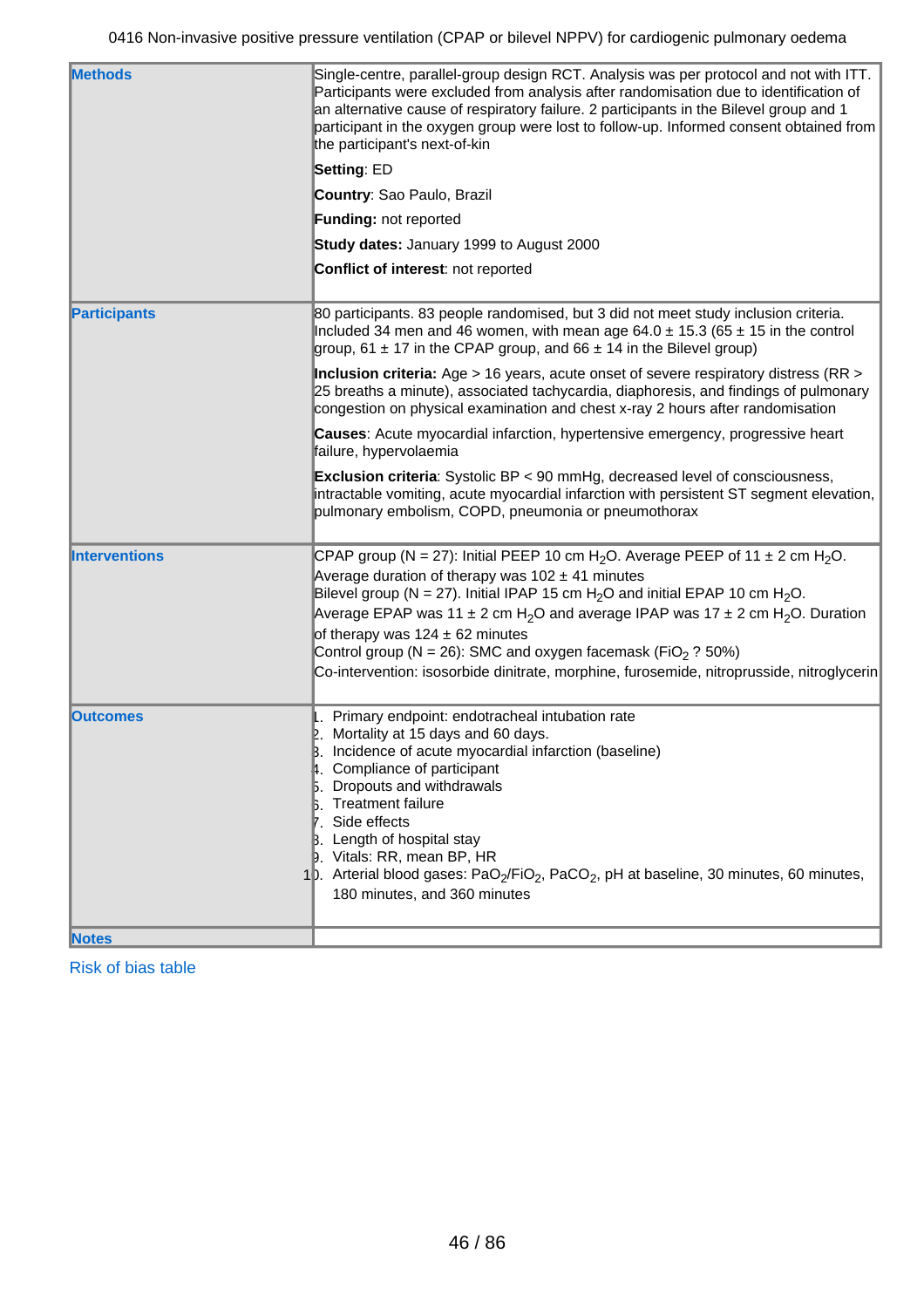| <b>Bias</b>                                                  | Authors'<br><b>judgement</b> | <b>Support for judgement</b>                                                                                                                                                                                          |
|--------------------------------------------------------------|------------------------------|-----------------------------------------------------------------------------------------------------------------------------------------------------------------------------------------------------------------------|
| Random sequence generation<br>(selection bias)               | Unclear risk                 | Not described                                                                                                                                                                                                         |
| Allocation concealment (selection<br>$\ket{bias}$            | Unclear risk                 | Sealed envelopes                                                                                                                                                                                                      |
| Blinding of participants and<br>personnel (performance bias) | Unclear risk                 | Not described                                                                                                                                                                                                         |
| <b>Blinding of outcome assessment</b><br>(detection bias)    | Unclear risk                 | Not described                                                                                                                                                                                                         |
| Incomplete outcome data (attrition<br>$\ket{bias}$           | High risk                    | As-treated analysis performed, missing outcome data for exclusions<br>lafter randomisation                                                                                                                            |
| Selective reporting (reporting bias)                         | Unclear risk                 | Trial protocol was not prospectively registered. Unclear if all expected<br>outcomes were reported                                                                                                                    |
| <b>Other bias</b>                                            | Unclear risk                 | Early termination during second interim analysis identified a significant<br>difference in endotracheal intubation rates among groups. Insufficient<br>information to assess whether an important risk of bias exists |

**Räsänen 1985**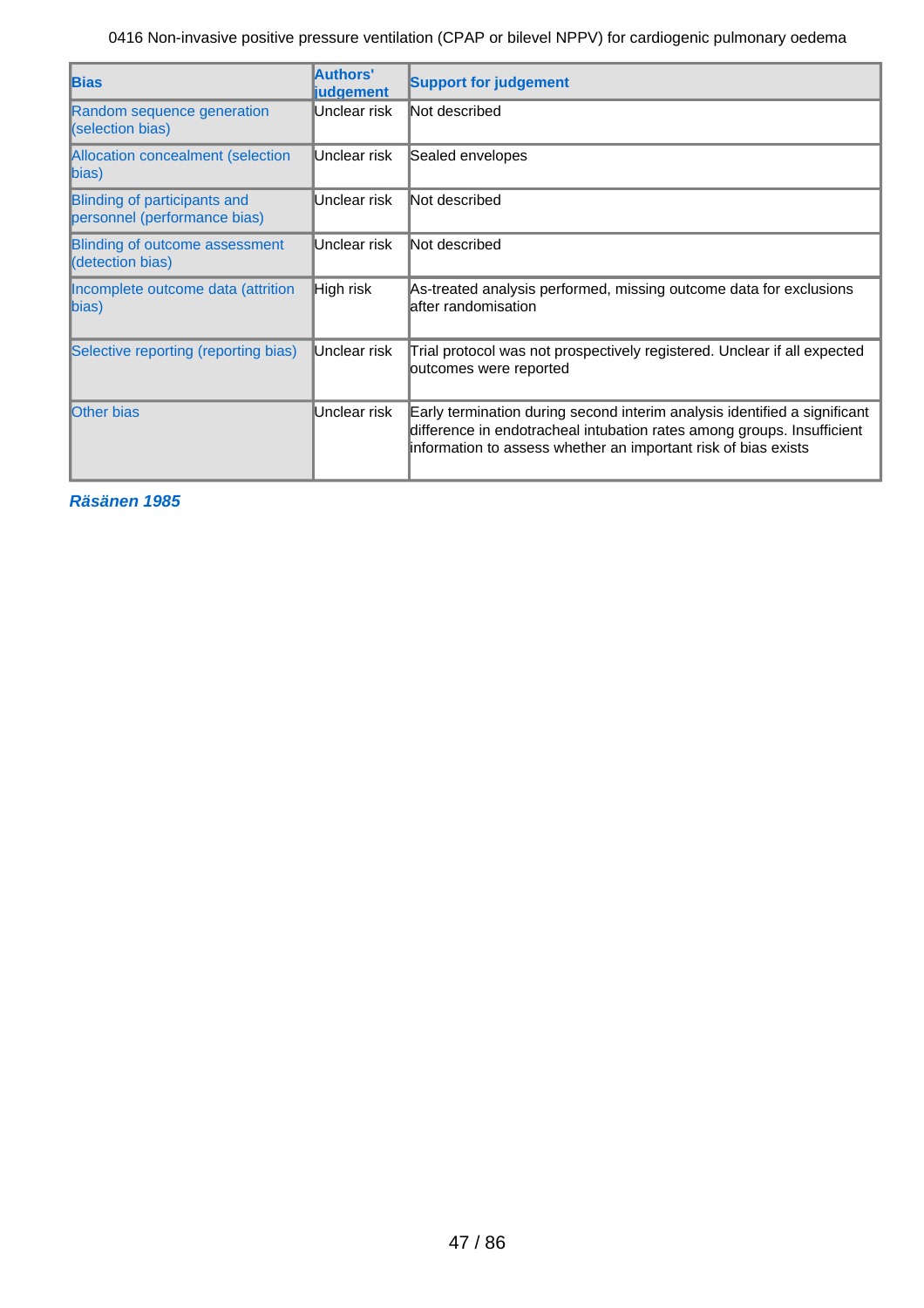| <b>Methods</b>       | Single-centre, parallel-group RCT. Analysis performed using ITT approach. Loss to<br>follow-up and informed consent not reported                                                                                                                                                                                               |
|----------------------|--------------------------------------------------------------------------------------------------------------------------------------------------------------------------------------------------------------------------------------------------------------------------------------------------------------------------------|
|                      | Setting: ICU                                                                                                                                                                                                                                                                                                                   |
|                      | Country: Helsinki, Finland                                                                                                                                                                                                                                                                                                     |
|                      | Funding: not reported                                                                                                                                                                                                                                                                                                          |
|                      | Study dates: not reported                                                                                                                                                                                                                                                                                                      |
|                      | Conflict of interest: not reported                                                                                                                                                                                                                                                                                             |
| <b>Participants</b>  | 40 participants (13 men and 27 women), with mean age 74 $\pm$ 9 (73 $\pm$ 9 in the control<br>group and $74 \pm 9$ in the CPAP group)                                                                                                                                                                                          |
|                      | Inclusion criteria: Respiratory failure with clinical and radiologic evidence of<br>ACPE. Required evidence of dyspnoea, increased work of breathing (intercostal<br>and suprasternal retractions or use of accessory respiratory muscles), $RR > 25$<br>breaths a minute or PaO <sub>2</sub> /FiO <sub>2</sub> < 200          |
|                      | Causes: Severe heart failure primarily after acute myocardial infarction, or acute<br>exacerbation of chronic left ventricular dysfunction                                                                                                                                                                                     |
|                      | Exclusion criteria: People unresponsive to speech or unable to maintain patent<br>airway, with lung infection, pulmonary embolism, chronic lung disease with carbon<br>dioxide retention at rest                                                                                                                               |
| <b>Interventions</b> | CPAP group (N = 20): PEEP = 10 cm H <sub>2</sub> O. Maximum length of treatment was 180<br>minutes<br>Control group (N = 20): SMC and oxygen facemask (FiO <sub>2</sub> of 28% - 30%)<br>Co-intervention: furosemide, morphine, diazepam, chlorpromazine, nitroglycerin,<br>nitroprusside, digitalis, dopamine, and dobutamine |
| <b>Outcomes</b>      | . Mortality<br>2. Endotracheal intubation rate<br>$\beta$ . Arterial blood gases at baseline, 10 minutes, 60 minutes, 180 minutes (PaO <sub>2</sub> ,<br>PaCO <sub>2</sub> , $pH$ )<br>4. Vital signs (RR, BP, HR)<br>5. Incidence of acute myocardial infarction (baseline)<br><b>Treatment failure</b><br>7. Side effects    |
| <b>Notes</b>         |                                                                                                                                                                                                                                                                                                                                |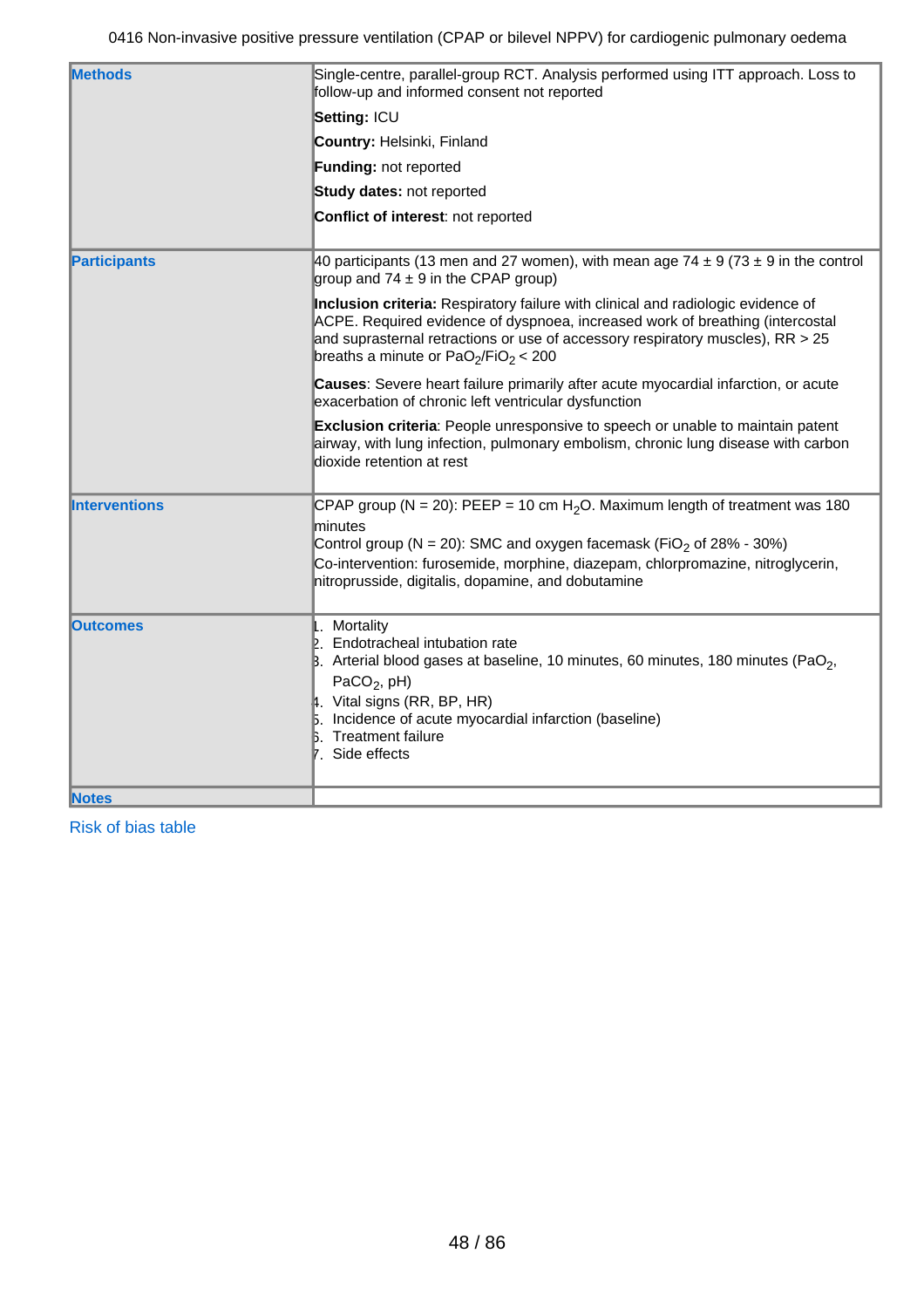| <b>Bias</b>                                                  | Authors'<br><b>liudgement</b> | <b>Support for judgement</b>                                                                                                                           |
|--------------------------------------------------------------|-------------------------------|--------------------------------------------------------------------------------------------------------------------------------------------------------|
| Random sequence generation<br>(selection bias)               | Unclear risk                  | Not described                                                                                                                                          |
| <b>Allocation concealment (selection</b><br>$\ $ bias)       | Unclear risk                  | Randomly assigned to 1 of 2 group by opening 1 of 40 sealed<br>envelopes                                                                               |
| Blinding of participants and<br>personnel (performance bias) | Unclear risk                  | No details provided                                                                                                                                    |
| Blinding of outcome assessment<br>(detection bias)           | Unclear risk                  | No details provided                                                                                                                                    |
| Incomplete outcome data (attrition<br>bias)                  | ∥Low risk                     | No missing outcome data                                                                                                                                |
| Selective reporting (reporting bias)                         | Unclear risk                  | Trial protocol was not prospectively registered. Unclear if all expected<br>outcomes were reported.                                                    |
| <b>Other bias</b>                                            | Unclear risk                  | Insufficient information to assess whether an important risk of bias<br>exists. No power calculation to explain the sample size used for the<br>ltrial |

### **Takeda 1997**

| <b>Methods</b>       | Single-centre, parallel-design RCT. Analysis completed using ITT approach. Loss to<br>follow-up not reported. Informed consent from next-of-kin                                                                                                                                                                                                                                                                                                                                |
|----------------------|--------------------------------------------------------------------------------------------------------------------------------------------------------------------------------------------------------------------------------------------------------------------------------------------------------------------------------------------------------------------------------------------------------------------------------------------------------------------------------|
|                      | Setting: ICU                                                                                                                                                                                                                                                                                                                                                                                                                                                                   |
|                      | Country: Tokyo, Japan                                                                                                                                                                                                                                                                                                                                                                                                                                                          |
|                      | <b>Funding: not reported</b>                                                                                                                                                                                                                                                                                                                                                                                                                                                   |
|                      | <b>Study dates: not reported</b>                                                                                                                                                                                                                                                                                                                                                                                                                                               |
|                      | Conflict of interest: not reported                                                                                                                                                                                                                                                                                                                                                                                                                                             |
| <b>Participants</b>  | 30 participants (22 men and 8 women), with mean age $66.5 \pm 9.7$ (64 $\pm$ 9 in the control<br>group and $69 \pm 10$ in the CPAP group)                                                                                                                                                                                                                                                                                                                                      |
|                      | <b>Inclusion criteria</b> : Dyspnoea of sudden onset, PaO <sub>2</sub> < 80 mmHg with FiO <sub>2</sub> ? 50%,<br>typical findings on chest radiographs, and widespread rales Causes: Acute myocardial<br>infarction, prior myocardial infarction, cardiomyopathy, mitral valve regurgitation                                                                                                                                                                                   |
|                      | <b>Exclusion criteria:</b> History suggesting infection or pulmonary aspiration                                                                                                                                                                                                                                                                                                                                                                                                |
| <b>Interventions</b> | CPAP group (N = 15): PEEP of 4 to 10 cm $H_2O$                                                                                                                                                                                                                                                                                                                                                                                                                                 |
|                      | Control group ( $N = 15$ ): SMC and nasal oxygen mask<br>Co-intervention: furosemide, morphine, nitroglycerin, digitalis, dopamine, dobutamine,<br>norepinephrine                                                                                                                                                                                                                                                                                                              |
| <b>Outcomes</b>      | Primary outcome: plasma endothelin-1 concentrations<br>Haemodynamics at baseline, 6 hours, 12 hours, 24 hours: mean pulmonary artery<br>pressure, pulmonary artery wedge pressure, central venous pressure, cardiac<br>index, and stroke volume index<br>B. Blood gases: PaO <sub>2</sub> /FiO <sub>2</sub> , PaCO <sub>2</sub><br>4. Vitals: mean arterial pressure, HR, RR at baseline, 6 hours, 12 hours, 24 hours<br>Mortality<br>Б.<br>Endotracheal intubation rate<br>b. |
|                      | ∤. Length of ICU stay                                                                                                                                                                                                                                                                                                                                                                                                                                                          |
| <b>Notes</b>         |                                                                                                                                                                                                                                                                                                                                                                                                                                                                                |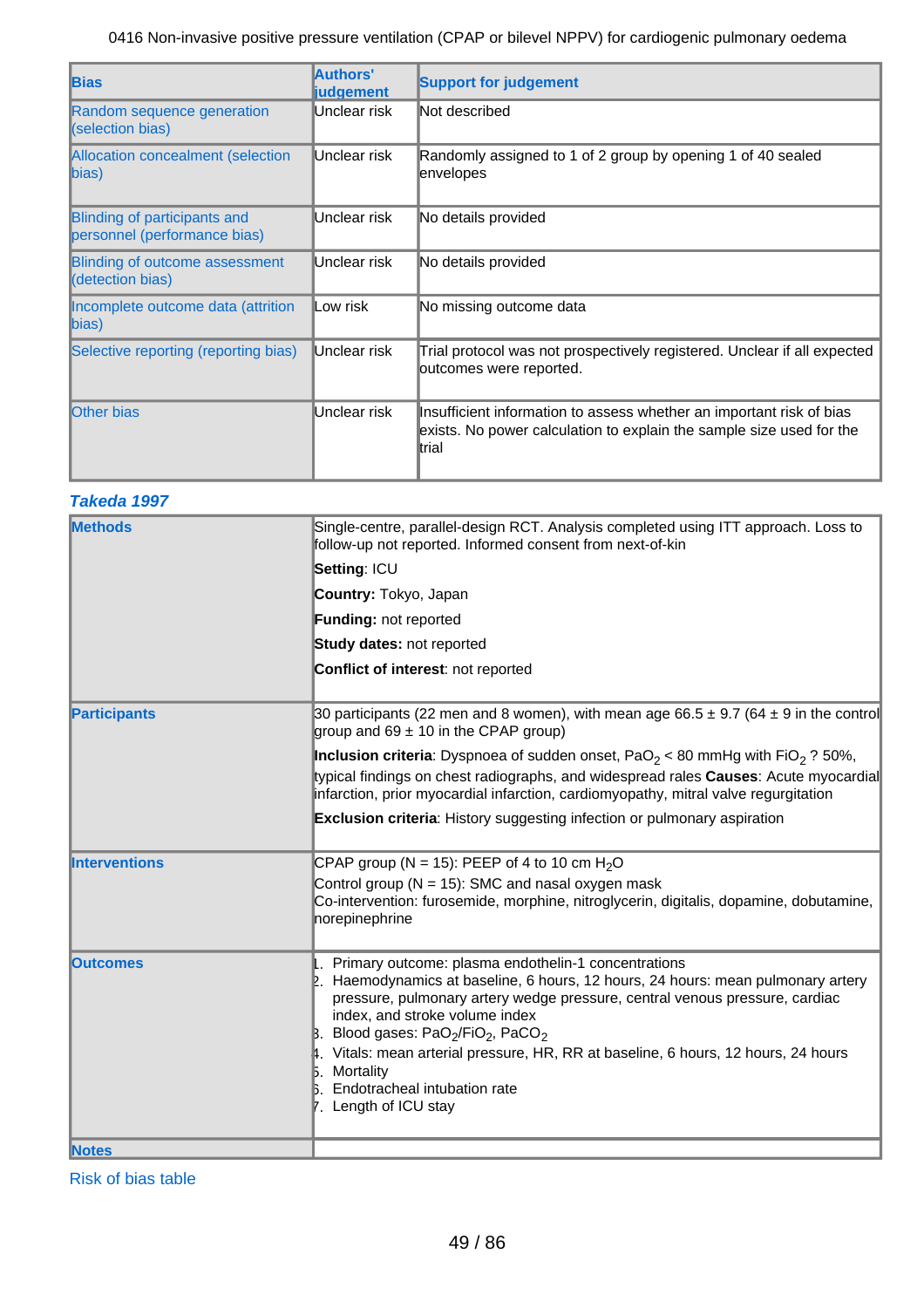| <b>Bias</b>                                                  | Authors'<br><b>liudgement</b> | <b>Support for judgement</b>                                                                                                                           |
|--------------------------------------------------------------|-------------------------------|--------------------------------------------------------------------------------------------------------------------------------------------------------|
| Random sequence generation<br>(selection bias)               | Unclear risk                  | No details provided                                                                                                                                    |
| Allocation concealment (selection<br>bias)                   | Unclear risk                  | No details provided                                                                                                                                    |
| Blinding of participants and<br>personnel (performance bias) | Unclear risk                  | No details provided                                                                                                                                    |
| <b>Blinding of outcome assessment</b><br>(detection bias)    | Unclear risk                  | No details provided                                                                                                                                    |
| Incomplete outcome data (attrition<br>$\ket{bias}$           | Unclear risk                  | Loss to follow-up was not reported                                                                                                                     |
| Selective reporting (reporting bias)                         | Unclear risk                  | Trial protocol was not prospectively registered. Unclear if all expected<br>outcomes were reported                                                     |
| <b>Other bias</b>                                            | Unclear risk                  | Insufficient information to assess whether an important risk of bias<br>exists. No power calculation to explain the sample size used for the<br>ltrial |

## **Takeda 1998**

| <b>Methods</b>       | Single-centre, parallel-group design, unblinded RCT. Analysis completed using ITT<br>approach. No participants were lost after randomisation. Informed consent obtained<br>from next of kin                                                                                                                                                                                                                                                       |
|----------------------|---------------------------------------------------------------------------------------------------------------------------------------------------------------------------------------------------------------------------------------------------------------------------------------------------------------------------------------------------------------------------------------------------------------------------------------------------|
|                      | Setting: CCU                                                                                                                                                                                                                                                                                                                                                                                                                                      |
|                      | Country: Tokyo, Japan                                                                                                                                                                                                                                                                                                                                                                                                                             |
|                      | Funding: not reported                                                                                                                                                                                                                                                                                                                                                                                                                             |
|                      | Study dates: not reported                                                                                                                                                                                                                                                                                                                                                                                                                         |
|                      | Conflict of interest: not reported                                                                                                                                                                                                                                                                                                                                                                                                                |
| <b>Participants</b>  | 22 participants admitted to the CCU with acute myocardial infarction. 17 men and 5<br>women with mean age of 75 $\pm$ 10 (75 $\pm$ 10 in the SMC group and 74 $\pm$ 11 in the CPAP<br>group)                                                                                                                                                                                                                                                      |
|                      | <b>Inclusion criteria:</b> Dyspnoea of sudden onset, PaO <sub>2</sub> < 80 mmHg on FiO <sub>2</sub> = 50%,<br>typical findings on chest radiograph, and widespread rales without a history<br>suggesting pulmonary aspiration or infection. Acute myocardial infarction was<br>diagnosed by typical chest pain lasting at least 30 minutes, CK at least twice the<br>normal value, and ECG changes consistent with an acute myocardial infarction |
|                      | Exclusion criteria: Left ventricular free wall rupture, immediate need for endotracheal<br>intubation, shock                                                                                                                                                                                                                                                                                                                                      |
| <b>Interventions</b> | CPAP group (N = 11): PEEP of 4 to 10 cm $H_2O$                                                                                                                                                                                                                                                                                                                                                                                                    |
|                      | Control group ( $N = 11$ ): SMC and nasal oxygen mask<br>Co-intervention: furosemide, morphine, nitroglycerin, dopamine, dobutamine,<br>norepinephrine, epinephrine                                                                                                                                                                                                                                                                               |
| <b>Outcomes</b>      | 1. Primary outcome: haemodynamics at baseline, 24 hours, 48 hours (mean arterial<br>pressure, HR, RR, mean pulmonary artery pressure, pulmonary artery wedge<br>pressure, cardiac index, stroke volume index)<br>Mortality<br>IP.<br>Endotracheal intubation rate<br>B.<br>4. Arterial blood gases at baseline 24 hours, 48 hours (PaO <sub>2</sub> /FiO <sub>2</sub> )                                                                           |
| <b>Notes</b>         |                                                                                                                                                                                                                                                                                                                                                                                                                                                   |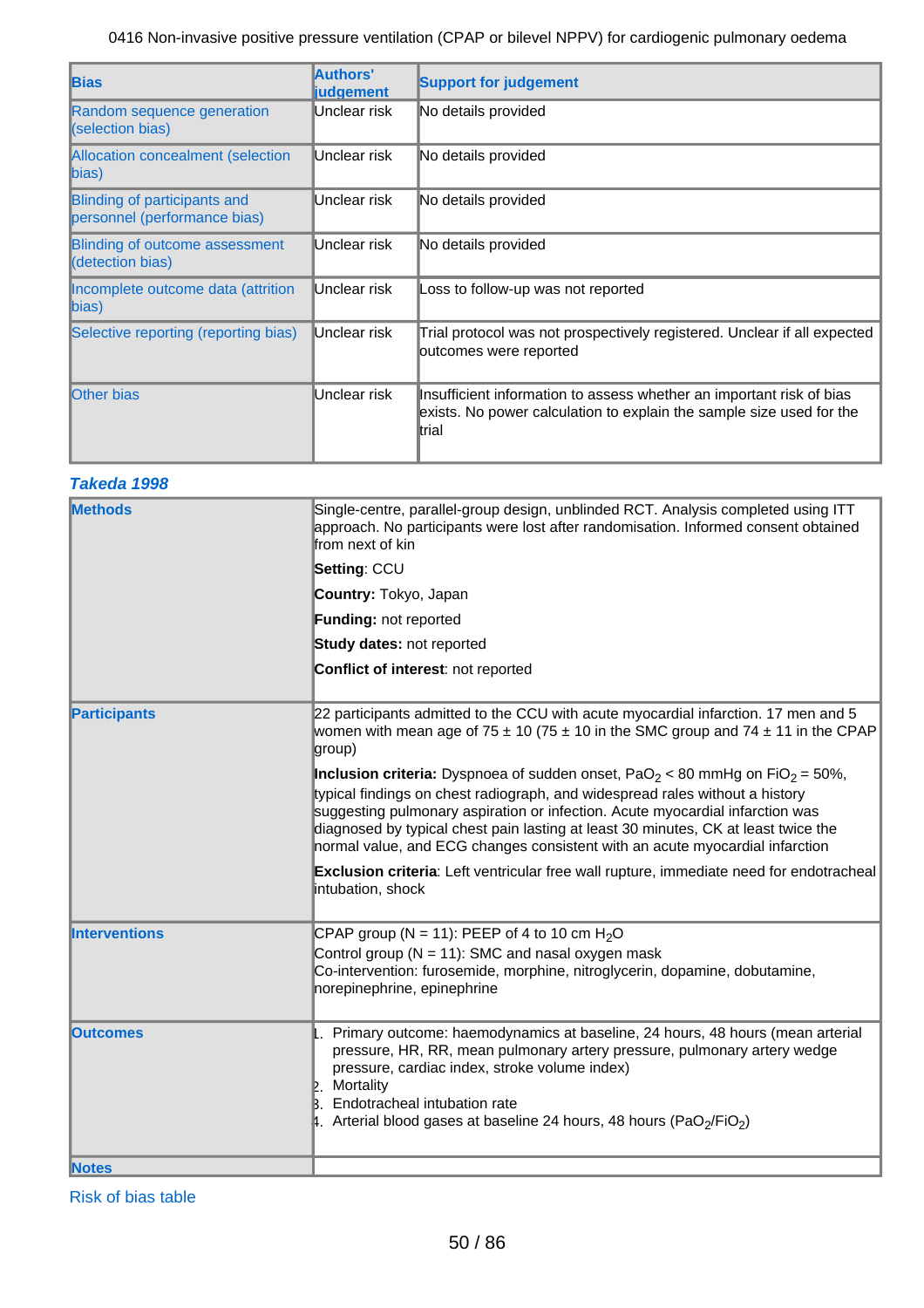| <b>Bias</b>                                                  | Authors'<br><b>liudgement</b> | <b>Support for judgement</b>                                                                                                                           |
|--------------------------------------------------------------|-------------------------------|--------------------------------------------------------------------------------------------------------------------------------------------------------|
| Random sequence generation<br>(selection bias)               | Unclear risk                  | Not described                                                                                                                                          |
| <b>Allocation concealment (selection</b><br>$\ket{bias}$     | Unclear risk                  | 2 groups by envelope method                                                                                                                            |
| Blinding of participants and<br>personnel (performance bias) | Unclear risk                  | Not described                                                                                                                                          |
| <b>Blinding of outcome assessment</b><br>(detection bias)    | Unclear risk                  | Not described                                                                                                                                          |
| Incomplete outcome data (attrition<br>$\ket{bias}$           | lLow risk                     | No missing outcome data                                                                                                                                |
| Selective reporting (reporting bias)                         | Unclear risk                  | Trial protocol was not prospectively registered. Unclear if all expected<br>outcomes were reported.                                                    |
| <b>Other bias</b>                                            | Unclear risk                  | Insufficient information to assess whether an important risk of bias<br>exists. No power calculation to explain the sample size used for the<br>∥trial |

**Thys 2002**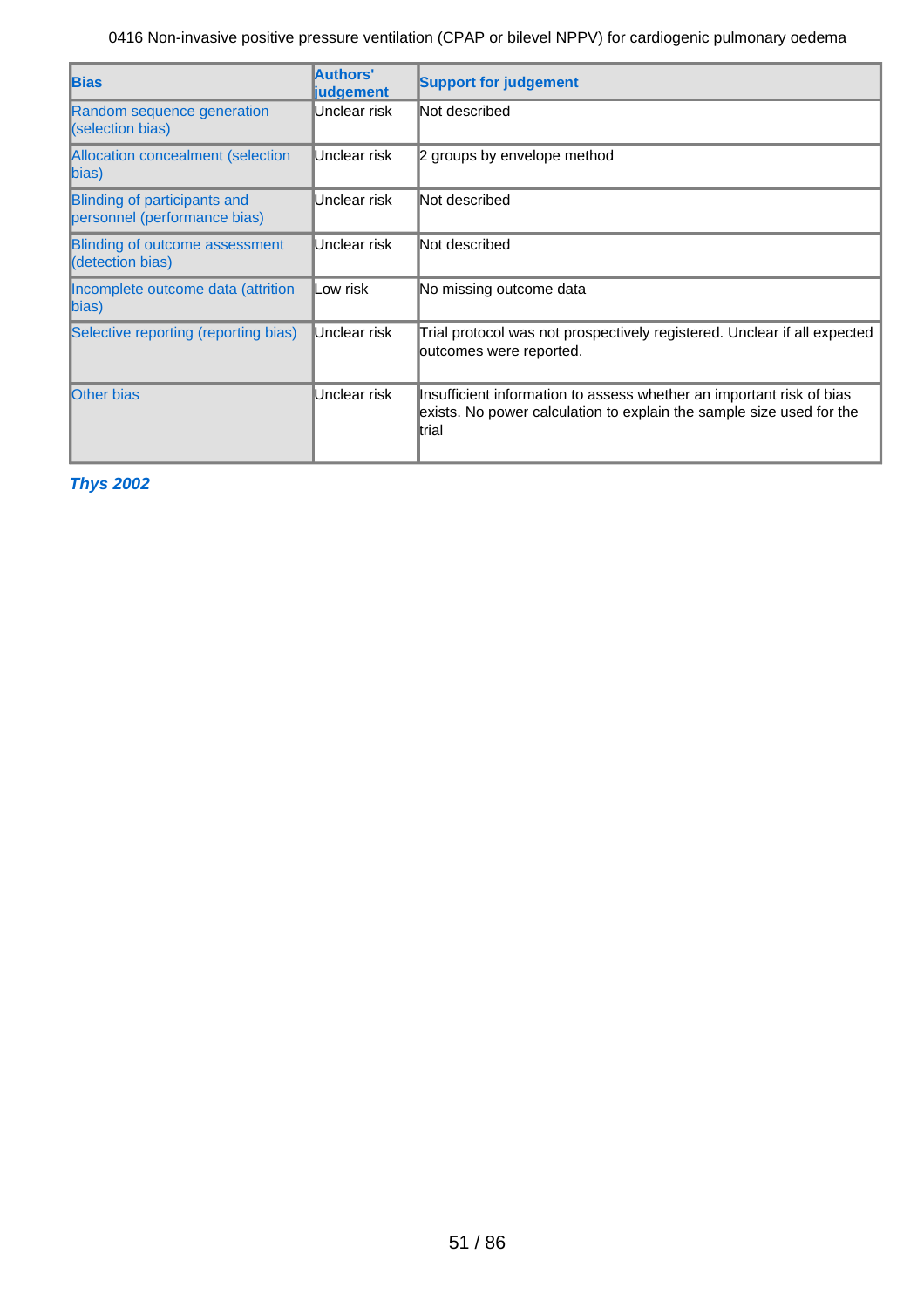| <b>Methods</b>       | Single-centre, parallel design, and single- blinded RCT. Analysed using an ITT<br>approach. No participants were lost to follow-up. Informed consent was obtained                                                                                                                                                                                                                                                                                 |
|----------------------|---------------------------------------------------------------------------------------------------------------------------------------------------------------------------------------------------------------------------------------------------------------------------------------------------------------------------------------------------------------------------------------------------------------------------------------------------|
|                      | Setting: ED. After discharge from ED participants were transferred to the ICU                                                                                                                                                                                                                                                                                                                                                                     |
|                      | Country: Belgium                                                                                                                                                                                                                                                                                                                                                                                                                                  |
|                      | <b>Funding: Fondation Saint-Luc</b>                                                                                                                                                                                                                                                                                                                                                                                                               |
|                      | Study dates: 2 year period 1999 to 2000                                                                                                                                                                                                                                                                                                                                                                                                           |
|                      | Conflict of interest: not reported                                                                                                                                                                                                                                                                                                                                                                                                                |
| <b>Participants</b>  | People with either acute exacerbation of COPD or ACPE. Planned enrolment of 60<br>participants. 8 participants (5 mens and 3 women) had ACPE. Mean age was 77.5 $\pm$<br>8.4 (77.6 $\pm$ 9.5 in SMC, 77.3 $\pm$ 8.0 in bilevel NPPV group)                                                                                                                                                                                                        |
|                      | Inclusion criteria: ACPE with orthopnoea, bibasilar crackles, bilateral perihilar<br>infiltrates on chest radiograph with cardiomegaly and a compatible clinical history;<br>age > 18 years, acute onset of moderate-to-severe dyspnoea, RR > 30 breaths a<br>minute or < 10 breaths a minute, hypoxaemia (PaO <sub>2</sub> < 55 mmHg) or need for O <sub>2</sub><br>supplementation, $pH < 7.33$ . Evaluated by 2 investigators before inclusion |
|                      | Exclusion criteria: Immediate need for endotracheal intubation, major unrest,<br>haemodynamic instability, facial or thoracic trauma, lack of co-operation, difficulty<br>adapting to a face mask, suspicion of pulmonary embolism, retrosternal pain<br>suggestive of an acute myocardial infarction even with a normal admission ECG                                                                                                            |
| <b>Interventions</b> | Bilevel group (N = 3): EPAP 4 cm H <sub>2</sub> O titrated as tolerated. IPAP 10 cm H <sub>2</sub> O                                                                                                                                                                                                                                                                                                                                              |
|                      | titrated as tolerated. The inspiratory pressure was increased by 2 cm $H2O$ steps                                                                                                                                                                                                                                                                                                                                                                 |
|                      | until the person showed signs of discomfort, leaks were observed between the face<br>mask and skin or a pressure of 20 cm $H_2$ 0 was reached. Oxygen was delivered by<br>nasal cannulae inside the mask and titrated until oxygen saturation of 90% was                                                                                                                                                                                          |
|                      | reached                                                                                                                                                                                                                                                                                                                                                                                                                                           |
|                      | Control group ( $N = 5$ ): SMC and oxygen with similar mask (placebo). A nasal catheter                                                                                                                                                                                                                                                                                                                                                           |
|                      | was used until an oxygen saturation of 90% was reached<br>Co-intervention: furosemide IV 40 mg, isosorbide dinitrate (2 mg an hour). Participants<br>failing placebo NPPV were put on active NPPV when the decision to use intubation<br>and active ventilation by the attending physician was made                                                                                                                                               |
| <b>Outcomes</b>      | 1. Primary outcome: endotracheal intubation rate                                                                                                                                                                                                                                                                                                                                                                                                  |
|                      | 2. Mortality<br>Incidence of acute myocardial infarction (follow-up)                                                                                                                                                                                                                                                                                                                                                                              |
|                      | 4. Side effects                                                                                                                                                                                                                                                                                                                                                                                                                                   |
|                      | 5. Length of hospital stay<br><b>B.</b> Length of ICU stay                                                                                                                                                                                                                                                                                                                                                                                        |
|                      | 7. ED length of stay                                                                                                                                                                                                                                                                                                                                                                                                                              |
|                      | B. Arterial blood gases: pH, PaCO <sub>2</sub> , PaO <sub>2</sub> , SaO <sub>2</sub> , SpO <sub>2</sub> . Measured before and after<br>intervention                                                                                                                                                                                                                                                                                               |
|                      |                                                                                                                                                                                                                                                                                                                                                                                                                                                   |
| <b>Notes</b>         |                                                                                                                                                                                                                                                                                                                                                                                                                                                   |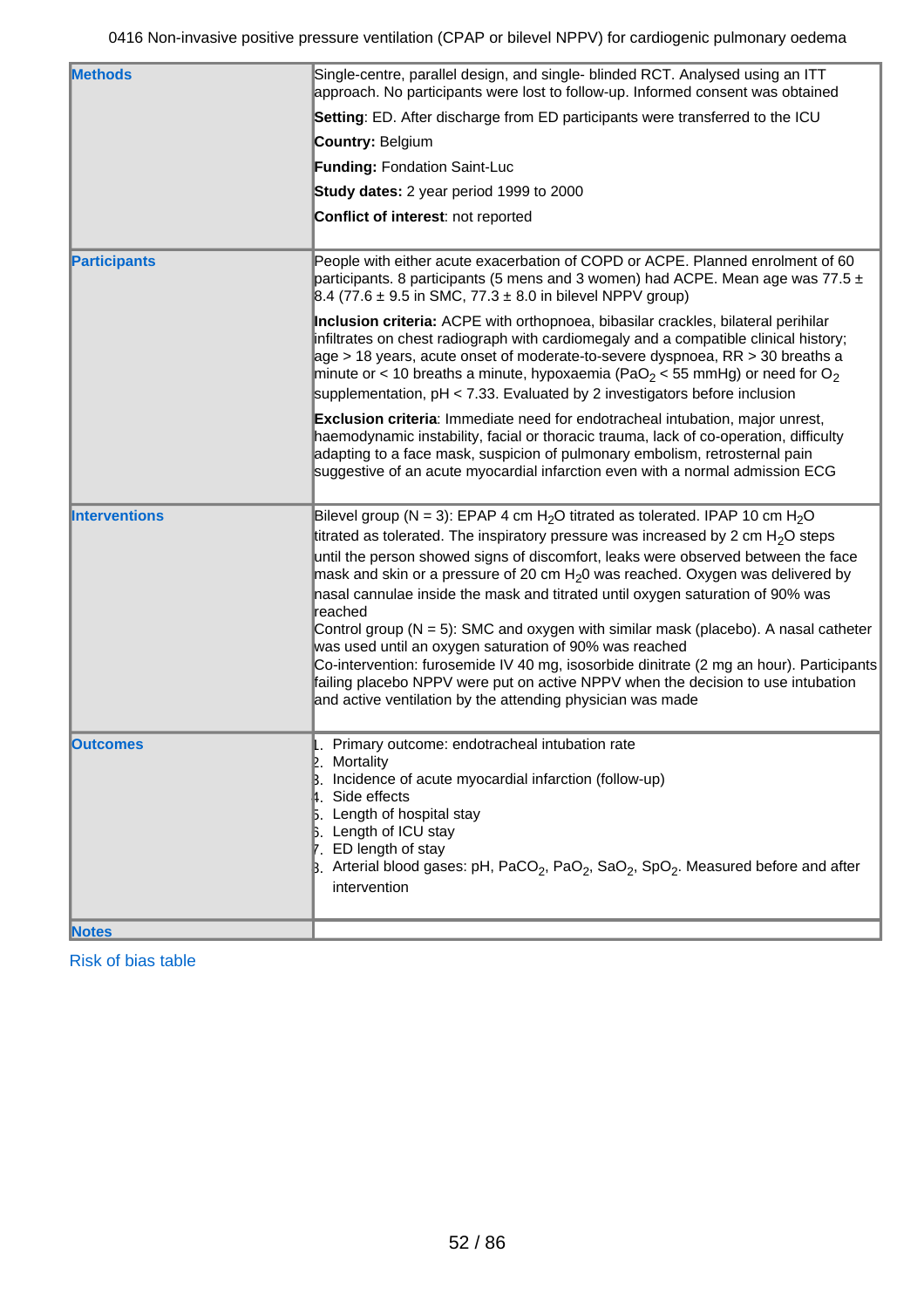| <b>Bias</b>                                                  | Authors'<br><b>judgement</b> | <b>Support for judgement</b>                                                                                                                                                                |
|--------------------------------------------------------------|------------------------------|---------------------------------------------------------------------------------------------------------------------------------------------------------------------------------------------|
| Random sequence generation<br>(selection bias)               | Unclear risk                 | Not described                                                                                                                                                                               |
| Allocation concealment (selection<br>$\ket{bias}$            | Low risk                     | Sealed, opaque envelopes, opened at time of inclusion in batches of<br>20 envelopes                                                                                                         |
| Blinding of participants and<br>personnel (performance bias) | High risk                    | Attempt made to use same machine with modifications for BPAP and<br>control for participant, but physician not blinded                                                                      |
| Blinding of outcome assessment<br>(detection bias)           | Unclear risk                 | Not described                                                                                                                                                                               |
| Incomplete outcome data (attrition<br>$\ket{\text{bias}}$    | ∥Low risk                    | No missing outcomes data                                                                                                                                                                    |
| Selective reporting (reporting bias)                         | Unclear risk                 | Trial protocol was not prospectively registered. Unclear if all expected<br>outcomes were reported                                                                                          |
| <b>Other bias</b>                                            | Unclear risk                 | Early termination during first interim analysis as the differences in<br>treatment failure were significant. Insufficient information to assess<br>whether an important risk of bias exists |

| Zokaei 2016 |  |
|-------------|--|
|             |  |

| <b>Methods</b>       | Single-centre, parallel-group RCT. Written informed consent was obtained                                                                                                                                                                                                                                                                                                                                                                                                                                                             |
|----------------------|--------------------------------------------------------------------------------------------------------------------------------------------------------------------------------------------------------------------------------------------------------------------------------------------------------------------------------------------------------------------------------------------------------------------------------------------------------------------------------------------------------------------------------------|
|                      | Setting: CCU                                                                                                                                                                                                                                                                                                                                                                                                                                                                                                                         |
|                      | Country: Iran                                                                                                                                                                                                                                                                                                                                                                                                                                                                                                                        |
|                      | <b>Funding: not reported</b>                                                                                                                                                                                                                                                                                                                                                                                                                                                                                                         |
|                      | Study dates: not reported                                                                                                                                                                                                                                                                                                                                                                                                                                                                                                            |
|                      | Conflict of interest: not reported                                                                                                                                                                                                                                                                                                                                                                                                                                                                                                   |
|                      |                                                                                                                                                                                                                                                                                                                                                                                                                                                                                                                                      |
| <b>Participants</b>  | 120 participants with ACPE, age > 20 years, diagnosed by a cardiologist. Mean age<br>was 71 (control group mean age 72 and bilevel group mean age 70)                                                                                                                                                                                                                                                                                                                                                                                |
|                      | <b>Exclusion criteria</b> : reduced GCS ? 11, hypotensive systolic BP $<$ 80 mmHg,<br>bradycardia HR < 45, tachycardia HR > 120, ventricular arrhythmia, recent<br>oesophageal, facial, cranial trauma, or surgery. Lack of co-operation, inability to clear<br>secretions, tracheostomy, active gastrointestinal bleeding, need for emergent<br>intubation, and severe organ dysfunction in addition to respiratory failure (respiratory<br>rate > 35 breaths a minute and PaO <sub>2</sub> < 50 mmHg, PaCO <sub>2</sub> > 50 mmHg) |
| <b>Interventions</b> | Bilevel NPPV group ( $N = 60$ ): Medical care used in control group and non-invasive<br>pressure control inverse ratio ventilation through a face or nasal mask. IPAP of 10<br>cm H <sub>2</sub> O and increased up to 20 cm H <sub>2</sub> O to obtain a respiratory rate < 20 a minute.<br>EPAP of 4 - 7 cm $H_2O$                                                                                                                                                                                                                 |
|                      | Control group ( $N = 60$ ): Venturi mask with 10 L a minute oxygen. Both groups were<br>given IV furosemide 40 - 320 mg to achieve satisfactory urine output, IV nitroglycerin 5<br>50 mcg/kg/min if systolic BP > 100 mmHg, morphine sulphate 5 - 10 mg, SC or IV<br>heparin and ASA if ECG suggestive of ischaemia. Dopamine or dobutamine or<br>adrenaline used if systolic BP < 60 mmHg, urine output < $0.5$ mL/kg/h                                                                                                            |
| <b>lOutcomes</b>     | . Primary outcome: 7-day mortality, endotracheal intubation rate<br>Hospital mortality<br>Endotracheal intubation rate<br>B.<br>CCU length of stay and recovery time<br><b>5.</b> Arterial blood gas data at 15-minute intervals for 1 hour (pH, SaO <sub>2</sub> , PaO <sub>2</sub> , PaCO <sub>2</sub> )                                                                                                                                                                                                                           |
| <b>Notes</b>         |                                                                                                                                                                                                                                                                                                                                                                                                                                                                                                                                      |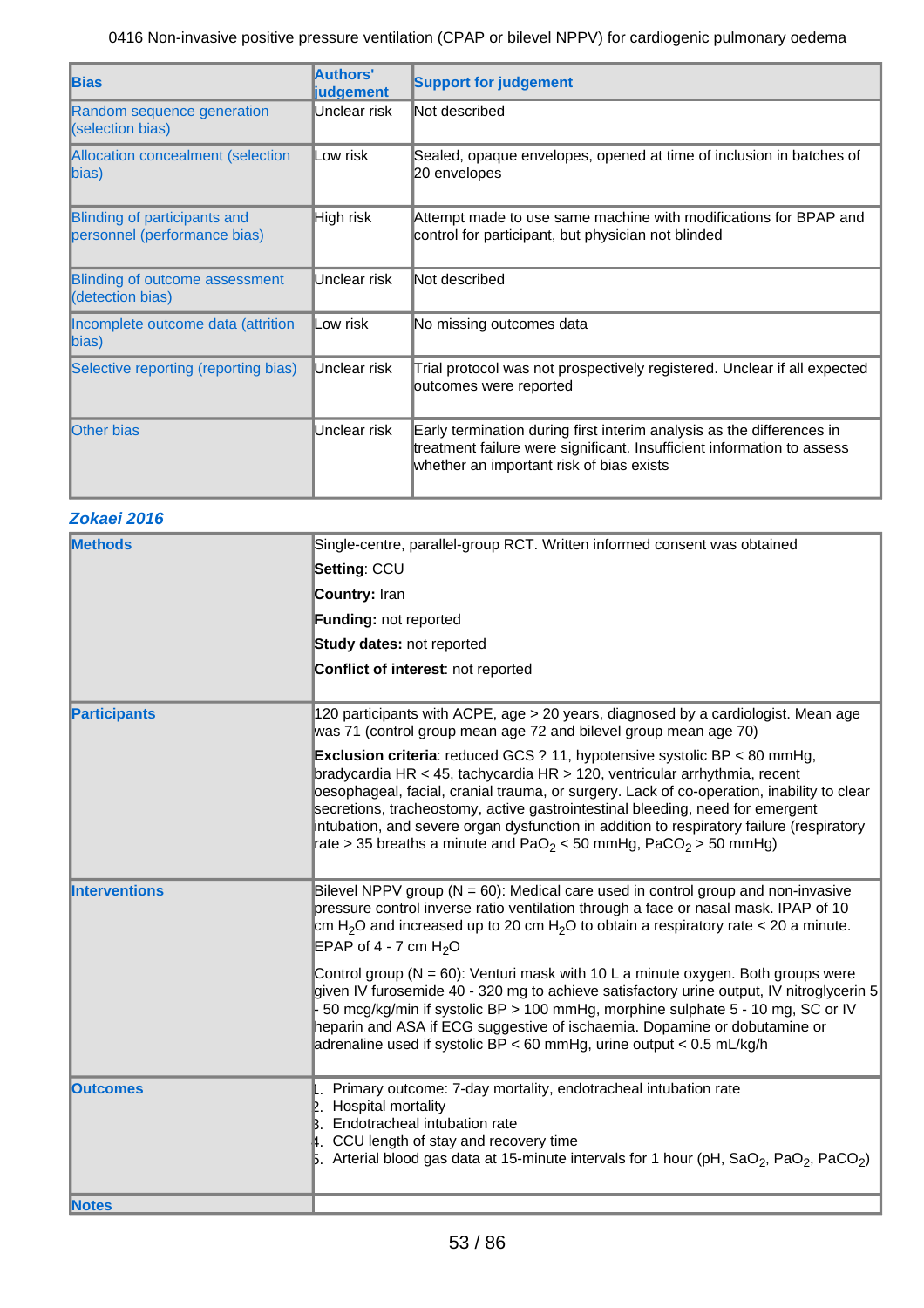Risk of bias table

| <b>Bias</b>                                                  | Authors'<br><b>judgement</b> | <b>Support for judgement</b>                                                                                                                                             |
|--------------------------------------------------------------|------------------------------|--------------------------------------------------------------------------------------------------------------------------------------------------------------------------|
| Random sequence generation<br>(selection bias)               | Unclear risk                 | Not described                                                                                                                                                            |
| Allocation concealment (selection<br>$\ket{bias}$            | Unclear risk                 | Not described                                                                                                                                                            |
| Blinding of participants and<br>personnel (performance bias) | Unclear risk                 | Not described                                                                                                                                                            |
| <b>Blinding of outcome assessment</b><br>(detection bias)    | Unclear risk                 | Not described                                                                                                                                                            |
| Incomplete outcome data (attrition<br>$\ket{bias}$           | Unclear risk                 | No details provided                                                                                                                                                      |
| Selective reporting (reporting bias)                         | High risk                    | Trial protocol was not prospectively registered. Expected outcomes<br>such as adverse events are not described, mortality at 7 days (primary<br>outcome) is not reported |
| <b>Other bias</b>                                            | Unclear risk                 | Insufficient information to assess whether an important risk of bias<br>exists. No power calculation to explain the sample size used for the<br>ltrial                   |

#### Footnotes

A-a: alveolar arterial; ACPE: acute cardiogenic pulmonary oedema; BP: blood pressure; CCU: coronary care unit; CK: creatinine kinase; CPAP: continuous positive airway pressure; DBP: diastolic blood pressure; ECG: electrocardiogram; EPAP: expiratory positive airway pressure; FiO<sub>2</sub>: fraction of inspired oxygen; GCS: Glasgow Coma Scale; H<sub>2</sub>O: water; HF: heart failure; HR: heart rate; ICU: intensive care unit; IHD: ischaemic heart disease; IPAP: inspiratory positive airway pressure; ITT: intention-to-treat; mmHg: millimetres of mercury; NPPV: non-invasive positive pressure ventilation; PaCO<sub>2</sub>: arterial partial pressure of carbon dioxide; PaO<sub>2</sub>: arterial partial pressure of oxygen; PEEP: positive end-expiratory pressure; RCT: randomised controlled trial; RICU: respiratory intensive care unit; RR: respiratory rate; SBP: systolic blood pressure; SMC: standard medical care

## **Characteristics of excluded studies**

### **ACTRN12610000487011**

| <b>Reason for exclusion</b> | Proposed trial comparing continuous positive airway pressure to standard medical<br>care in the pre-hospital setting for acute cardiogenic pulmonary oedema. The trial was<br>not started and is currently suspended |
|-----------------------------|----------------------------------------------------------------------------------------------------------------------------------------------------------------------------------------------------------------------|
|-----------------------------|----------------------------------------------------------------------------------------------------------------------------------------------------------------------------------------------------------------------|

### **ACTRN12610000528055**

| <b>Reason for exclusion</b> | Proposed trial comparing continuous positive airway pressure to standard medical<br>care in acute cardiogenic pulmonary oedema. The trial was suspended prior to<br><b>Completing an ethics review</b> |
|-----------------------------|--------------------------------------------------------------------------------------------------------------------------------------------------------------------------------------------------------|

#### **Baratz 1992**

| <b>Reason for exclusion</b> | Ineligible study type: no control arm, not a randomised controlled trial |
|-----------------------------|--------------------------------------------------------------------------|
| <b>Bautin 2005</b>          |                                                                          |

#### **Belenguer-Muncharaz 2017**

| <b>Reason for exclusion</b> | Ineligible intervention: continuous positive airway pressure compared to bilevel non-<br>linvasive positive pressure ventilation without a control arm |
|-----------------------------|--------------------------------------------------------------------------------------------------------------------------------------------------------|
|                             |                                                                                                                                                        |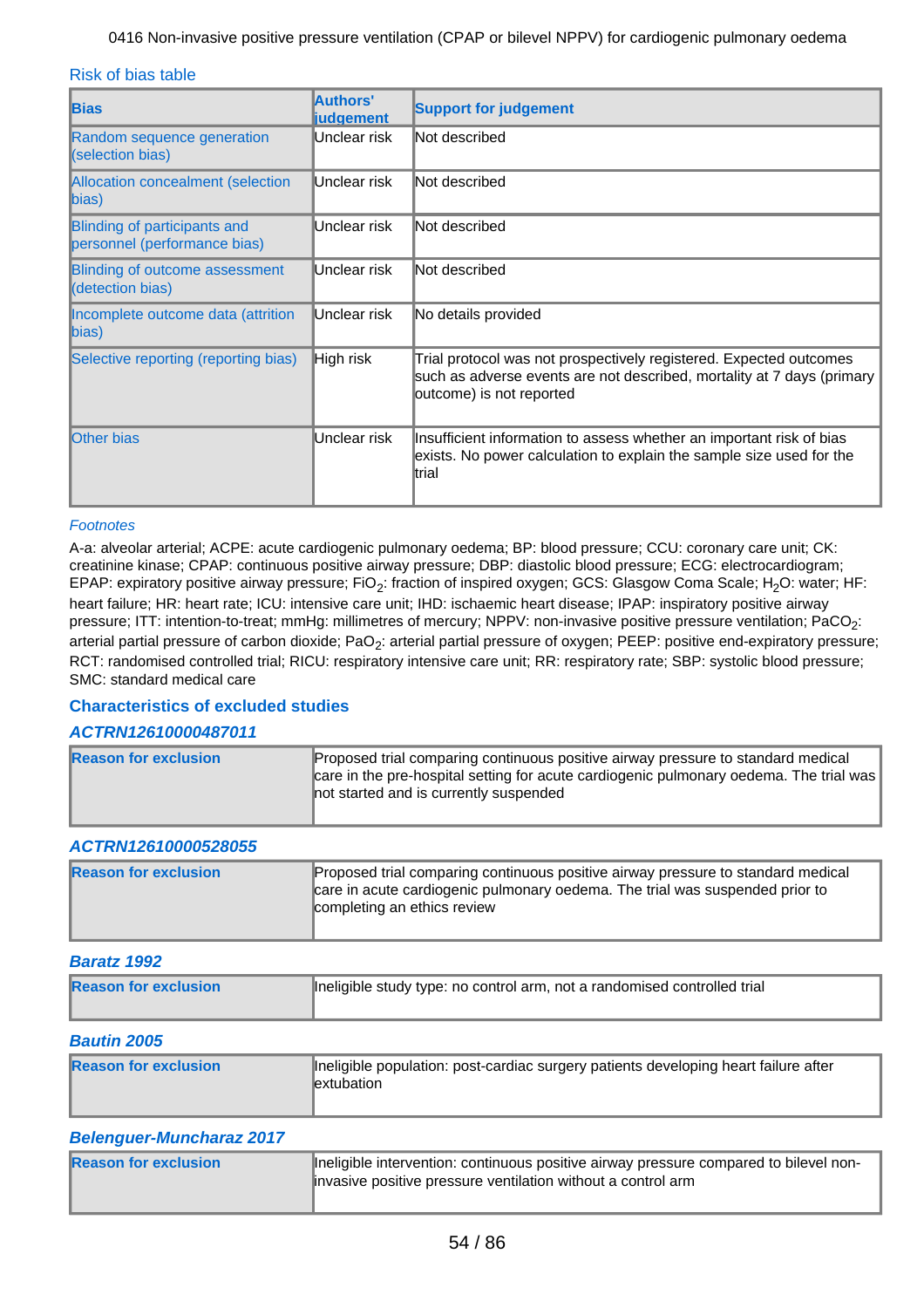**Bellone 2002**

| <b>Reason for exclusion</b> | Ineligible intervention: randomised cross-over study that compared continuous positive<br>airway pressure and bilevel non-invasive positive pressure ventilation for reducing<br>mitral regurgitation severity in acute exacerbation of heart failure. Did not have a<br>standard therapy control arm |
|-----------------------------|-------------------------------------------------------------------------------------------------------------------------------------------------------------------------------------------------------------------------------------------------------------------------------------------------------|
| <b>Bellone 2004</b>         |                                                                                                                                                                                                                                                                                                       |

| <b>Reason for exclusion</b> | Ineligible intervention: compared bilevel non-invasive positive pressure ventilation to<br>continuous positive airway pressure in people with acute pulmonary oedema. Did not<br>have a standard therapy control arm |
|-----------------------------|----------------------------------------------------------------------------------------------------------------------------------------------------------------------------------------------------------------------|

### **Bellone 2005**

| <b>Reason for exclusion</b> | Ineligible intervention: compared bilevel noninvasive positive pressure ventilation to<br>continuous positive airway pressure with acute pulmonary oedema. Did not have a<br>standard therapy control arm |
|-----------------------------|-----------------------------------------------------------------------------------------------------------------------------------------------------------------------------------------------------------|
|                             |                                                                                                                                                                                                           |

### **Bendjelid 2005**

| <b>Reason for exclusion</b> | Ineligible study type: observational study evaluating effect of continuous positive<br>airway pressure on left ventricular function in cardiogenic pulmonary oedema |
|-----------------------------|---------------------------------------------------------------------------------------------------------------------------------------------------------------------|

### **Bersten 1991**

| <b>Reason for exclusion</b> | Ineligible study type: quasi-randomised controlled trial comparing continuous positive<br>airway pressure to standard medical therapy. Participants were allocated to a<br>treatment group through the selection of a coloured cap |
|-----------------------------|------------------------------------------------------------------------------------------------------------------------------------------------------------------------------------------------------------------------------------|
|                             |                                                                                                                                                                                                                                    |

### **Blanco 2015**

| <b>Reason for exclusion</b> | Ineligible study type: not a randomised controlled trial, a summary of an article<br>describing an observational study |
|-----------------------------|------------------------------------------------------------------------------------------------------------------------|
|                             |                                                                                                                        |

## **Chadda 2002**

| <b>Reason for exclusion</b> | Ineligible study type: randomised cross-over study that compared continuous positive<br>airway pressure to bilevel non-invasive positive pressure ventilation for acute<br>cardiogenic pulmonary oedema |
|-----------------------------|---------------------------------------------------------------------------------------------------------------------------------------------------------------------------------------------------------|
|                             |                                                                                                                                                                                                         |

### **Craven 2000**

| <b>Reason for exclusion</b> | Ineligible study type: not a randomised controlled trial but a sequential trial comparing  <br>ambulances equipped with either bilevel non-invasive positive pressure ventilation or<br>control therapy |
|-----------------------------|---------------------------------------------------------------------------------------------------------------------------------------------------------------------------------------------------------|
|                             |                                                                                                                                                                                                         |

#### **Delclaux 2000**

| <b>Reason for exclusion</b> | Ineligible population: acute lung injury with hypoxaemic respiratory failure due to<br>infection, direct lung injury, indirect lung injury, and cardiac causes |
|-----------------------------|----------------------------------------------------------------------------------------------------------------------------------------------------------------|
|                             |                                                                                                                                                                |

### **Dib 2012**

| <b>Reason for exclusion</b> | Ineligible study type: review article on the pre-hospital use of continuous positive<br>airway pressure for acute heart failure |
|-----------------------------|---------------------------------------------------------------------------------------------------------------------------------|
|-----------------------------|---------------------------------------------------------------------------------------------------------------------------------|

**Ferrari 2007**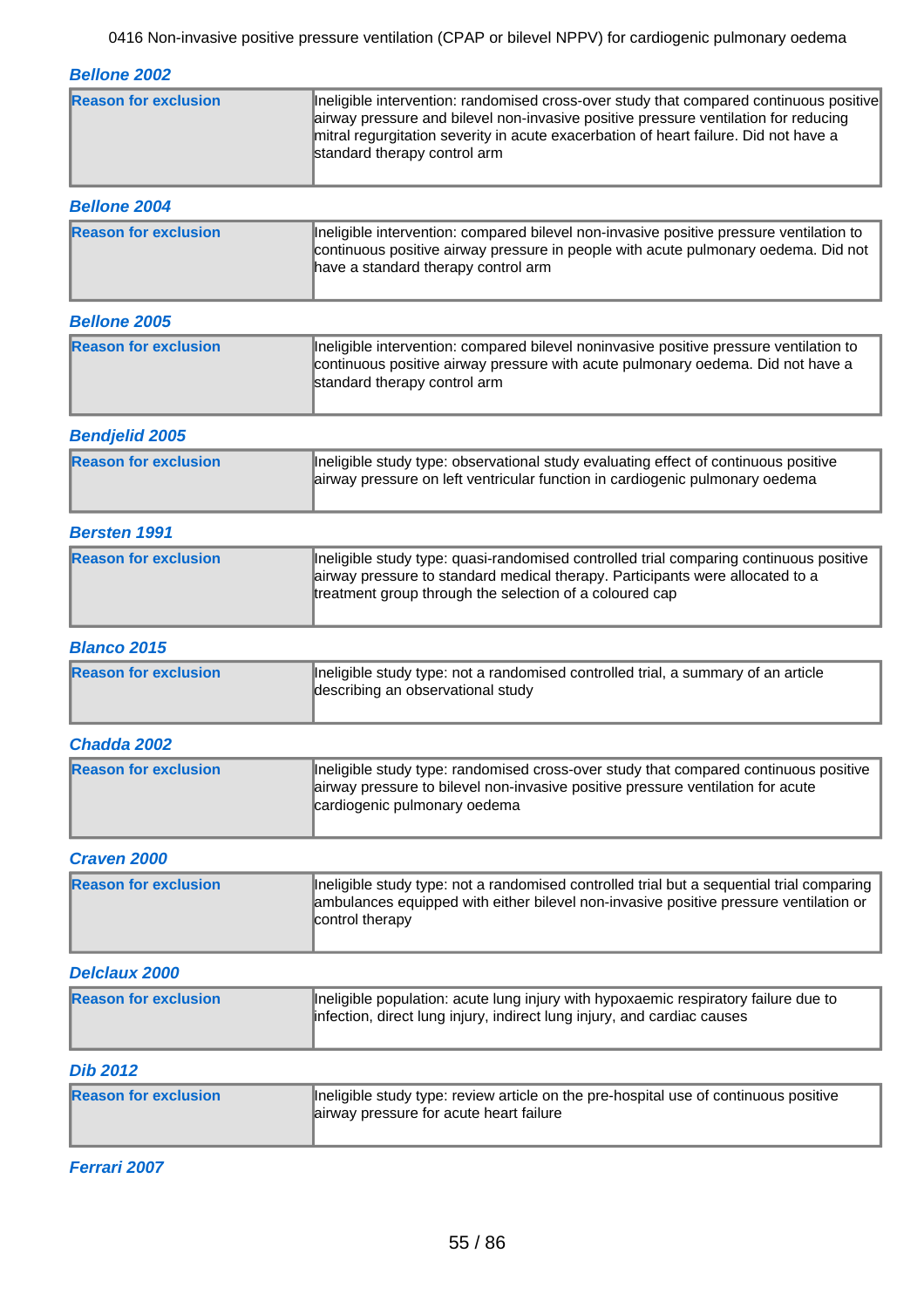| <b>Reason for exclusion</b> | Ineligible intervention: continuous positive airway pressure compared to bilevel<br>noninvasive positive pressure ventilation for people with acute cardiogenic pulmonary |
|-----------------------------|---------------------------------------------------------------------------------------------------------------------------------------------------------------------------|
|                             | loedema. No control therapy arm                                                                                                                                           |

| <b>Ferrari 2010</b>         |                                                                                                                                                                                                                                   |
|-----------------------------|-----------------------------------------------------------------------------------------------------------------------------------------------------------------------------------------------------------------------------------|
| <b>Reason for exclusion</b> | Ineligible intervention: continuous positive airway pressure compared to bilevel<br>noninvasive positive pressure ventilation without additional standard medical care<br>group in people with acute cardiogenic pulmonary oedema |

### **Ferrer 2003**

| <b>Reason for exclusion</b> | Ineligible population, hypoxaemic respiratory failure, did not stratify by cause, included  <br>30% cardiogenic pulmonary oedema |
|-----------------------------|----------------------------------------------------------------------------------------------------------------------------------|

### **Fontanella 2010**

| <b>Reason for exclusion</b> | Ineligible intervention: continuous positive airway pressure compared to bilevel non-<br>invasive positive pressure ventilation without additional standard medical care group |
|-----------------------------|--------------------------------------------------------------------------------------------------------------------------------------------------------------------------------|
|                             |                                                                                                                                                                                |

### **Foti 2009**

| <b>Reason for exclusion</b> | Ineligible study type: not a randomised controlled trial, all patients received continuous<br>positive airway pressure in the pre-hospital setting with or without standard medical<br>∥care |
|-----------------------------|----------------------------------------------------------------------------------------------------------------------------------------------------------------------------------------------|
|                             |                                                                                                                                                                                              |

### **Gorbunova 2007**

| <b>Reason for exclusion</b> | Ineligible study type: not a randomised controlled trial. Evaluated patients with<br>cardiogenic pulmonary oedema due to acute myocardial infarction and<br>haemodynamics with use of continuous positive airway pressure |
|-----------------------------|---------------------------------------------------------------------------------------------------------------------------------------------------------------------------------------------------------------------------|
|-----------------------------|---------------------------------------------------------------------------------------------------------------------------------------------------------------------------------------------------------------------------|

### **Hubble 2006**

| <b>Reason for exclusion</b> | Ineligible study type: not a randomised controlled trial. Compared 2 emergency<br>medical services interventions control and continuous positive airway pressure |
|-----------------------------|------------------------------------------------------------------------------------------------------------------------------------------------------------------|
|                             |                                                                                                                                                                  |

## **L'Her 2003**

| <b>Reason for exclusion</b> | Wrong study type: review article |
|-----------------------------|----------------------------------|
| <b>Leman 2005</b>           |                                  |

| <b>Reason for exclusion</b> | Ineligible study type: no control arm. Compared continuous positive airway pressure<br>delivery mechanisms in the management of acute pulmonary oedema |
|-----------------------------|--------------------------------------------------------------------------------------------------------------------------------------------------------|

## **Liesching 2014**

| <b>Reason for exclusion</b> | Ineligible intervention: compared bilevel noninvasive positive pressure ventilation to<br>continuous positive airway pressure in acute cardiogenic pulmonary oedema |
|-----------------------------|---------------------------------------------------------------------------------------------------------------------------------------------------------------------|
|                             |                                                                                                                                                                     |

## **Martin-Bermudez 2002**

| <b>Reason for exclusion</b> | Ineligible intervention: compared bilevel noninvasive positive pressure ventilation to<br>continuous positive airway pressure in acute cardiogenic pulmonary oedema |
|-----------------------------|---------------------------------------------------------------------------------------------------------------------------------------------------------------------|
|                             |                                                                                                                                                                     |

**Mehta 1997**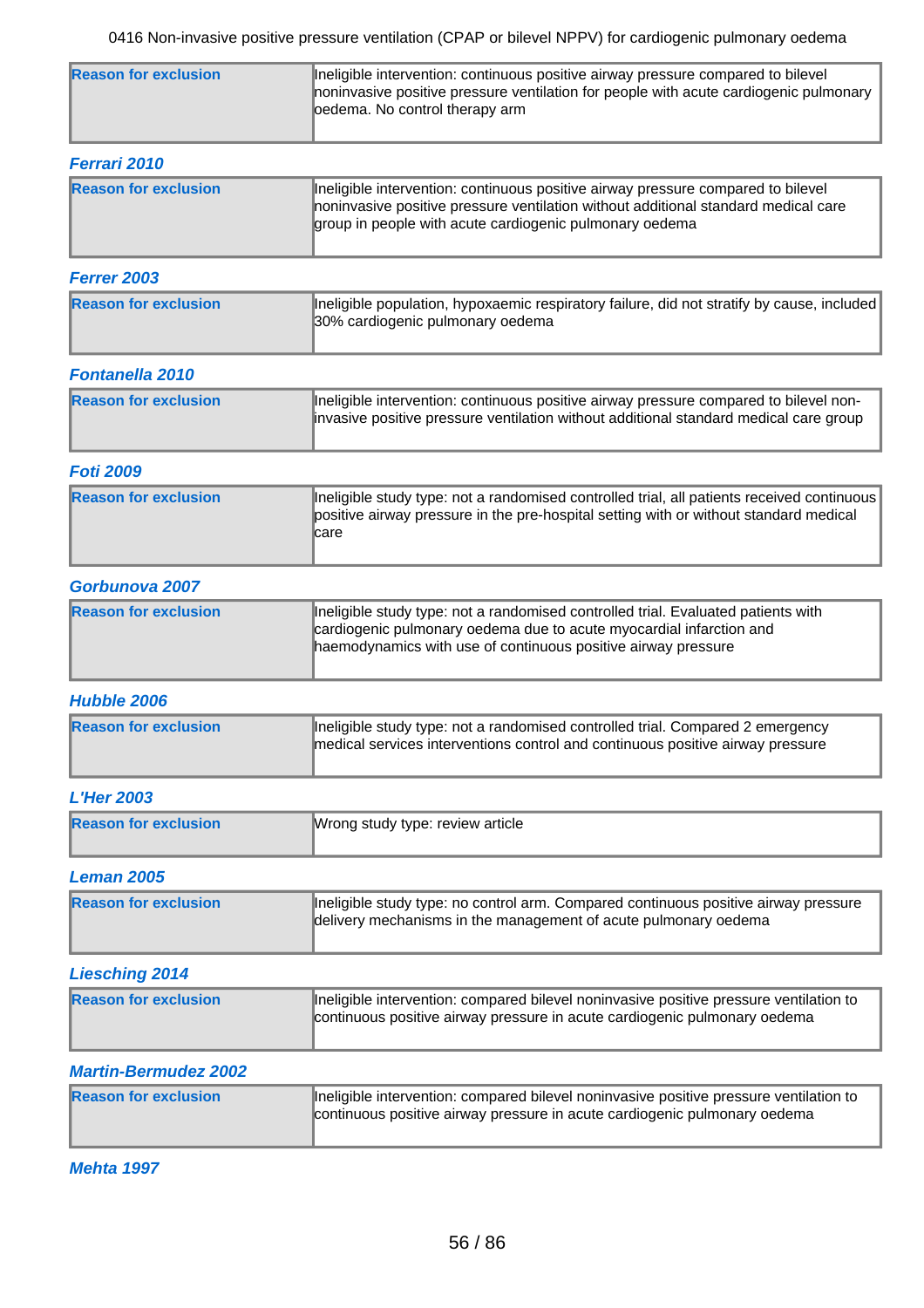| <b>Reason for exclusion</b> | Ineligible intervention: continuous positive airway pressure compared to bilevel<br>noninvasive positive pressure ventilation without a control treatment group |
|-----------------------------|-----------------------------------------------------------------------------------------------------------------------------------------------------------------|
| <b>Minuto 2003</b>          |                                                                                                                                                                 |

| <b>Reason for exclusion</b> | Ineligible study type: cohort study comparing continuous positive airway pressure vs<br>bilevel noninvasive positive pressure ventilation for people with acute cardiogenic<br>pulmonary oedema that had failed medical therapy. |  |
|-----------------------------|----------------------------------------------------------------------------------------------------------------------------------------------------------------------------------------------------------------------------------|--|
|                             |                                                                                                                                                                                                                                  |  |

### **Moritz 2007**

| <b>Reason for exclusion</b> | Ineligible study type: quasi-randomised controlled trial, participants randomised to<br>consecutive study numbers as either CPAP or bilevel NPPV. Ineligible intervention:<br>compared continuous positive airway pressure to bilevel noninvasive positive pressure<br>ventilation without a control group |
|-----------------------------|------------------------------------------------------------------------------------------------------------------------------------------------------------------------------------------------------------------------------------------------------------------------------------------------------------|
|-----------------------------|------------------------------------------------------------------------------------------------------------------------------------------------------------------------------------------------------------------------------------------------------------------------------------------------------------|

### **NCT00375154**

| <b>Reason for exclusion</b> | Study withdrawn due to difficulties in training investigators in other centres |
|-----------------------------|--------------------------------------------------------------------------------|
|-----------------------------|--------------------------------------------------------------------------------|

## **Nouira 2011**

| <b>Reason for exclusion</b> | Ineligibleg intervention: compared bilevel non-invasive positive pressure ventilation to  <br>continuous positive airway pressure |
|-----------------------------|-----------------------------------------------------------------------------------------------------------------------------------|
|                             |                                                                                                                                   |

### **Oliver 2013**

| <b>Reason for exclusion</b> | Wrong study type: a review article. |
|-----------------------------|-------------------------------------|
|                             |                                     |

## **Ozsancak 2013**

| <b>Reason for exclusion</b> | Ineligible intervention: compared total face mask or oronasal mask noninvasive<br>lventilation |
|-----------------------------|------------------------------------------------------------------------------------------------|
|                             |                                                                                                |

## **Pagano 2018**

| <b>Reason for exclusion</b> | Wrong study type: observational study of bilevel noninvasive positive pressure<br>ventilation and continuous positive airway pressure for people with acute cardiogenic<br>pulmonary oedema |
|-----------------------------|---------------------------------------------------------------------------------------------------------------------------------------------------------------------------------------------|
|-----------------------------|---------------------------------------------------------------------------------------------------------------------------------------------------------------------------------------------|

## **Philip-Joet 1999**

| <b>Reason for exclusion</b> | Ineligible intervention: continuous positive airway pressure or bilevel noninvasive<br>positive pressure ventilation without control group. Ineligible population: people with or<br>without congestive heart failure. Ineligible study type: not a randomised controlled trial,<br>a comparative cohort study |
|-----------------------------|----------------------------------------------------------------------------------------------------------------------------------------------------------------------------------------------------------------------------------------------------------------------------------------------------------------|
|                             |                                                                                                                                                                                                                                                                                                                |

#### **Plaisance 2007**

| <b>Reason for exclusion</b> | Ineligible study type: cross-over randomised controlled trial that compared continuous<br>positive airway pressure starting at different times |
|-----------------------------|------------------------------------------------------------------------------------------------------------------------------------------------|
|                             |                                                                                                                                                |

## **Popova 2010**

| <b>Reason for exclusion</b> | Ineligible population: decompensated heart failure. Evaluated exercise effects, 6-<br>minute walking distance, of non-invasive ventilation or standard care |
|-----------------------------|-------------------------------------------------------------------------------------------------------------------------------------------------------------|
|-----------------------------|-------------------------------------------------------------------------------------------------------------------------------------------------------------|

## **Rusterholtz 1999**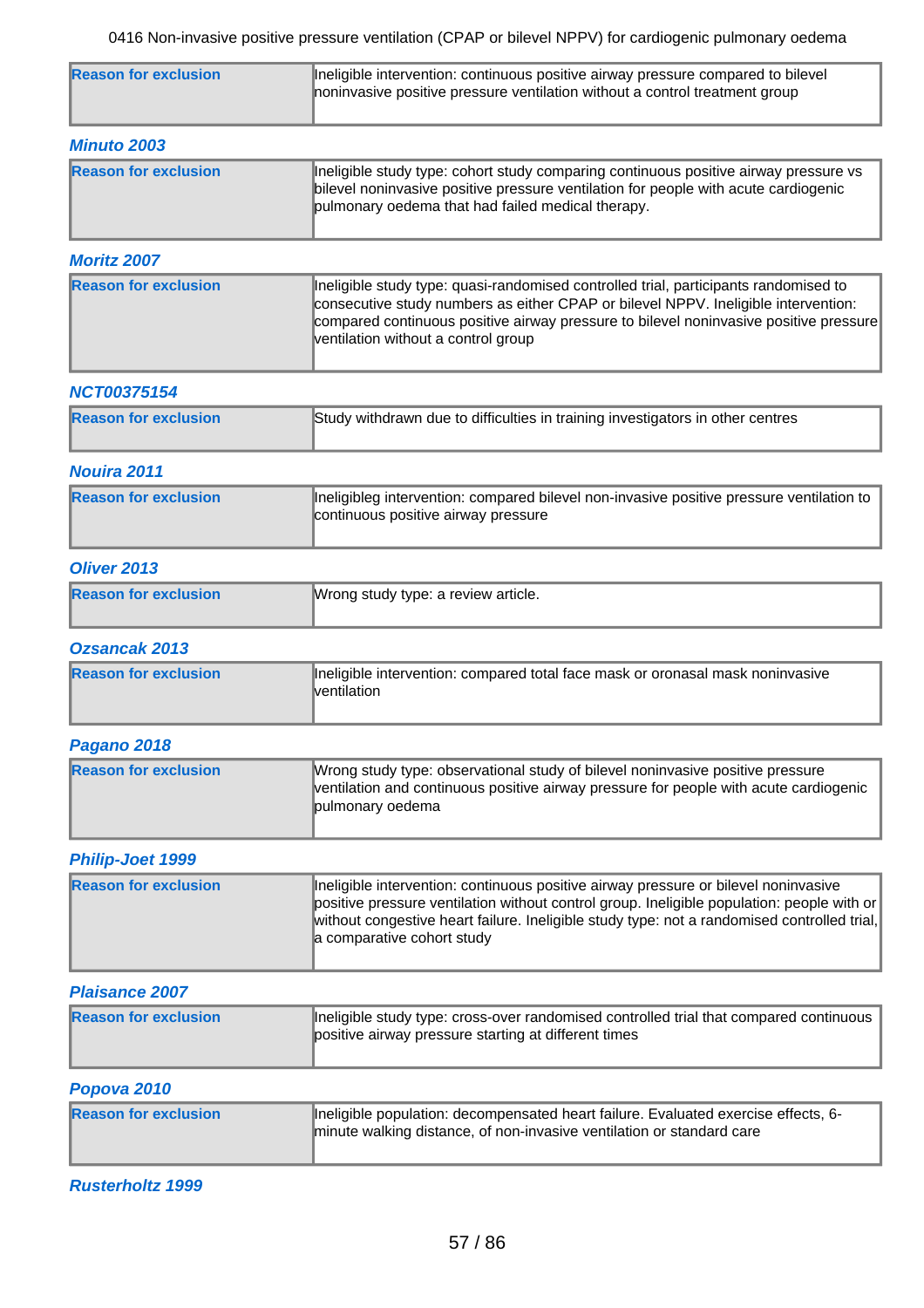| <b>Reason for exclusion</b>                         | Wrong study type: uncontrolled prospective study. Wrong intervention: no control<br>∥group |
|-----------------------------------------------------|--------------------------------------------------------------------------------------------|
| <b>CONTRACTOR</b><br>$\bullet\bullet\bullet\bullet$ |                                                                                            |

| <b>Sharon 2000</b>          |                                                                                                                                                                                                                                                                                                                                                                                                           |  |  |  |  |  |  |
|-----------------------------|-----------------------------------------------------------------------------------------------------------------------------------------------------------------------------------------------------------------------------------------------------------------------------------------------------------------------------------------------------------------------------------------------------------|--|--|--|--|--|--|
| <b>Reason for exclusion</b> | Ineligible study type: quasi-randomised controlled trial with randomisation performed<br>by assigning consecutive patients to one or other treatment groups according to their<br>numerical order on a list that had been predetermined by lot. Ineligible intervention:<br>compared bilevel non-invasive positive pressure ventilation against high-dose<br>intravenous nitrate standard medical therapy |  |  |  |  |  |  |

### **Somauroo 2000**

| <b>Reason for exclusion</b> | Ineligible population: chronic congestive heart failure. Ineligible intervention: compared<br>continuous positive airway pressure to bilevel non-invasive positive pressure<br>lventilation |
|-----------------------------|---------------------------------------------------------------------------------------------------------------------------------------------------------------------------------------------|
|                             |                                                                                                                                                                                             |

### **Uy 2004**

| ------                      |                                                                                                                                                       |
|-----------------------------|-------------------------------------------------------------------------------------------------------------------------------------------------------|
| <b>Reason for exclusion</b> | Ineligible intervention: compared continuous positive airway pressure to mechanical<br>ventilation for people with acute cardiogenic pulmonary oedema |

### **Vaisanen 1987**

| <b>Reason for exclusion</b> | Ineligible study type: cross-over study comparing participants randomised to the<br>sequence of continuous positive airway pressure or standard medical therapy first<br>followed by standard medical therapy or continuous positive airway pressure |
|-----------------------------|------------------------------------------------------------------------------------------------------------------------------------------------------------------------------------------------------------------------------------------------------|
|                             |                                                                                                                                                                                                                                                      |

### **Weitz 2007**

| <b>Reason for exclusion</b> | Ineligible study type: quasi-randomised controlled trial with randomisation by birth |
|-----------------------------|--------------------------------------------------------------------------------------|
|                             | year. Compared non-invasive ventilation to standard medical therapy                  |
|                             |                                                                                      |

#### **Footnotes**

**Characteristics of studies awaiting classification** 

**Footnotes** 

### **Characteristics of ongoing studies**

Footnotes

## **Summary of findings tables**

### **1 NPPV compared to SMC for cardiogenic pulmonary oedema**

### **NPPV compared to standard medical care for cardiogenic pulmonary oedema**

**Patient or population:** People with cardiogenic pulmonary oedema

**Setting:** Pre-hospital intensive care, emergency department, coronary care unit, or intensive care unit

**Intervention:** NPPV

**Comparison:** Standard medical care (SMC)

|                                                                                                             | Anticipated absolute effects <sup>*</sup> (95% CI) |                                        | <b>Relative</b> <sup>†</sup> of |                                            | Certainty of                         |                 |
|-------------------------------------------------------------------------------------------------------------|----------------------------------------------------|----------------------------------------|---------------------------------|--------------------------------------------|--------------------------------------|-----------------|
| <b>Outcomes</b>                                                                                             | <b>Risk with SMC</b>                               | <b>Risk with</b><br><b>INPPV</b>       | effect                          | $(95% \text{ Cl})$ (studies)               | participants the evidence<br>(GRADE) | <b>Comments</b> |
| <b>HOSPITAL</b><br><b>MORTALITY</b><br>follow-up: median<br>13 days; range 1<br>$\frac{1}{2}$ day - 41 days | Study population                                   |                                        | <b>IRR 0.65 2484</b>            |                                            | ∥????                                |                 |
|                                                                                                             | 176 per 1000                                       | 114 per 1000<br>$(90 \text{ to } 144)$ | $ 0.82\rangle$                  | $\parallel$ (0.51 to $\parallel$ (21 RCTs) | $\mathbb{L}$ OWa,b                   |                 |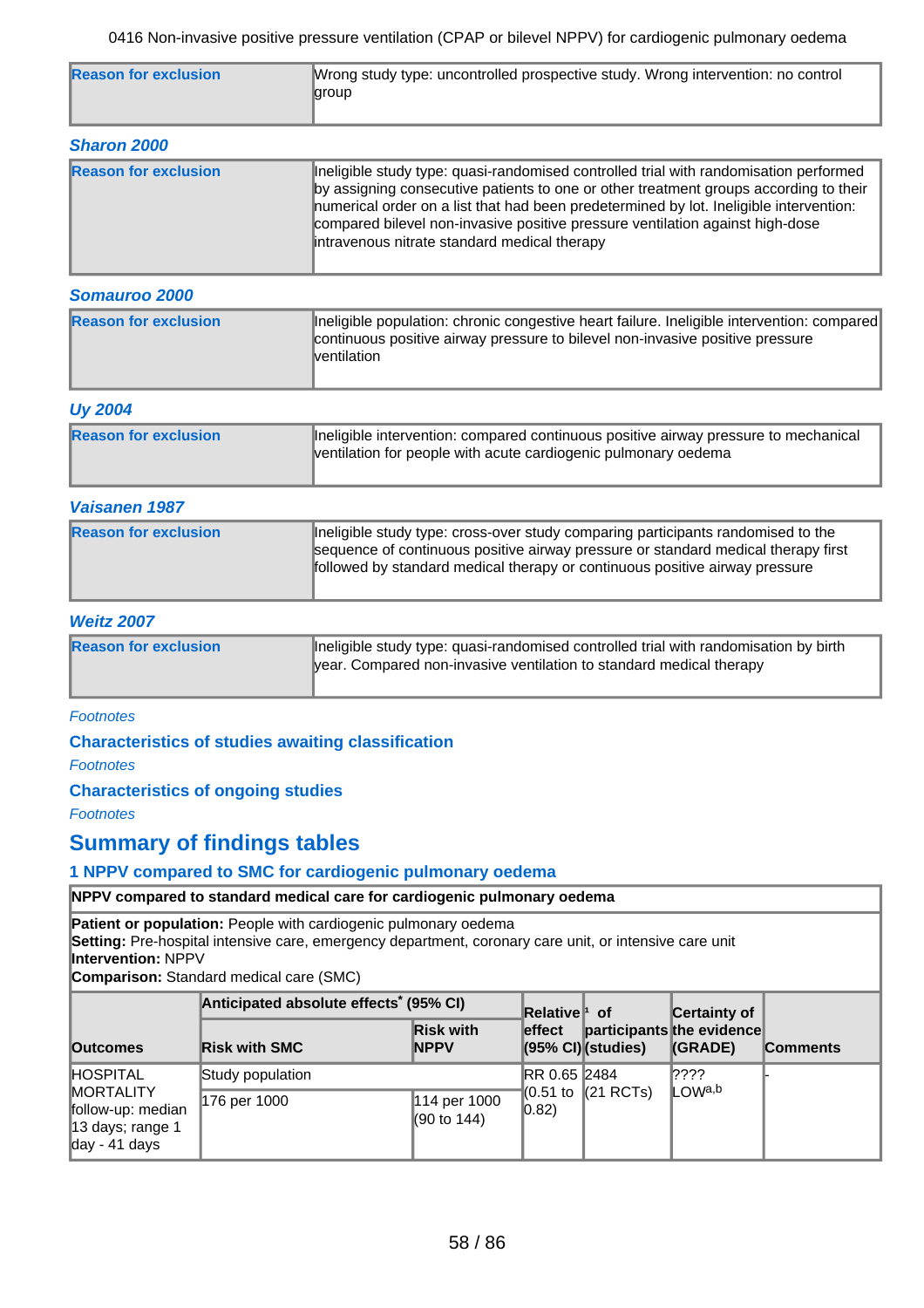| <b>ETI RATE</b><br>follow-up: median 1                                    | Study population                                                                                                                                                                                                                                                                                                                                                                                                                           |                                             |                            | RR 0.49 2449<br>$(0.38 \text{ to }  (20 \text{ RCTs})$ | $ ??\mathbf{?}$<br>MODERATE <sup>c</sup>            |                                                                                          |
|---------------------------------------------------------------------------|--------------------------------------------------------------------------------------------------------------------------------------------------------------------------------------------------------------------------------------------------------------------------------------------------------------------------------------------------------------------------------------------------------------------------------------------|---------------------------------------------|----------------------------|--------------------------------------------------------|-----------------------------------------------------|------------------------------------------------------------------------------------------|
| day;                                                                      | 154 per 1000                                                                                                                                                                                                                                                                                                                                                                                                                               | 75 per 1000<br>(58 to 95)                   | $ 0.62\rangle$             |                                                        |                                                     |                                                                                          |
| range $0.1$ day - 30<br>∥days                                             |                                                                                                                                                                                                                                                                                                                                                                                                                                            |                                             |                            |                                                        |                                                     |                                                                                          |
| ACUTE MI                                                                  | Study population                                                                                                                                                                                                                                                                                                                                                                                                                           |                                             | RR 1.03 1313               |                                                        | 2???!                                               |                                                                                          |
| <b>INCIDENCE</b><br>follow-up: median 3<br>days; range 1 day -<br>41 days | 421 per 1000                                                                                                                                                                                                                                                                                                                                                                                                                               | 433 per 1000<br>(383 to 488)                | (0.91 to<br>$ 1.16\rangle$ | $(5$ RCTs)                                             | MODERATE <sup>d</sup>                               |                                                                                          |
| HOSPITAL                                                                  | The mean HOSPITAL LENGTH MD 0.31 days<br>LENGTH OF STAYOF STAY was 9.65 days                                                                                                                                                                                                                                                                                                                                                               | ∥ower<br>$(1.23$ lower to<br>$0.61$ higher) |                            | 1714<br>(11 RCTs)                                      | 2???!<br>$\mathsf{V}\mathsf{ERY}$ LOW <sup>e,</sup> |                                                                                          |
| <b>ICU LENGTH OF</b><br><b>STAY</b>                                       | This outcome could not be pooled due to high<br>heterogeneity. There was no evidence of a<br>difference between NPPV and SMC in 4 RCTs,<br>and 2 RCTs reported a shorter length of stay for<br>NPPV (1 day shorter (95% CI ?1.79 to ?0.21); n<br>$=$ 30; 4 days shorter (95% CI ?4.36 to ?3.64); n<br>$= 120$                                                                                                                              |                                             |                            | 587<br>(6 RCTs)                                        | 2???!<br>VERY LOW <sup>h,</sup>                     | Data were not<br>pooled due to<br>high<br>heterogeneity<br>with an I <sup>2</sup> of 99% |
| <b>INTOLERANCE</b><br>TO ALLOCATED<br>TREATMENT - not<br>reported         |                                                                                                                                                                                                                                                                                                                                                                                                                                            |                                             |                            |                                                        |                                                     | Outcome was not<br>reported                                                              |
| ADVERSE<br><b>EVENTS</b>                                                  | Reported adverse events included skin damage,<br>pneumonia, gastrointestinal bleeding, gastric<br>distention, vomiting, pneumothorax, sinusitis,<br>mask discomfort, hypotension, arrhythmia,<br>cardiorespiratory arrest, gastric aspiration,<br>stroke, seizures, claustrophobia, and<br>hypercapnia.                                                                                                                                    |                                             |                            | 2038<br>$(11$ RCTs)                                    | 2???!<br>LOW <sup>k,I</sup>                         |                                                                                          |
|                                                                           | There was no evidence of a difference between<br>groups for most of these events. However, there<br>was an increase in discomfort with mask<br>reported with NPPV (35/658) compared with<br>SMC (0/442); RR 12.59 (95% CI 2.39 to 66.28).                                                                                                                                                                                                  |                                             |                            |                                                        |                                                     |                                                                                          |
|                                                                           | One small study ( $n = 83$ ) reported a higher<br>incidence of gastric distention in the NPPV group<br>(13/56 in NPPV group, 0/27 in SMC group; RR<br>13.26 (95% CI 0.82 to 215.12)), but the number<br>of events was low and the confidence interval<br>wide. There was also some weak evidence of a<br>lower incidence of cardiorespiratory arrest in the<br>NPPV group (24/836 (NPPV) vs 26/516 (SMC);<br>RR 0.60 (95% CI 0.34 to 1.05) |                                             |                            |                                                        |                                                     |                                                                                          |

\***The risk in the intervention group** (and its 95% confidence interval) is based on the assumed risk in the comparison group and the **relative effect** of the intervention (and its 95% CI).

**CI:** Confidence interval; **RR:** Risk ratio

### **GRADE Working Group grades of evidence**

**High certainty:** We are very confident that the true effect lies close to that of the estimate of the effect

**Moderate certainty:** We are moderately confident in the effect estimate: The true effect is likely to be close to the estimate of the effect, but there is a possibility that it is substantially different

**Low certainty:** Our confidence in the effect estimate is limited: The true effect may be substantially different from the estimate of the effect

**Very low certainty:** We have very little confidence in the effect estimate: The true effect is likely to be substantially different from the estimate of effect

### **Footnotes**

aDowngraded by one level for risk of bias. Most trials providing hospital mortality evidence were at unclear or high risk of bias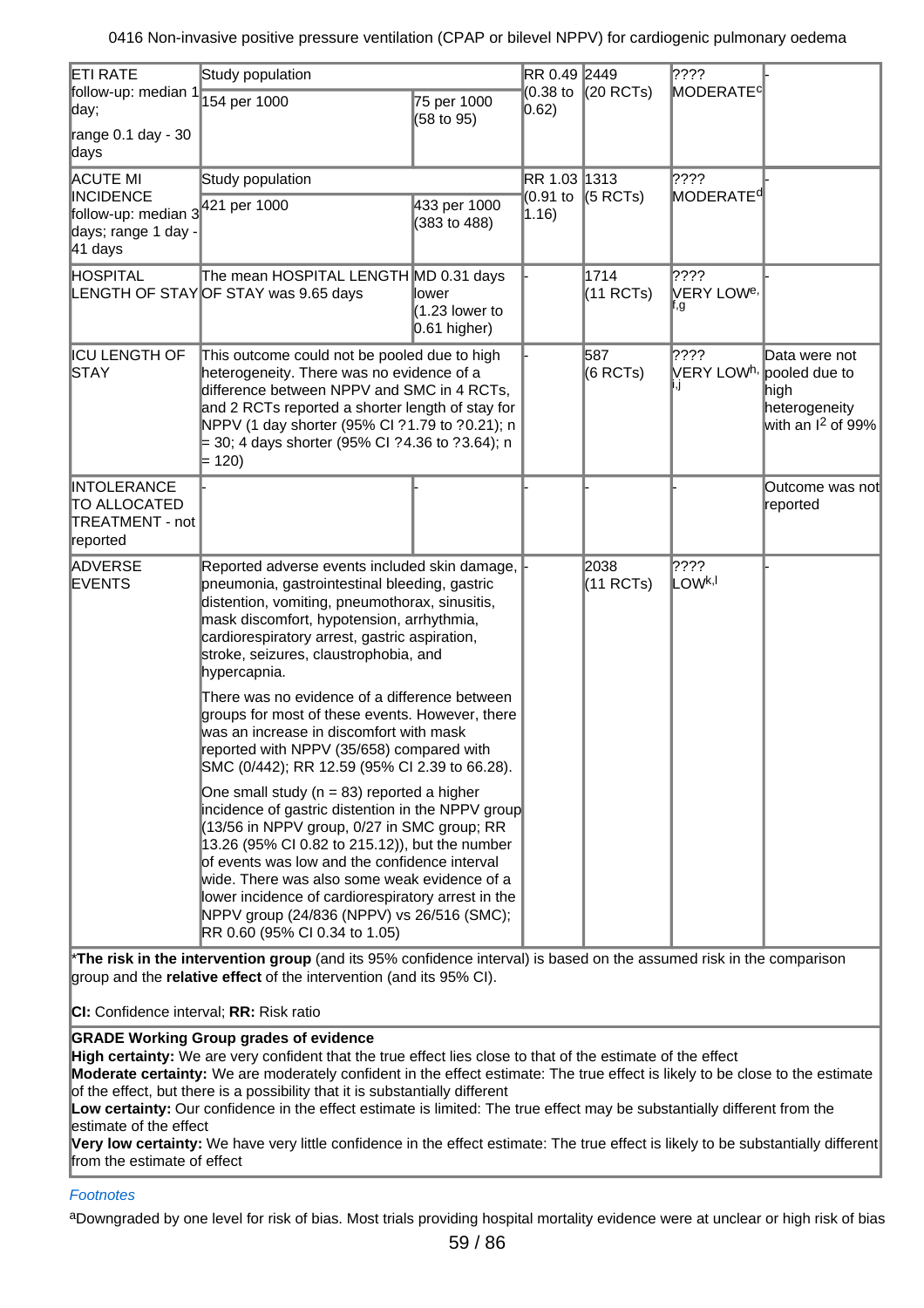for key domains, including: randomisation sequence, allocation concealment, selective reporting bias, and other significant bias.

bDowngraded by one level for imprecision. Most trials had few participants and few mortality events, with a confidence interval crossing a RR of 0.75.

<sup>c</sup>Downgraded by one level for risk of bias. Most trials providing ETI evidence were rated as having unclear or high risk of bias for key domains, which included randomisation sequence generation, allocation concealment, selective reporting bias, and other significant bias.

dDowngraded by one level for imprecision. Most trials had few participants and few acute MI events, with a confidence interval crossing a RR of 1.0. In addition, the definition of acute MI varied between trials, with some trials using creatinine kinase and others using troponin.

<sup>e</sup>Downgraded by one level for risk of bias. Most trials were at low or unclear risk of bias. Potential limitations from lack of blinding are likely to lower confidence in hospital length of stay.

 $f$ Downgraded by one level for inconsistency. Hospital length of stay was heterogeneous, with an  $I^2$  of 58% and visuallyevident heterogeneity.

<sup>g</sup>Downgraded by one level for imprecision. Most trials had few participants, with a confidence interval crossing a MD of 0. hDowngraded by one level for risk of bias. Most information was from studies at low or unclear risk of bias. Potential limitations from lack of blinding are likely to lower confidence in ICU length of stay.

<sup>i</sup>Downgraded by one level for imprecision. Most trials had few participants, with a confidence interval crossing a MD of 0. <sup>j</sup>Downgraded by one level for inconsistency. ICU length of stay was heterogeneous, with an I2 of 99% and visually-evident heterogeneity.

<sup>k</sup>Downgraded by one level for risk of bias. Most studies had at least one domain at high or unclear risk of bias. <sup>l</sup>Downgraded by one level for imprecision, as confidence intervals included both directions of effect for many of the adverse events.

# **Additional tables**

**1 NPPV intervention summary: EPAP, IPAP, and PEEP settings, duration of therapy.**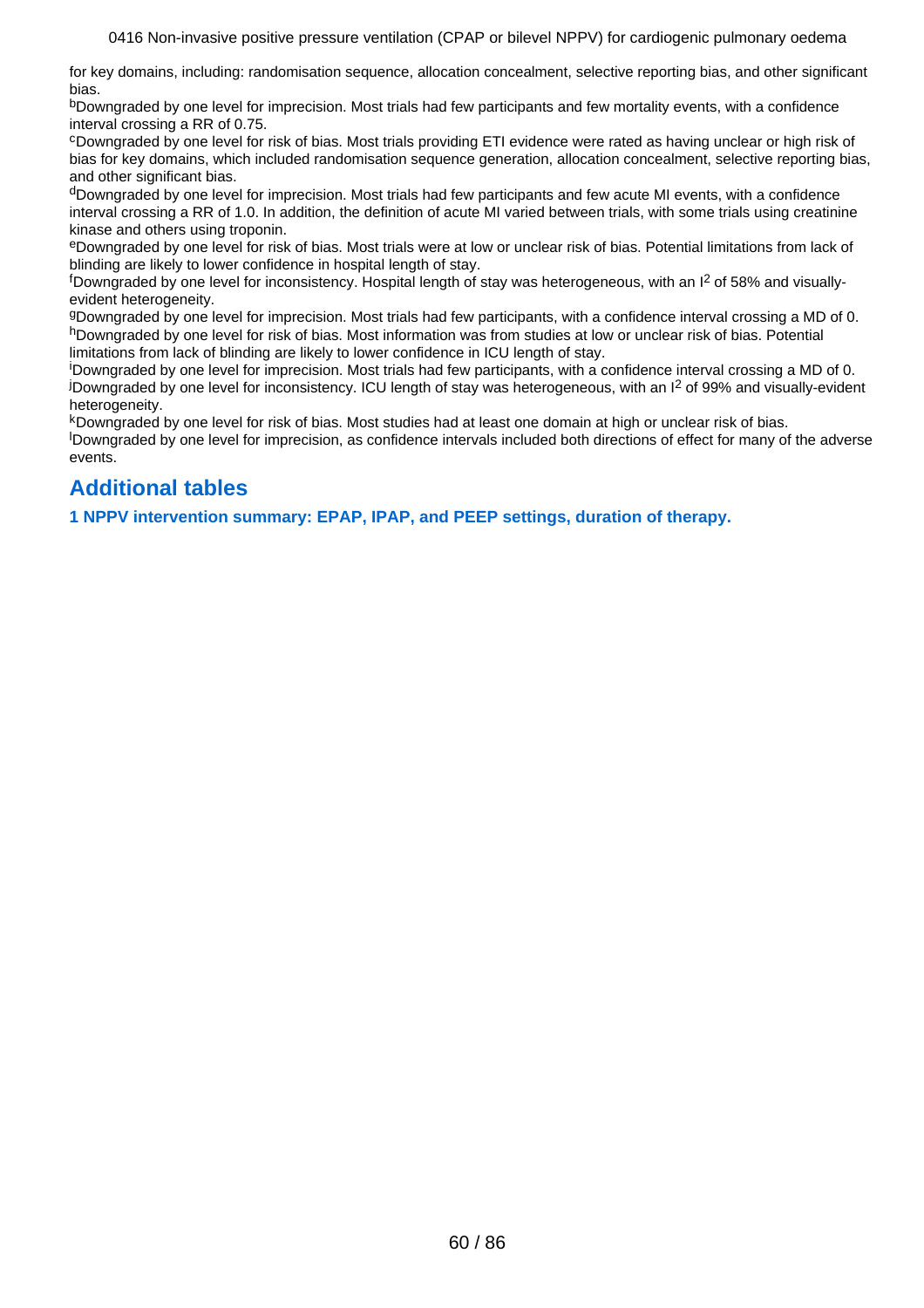| Study                        | <b>Mask type</b>                                             | <b>IPAP level</b><br>$\text{(cmH2O)} \pm \text{SD}$ SD | <b>EPAP</b> in bilevel<br>NPPV (cmH2O) $\pm$ | <b>PEEP in CPAP</b><br>$\text{(cmH2O)} \pm \text{SD}$ | Time of bilevel CPAP (h) $\pm$<br><b>NPPV</b> (h) $\pm$ SD SD | Time of        |
|------------------------------|--------------------------------------------------------------|--------------------------------------------------------|----------------------------------------------|-------------------------------------------------------|---------------------------------------------------------------|----------------|
| <b>Agmy</b><br>2008          | lFace mask                                                   | ∥NA                                                    | ΜA                                           | <b>NA</b>                                             | NΑ                                                            | ΜA             |
| <b>Austin</b><br>2013        | Face mask                                                    | <b>NA</b>                                              | MA                                           | 10                                                    | <b>NA</b>                                                     | 0.583333       |
| <b>Crane</b><br>2004         | Face mask                                                    | 15                                                     | 5                                            | 10                                                    | <b>NA</b>                                                     | MA             |
| <b>Ducros</b><br>2011        | Face mask                                                    | MA                                                     | MA                                           | 10                                                    | <b>NA</b>                                                     | l3             |
| <b>El-Refay</b><br>2016      | Face mask                                                    | 15                                                     | 10                                           | 10                                                    | I1                                                            |                |
| Frontin<br>2011              | Face mask                                                    | ΜA                                                     | ΜA                                           | 10                                                    | <b>NA</b>                                                     | ΜA             |
| <b>Gray 2008</b> Face mask   |                                                              | $14\pm 5$                                              | $7 \pm 3$                                    | $10 \pm 4$                                            | $2 \pm 1.3$                                                   | $2.2 \pm 1.5$  |
| Hao 2002 Face mask           |                                                              | ∦NA                                                    | ΝA                                           | 6 to 10                                               | <b>NA</b>                                                     | $4.6 \pm 2.8$  |
|                              | Kelly 2002 Face mask                                         | ∥NA                                                    | <b>NA</b>                                    | 7.5                                                   | <b>NA</b>                                                     | ΜA             |
| L'Her 2004 Face mask         |                                                              | ∥NA                                                    | ΝA                                           | 7.5                                                   | NΑ                                                            | ΝA             |
| Levitt<br>2001               | Face mask selected for<br>mouth breathers Nasal<br>available | ∦NA                                                    | ΝA                                           | <b>NA</b>                                             | I2                                                            | 2              |
| Li 2005                      | Face mask                                                    | 15 to 18                                               | $5$ to 8                                     | ΝA                                                    | $\mathbf{z}$                                                  | MA             |
| <b>Lin 1991</b>              | Face mask                                                    | <b>NA</b>                                              | ΜA                                           | 12.5                                                  | MA                                                            | 6              |
| <b>Lin 1995</b>              | Face mask                                                    | MA                                                     | ΝA                                           | 12.5                                                  | <b>NA</b>                                                     | $\overline{6}$ |
| <b>Masip</b><br>2000         | Face mask                                                    | $15.2 \pm 2.4$                                         | 5                                            | <b>NA</b>                                             | $4.2 \pm 1.5$                                                 | ΜA             |
| <b>Moritz</b><br>2003        | Face mask                                                    | ∦NA                                                    | ΝA                                           | $9.3 \pm 0.3$                                         | 0.5                                                           | ΝA             |
| Nava 2003 Face mask          |                                                              | $14.5 \pm 21.1$                                        | $6.1 \pm 3.2$                                | NA                                                    | $11.4 \pm 3.6$                                                | ∥NA            |
| <b>Park 2001</b>             | Nasal bilevel and face<br>mask for CPAP                      | 12                                                     | 4                                            | 7.5                                                   | $2.6 \pm 0.6$                                                 | $2.8 \pm 1.5$  |
| Park 2004 Face mask          |                                                              | $17 \pm 2$                                             | $11 \pm 2$                                   | $11 \pm 2$                                            | $2.1 \pm 1$                                                   | $1.7 \pm 0.7$  |
| <b>Räsänen</b><br>1985       | Face mask                                                    | NA.                                                    | ΜA                                           | 10                                                    | ∥NA                                                           | ∥NA            |
| <b>Takeda</b><br><b>1997</b> | Nasal                                                        | ∥NA                                                    | ΜA                                           | 4 to 10                                               | $11.9 \pm 8.4$                                                | ∥NA            |
| <b>Takeda</b><br>1998        | Nasal                                                        | ΜA                                                     | ΜA                                           | 4 to 10                                               | NΑ                                                            | ∥NA            |
| <b>Thys 2002</b> Face mask   |                                                              | $16.5 \pm 3.3$                                         | $6.1 \pm 1.5$                                | NA                                                    | $1.3 \pm 0.3$                                                 | ∥NA            |
| <b>Zokaei</b><br>2016        | Face mask 1st, nasal 2nd 10 to 20                            |                                                        | 4 to 7                                       | <b>NA</b>                                             | l1                                                            | ∥NA            |

### **Footnotes**

Not all papers provided a mean and standard deviation. Where unavailable, the range represents the IPAP/EPAP/CPAP settings described in the Methods. NA: not applicable

### **2 Standard medical therapy for each trial**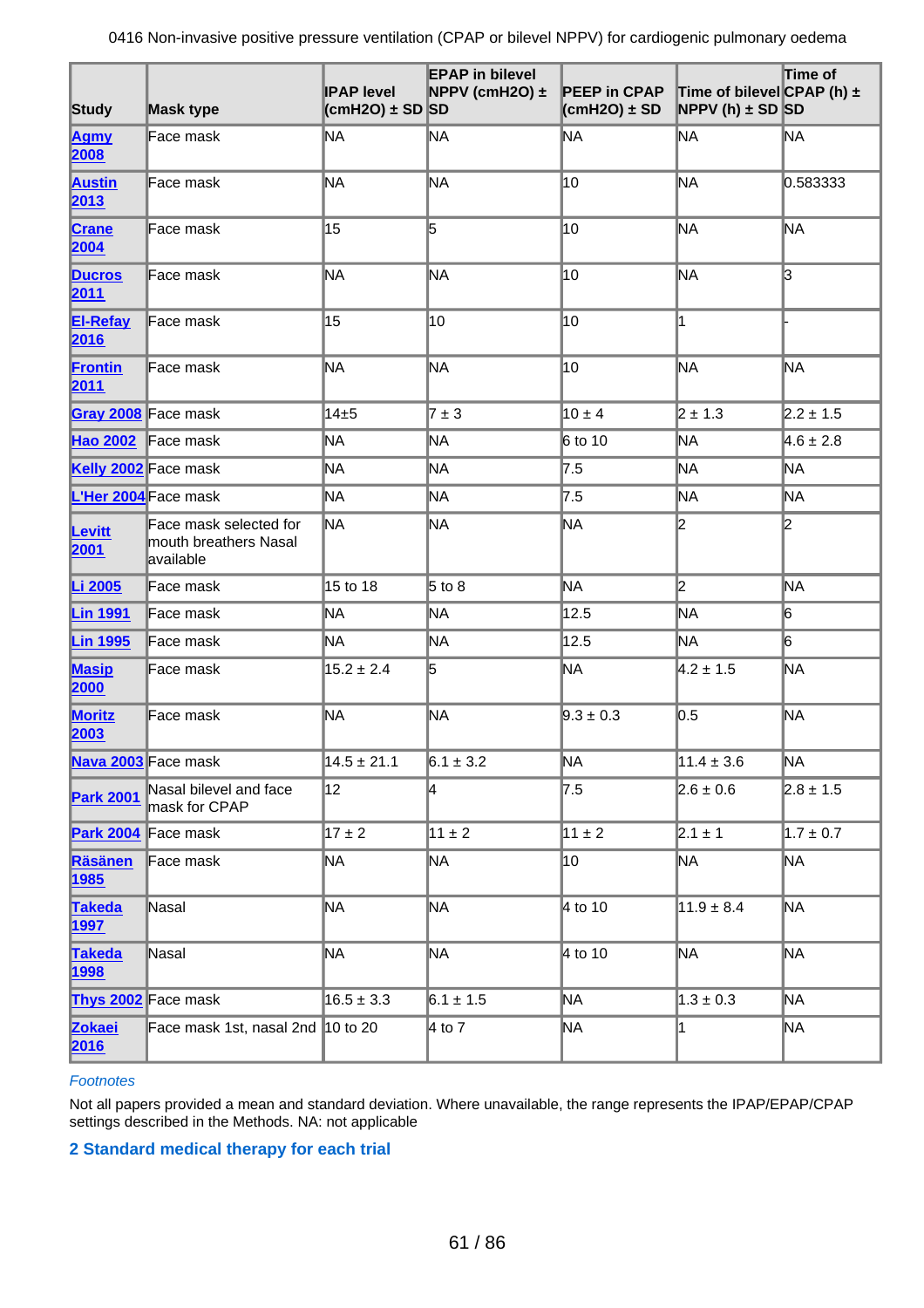| Study                      |      | Lasix Lasix dose                                                  | <b>Nitrate</b>                                                                                                                                                     | $FiO2$ mask<br>and %FiO <sub>2</sub>      | Other                                            | <b>Additional</b><br>differences<br>between SMC<br>received in<br>treatment group |
|----------------------------|------|-------------------------------------------------------------------|--------------------------------------------------------------------------------------------------------------------------------------------------------------------|-------------------------------------------|--------------------------------------------------|-----------------------------------------------------------------------------------|
| <b>Agmy</b><br>2008        |      | UnclearUnclear                                                    | Unclear                                                                                                                                                            | Unclear                                   | Unclear                                          | Unclear                                                                           |
| <b>Austin</b><br>2013      | lyes | 40 mg                                                             | Sublingual 400 - 1600 mcg<br>∥q5min                                                                                                                                | Yes, 8 - 15<br>∥Lpm                       | Morphine 1 - 2 None<br>$\mathsf{m}\mathsf{g}$ IV |                                                                                   |
| <b>Crane</b><br>2004       | lyes | Unclear                                                           | nitrates                                                                                                                                                           | Yes, 10 Lpm                               | diamorphine                                      | None                                                                              |
| <b>Ducros</b><br>2011      | lyes | IV or 1 - 3 mg<br>bumetanide                                      | Lasix 40 mg - 120 mg nitroglycerin (1 mg per 3 min)<br>and a continuous IV infusion<br>unless systolic $BP < 110$<br>∥mmHg                                         | 15 Lpm                                    | ΝA                                               | <b>None</b>                                                                       |
| <b>EI-Refay</b><br>2016    | yes  | Lasix 40 mg IV                                                    | nitroglycerin 0.4 mg<br>sublingual                                                                                                                                 | 15 Lpm                                    | Morphine 2<br>$mg$ IV                            | None                                                                              |
| <b>Frontin</b><br>2011     | lyes | 1 mg/kg IV                                                        | isosorbide dinitrate IV 2 mg if 15 Lpm<br>$SBP > 180$ mmHg                                                                                                         |                                           | ΝA                                               | <b>None</b>                                                                       |
| Gray<br>2008               | lyes | 50 mg above usual<br>dose to max 100 mg<br>I۷                     | Buccal nitrates 2 - 5 mg                                                                                                                                           | 15 Lpm                                    | Opiates                                          | None                                                                              |
| <b>Hao 2002</b> yes        |      | 20 - 40 mg IV                                                     | Buccal nitrates 0.5 mg to 1<br>$\ln g$ IV                                                                                                                          | 6 Lpm                                     | Morphine 2<br>$\mathsf{m}\mathsf{g}$ IV          | None                                                                              |
| Kelly<br>2002              | lyes | 50 - 100 mg IV                                                    | buccal nitrate 5 mg if systolic<br>$BP > 90$ mmHg                                                                                                                  | oxygen 60% by morphine IV<br>venturi mask | $2.5 - 10$ mg                                    | None                                                                              |
| Li 2005                    | lyes | Unclear                                                           | nitroglycerin                                                                                                                                                      | Mask high<br>concentration                | Unclear                                          | None                                                                              |
| <b>Levitt</b><br>2001      | ∦yes | Unclear                                                           | nitroglycerin IV                                                                                                                                                   | Mask high flow                            | Morphine                                         | None                                                                              |
| L'Her<br>2004              | lves | 80 mg IV                                                          | nitroglycerin IV infusion 1<br>mg/hour                                                                                                                             | 8 Lpm                                     | Morphine 2 -<br>$10$ mg IV                       | None                                                                              |
| <b>Lin 1991</b>            |      | UnclearUnclear                                                    | Unclear                                                                                                                                                            | $ FiO2$ 100%                              | Unclear                                          | Unclear                                                                           |
| <b>Lin 1995</b>            | yes  | 40 mg IV or double<br>home dose                                   | nitroglycerin sublingual 0.6<br>mg or isosorbide 10 - 20 mg,<br>or nitro infusion 10 - 50<br>mcg/min                                                               | FIO <sub>2</sub> 100%                     | Morphine 2 -<br>$10$ mg IV                       | None                                                                              |
| <b>Masip</b><br>2000       | lyes | 40 mg IV                                                          | IV glyceryl trinitrate 1mg if<br>systolic $BP > 180$ mmHg                                                                                                          | FiO <sub>2</sub> 50%                      | Morphine 4<br>$\mathsf{m}\mathsf{g}$ IV          | None                                                                              |
| <b>Moritz</b><br>2003      | lyes | 40 mg IV or double<br>home dose                                   | IV nitroglycerin infusion 0.125 FiO <sub>2</sub> 100%<br>0.25 mcg/kg/min                                                                                           |                                           | Unclear                                          | None                                                                              |
| <b>Nava</b><br>2003        | lyes | 40 mg IV or double<br>usual dose, repeated,<br>mins, up to 320 mg | continuous glyceryl trinitrate<br>at an initial rate of 1.5<br>if necessary, every 20 mg/hour. A bolus dose of 1<br>mg IV was added if systolic<br>$BP > 180$ mmHg | 10 Lpm                                    | morphine<br>sulphate up to<br>∣4 mg              | None                                                                              |
| Park<br>2001               |      | UnclearUnclear                                                    | 5 mg isosorbide dinitrite if<br>systolic $BP > 100$ mm Hg                                                                                                          | 15 Lpm                                    | Unclear                                          | Unclear                                                                           |
| Park<br>2004               |      | UnclearUnclear                                                    | 5 mg isosorbide dinitrate was<br>given sublingually and if<br>necessary titrated up to 15 mg                                                                       | $Fig. 50\%$                               | Unclear                                          | Unclear                                                                           |
| Räsänen yes<br><b>1985</b> |      | 40 - 80 mg IV                                                     | Nitroprusside, nitroglycerine                                                                                                                                      | FIO <sub>2</sub> 30%                      | Morphine                                         | Unclear                                                                           |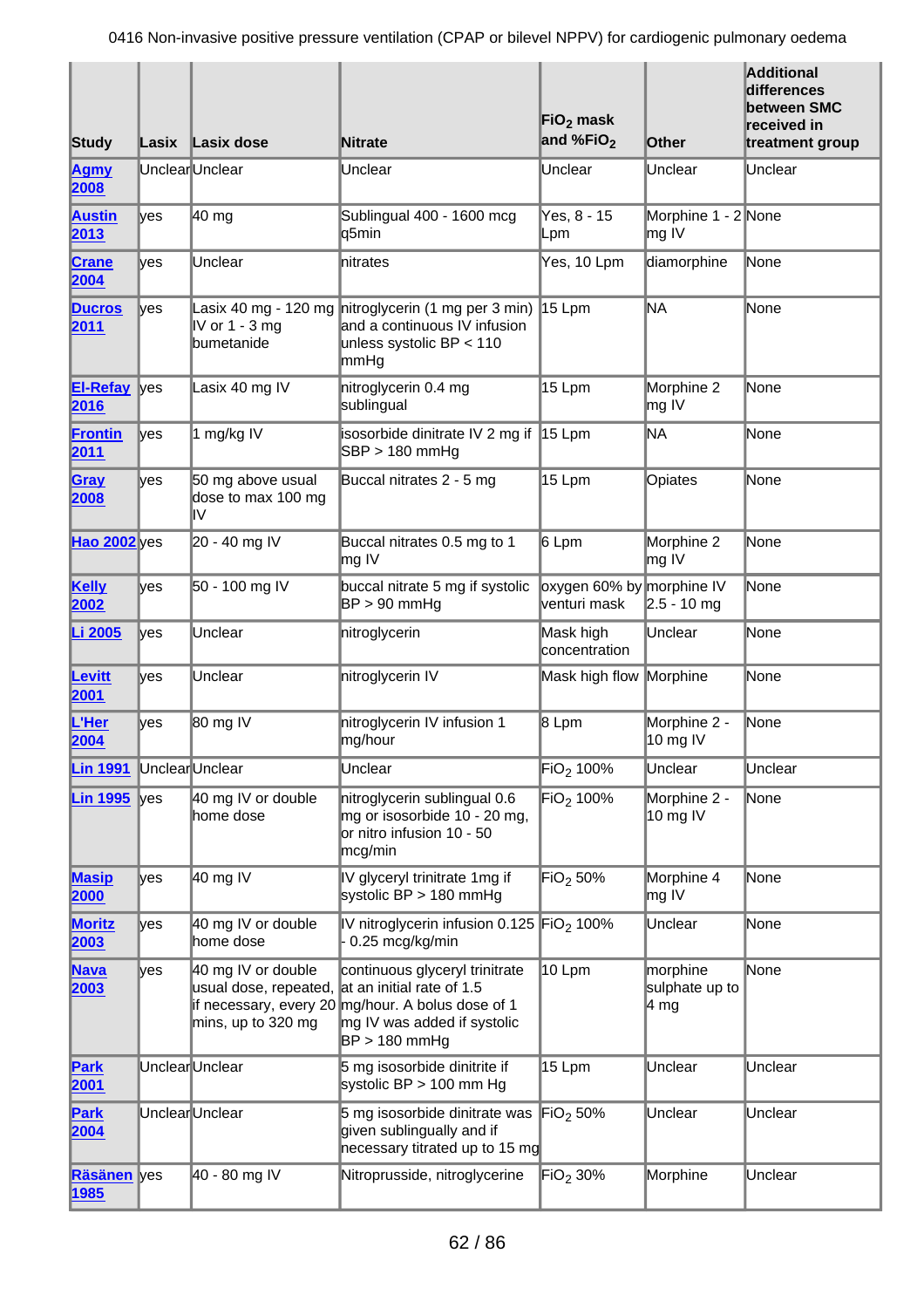| Study                        | Lasix      | Lasix dose          | <b>Nitrate</b>                          | $FiO2$ mask<br>and %FiO <sub>2</sub> | <b>Other</b>                    | Additional<br>differences<br><b>between SMC</b><br>received in<br>treatment group |
|------------------------------|------------|---------------------|-----------------------------------------|--------------------------------------|---------------------------------|-----------------------------------------------------------------------------------|
| <b>Takeda</b><br>1997        | lves       | Unclear             | Nitroglycerin infusion                  | FiO <sub>2</sub> 50%                 | Morphine                        | Unclear                                                                           |
| <b>Takeda</b><br><b>1998</b> | <b>Ves</b> | Unclear             | Nitroglycerin infusion                  | FIO <sub>2</sub> 70%                 | Morphine                        | Unclear                                                                           |
| <b>Thys</b><br>2002          | <b>Ves</b> | $ 40 \text{ mg}$ IV | isosorbide dinitrate 2 mg/hour Unclear  |                                      | <b>Unclear</b>                  | Unclear                                                                           |
| <b>Zokaei</b><br>2016        | <b>Ves</b> | 40 - 320 mg         | IV nitroglycerin $5 - 50$<br>mcg/kg/min | 10 Lpm                               | morphine 5 -<br>$10 \text{ mg}$ | Unclear                                                                           |

### **Footnotes**

BP: blood pressure; FiO<sub>2</sub>: fraction of inspired oxygen; IV: intravenous; Lpm: litres per minute; NA: not available; mcg: micrograms; mcg/kg/min: micrograms per kilogram per minute; mg: milligrams; min: minutes; mmHg = millimetres of mercury

| <b>Study</b>         | Follow-up (days)  |
|----------------------|-------------------|
| <b>Agmy 2008</b>     | Unclear           |
| <b>Austin 2013</b>   | 7.2a              |
| <b>Crane 2004</b>    | 41b               |
| <b>Ducros 2011</b>   | >7                |
| El-Refay 2016        | 1                 |
| Frontin 2011         | 30                |
| <b>Gray 2008</b>     | 30                |
| <b>Hao 2002</b>      | ΝA                |
| <b>Kelly 2002</b>    | 15 <sup>a</sup>   |
| Li 2005              | ΝA                |
| <b>Levitt 2001</b>   | 38 <sup>b</sup>   |
| <b>L'Her 2004</b>    | 12 <sup>a</sup>   |
| <b>Lin 1991</b>      | 1                 |
| <b>Lin 1995</b>      | 9                 |
| <b>Masip 2000</b>    | 14 <sup>a</sup>   |
| Moritz 2003          | ΝA                |
| <b>Nava 2003</b>     | 5.4a              |
| <b>Park 2001</b>     | 3 <sub>p</sub>    |
| <b>Park 2004</b>     | 15                |
| Räsänen 1985 Unclear |                   |
| Takeda 1997          | 7.7 <sup>a</sup>  |
| Takeda 1998          | Unclear           |
| <b>Thys 2002</b>     | 17.6 <sup>a</sup> |
| Zokaei 2016          | 7                 |

## **3 In-hospital mortality duration of follow-up**

### **Footnotes**

aEstimated based on longest reported mean hospital length of stay; bBased on latest death reported in trial

**4 Intubation criteria for trials reporting endotracheal intubation rates**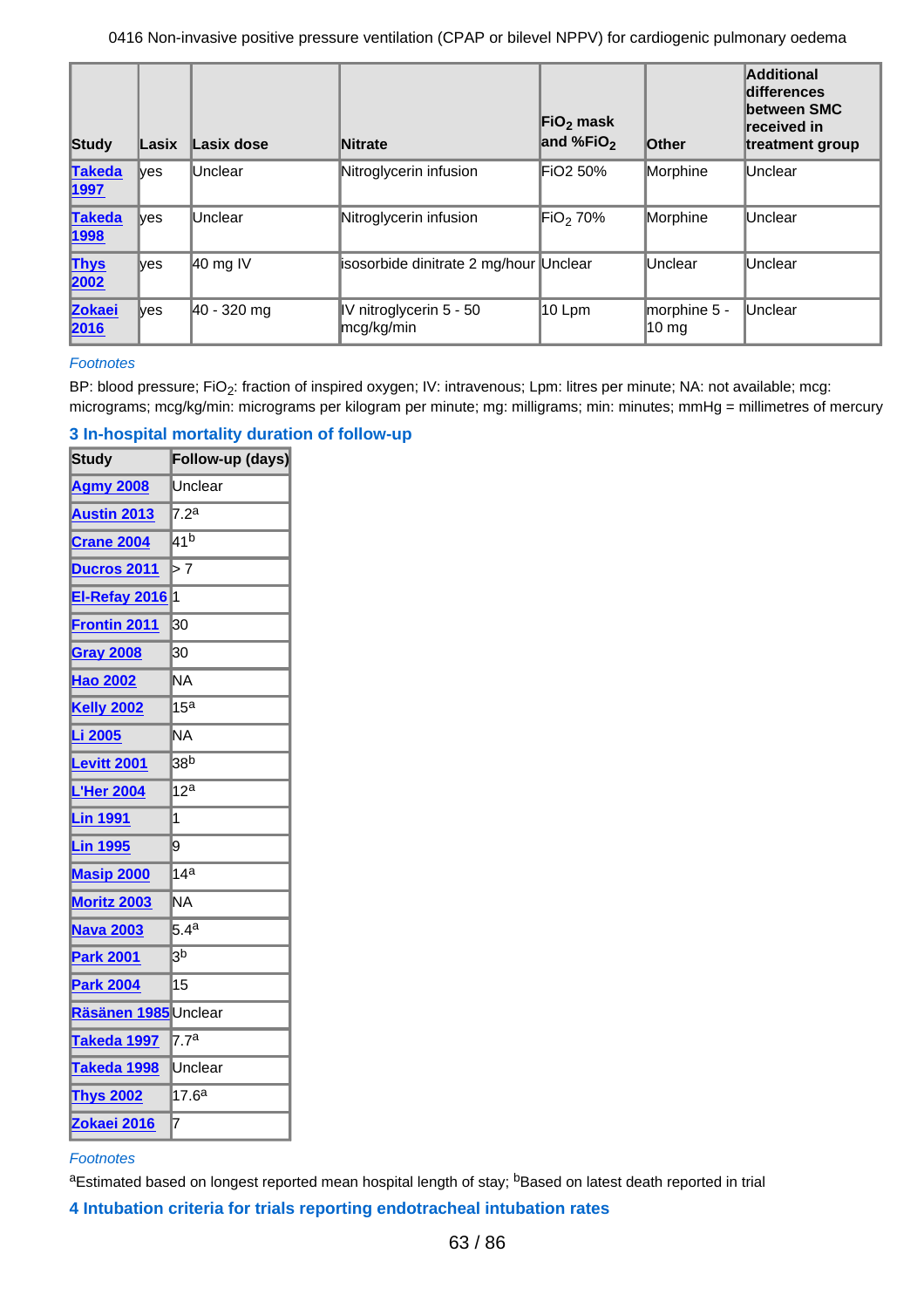<span id="page-63-0"></span>

| Study                   | <b>Intubation Criteria</b>                                                                                                                                                                                                                                                                                                                          |
|-------------------------|-----------------------------------------------------------------------------------------------------------------------------------------------------------------------------------------------------------------------------------------------------------------------------------------------------------------------------------------------------|
| <b>Agmy</b><br>2008     | Unclear                                                                                                                                                                                                                                                                                                                                             |
| <b>Austin</b><br>2013   | Unclear                                                                                                                                                                                                                                                                                                                                             |
| <b>Crane</b><br>2004    | $RR > 40$ , RR < 10, altered level of consciousness, arterial pH < 7.2                                                                                                                                                                                                                                                                              |
| <b>Ducros</b><br>2011   | $ SpO_2  < 85\%$ after 30 mins of 15 Lpm or FiO <sub>2</sub> 60% CPAP, respiratory arrest, psychomotor agitation, SBP < 80<br>mmHg                                                                                                                                                                                                                  |
| <b>El-Refay</b><br>2016 | Unclear                                                                                                                                                                                                                                                                                                                                             |
| <b>Frontin</b><br>2011  | Worsening SpO <sub>2</sub> despite effective treatment, loss of airway protective reflexes (cough, swallow), decreased<br>level of consciousness, haemodynamic instability, intolerance/poor fit of face mask for the CPAP group, medical<br>clinical impression of deterioration, or participant request                                           |
|                         | Gray 2008 At discretion of treating clinician                                                                                                                                                                                                                                                                                                       |
| L'Her<br>2004           | Cardiac or respiratory arrest, severe haemodynamic instability (SBP < 80), administration of<br>epinephrine/norepinephrine, refractory hypoxaemia SaO <sub>2</sub> < 92% despite face mask, clinical signs of respiratory<br>exhaustion (accessory muscle use with paradoxical abdominal motion), coma or seizures, agitation requiring<br>sedation |
| Levitt<br>2001          | Clinical or arterial blood gas findings. Severe respiratory distress, deterioration in mental status, or further<br>deterioration in vital signs with increasing HR, RR, or a decrease in BP. Decrease in $pO_2$ < 60 or rise in $pCO_2$ ><br>50 along with signs of clinical deterioration warranted intubation                                    |
| <b>Lin 1991</b>         | Clinician discretion. Loss of consciousness or airway obstruction were indications for intubation                                                                                                                                                                                                                                                   |
| <b>Lin 1995</b>         | Cardiopulmonary resuscitation or clinical deterioration with any 2 of the following: (1) a rise in arterial carbon<br>dioxide tension to more than 55 mm Hg; (2) arterial blood oxygen partial pressure divided by fraction of inspired<br>oxygen content less than 200 mm Hg; and (3) respiratory rate over 35 breaths/min.                        |
| <b>Masip</b><br>2000    | Patients were intubated when the criteria for treatment failure were met. Details not specified.                                                                                                                                                                                                                                                    |
| Nava 2003 Unclear       |                                                                                                                                                                                                                                                                                                                                                     |
|                         | <b>Park 2001</b> Clinical judgement                                                                                                                                                                                                                                                                                                                 |
|                         | <b>Park 2004</b> Clinical judgement                                                                                                                                                                                                                                                                                                                 |
| <b>Räsänen</b><br>1985  | Clinical judgement. Loss of consciousness or airway obstruction were indications for intubation at any time.                                                                                                                                                                                                                                        |
| <b>Takeda</b><br>1997   | Clinical deterioration and either a decrease in the PaO <sub>2</sub> /FiO <sub>2</sub> < 100 with an FIO <sub>2</sub> ? 70% or a increase in the<br>$\vert$ PaCO <sub>2</sub> > 55 mmHg                                                                                                                                                             |
| <b>Takeda</b><br>1998   | Clinical deterioration and either a fall in PaO <sub>2</sub> /FiO <sub>2</sub> < 100 with an FiO <sub>2</sub> of 70% or a rise in PaCO <sub>2</sub> to > 55 mmHg.                                                                                                                                                                                   |
| <b>Thys 2002</b>        | Deterioration in clinical status including all of the following: dyspnoea, respiratory or heart frequency or both,<br>sweating and agitation or deterioration in blood gases or in haemodynamic status or both                                                                                                                                      |
| <b>Zokaei</b><br>2016   | RR after 1 hour of bilevel NPPV > 30, persistent hypoxaemia, haemodynamic instability (systolic BP < 70),<br>agitation, or worsened neurologic status, inability to tolerate mask or aspiration of gastric content                                                                                                                                  |

### **Footnotes**

BP: blood pressure; CPAP: continuous positive airway pressure; FiO<sub>2</sub>: fraction of inspired oxygen; HR: heart rate; Lpm: litres per minute; PaCO<sub>2</sub>: arterial partial pressure of carbon dioxide; PaO<sub>2</sub>: arterial partial pressure of oxygen; RR: respiratory rate; SBP: systolic blood pressure

## **References to studies**

**Included studies** 

**Agmy 2008** Published and unpublished data [CRSSTD: 3006925]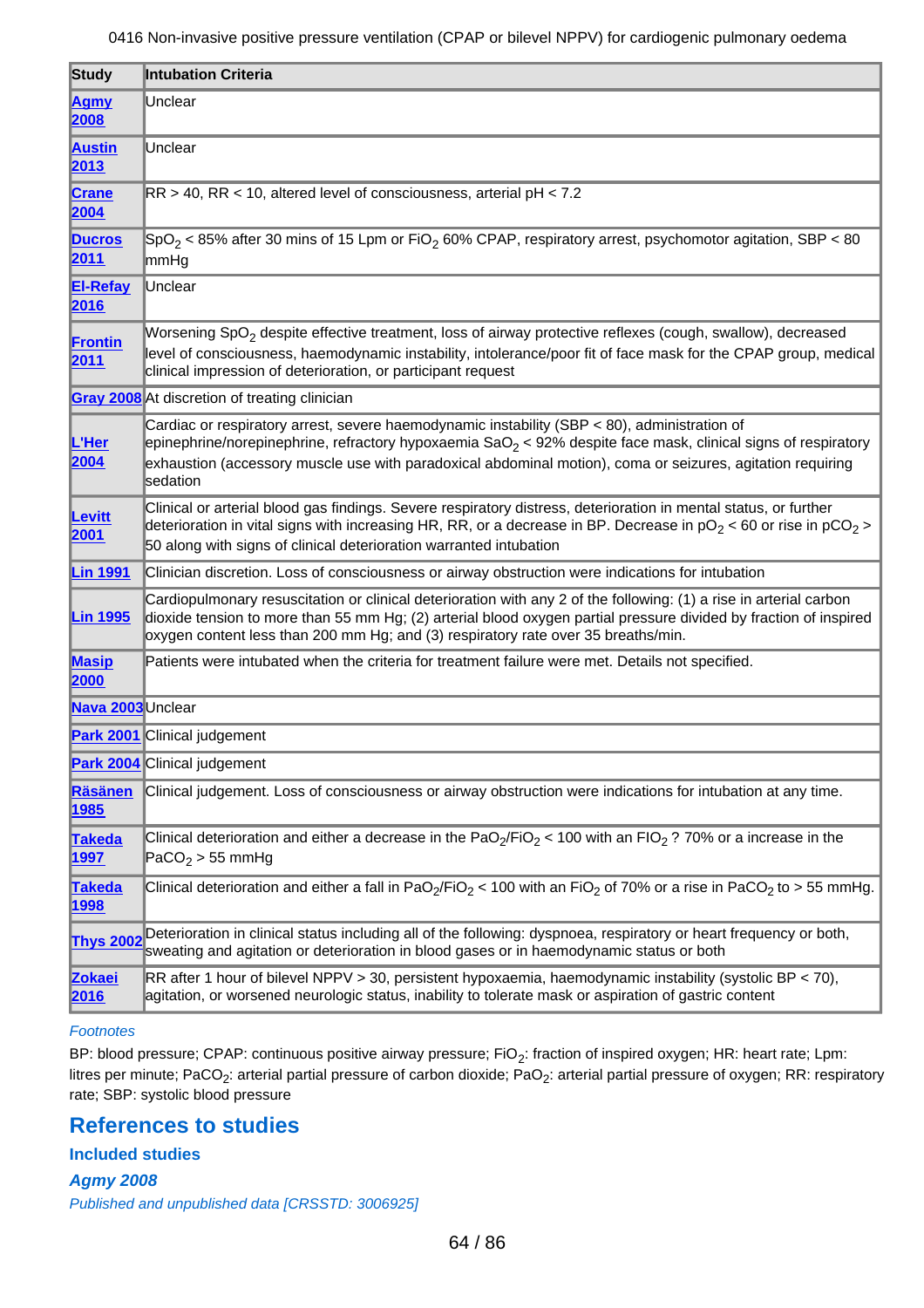<span id="page-64-0"></span>\* Agmy G, Makhlouf H, Mohammed A, Ghanem M, Mohammed H. CPAP versus BiPAP in acute cardiogenic pulmonary edema experience with 129 patients. In: European Respiratory Society Annual Congress; 2008-10-04; Berlin, Germany. 2008. [CRSREF: 3006926]

Agmy G. The effect of CPAP and NPPV on acute pulmonary edema due to systolic diastolic or valvular heart failure. European Respiratory Journal 2007;30(Suppl 51):321. [CRSREF: 3006927]

Agmy GM. The effect of CPAP and NPPV on acute cardiogenic pulmonary edema due to systolic, diastolic or valvular heart failure. In: American Thoracic Society International Conference. 2007 May 18-23; San Francisco (CA). Vol. 1. 2007:A963. [CRSREF: 3006928]

NCT00912158. Non invasive mechanical ventilation in acute cardiogenic pulmonary edema. clinicaltrials.gov/ct2/show/NCT00912158 (first received 3 June 2009).

#### **Austin 2013**

#### Published and unpublished data

ACTRN12609000410257. A randomized clinical trial of continuous positive airway pressure (CPAP) in the treatment of acute cardiogenic pulmonary oedema (APO) patients in the pre-hospital setting (public title) [A randomized clinical trial assessing survival rates in patients with acute cardiogenic pulmonary oedema (ACPO) who are treated with continuous positive airway pressure (CPAP) in the pre-hospital setting (scientific title)]. anzctr.org.au/Trial/Registration/TrialReview.aspx?id=83909 (first received 9 May 2009).

\* Austin MA, Wills KE, Kilpatrick D, Gibson M, Walters EH. Effect of continuous positive airway pressure (CPAP) on mortality in the treatment of acute cardiogenic pulmonary oedema (ACPO) in the pre-hospital setting: randomised controlled trial. Emergency Medicine Australasia 2013;25(S1):1-14.

#### **Crane 2004**

Published and unpublished data [CRSSTD: 3006937]

Crane SD, Elliott MW, Gilligan P, Richards K, Gray AJ. Randomized controlled comparison of continuous positive airway pressure, bilevel non-invasive ventilation, and standard treatment in emergency department patients with acute cardiogenic pulmonary oedema. Emergency Medicine Journal 2004;21(2):155-61. [CRSREF: 3006938]

#### **Ducros 2011**

\* Ducros L, Logeart D, Vicaut E, Henry P, Plaisance P, Collet JP, et al. CPAP for acute cardiogenic pulmonary oedema from out-of-hospital to cardiac intensive care unit: a randomised multicentre study. Intensive Care Medicine 2011;37(9):1501-9. [\[](http://www.ncbi.nlm.nih.gov/pubmed/21805159) [PubMed: 21805159](http://www.ncbi.nlm.nih.gov/pubmed/21805159)]

NCT00554580. Continuous positive airway pressure for acute pulmonary edema (CPAP). clinicaltrials.gov/ct2/show/NCT00554580 (First received 7 November 2007).

#### **El-Refay 2016**

ACTRN12614001208695. Comparison of bilevel and continuous positive airway pressure noninvasive ventilation in acute cardiogenic pulmonary edema [Efficacy of noninvasive bilevel versus continuous positive airway pressure on blood gases in acute cardiogenic pulmonary edema: a single blinded randomized trial]. www.anzctr.org.au/ACTRN12614001208695.aspx (First received 6 Oct 2014).

\* El-Refay BH, Gwada RF, Ibrahim BS. Bi-level versus continuous positive airway pressure in acute cardiogenic pulmonary edema: a randomized control trial. Clinical Medicine Research 2015;4(6):221-28. [DOI: 10.11648/j.cmr.20150406.19]

### **Frontin 2011**

#### [CRSSTD: 3006952]

\* Frontin P, Bounes V, Houzé-Cerfon CH, Charpentier S, Houzé-Cerfon V, Ducassé JL. Continuous positive airway pressure for cardiogenic pulmonary edema: a randomized study. American Journal of Emergency Medicine 2011;29(7):775-81. [CRSREF: 3006953]

NCT00439075. Randomised controlled comparison of continuous positive airway pressure (CPAP) with standard treatment in out-of-hospital patients with acute cardiogenic pulmonary edema. clinicaltrials.gov/ct2/show/NCT00439075 First received 23 February 2007.

#### **Gray 2008**

#### [CRSSTD: 3006954]

\* Gray A, Goodacre S, Newby DE, Masson M, Sampson F, Nicholl J. Noninvasive ventilation in acute cardiogenic pulmonary edema. New England Journal of Medicine 2008;359(2):142-51. [CRSREF: 3006955]

Gray AJ, Goodacre S, Newby DE, Masson MA, Sampson F, Dixon S, et al. A multicentre randomised controlled trial of the use of continuous positive airway pressure and non-invasive positive pressure ventilation in the early treatment of patients presenting to the emergency department with severe acute cardiogenic pulmonary oedema: the 3CPO trial. Health Technology Assessment 2009;13(33):1-106. [CRSREF: 3006956]

ISRCTN07448447. The effect of continuous positive airway pressure (CPAP) and non-invasive positive pressure ventilation (NIPPV) in acute cardiogenic pulmonary oedema (ACPO) [3CPO]. isrctn.com/ISRCTN07448447 (First received 25 April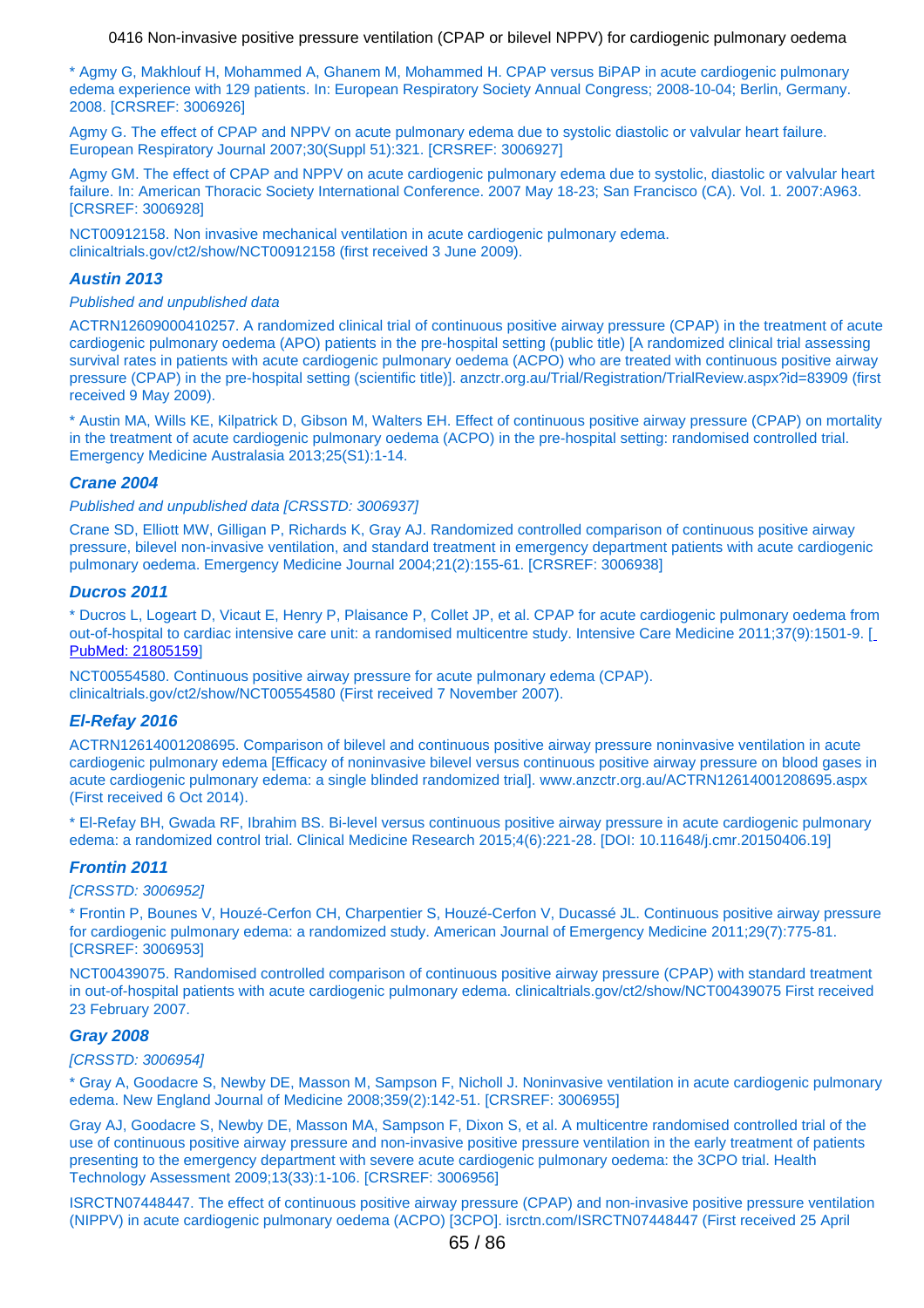### <span id="page-65-0"></span>2003).

### **Hao 2002**

### [CRSSTD: 3007072]

Hao CX, Luo XR, Liu YM. Treatment of severe cardiogenic pulmonary edema with continuous positive airway pressure by nasal face mask. Acta Academiae Medicinae Jiangxi 2002;42(5):48-50. [CRSREF: 3007073]

### **Kelly 2002**

Published and unpublished data [CRSSTD: 3006957]

Kelly CA, Newby DE, McDonagh TA, MacKay TW, Barr J, Boon NA, et al. Randomised controlled trial of continuous positive airway pressure and standard oxygen therapy in acute pulmonary oedema. European Heart Journal 2002;23(17):1379-86. [CRSREF: 3006958]

### **L'Her 2004**

#### [CRSSTD: 3006959]

L'Her E, Duquesne F, Girou E, Rosiere XD, Le Conte P, Renault S, et al. Noninvasive continuous positive airway pressure in elderly cardiogenic pulmonary edema patients. Intensive Care Medicine 2004;30(5):882-8. [CRSREF: 3006960]

#### **Levitt 2001**

#### [CRSSTD: 3006961]

Levitt MA. A prospective, randomized trial of BiPAP in severe acute congestive heart failure. Journal of Emergency Medicine 2001;21(4):363-9. [CRSREF: 3006962]

#### **Li 2005**

#### [CRSSTD: 3007128]

Li XK, Zhao WH. The treatment of acute cardiogenic pulmonary edema with noninvasive positive pressure ventilation. Chongqing Medical Journal 2005;34(4):575-6. [CRSREF: 3007129]

### **Lin 1991**

[CRSSTD: 3006965]

Lin M, Chiang H. The efficacy of early continuous positive airway pressure therapy in patients with acute cardiogenic pulmonary edema. Journal of the Formosan Medical Association 1991;90(8):736-43. [CRSREF: 3006966]

#### **Lin 1995**

#### [CRSSTD: 3006967]

Lin M, Yang Y, Chiang H, Chang M, Chiang BN, Cheitlin MD. Reappraisal of continuous positive airway pressure therapy in acute cardiogenic pulmonary edema. Chest 1995;107(5):1379-86. [CRSREF: 3006968]

### **Masip 2000**

#### [CRSSTD: 3006971]

Masip J, Betbesé AJ, Paéz J, Vecilla F, Cañizares R, Padró J, et al. Non-invasive pressure support ventilation versus conventional oxygen therapy in acute cardiogenic pulmonary oedema: a randomized trial. Lancet 2000;356:2126-32. [CRSREF: 3006972]

### **Moritz 2003**

#### [CRSSTD: 3007152]

Moritz F, Benichou J, Vanhest M, Richard JC, Line S, Hellot MF, et al. Boussignac continuous positive airway pressure device in the emergency care of acute cardiogenic pulmonary oedema: a randomized pilot study. European Journal of Emergency Medicine 2003;10(3):204-8. [CRSREF: 3007153; [PubMed: 12972896](http://www.ncbi.nlm.nih.gov/pubmed/12972896)]

#### **Nava 2003**

#### Published and unpublished data [CRSSTD: 3006977]

Carbone G, Di Battista N, Nava S. Noninvasive bilevel ventilation vs conventional therapy in the treatment of acute cardiogenic pulmonary edema: a randomized controlled study. European Respiratory Journal 2000;16:A3815. [CRSREF: 3006978]

\* Nava S, Carbone G, DiBattista N, Bellone A, Baiardi P, Cosentini R, et al. Noninvasive ventilation in cardiogenic pulmonary edema. American Journal of Respiratory and Critical Care Medicine 2003;168(12):1432-7. [CRSREF: 3006979; MEDLINE: 12958051]

Nava S. Bilevel ventilation reduces the rate of endotracheal intubation in the hypercapnic, but not in the hypoxemic patients during acute respiratory failure due to cardiogenic pulmonary edema: a multicenter randomized study vs standard medical therapy. European Respiratory Journal 2001;18:A184s. [CRSREF: 3006980]

### **Park 2001**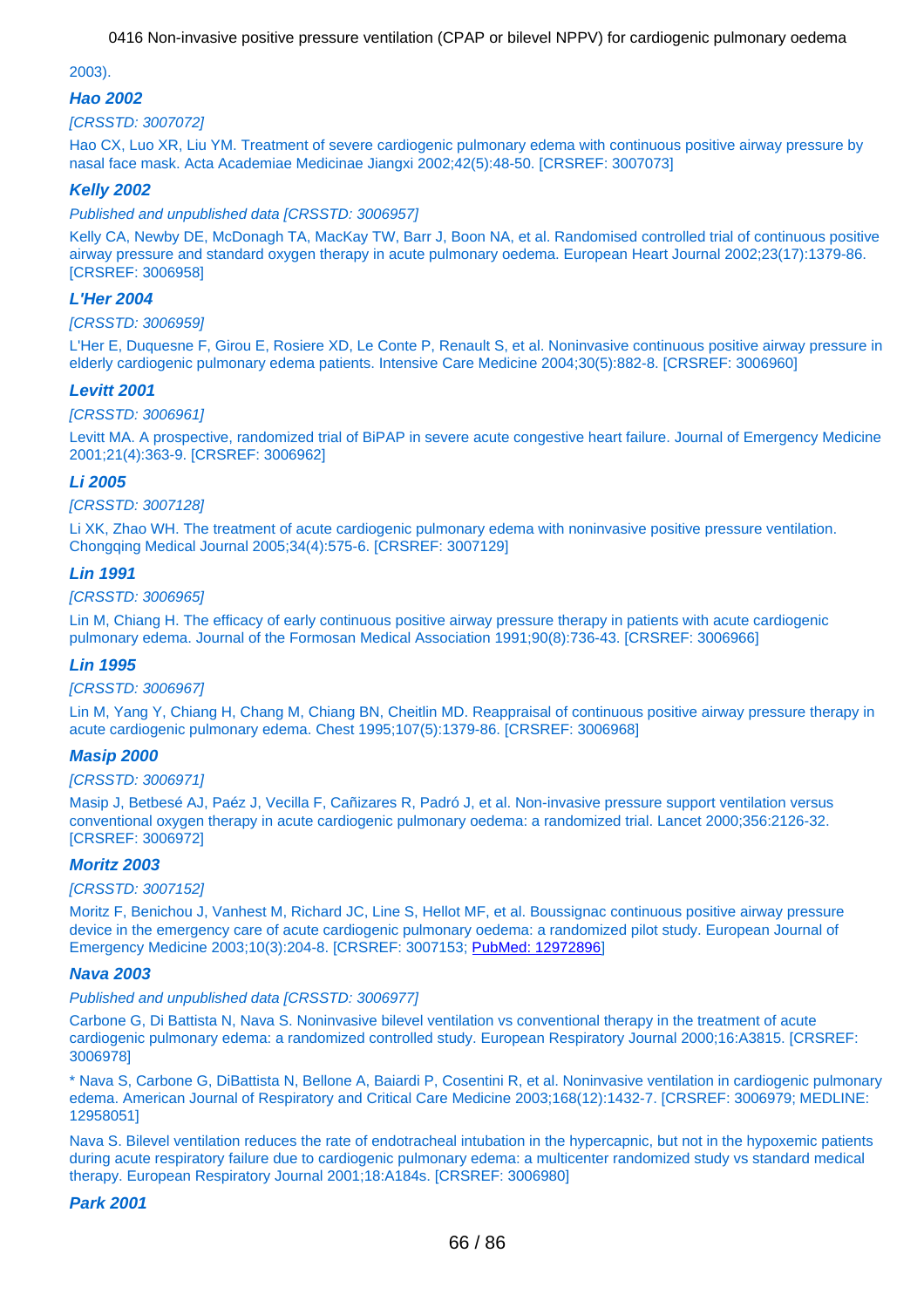#### <span id="page-66-0"></span>Published and unpublished data [CRSSTD: 3006981]

\* Park M, Lorenzi-Filho G, Feltrim MI, Viecili PR, Sangean MC, Volpe M, et al. Oxygen therapy, continuous positive airway pressure, or noninvasive bilevel positive pressure ventilation in the treatment of acute cardiogenic pulmonary edema. Arquivos Brasileiros de Cardiologia 2001;76(3):226-30. [CRSREF: 3006982; [PubMed: 11262572](http://www.ncbi.nlm.nih.gov/pubmed/11262572)]

Park M. Randomized prospective trial of oxygen, continuous and bilevel positive airway pressure in the treatment of cardiogenic acute pulmonary edema. American Journal of Respiratory and Critical Care Medicine 2002;165(Suppl 8):A27. [CRSREF: 3006983]

#### **Park 2004**

Published and unpublished data [CRSSTD: 3006984]

Park M, Sangean MC, Volpe MS, Feltrim MIZ, Nozawa E, Leite PF, et al. Randomized, prospective trial of oxygen, continuous positive airway pressure by face mask in acute cardiogenic pulmonary edema. Critical Care Medicine 2004; 32(12):2407-15. [CRSREF: 3006985; [PubMed: 15599144](http://www.ncbi.nlm.nih.gov/pubmed/15599144)]

#### **Räsänen 1985**

#### [CRSSTD: 3006986]

Räsänen J, Heikkilä J, Downs J, Nikki P, Väisänen I, Viitanen A. Continuous positive airway pressure by face mask in acute cardiogenic pulmonary edema. American Journal of Cardiology 1985;55(4):296-300. [CRSREF: 3006987; [PubMed:](http://www.ncbi.nlm.nih.gov/pubmed/3881920) [3881920](http://www.ncbi.nlm.nih.gov/pubmed/3881920)]

### **Takeda 1997**

Published and unpublished data [CRSSTD: 3006990]

Takeda S, Takano T, Ogawa R. The effect of nasal continuous positive airway pressure on plasma endothelin-1 concentrations in patients with severe cardiogenic pulmonary edema. Anesthesia and Analgesia 1997;84(5):1091-6. [CRSREF: 3006991; [PubMed: 9141937](http://www.ncbi.nlm.nih.gov/pubmed/9141937)]

#### **Takeda 1998**

Published and unpublished data [CRSSTD: 3006992]

Takeda S, Neijima J, Takano T, Nakanishi K, Takayama M, Sakamoto A, et al. Effect of nasal continuous positive airway pressure on pulmonary edema complicating acute myocardial infarction. Japanese Circulation Journal 1998;62(8):553-8. [CRSREF: 3006993; [PubMed: 9741730](http://www.ncbi.nlm.nih.gov/pubmed/9741730)]

#### **Thys 2002**

Published and unpublished data [CRSSTD: 3006994]

Thys F, Roeseler J, Reynaert M, Liistro G, Rodenstein DO. Noninvasive ventilation for acute respiratory failure: a prospective randomised placebo-controlled trial. European Respiratory Journal 2002;20(3):545-55. [CRSREF: 3006995; [PubMed:](http://www.ncbi.nlm.nih.gov/pubmed/12358327) [12358327](http://www.ncbi.nlm.nih.gov/pubmed/12358327)]

#### **Zokaei 2016**

Zokaei A, Ahmadi SJ, Hemmati N. Noninvasive Pressure Control Inverse Ratio Ventilation (NIPCIRV) versus conventional oxygen therapy for treatment of acute cardiogenic pulmonary edema. Research Journal of Medical Sciences 2016; 10(5):449-52. [DOI: 10.3923/rjmsci.2016.449.452]

#### **Excluded studies**

#### **ACTRN12610000487011**

ACTRN12610000487011. Prehospital continuous positive airway pressure (CPAP) for acute cardiogenic pulmonary oedema: a randomised controlled trial [In prehospital patients with acute cardiogenic pulmonary oedema, does continuous positive airway pressure (CPAP) plus standard care, compared to standard care alone, reduce mortality?]. www.anzctr.org.au/ACTRN12610000487011.aspx (First received 9 June 2010).

#### **ACTRN12610000528055**

ACTRN12610000528055. The effects of continuous positive airway pressure on lung function in patients with acute exacerbation of heart failure [In patients with acute decompensated heart failure does continuous positive airway pressure compared to oxygen or standard medical therapy result in improved lung function?]. www.anzctr.org.au/ACTRN12610000528055.aspx (First received 25 June 2010).

#### **Baratz 1992**

#### [Other: PMID 1424858]

Baratz DM, Westbrook PR, Shah PK, Mohsenifar Z. Effect of nasal continuous positive airway pressure on cardiac output and oxygen delivery in patients with congestive heart failure. Chest 1992;102(5):1397-401. [\[](http://www.ncbi.nlm.nih.gov/pubmed/1424858) [PubMed: 1424858](http://www.ncbi.nlm.nih.gov/pubmed/1424858)]

### **Bautin 2005**

Published and unpublished data [CRSSTD: 3006929]

Bautin A, Khubulava G, Naumov A, Garifzjanov A, Etin V. NPPV in the treatment of the cardiogenic edema (CPE) after heart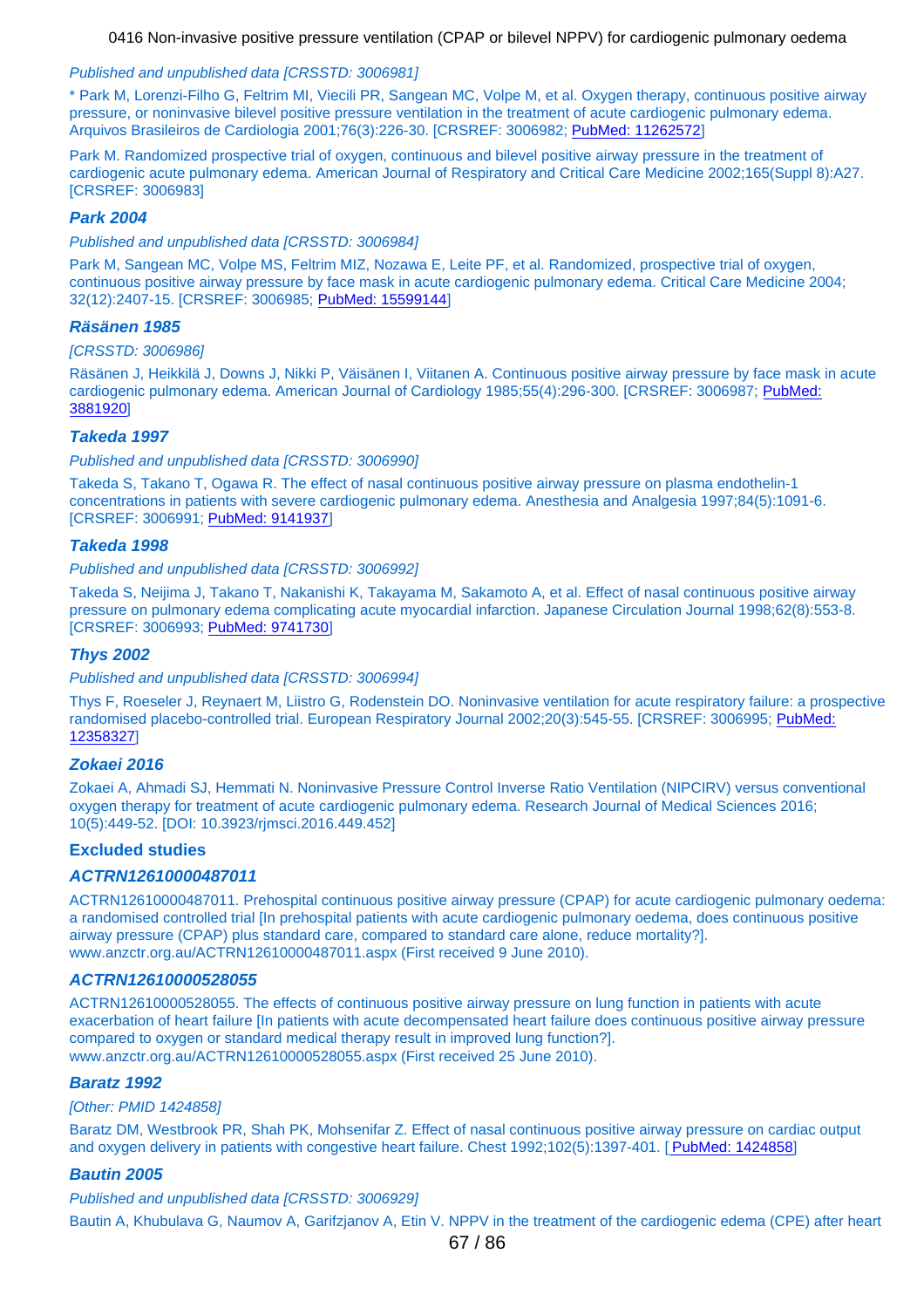surgery. European Respiratory Journal 2005;26(Suppl 49):3112. [CRSREF: 3006930]

#### **Belenguer-Muncharaz 2017**

#### [ClinicalTrials.gov: NCT02977572]

Belenguer-Muncharaz A, Mateu-Campos L, Gonzalez-Luis R, Vidal-Tegedor B, Ferrandiz-Selles A, Arguedas-Cervera J, et al. Non-invasive mechanical ventilation versus continuous positive airway pressure relating to cardiogenic pulmonary edema in an intensive care unit. Archivos de Bronconeumologia 2017;53(10):561-7. [\[](http://www.ncbi.nlm.nih.gov/pubmed/28689679) [PubMed: 28689679](http://www.ncbi.nlm.nih.gov/pubmed/28689679)]

#### **Bellone 2002**

#### [CRSSTD: 3007018]

Bellone A, Barbieri A, Ricci C, Iori E, Donateo M, Massobrio M, et al. Acute effects of non-invasive ventilatory support on functional mitral regurgitation in patients with exacerbation of congestive heart failure. Intensive Care Medicine 2002; 28(9):1348-50. [CRSREF: 3007019; DOI: 10.1007/s00134-002-1424-1]

#### **Bellone 2004**

#### [CRSSTD: 3006931]

Bellone A, Monari A, Cortellaro F, Vetorello M, Arlati S, Coen D. Myocardial infarction rate in acute pulmonary edema: noninvasive support ventilation versus continuous positive airway pressure. Critical Care Medicine 2004;32(9):1860-5. [CRSREF: 3006932]

#### **Bellone 2005**

#### [CRSSTD: 3006933]

Bellone A, Vettorello M, Monari A, Cortellaro F, Coen D. Noninvasive pressure support ventilation vs. continuous positive airway pressure in acute hypercapnic pulmonary edema. Intensive Care Medicine 2005;31:807-11. [CRSREF: 3006934]

#### **Bendjelid 2005**

Bendjelid K, Schütz N, Suter PM, Fournier G, Jacques D, Fareh S, et al. Does continuous positive airway pressure by face mask improve patients with acute cardiogenic pulmonary edema due to left ventricular diastolic dysfunction? Chest 2005; 127(3):1053-8. [\[](http://www.ncbi.nlm.nih.gov/pubmed/15764794) [PubMed: 15764794](http://www.ncbi.nlm.nih.gov/pubmed/15764794)]

### **Bersten 1991**

#### Published and unpublished data [CRSSTD: 3006935]

Bersten AD, Holt AW, Vedig AE, Skowronski GA, Bagooley CJ. Treatment of severe cardiogenic pulmonary edema with continuous positive airway pressure delivered by face mask. New England Journal of Medicine 1991;325(26):1825-30. [CRSREF: 3006936]

#### **Blanco 2015**

Blanco JB, Esquinas AM. Acute effects of cont[in](http://www.ncbi.nlm.nih.gov/pubmed/25830857)uous positive airway pressure on pulse pressure in CHF. Arquivos Brasileiros de Cardiologia 2015;104(2):175-6. [ [PubMed: 25830857](http://www.ncbi.nlm.nih.gov/pubmed/25830857)]

#### **Chadda 2002**

#### [CRSSTD: 3007034; DOI: 10.1097/01.CCM.0000034691.01813.94]

Chadda K, Annane D, Hart N, Gajdos P, Raphael JC, Lofaso F. Cardiac and respiratory effects of continuous positive airway pressure and noninvasive ventilation in acute cardiac pulmonary edema. Critical Care Medicine 2002;30(11):2457-61. [CRSREF: 3007035]

#### **Craven 2000**

Craven RA, Singletary N, Bosken L, Sewell E, Payne M, Lip[se](http://www.ncbi.nlm.nih.gov/pubmed/11044006)y R. Use of bilevel positive airway pressure in out-of-hospital patients. Academic Emergency Medicine 2000;7(9):1065-8. [ [PubMed: 11044006](http://www.ncbi.nlm.nih.gov/pubmed/11044006)]

#### **Delclaux 2000**

#### [CRSSTD: 3006939]

Delclaux C, L'Her E, Alberti C, Mancebo J, Abroug F, Conti G, et al. Treatment of acute hypoxemic nonhypercapnic respiratory insufficiency with continuous positive airway pressure delivery by a face mask. JAMA 2000;284:2352-60. [CRSREF: 3006940]

#### **Dib 2012**

Dib JE, Matin SA, Luckert A. Prehospital use of continuous positive airway pressure for acute severe congestive heart failure. Journal of Emergency Medicine 2012;42(5):553-8. [\[](http://www.ncbi.nlm.nih.gov/pubmed/21911283) [PubMed: 21911283](http://www.ncbi.nlm.nih.gov/pubmed/21911283)]

#### **Ferrari 2007**

#### [CRSSTD: 3006941; ClinicalTrials.gov: NCT00453947]

Ferrari G, Olliveri F, De Filippi G, Milan A, Apra F, Boccuzzi A, et al. Noninvasive positive airway pressure and risk of myocardial infarction in acute cardiogenic pulmonary edema: continuous positive airway pressure vs noninvasive positive pressure ventilation. Chest 2007;132(6):1804-9. [CRSREF: 3006942]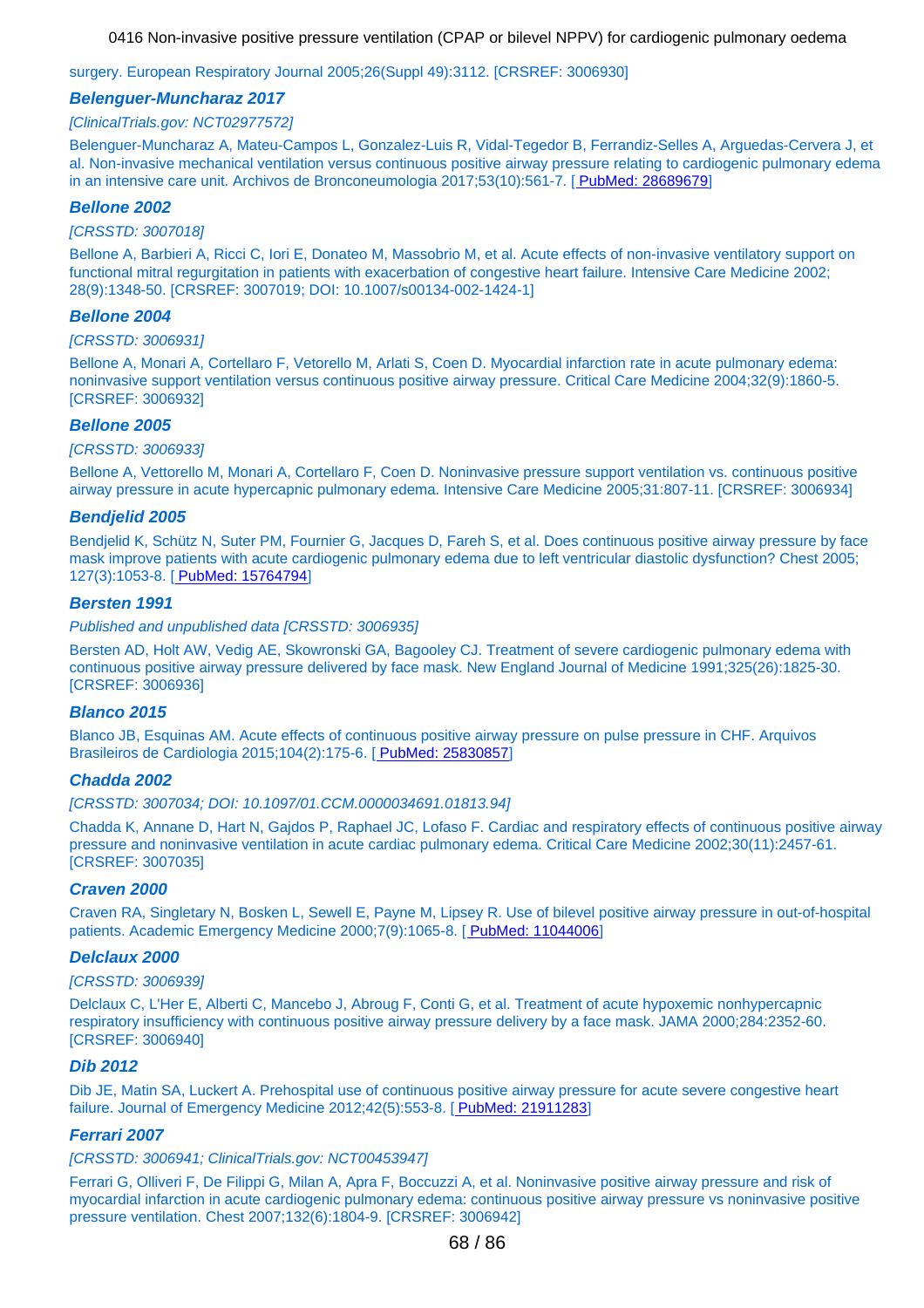### **Ferrari 2010**

#### [CRSSTD: 3006943]

Ferrari G, Groff P, De Filippi G, Giostra F, Mazzone M, Potale G, et al. Continuous positive airway pressure (CPAP) vs. noninvasive positive pressure ventilation (NIV) in acute cardiogenic pulmonary edema (ACPE): A prospective randomized multicentric study. Journal of Emergency Medicine 2006;30:246-7. [CRSREF: 3006944]

\* Ferrari G, Milan A, Groff P, Pagnozzi F, Mazzone M, Molino P, et al. Continuous positive airway pressure vs. pressure support ventilation in acute cardiogenic pulmonary edema: a randomized trial. Journal of Emergency Medicine 2010; 39(5):676-84. [CRSREF: 3006945]

NCT00446498. CPAP Versus NPPV in ACPE [Continuous positive airway pressure versus non-invasive positive pressure support ventilation in acute cardiogenic pulmonary oedema: a prospective randomised multicentre trial]. clinicaltrials.gov/show/nct00446498 (first received 13 March 2007).

#### **Ferrer 2003**

Ferrer M, Esquinas A, Leon M, Gonzalez G, Alarcon A, Torres A. Noninvasive ventilation in severe hypoxemic respiratory failure: a randomized clinical trial. American Journal of Respiratory and Critical Care Medicine 2003;168(12):1438-44.

#### **Fontanella 2010**

#### [CRSSTD: 3006949]

Bordonali T, Fontanella B, Affatato A, Saporetti A, Carubelli V, Ciccarese C, et al. Comparison of continuous positive airway pressure (CPAP) versus bilevel non invasive pressure support ventilation (NIPSV) in acute cardiogenic pulmonary edema. European Heart Journal 2009;30:369. [CRSREF: 3006950; EMBASE: 797]

\* Fontanella B, Affatato A, Ciccarese C, Sacchini M, Volpini M, Bianchetti F, et al. Prospective comparison of continuous positive airway pressure (CPAP) versus bilevel non invasive pressure support ventilation (BPAP) in acute cardiogenic pulmonary edema. European Heart Journal Supplements 2010;12 (supplement F):F37-F38. [CRSREF: 3006951]

#### **Foti 2009**

Foti G, Sangalli F, Berra L, Sironi S, Cazzaniga M, Rossi GP, et al. Is helmet CPAP first line pre-hospital treatment of presumed severe acute pulmonary edema? Intensive Care Medicine 2009;35(4):656-62. [\[](http://www.ncbi.nlm.nih.gov/pubmed/19030843) [PubMed: 19030843](http://www.ncbi.nlm.nih.gov/pubmed/19030843)]

#### **Gorbunova 2007**

#### [CRSSTD: 3007062]

Gorbunova M, Babak S, Tatrskiy A. Effect of nasal continuous positive airway pressure on respiratory failure and left ventricular dysfunction complicating acute myocardial infarction. European Respiratory Journal 2005;26(Suppl 49):1. [CRSREF: 3007063]

\* Gorbunova MV, Tatarsky AR, Babak SL, Golubev LA, Chuchalin AG. Clinical and hemodynamic effects of CPAP-therapy in patients with cardiogenic pulmonary edema [??????????? ? ???????????????? ??????? ???? - ??????? ? ????????? ? ???????????? ?????? ?????? ]. General Reanimatology 2007;3(1):52-6. [DOI: 10.15360/1813-9779-2007-1-52-56]

#### **Hubble 2006**

Hubble MW, Richards ME, Jarvis R, Millikan T, Young D. Effectiveness of prehospital continuous positive airway pressure in the management of acute pulmonary edema. Prehospital Emergency Care 2006;10(4):430-9. [\[](http://www.ncbi.nlm.nih.gov/pubmed/16997770) [PubMed: 16997770](http://www.ncbi.nlm.nih.gov/pubmed/16997770)]

#### **L'Her 2003**

L'Her E. Noninvasive mechanical ventilation in acute cardiogenic pulmonary edema. Current Opinion in Critical Care 2003; 9(1):67-71. [\[](http://www.ncbi.nlm.nih.gov/pubmed/12548032) [PubMed: 12548032](http://www.ncbi.nlm.nih.gov/pubmed/12548032)]

#### **Leman 2005**

Leman P, Greene S, Whelan K, Legassick T. Simple lightweight disposable continuous positive airways pressure mask to effectively treat acute pulmonary oedema: Randomized controlled trial. Emergency Medicine Australasia 2015;17(3):224-30. [\[](http://www.ncbi.nlm.nih.gov/pubmed/15953223) [PubMed: 15953223](http://www.ncbi.nlm.nih.gov/pubmed/15953223)]

#### **Liesching 2014**

\* Liesching T, Nelson DL, Cormier KL, Sucov A, Short K, Warburton R, et al. Randomized trial of bilevel versus continuous positive airway pressure for acute pulmonary edema. Journal of Emergency Medicine 2014;46(1):130-40. [\[](http://www.ncbi.nlm.nih.gov/pubmed/24071031) [PubMed:](http://www.ncbi.nlm.nih.gov/pubmed/24071031) [24071031](http://www.ncbi.nlm.nih.gov/pubmed/24071031)]

Liesching TN, Cromier K, Nelson D, Short K, Sucov A, Hill NS. Bilevel noninvasive ventilation vs continuous positive airway pressure to treat acute pulmonary edema. American Journal of Respiratory and Critical Care Medicine 2003;167(Suppl 7):27. [CRSREF: 3006964]

#### **Martin-Bermudez 2002**

Published and unpublished data [CRSSTD: 3006969]

Martin-Bermudez R, Rodríguez-Portal J, García-Garmendia J. Non-invasive ventilation in cardiogenic pulmonary edema.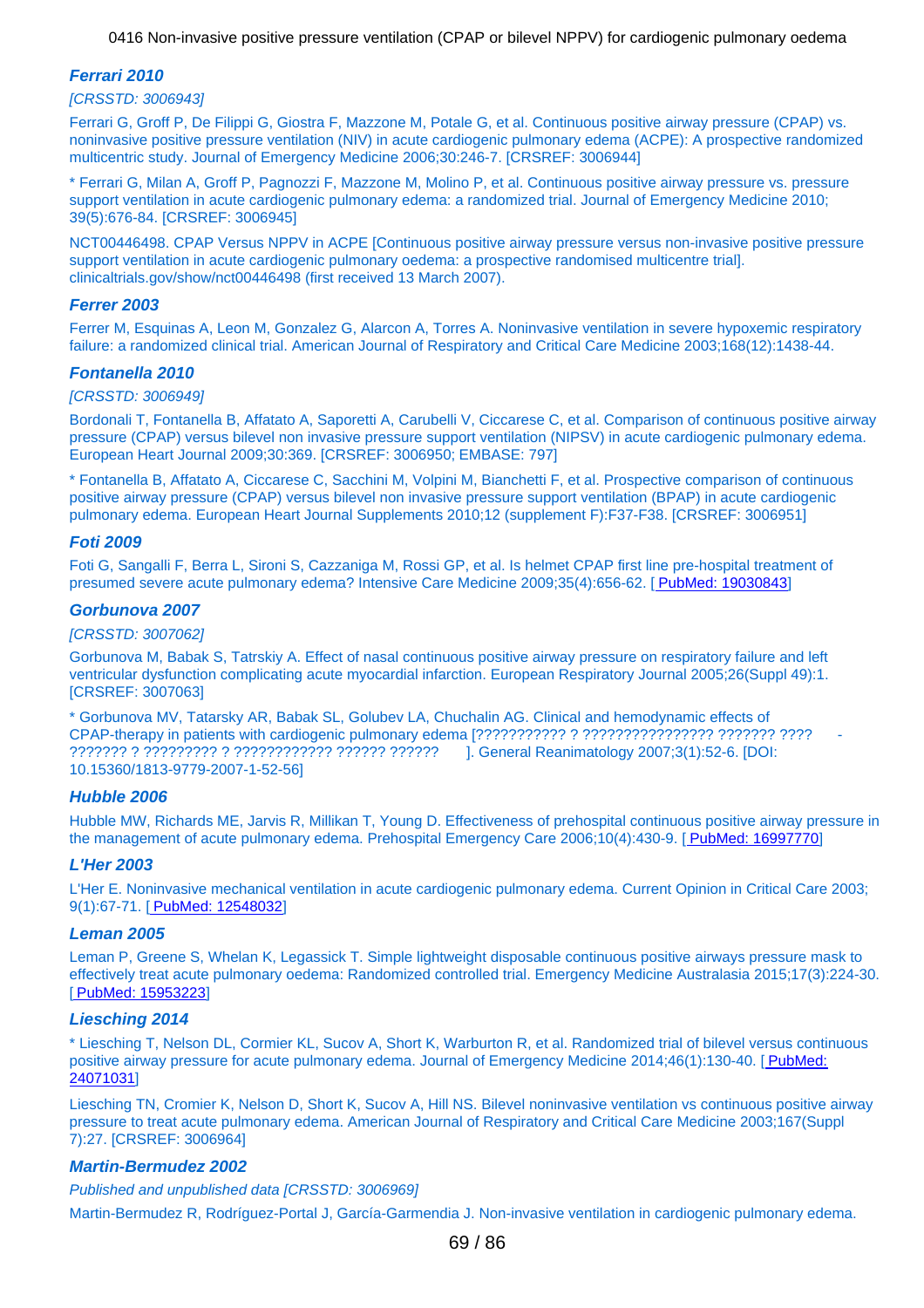Preliminary results of a randomized trial. Intensive Care Medicine 2002;28:S68. [CRSREF: 3006970]

#### **Mehta 1997**

#### [CRSSTD: 3006973]

Mehta S, Jay GD, Woolard RH, Hipona RA, Connolly EM, Cimini DM, et al. Randomized, prospective trial of bilevel versus continuous positive airway pressure in acute pulmonary edema. Critical Care Medicine 1997;25(4):620-8. [CRSREF: 3006974]

### **Minuto 2003**

Minuto A, Giacomini M, Giamundo B, Tartufari A, Denkewitz T, Marzorati S, et al. Non-invasive m[e](http://www.ncbi.nlm.nih.gov/pubmed/14735023)chanical ventilation in patients with acute cardiogenic pulmonary edema. Minerva Anestesiologica 2003;69(11):838-40. [ [PubMed: 14735023](http://www.ncbi.nlm.nih.gov/pubmed/14735023)]

#### **Moritz 2007**

#### [CRSSTD: 3006975]

Moritz F, Brousse B, Gellee B, Chajara A, L'Her E, Hellot MF, et al. Continuous positive airway pressure versus bilevel noninvasive ventilation in acute cardiogenic pulmonary edema: a randomized multicenter trial. Annals of Emergency Medicine 2007;50(6):666-75. [CRSREF: 3006976; [PubMed: 17764785](http://www.ncbi.nlm.nih.gov/pubmed/17764785)]

### **NCT00375154**

NCT00375154. HERMES Study: Study on the feasibility and efficiency of noninvasive positive-pressure ventilation (NPPV) in prehospital care [Noninvasive positive-pressure ventilation (NPPV) for acute respiratory failure in out-of-hospital patients: a multicenter, prospective, randomized controlled trial (PI: Thys)]. ClinicalTrials.gov/show/NCT00375154 (first received 12 September 2006).

#### **Nouira 2011**

Nouira S, Boukef R, Bouida W, Kerkeni W, Beltaief K, Boubaker H, et al. Non-invasive pressure support ventilation and CPAP in cardiogenic pulmonary edema: a multicenter randomized study in the emergency department. Intensive Care Medicine 2011;37(2):249-56. [\[](http://www.ncbi.nlm.nih.gov/pubmed/21136039) [PubMed: 21136039](http://www.ncbi.nlm.nih.gov/pubmed/21136039)]

#### **Oliver 2013**

Oliver CM, Narayanan M. Out-of-hospital CPAP in the treatment of cardiogenic pulmonary oedema. Journal of the Intensive Care Society 2013;14(2):176-7.

#### **Ozsancak 2013**

Ozsancak A, Sidhom SS, Liesching TN, Howard W, Hill NS. Evaluation of the total face mask for noninvasive ventilation to treat acute respiratory failure. Chest 2011;139(5):1034-41.

#### **Pagano 2018**

Pagano A, Numis FG, Rosato V, Russo T, Porta G, Bosso G, et al. Pressure support ventilation vs continuous positive airway pressure for treating of acute cardiogenic pulmonary edema: A pilot study. Respiratory Physiology & Neurobiology 2018;255:7-10. [DOI: 10.1016/j.resp.2018.04.007]

#### **Philip-Joet 1999**

#### [CRSSTD: 3007182]

Philip-Joet FF, Paganelli FF, Dutau HL. Hemodynamic effects of bilevel nasal positive airway pressure ventilation in patients with heart failure. Respiration 1999;66(2):136-43. [CRSREF: 3007183]

#### **Plaisance 2007**

#### [CRSSTD: 3007184]

NCT00390442. Out-of-hospital CPAP for severe cardiogenic pulmonary edema [Effect of continuous positive airway pressure as a first line therapy in out-of-hospital management of severe cardiogenic pulmonary edema]. clinicaltrials.gov/show/NCT00390442 (first received 19 October 2006).

\* Plaisance P, Pirracchio R, Berton C, Vicaut E, Payen D. A randomized study of out-of-hospital continuous positive airway pressure for acute cardiogenic pulmonary oedema. European Heart Journal 2007;28(23):2895-901. [CRSREF: 3007185]

#### **Popova 2010**

#### [CRSSTD: 3007190]

Popova X, Avdeev S, Nekludova G, Chuchalin A. Effect of noninvasive ventilation (NIV) on exercise tolerance in patients with acute decompensated heart failure. In: Europe Respiratory Society Conference: 2010 Sep 18-22; Barcelona, Spain. 2010:E3918. [CRSREF: 3007191]

### **Rusterholtz 1999**

#### [CRSSTD: 3007202]

Rusterholtz T, Kempf J, Berton C, Gayol S, Tournoud C, Zaehringer M, et al. Noninvasive pressure support ventilation (NIPSV) with face mask in patients with acute cardiogenic pulmonary edema. Intensive Care Medicine 1999;25(1):21-8.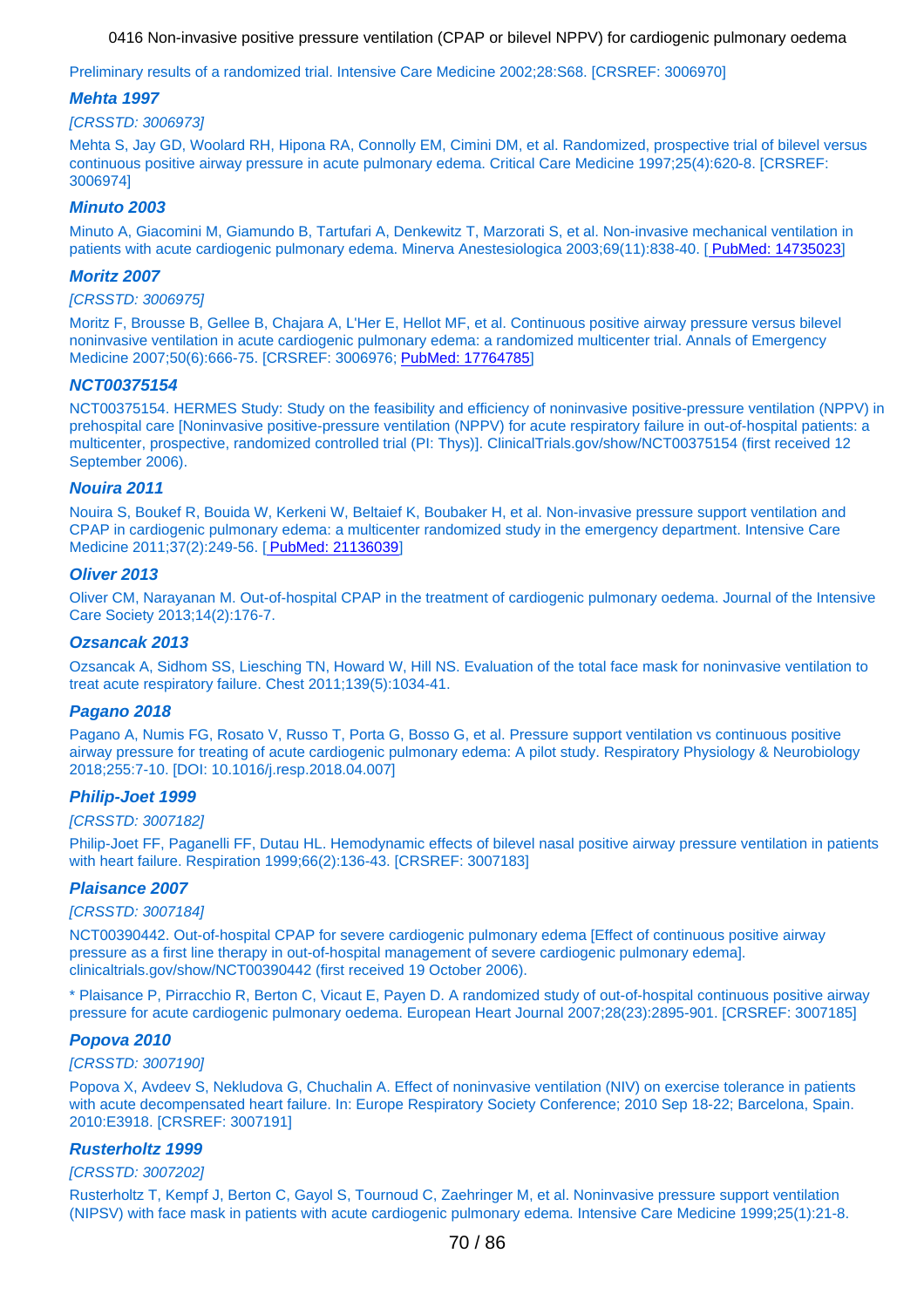#### [CRSREF: 3007203]

#### **Sharon 2000**

#### [CRSSTD: 3006988]

Sharon A, Shpirer I, Kaluski E, Moshkovitz Y, Milanov O, Polak R, et al. High-dose intravenous Isosorbide-dinitrate is safer and better than Bi-PAP ventilation for severe pulmonary edema. Journal of the American College of Cardiology 2000; 36(3):832-7. [CRSREF: 3006989; [PubMed: 10987607](http://www.ncbi.nlm.nih.gov/pubmed/10987607)]

#### **Somauroo 2000**

#### [CRSSTD: 3007222]

Somauroo J, Wilkinson M, White V, Rodrigues E, Connolly D, Calverley P, et al. Acute hemodynamic changes of nasal bilevel and continuous positive airway pressure ventilation in patients with congestive heart failure. American Journal of Respiratory and Critical Care Medicine 2000;161(3):A548. [CRSREF: 3007223]

### **Uy 2004**

Uy CA, Limpin MB, Guzman AV, De Guia TS. Continuous positive airway pressure among patients with cardiogenic pulmonary edema. American Journal of Respiratory and Critical Care Medicine 2004;169:A524.

#### **Vaisanen 1987**

#### [CRSSTD: 3007232]

Vaisanen IT, Rasane J. Continuous positive airway pressure and supplemental oxygen in the treatment of cardiogenic pulmonary edema. Chest 1987;92(3):481-5. [CRSREF: 3007233]

#### **Weitz 2007**

Published and unpublished data [CRSSTD: 3006996; Other: ]

Weitz G, Struck J, Zonak A, Balnus S, Perras B, Dodt C. Prehospital noninvasive pressure support ventilation for acute cardiogenic pulmonary edema. European Journal of Emergency Medicine 2007;14(5):276-9. [CRSREF: 3006997; [PubMed:](http://www.ncbi.nlm.nih.gov/pubmed/) ]

### **Studies awaiting classification**

#### **Ongoing studies**

## **Other references**

### **Additional references**

#### **Allison 1991**

Allison RC. Initial treatment of pulmonary edema: a physiological approach. American Journal of the Medical Sciences 1991;302(6):385-91. [MEDLINE: 1772126]

#### **Alviar 2018**

Alviar CL, Miller PE, McAreavey D, Katz JN, Lee B, Moriyama B, et al; ACC Critical Care Cardiology Working Group. Positive pressure ventilation in the cardiac intensive care unit. Journal of the American College of Cardiology 2018; 72(13):1532-53. [DOI: 10.1016/j.jacc.2018.06.074]

#### **Anzueto 2004**

Anzueto A, Frutos–Vivar F, Esteban A, Alía I, Brochard L. Stewart T, et al. Incidence, risk factors and outcome of barotrauma in mechanically ventilated patients. Intensive Care Medicine 2004;30(4):612-9.

#### **Benjamin 2017**

Benjamin EJ, Blaha MJ, Chiuve SE, Cushman M, Das SR, Deo R, et al. Heart disease and stroke statistics-2017 Update: A report From the American Heart Association. Circulation 2017;135(10):e146-603. [\[](http://www.ncbi.nlm.nih.gov/pubmed/28122885) [PubMed: 28122885](http://www.ncbi.nlm.nih.gov/pubmed/28122885)]

#### **Buda 1979**

Buda AJ, Pinsky MR, Ingels NB Jr, Daughters GT, Stinson EB, Alderman EL. Effect of intrathoracic pressure on left ventricular performance. New England Journal of Medicine 1979;301(9):453-9. [DOI: 10.1056/NEJM197908303010901]

#### **Collins 2006**

Collins SP, Mielniczuk LM, Whittingham HA, Boseley ME, Schramm DR, Storrow AB. The use of noninvasive ventilation in emergency department patients with acute cardiogenic pulmonary edema: a systematic review. Annals of Emergency Medicine 2006;48(3):260-9.

#### **Egger 1997**

Egger M, Smith GD, Schneider M, Minder C. Bias in meta-analysis detected by simple, graph test. BMJ 1997; 315(7109):629-34.

#### **Ezekowitz 2017**

Ezekowitz JA, O'Meara E, McDonald MA, Abrams H, Chan M, Ducharme A, et al. 2017 Comprehensive update of the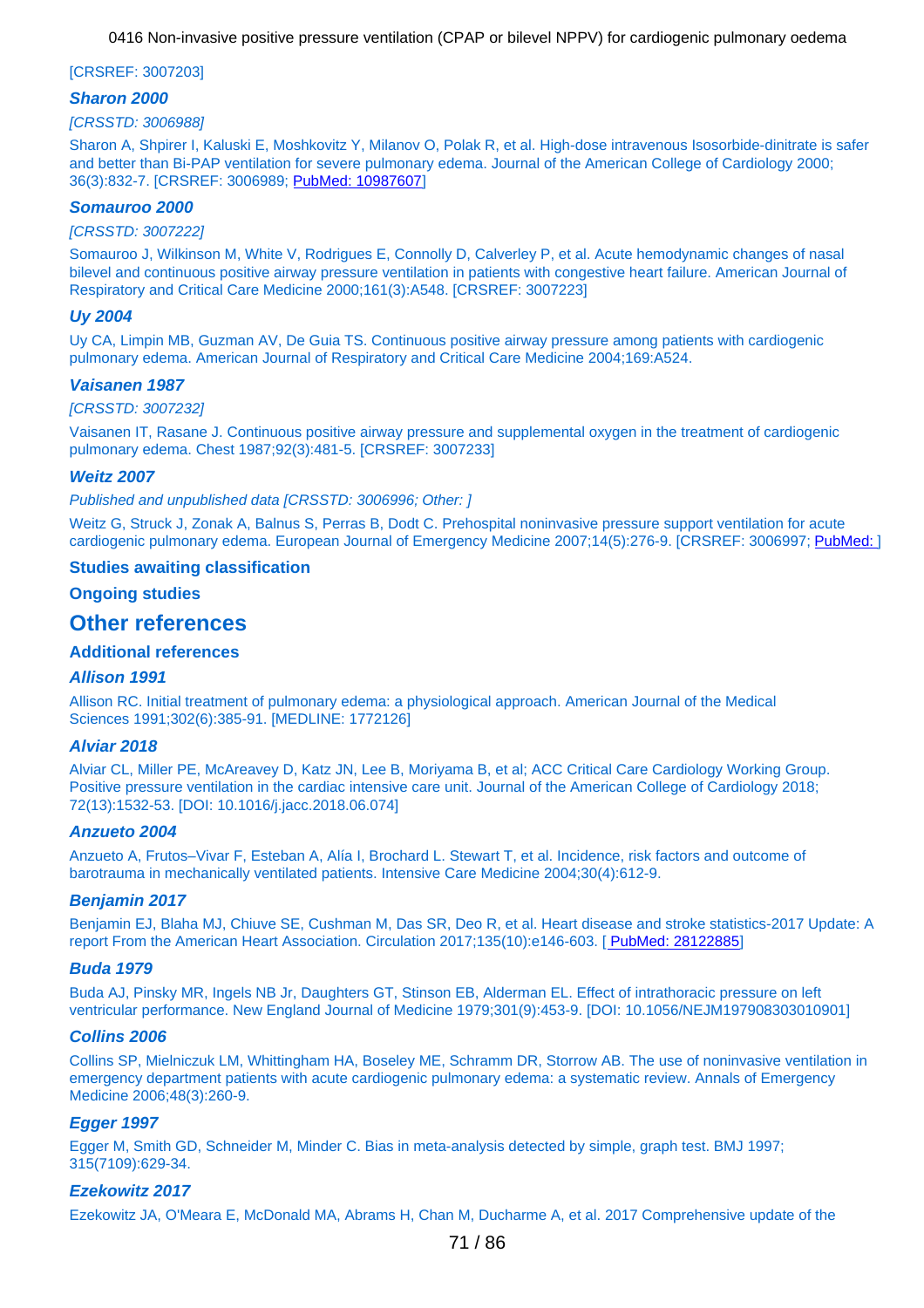Canadian Cardiov[a](http://www.ncbi.nlm.nih.gov/pubmed/29111106)scular Society guidelines for the management of heart failure. Canadian Journal of Cardiology 2017; 33(11):1342-433. [ [PubMed: 29111106](http://www.ncbi.nlm.nih.gov/pubmed/29111106)]

### **Gay 2009**

Gay PC. Complications of noninvasive ventilation in acute care. Respiratory Care 2009;54(2):246–57. [MEDLINE: 19173756]

#### **Guyatt 2008**

Guyatt GH, Oxman AD, Vist G, Kunz R, Falck-Ytter Y, Alonso-Coello P, et al; GRADE Working Group. GRADE: an emerging consensus on rating quality of evidence and strength of recommendations. BMJ 2008;336(7650):924-6. [DOI: 10.1136/bmj.39489.470347.AD]

#### **Hess 2004**

Hess DR. The evidence for noninvasive positive-pressure ventilation in th[e](http://www.ncbi.nlm.nih.gov/pubmed/15222912) care of patients in acute respiratory failure: a systematic review of the literature. Respiratory Care 2004;49(7):810–29. [ [PubMed: 15222912](http://www.ncbi.nlm.nih.gov/pubmed/15222912)]

#### **Higgins 2011**

Higgins JP, Green S, editor(s). Cochrane Handbook for Systematic Reviews of Interventions Version 5.1.0 (updated March 2011). The Cochrane Collaboration, 2011. Available from www.handbook.cochrane.org.

#### **Higgins 2017**

Higgins JP, Churchill R, Chandler J, Cumpston MS, editor(s). Cochrane Handbook for Systematic Reviews of Interventions version 5.2.0 (updated June 2017), Cochrane, 2017. Available from training.cochrane.org/handbook 2017.

#### **Higgins 2018**

Higgins JP, Lasserson T, Chandler J, Tovey D, Churchill R. Methodological Expectations of Cochrane Intervention Reviews. community.cochrane.org/mecir-manual 2018 (accessed 25 March 2019).

#### **Ho 2006**

Ho KM, Wong K. A comparison of continuous and bi-level positive airway pressure non-invasive ventilation in patients with acute cardiogenic pulmonary oedema: a meta-analysis. Critical Care 2006;10(2):R49.

#### **Jadad 2000**

Jadad AR, Moher M, Browman GP, Booker L, Sigouin C, Fuentes M, et al. Systematic reviews and meta-analyses on treatment of asthma: critical evaluation. BMJ 2000;320(7234):537-40.

#### **Lefebvre 2011**

Lefebvre C, Manheimer E, Glanville J. Chapter 6: Searching for studies. In: Higgins JP, Green S, editor(s). Cochrane Handbook for Systematic Reviews of Interventions Version 5.1.0 (updated March 2011). The Cochrane Collaboration, 2011. Available from www.handbook.cochrane.org.

#### **Lenique 1997**

Lenique F, Habis M, Lofaso F, Dubois-Rande JL, Harf A, Brochard L. Ventilatory and haemodynamic effects of continuous positive airway pressure in left heart failure. American Journal of Respiratory and Critical Care Medicine 1997;155(2):500-5. [DOI: 10.1164/ajrccm.155.2.9032185]

#### **Levine 2008**

Levine S, Nguyen T, Taylor N, Friscia ME, Budak MT, Rothenberg P. Rapid disuse atrophy of diaphragm fibers in mechanically ventilated humans.. New England Journal of Medicine 2008;358(13):1327-35. [DOI: 10.1056/NEJMoa070447]

#### **Magder 1983**

Magder SA, Lichtenstein S, Adelman AG. Effect of negative pleural pressure on left ventricular hemodynamics. American Journal of Cardiology 1983;52(5):588-93. [MEDLINE: 6613883]

#### **Masip 2005**

Masip J, Roque M, Sanchez B, Fernandez R, Subirana M, Exposito JA. Noninvasive ventilation in acute cardiogenic pulmonary edema: systematic review and meta-analysis. JAMA 2005;294(24):3124-30.

#### **McKibbon 2004**

McKibbon KA, Wilczynski NL, Haynes RB. What do evidence-based secondary journals tell us about the publication of clinically important article in primary healthcare journals? BMC Medicine 2004;2:33.

#### **Nadar 2005**

Nadar S, Prasad N, Taylor RS, Lip GY. Positive pressure ventilation in the management of acute and chronic cardiac failure: a systematic review and meta-analysis. International Journal of Cardiology 2005;99(2):171-85. [DOI: 10.1016/j.ijcard.2004.03.047]

#### **Nava 2009**

Nava S, Hill N. Non-invasive ventilation in acute respiratory failure. Lancet 2009;374(9685):250-9. [DOI: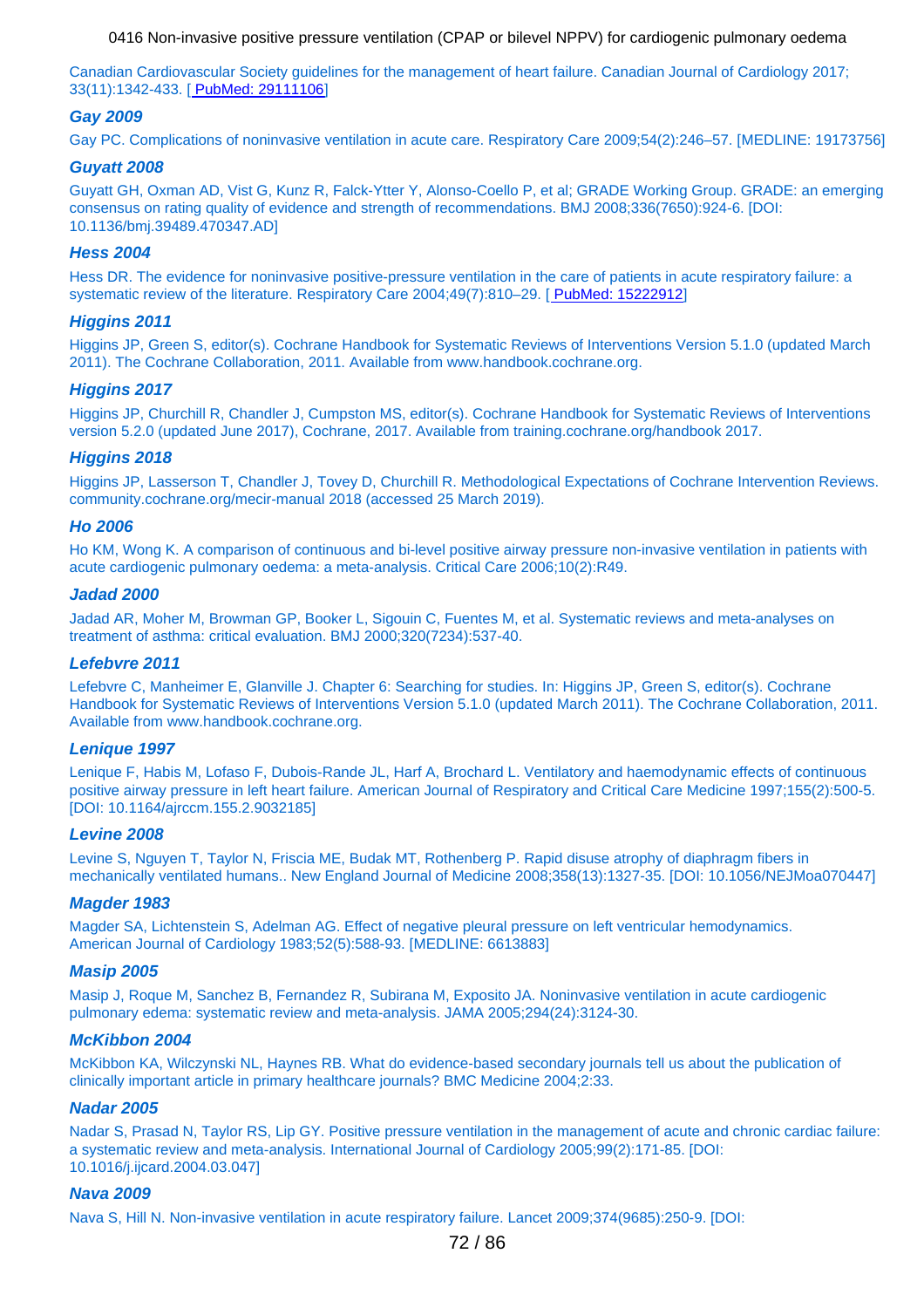#### 10.1016/S0140-6736(09)60496-7]

## **Packer 1993**

Packer M. How should physicians view heart-failure - the philosophical and physiological evolution of 3 conceptual models of the disease. American Journal of Cardiology 1993;71(9):C3-C11. [DOI: 10.1016/0002-9149(93)90081-M]

#### **Pang 1998**

Pang D, Keenan SP, Cook DJ, Sibbald WJ. The effect of positive pressure airway support on mortality and the need for intubation in cardiogenic pulmonary edema: a systematic review. Chest 1998;114(4):1185-92. [MEDLINE: 9792593]

## **Peter 2006**

Peter JV, Moran JL, Phillips-Hughes J, Graham P, Bersten AD. Effect of non-invasive positive pressure ventilation (NIPPV) on mortality in patients with acute cardiogenic pulmonary oedema: a meta-analysis. Lancet 2006;367:1155-63.

## **Ponikowski 2016**

Ponikowski P, Voors AA, Anker SD, Bueno H, Cleland JG, Coats AJ, et al; ESC Scientific Document Group. 2016 ESC Guidelines for the diagnosis and treatment of acute and chronic heart failure: The Task Force for the diagnosis and treatment of acute and chronic heart failure of the European Society of Cardiology (ESC) Developed with the special contribution of the Heart Failure Association (HFA) of the ESC. European Heart Journal 2016;37(27):2129-200. [DOI: 10.1093/eurheartj/ehw128]

## **Potts 2009**

Potts JM. Noninvasive positive pressure ventilation: effect on mortality in acute cardiogenic pulmonary edema: a pragmatic meta-analysis. Polskie Archiwum Medycyny Wewn?trznej 2009;119(6):349-52.

#### **Review Manager 2014**

Review Manager (RevMan) [Computer program]. Version 5.3. Copenhagen: The Nordic Cochrane Centre, The Cochrane Collaboration, 2014.

## **Rudiger 2005**

Rudiger A, Harjola VP, Muller A, Mattila E, Saila P, Nieminen M, et al. Acute heart failu[r](http://www.ncbi.nlm.nih.gov/pubmed/15921809)e: clinical presentation, one-year mortality and prognostic factors. European Journal of Heart Failure 2005;7(4):662-70. [ [PubMed: 15921809](http://www.ncbi.nlm.nih.gov/pubmed/15921809)]

#### **Slutsky 2013**

Slutsky AS, Ranieri VM. Ventilator-induced lung injury. New England Journal of Medicine 2013;369(22):2126-36. [MEDLINE: 24283226]

## **Spalding 2017**

Spalding MC, Cripps MW, Minshall CT. Ventilator-associated pneumonia: new definitions. Critical Care Clinics 2017; 33(2):277-92. [DOI: 10.1016/j.ccc.2016.12.009]

#### **Sterne 2011**

Sterne JA, Sutton AJ, Ioannidis JP, Terrin N, Jones DR, Lau J, et al. Recommendations for examining and interpreting funnel plot asymmetry in meta-analyses of randomised controlled trials. BMJ 2011;343:d4002. [DOI: 10.1136/bmj.d4002]

#### **Tobin 1994**

Tobin MJ. Mechanical ventilation. New England Journal of Medicine 1994;330(15):1056-61. [DOI: 10.1056/NEJM199404143301507]

#### **Wang 2005**

Wang CS, FitzGerald JM, Schulzer M, Mak E, Ayas NT. Does this dyspneic patient in the emergency department have congestive heart failure? JAMA 2005;294(15):1944-56. [DOI: 10.1001/jama.294.15.1944; MEDLINE: 16234501]

#### **Weng 2010**

Weng CL, Zhao YT, Liu QH, Fu CJ, Sun F, Ma YL, et al. Meta-analysis: Noninvasive ventilation in acute cardiogenic pulmonary edema. Annals of Internal Medicine 2010;152(9):590-600.

#### **Winck 2006**

Winck JC, Azevedo LF, Costa-Pereira A, Antonelli M, Wyatt JC. Efficacy and safety of non-invasive ventilation in the treatment of acute cardiogenic pulmonary edema - a systematic review and meta-analysis. Critical Care (London, England) 2006;10(2):R69.

#### **Yancy 2013**

Yancy CW, Jessup M, Bozkurt B, Butler J, Casey DE Jr, Drazner MH, et al; American College of Cardiology Foundation/American Heart Association Task Force on Practice Guidelines. 2013 ACCF/AHA guideline for the management of heart failure: a report of the American College of Cardiology Foundation/American Heart Association Task Force on practice guidelines. Circulation 2013;128(16):e240-327. [DOI: 10.1161/CIR.0b013e31829e8776]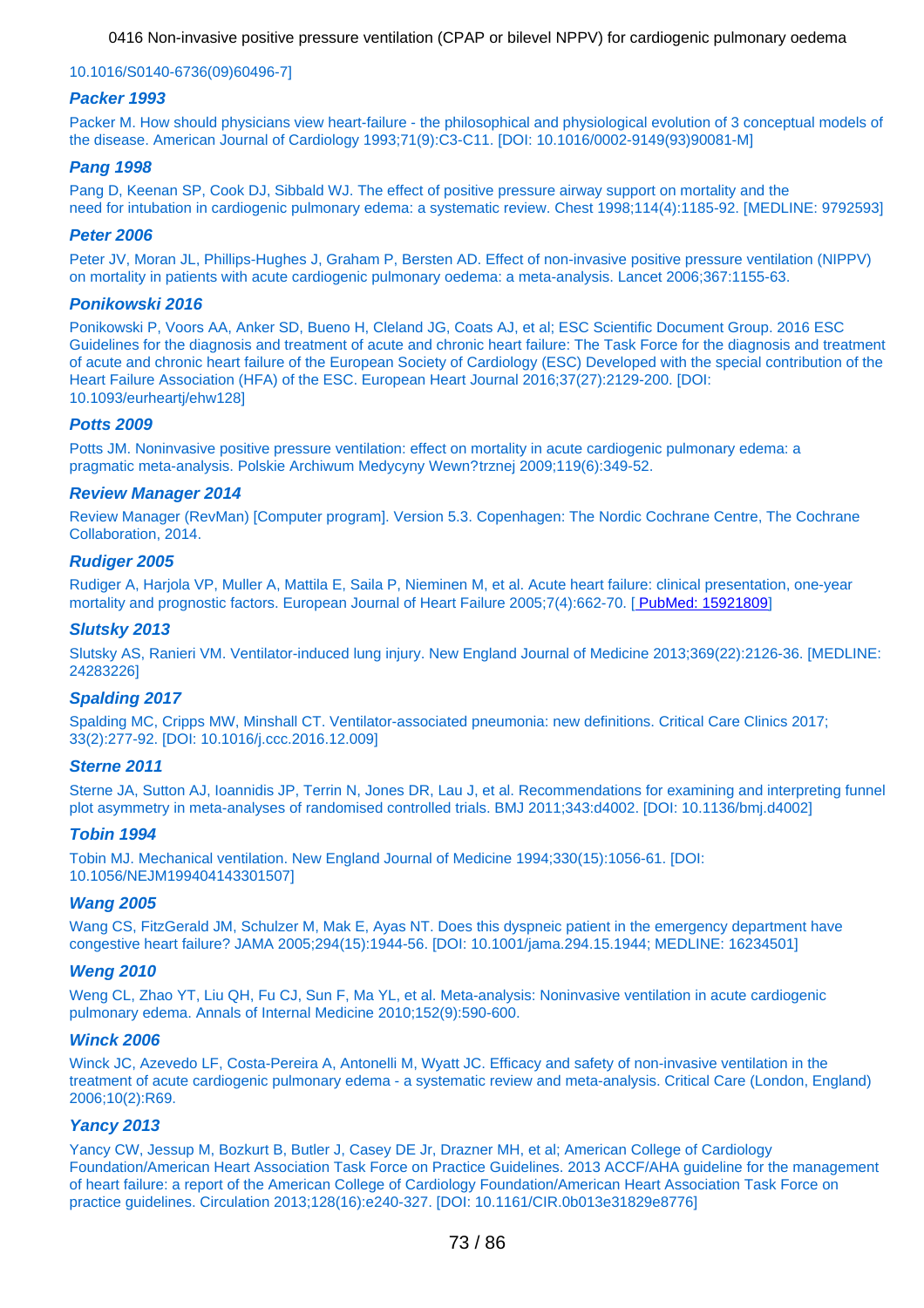## **Zumdahl 2002**

Zumdahl, SS. Chemical Principles. 4th edition. Boston, MA: Houghton Mifflin Company, 2002.

## **Other published versions of this review**

## **Vital 2005**

Vital FMR, Sen A, Atallah AN, Ladeira MTT, Soares BGDO, Burns KEA, Hawkes C. Non-invasive positive pressure ventilation (CPAP or BiPAP) in cardiogenic pulmonary oedema (Protocol). Cochrane Database of Systematic Reviews 2005, Issue 3. Art. No.: CD005351 DOI: 10.1002/14651858.CD005351.

## **Vital 2008**

Vital FMR, Saconato H, Ladeira MT, Sen A, Hawkes CA, Soares B, Burns KEA, Atallah ÁN. Non-invasive positive pressure ventilation (CPAP or bilevel NPPV) for cardiogenic pulmonary edema. Cochrane Database of Systematic Reviews 2008, Issue 3. Art. No.: CD005351 DOI: 10.1002/14651858.CD005351.pub2.

## **Vital 2013**

Vital FMR, Ladeira MT, Atallah ÁN. Non?invasive positive pressure ventilation (CPAP or bilevel NPPV) for cardiogenic pulmonary oedema. Cochrane Database of Systematic Reviews 2013, Issue 5. Art. No.: CD005351 DOI: 10.1002/14651858.CD005351.pub3.

## **Classification pending references**

## **Data and analyses**

## **1 NPPV vs SMC**

| <b>Outcome or Subgroup</b>                                          | <b>Studies</b> |      | <b>Participants Statistical Method</b> | <b>Effect Estimate</b>  |
|---------------------------------------------------------------------|----------------|------|----------------------------------------|-------------------------|
| 1.1 HOSPITAL MORTALITY                                              | 21             | 2484 | Risk Ratio(M-H, Random, 95% CI)        | $0.65$ [0.51, 0.82]     |
| 1.2 Hospital mortality - by NPPV                                    | 21             | 2484 | Risk Ratio(M-H, Random, 95% CI)        | $0.71$ [0.58, 0.87]     |
| 1.2.1 CPAP vs SMC                                                   | 16             | 1454 | Risk Ratio(M-H, Random, 95% CI)        | $0.65$ [0.48, 0.88]     |
| 1.2.2 bilevel NPPV vs SMC                                           | 11             | 1030 | Risk Ratio(M-H, Random, 95% CI)        | $0.72$ [0.53, 0.98]     |
| 1.3 Hospital mortality - by location                                | $\mathsf{21}$  | 2484 | Risk Ratio(M-H, Random, 95% CI)        | $0.65$ [0.51, 0.82]     |
| 1.3.1 ER                                                            | 10             | 1596 | Risk Ratio(M-H, Random, 95% CI)        | $0.66$ [0.47, 0.93]     |
| 1.3.2 ICU                                                           | 10             | 862  | Risk Ratio(M-H, Random, 95% CI)        | $0.52$ [0.35, 0.77]     |
| 1.3.3 unclear                                                       | $\overline{1}$ | 26   | Risk Ratio(M-H, Random, 95% CI)        | $1.94$ [0.09, 43.50]    |
| 1.4 Hospital mortality - by baseline<br>PACO <sub>2</sub>           | 21             | 2484 | Risk Ratio(M-H, Random, 95% CI)        | $0.65$ [0.51, 0.82]     |
| 1.4.1 PaCO2 <= $45mmHg$                                             | 10             | 581  | Risk Ratio(M-H, Random, 95% CI)        | $0.41$ [0.27, 0.63]     |
| 1.4.2 PaCO2 $>$ 45mmHg                                              | 11             | 1903 | Risk Ratio(M-H, Random, 95% CI)        | $0.82$ [0.65, 1.03]     |
| 1.5 Hospital mortality - sensitivity<br>analysis (low risk of bias) |                | 1505 | Risk Ratio(M-H, Random, 95% CI)        | $[0.81]$ $[0.61, 1.06]$ |
| 1.6 Hospital mortality - sensitivity<br>analysis (missing data)     | 18             | 2283 | Risk Ratio(M-H, Random, 95% CI)        | $[0.68]$ [0.54, 0.86]   |
| 1.7 Hospital mortality - sensitivity<br>analysis (fixed-effect)     | 21             | 2484 | Risk Ratio(M-H, Fixed, 95% CI)         | $0.67$ [0.55, 0.81]     |
| 1.8 ETI RATE                                                        | 20             | 2449 | Risk Ratio(M-H, Random, 95% CI)        | $0.49$ [0.38, 0.62]     |
| 1.9 ETI rate - by NPPV                                              | 20             | 2449 | Risk Ratio(M-H, Random, 95% CI)        | $0.49$ [0.39, 0.63]     |
| 1.9.1 CPAP vs SMC                                                   | 15             | 1413 | Risk Ratio(M-H, Random, 95% CI)        | $0.46$ [0.34, 0.62]     |
| 1.9.2 Bilevel NPPV vs SMC                                           | 11             | 1036 | Risk Ratio(M-H, Random, 95% CI)        | $0.50$ [0.31, 0.81]     |
| 1.10 ETI rate - by location                                         | 20             | 2449 | Risk Ratio(M-H, Random, 95% CI)        | $0.49$ [0.38, 0.62]     |
| 1.10.1 ER                                                           | 9              | 1561 | Risk Ratio(M-H, Random, 95% CI)        | $0.60$ [0.37, 0.96]     |
| 1.10.2 ICU                                                          | 10             | 862  | Risk Ratio(M-H, Random, 95% CI)        | $0.40$ [0.29, 0.56]     |
| 1.10.3 unclear                                                      |                | 26   | Risk Ratio(M-H, Random, 95% CI)        | $0.47$ [0.13, 1.67]     |
| 1.11 ETI rate - by baseline PaCO <sub>2</sub>                       | $\mathsf{I}20$ | 2449 | Risk Ratio(M-H, Random, 95% CI)        | $0.49$ [0.38, 0.62]     |
| 1.11.1 PaCO2 <= $45mmHg$                                            | 9              | 523  | Risk Ratio(M-H, Random, 95% CI)        | $0.37$ [0.26, 0.52]     |
| 1.11.2 PaCO2 > $45mmHg$                                             | 11             | 1926 | Risk Ratio(M-H, Random, 95% CI)        | $0.64$ [0.46, 0.91]     |
| 1.12 ETI rate - sensitivity analysis<br>(low risk of bias)          | 6              | 1491 | Risk Ratio(M-H, Random, 95% CI)        | $0.85$ [0.55, 1.32]     |
| 1.13 ETI rate - sensitivity analysis<br>(missing data)              | 17             | 2248 | Risk Ratio(M-H, Random, 95% CI)        | $0.52$ [0.40, 0.69]     |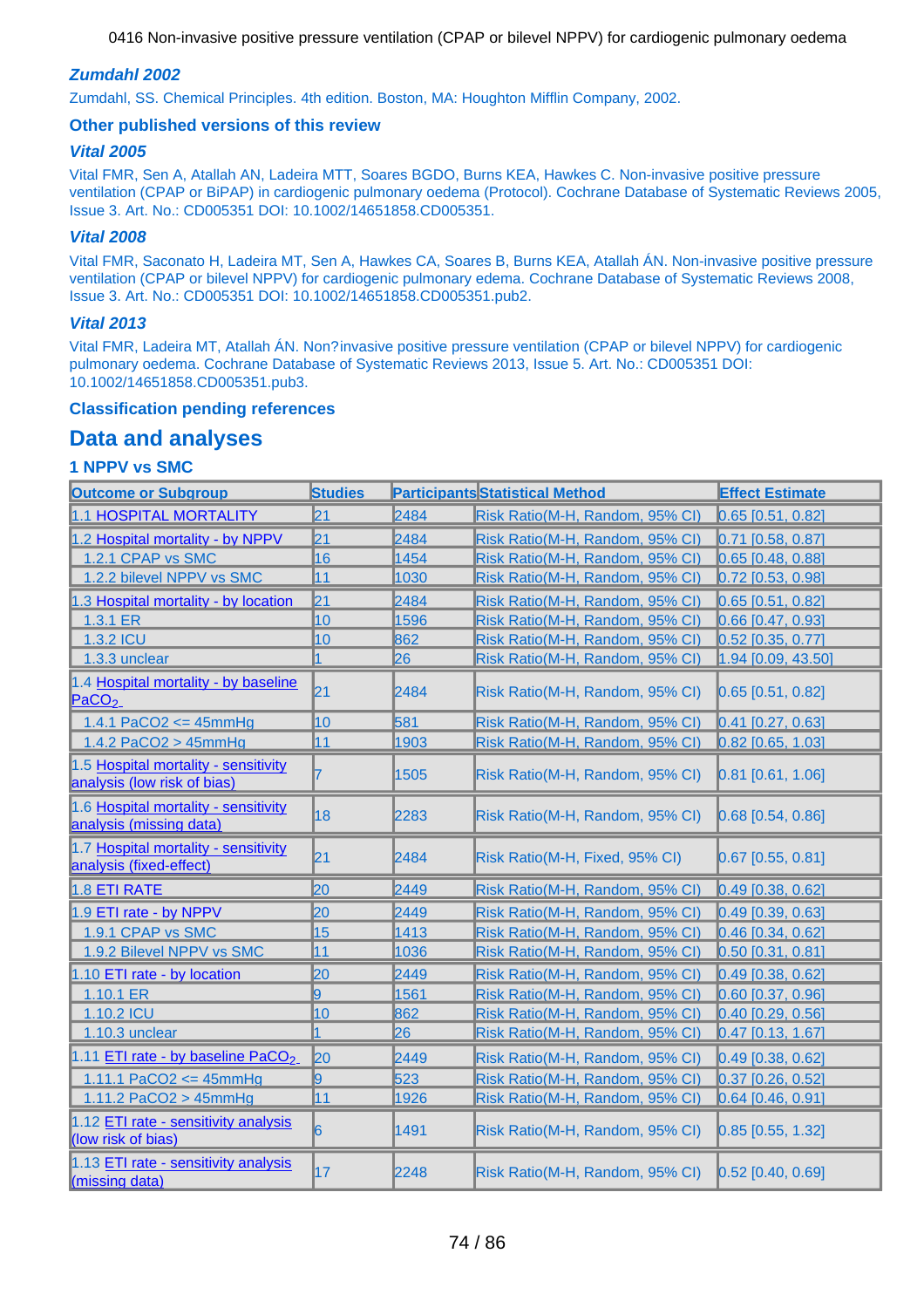| 1.14 ETI rate - by face mask type                               | 20              | 2449 | Risk Ratio(M-H, Random, 95% CI)                 | $0.49$ [0.38, 0.62]          |
|-----------------------------------------------------------------|-----------------|------|-------------------------------------------------|------------------------------|
| 1.14.1 Exclusive full face mask<br><b>luse</b>                  | 15              | 2213 | Risk Ratio(M-H, Random, 95% CI)                 | $0.52$ [0.40, 0.69]          |
| 1.14.2 Exclusive or permissive<br>nasal mask use                | 15              | 236  | Risk Ratio(M-H, Random, 95% CI)                 | $[0.35]$ $[0.20, 0.62]$      |
| 1.15 ACUTE MI INCIDENCE                                         | 15              | 1313 | Risk Ratio(M-H, Random, 95% CI)                 | $1.03$ [0.91, 1.16]          |
| 1.16 Acute MI incidence - by NPPV                               | 15              | 1313 | Risk Ratio(M-H, Random, 95% CI)                 | 1.03 [0.91, 1.16]            |
| 1.16.1 CPAP vs SMC                                              | IЗ              | 569  | Risk Ratio(M-H, Random, 95% CI)                 | $0.96$ [0.80, 1.14]          |
| 1.16.2 bilevel NPPV vs SMC                                      | 5               | 744  | Risk Ratio(M-H, Random, 95% CI)                 | 1.09 [0.92, 1.29]            |
| 1.17 HOSPITAL LENGTH OF STAY 11                                 |                 | 1714 | Mean Difference(IV, Random, 95%<br>$ CI\rangle$ | $-0.31$ $[-1.23, 0.61]$      |
| 1.18 Hospital length of stay - by<br><b>NPPV</b>                | <b>111</b>      | 1714 | Mean Difference(IV, Random, 95%<br>$ CI\rangle$ | $-0.19$ [ $-1.02$ , 0.64]    |
| 1.18.1 CPAP vs SMC                                              | 17              | 943  | Mean Difference(IV, Random, 95%<br>$ CI\rangle$ | $-0.52$ [ $-1.77, 0.72$ ]    |
| 1.18.2 bilevel NPPV vs SMC                                      | $\vert 6 \vert$ | 771  | Mean Difference(IV, Random, 95%<br>$ CI\rangle$ | $0.39$ [-0.35, 1.13]         |
| 1.19 Hospital length of stay - by<br><b>location</b>            | 11              | 1714 | Mean Difference(IV, Random, 95%<br>CI)          | $-0.30$ [ $-1.21$ , $0.61$ ] |
| 1.19.1 ER                                                       | 18              | 1455 | Mean Difference(IV, Random, 95%<br>CI)          | $-0.38$ [-1.70, 0.93]        |
| 1.19.2 ICU                                                      | ß               | 259  | Mean Difference(IV, Random, 95%<br>CI)          | $-0.21$ $[-1.30, 0.89]$      |
| 1.20 Hospital length of stay - by<br>baseline PaCO <sub>2</sub> | 11              | 1714 | Mean Difference(IV, Random, 95%<br>$ CI\rangle$ | $-0.30$ [-1.21, 0.61]        |
| 1.20.1 PaCO2 <= 45mmHg                                          | 15              | 397  | Mean Difference(IV, Random, 95%<br>$ CI\rangle$ | $-1.18[-2.33, -0.04]$        |
| 1.20.2 PaCO2 > 45mmHg                                           | 16              | 1317 | Mean Difference(IV, Random, 95%<br>$ CI\rangle$ | $[0.60$ [-0.15, 1.34]        |
| 1.21 ICU LENGTH OF STAY                                         | 16              |      | Mean Difference(IV, Random, 95%<br>$ CI\rangle$ | No totals                    |
| 1.22 SYSTOLIC BP AFTER ONE<br><b>HOUR</b>                       |                 | 1408 | Mean Difference(IV, Random, 95%<br>$ CI\rangle$ | $-1.72$ $[-5.03, 1.58]$      |
| 1.23 Systolic BP after one hour - by<br><b>NPPV</b>             |                 | 1408 | Mean Difference(IV, Random, 95%<br>$ CI\rangle$ | $-1.72$ [ $-5.03, 1.59$ ]    |
| 1.23.1 CPAP vs SMC                                              |                 |      |                                                 |                              |
|                                                                 | 7               | 866  | Mean Difference(IV, Random, 95%<br>CI)          | $-1.65$ [ $-5.58$ , 2.28]    |
| 1.23.2 bilevel NPPV vs SMC                                      | IЗ              | 542  | Mean Difference(IV, Random, 95%<br>CI)          | $-1.89$ $[-8.01, 4.23]$      |
| 1.24 DIASTOLIC BP AFTER ONE<br><b>HOUR</b>                      | 16              | 1361 | Mean Difference(IV, Random, 95%<br>$ CI\rangle$ | $1.46$ [-1.86, 4.78]         |
| 1.25 Diastolic BP after one hour - by 6<br><b>NPPV</b>          |                 | 1361 | Mean Difference(IV, Random, 95%<br>$ CI\rangle$ | $1.05$ [-2.15, 4.25]         |
| 1.25.1 CPAP vs SMC                                              | 16              | 823  | Mean Difference(IV, Random, 95%<br>CI)          | $0.92$ [-3.92, 5.75]         |
| 1.25.2 bilevel NPPV vs SMC                                      | 13              | 538  | Mean Difference(IV, Random, 95%<br>$ CI\rangle$ | $1.08$ [-2.88, 5.04]         |
| 1.26 MEAN BP AFTER ONE HOUR 3                                   |                 | 251  | Mean Difference(IV, Random, 95%<br>CI)          | $-2.50[-8.29, 3.30]$         |
| 1.27 RESPIRATORY RATE AFTER<br><b>ONE HOUR</b>                  | 10              | 1636 | Mean Difference(IV, Random, 95%<br>$ CI\rangle$ | $-1.87$ $[-2.70, -1.03]$     |
| 1.28 Respiratory rate after one hour<br>by NPPV                 | 10              | 1636 | Mean Difference(IV, Random, 95%<br>$ CI\rangle$ | $-1.58$ $[-2.22, -0.94]$     |
| 1.28.1 CPAP vs SMC                                              | 10              | 1107 | Mean Difference(IV, Random, 95%<br>$ CI\rangle$ | $-1.64$ $[-2.41, -0.87]$     |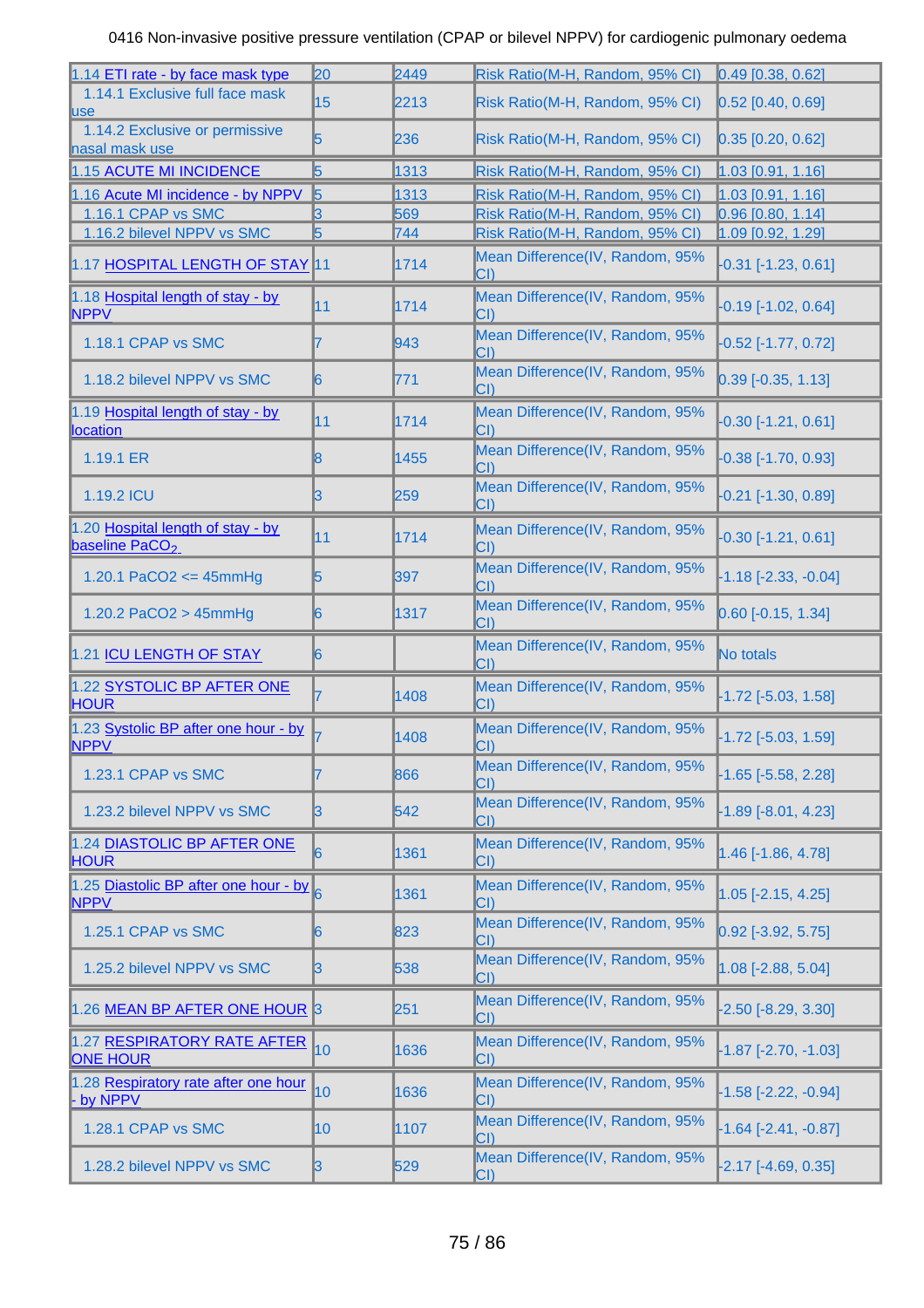| 1.29 PaO <sub>2</sub> (mmHg) AFTER ONE<br><b>HOUR</b>    | 10               | 1428 | Mean Difference(IV, Random, 95%<br>$ CI\rangle$ | 16.19 [3.54, 28.84]      |
|----------------------------------------------------------|------------------|------|-------------------------------------------------|--------------------------|
| 1.30 PaO <sub>2</sub> (mmHg) after one hour -<br>by NPPV | $\overline{110}$ | 1428 | Mean Difference(IV, Random, 95%<br>$ CI\rangle$ | 13.74 [2.72, 24.76]      |
| 1.30.1 CPAP vs SMC                                       | 18               | 761  | Mean Difference(IV, Random, 95%<br>$ CI\rangle$ | $9.55$ [-9.10, 28.19]    |
| 1.30.2 bilevel NPPV vs SMC                               | 16               | 1667 | Mean Difference(IV, Random, 95%<br>$ CI\rangle$ | 19.50 [4.29, 34.71]      |
| 1.31 ADVERSE EVENTS                                      | 11               | 9570 | Risk Ratio(M-H, Random, 95% CI)                 | $1.04$ [0.73, 1.50]      |
| 1.31.1 Skin damage                                       | 12               | 190  | Risk Ratio(M-H, Random, 95% CI)                 | $9.09$ [0.74, 111.09]    |
| 1.31.2 Pneumonia                                         |                  | 130  | Risk Ratio(M-H, Random, 95% CI)                 | $0.50$ [0.05, 5.38]      |
| 1.31.3 Gastrointestinal bleeding                         | l2               | 170  | Risk Ratio(M-H, Random, 95% CI)                 | $[2.32]$ $[0.35, 15.42]$ |
| 1.31.4 Gastric distention                                |                  | 83   | Risk Ratio(M-H, Random, 95% CI)                 | $[13.26]$ [0.82, 215.12] |
| 1.31.5 Vomiting                                          | 15               | 1467 | Risk Ratio(M-H, Random, 95% CI)                 | $1.03$ [0.49, 2.17]      |
| 1.31.6 Pneumothorax                                      | I2               | 1165 | Risk Ratio(M-H, Random, 95% CI)                 | $0.72$ [0.08, 6.89]      |
| 1.31.7 Sinusitis                                         |                  | 130  | Risk Ratio(M-H, Random, 95% CI)                 | 3.00 [0.12, 72.31]       |
| 1.31.8 Discomfort with mask                              | 13               | 1100 | Risk Ratio(M-H, Random, 95% CI)                 | 12.59 [2.39, 66.28]      |
| 1.31.9 Hypotension                                       |                  | 1030 | Risk Ratio(M-H, Random, 95% CI)                 | $0.82$ [0.58, 1.16]      |
| 1.31.10 Arrhythmia                                       |                  | 1027 | Risk Ratio(M-H, Random, 95% CI)                 | $0.83$ [0.50, 1.38]      |
| 1.31.11 Cardiorespiratory arrest                         | 14               | 1352 | Risk Ratio(M-H, Random, 95% CI)                 | $[0.60]$ [0.34, 1.05]    |
| 1.31.12 Gastric aspiration                               |                  | 1037 | Risk Ratio(M-H, Random, 95% CI)                 | $1.58$ [0.06, 38.61]     |
| 1.31.13 Stroke                                           |                  | 130  | Risk Ratio(M-H, Random, 95% CI)                 | $0.20$ [0.01, 4.09]      |
| 1.31.14 Seizures                                         |                  | 130  | Risk Ratio(M-H, Random, 95% CI)                 | $[0.33]$ $[0.01, 8.03]$  |
| 1.31.15 Claustrophobia                                   |                  | 130  | Risk Ratio(M-H, Random, 95% CI)                 | 3.00 [0.12, 72.31]       |
| 1.31.16 Hypercapnia                                      | 13               | 299  | Risk Ratio(M-H, Random, 95% CI)                 | $0.76$ [0.16, 3.62]      |

# **Figures**

**Figure 1**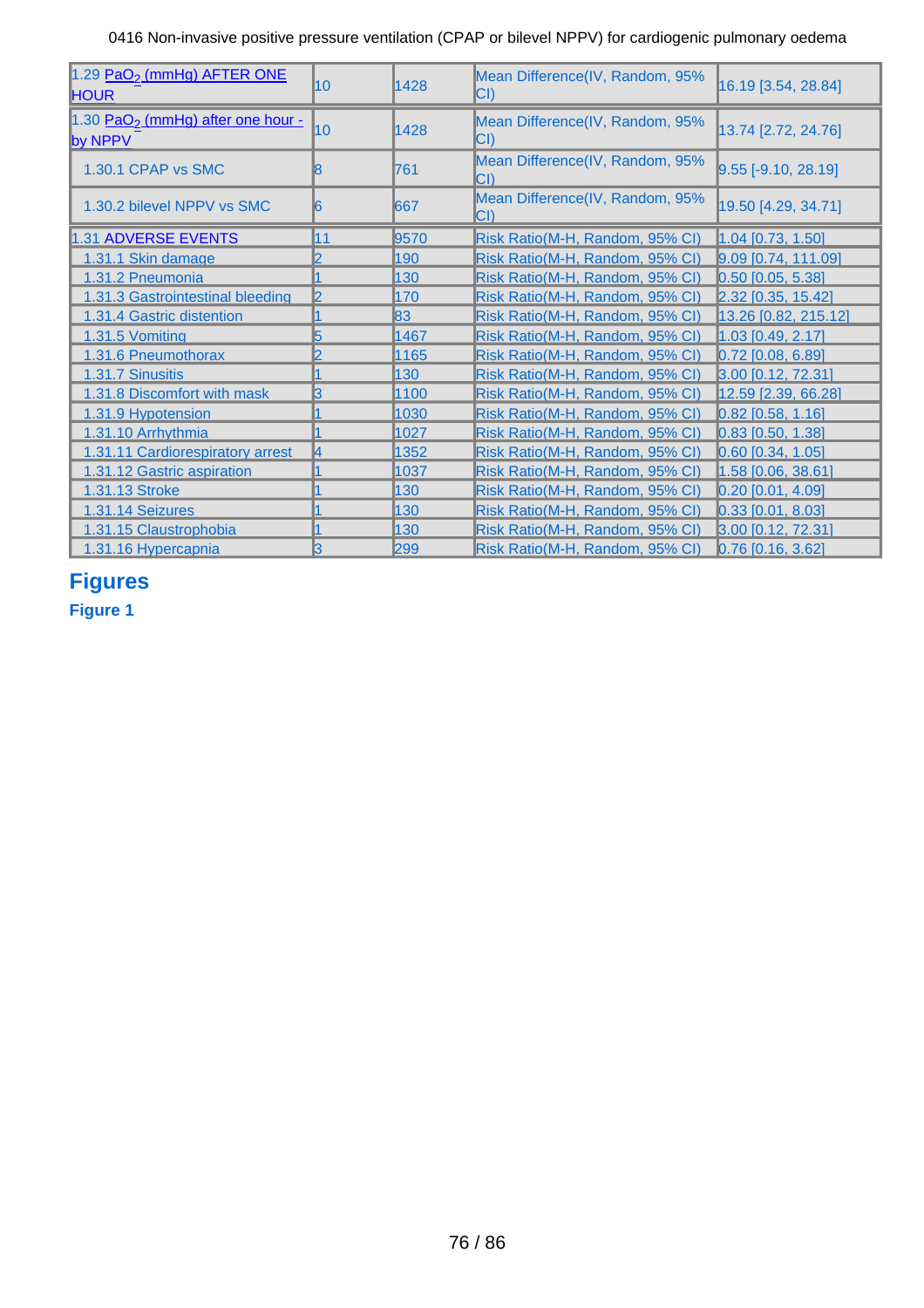

## **Caption**

PRISMA statement flow diagram for 2019 review update.

**Figure 2**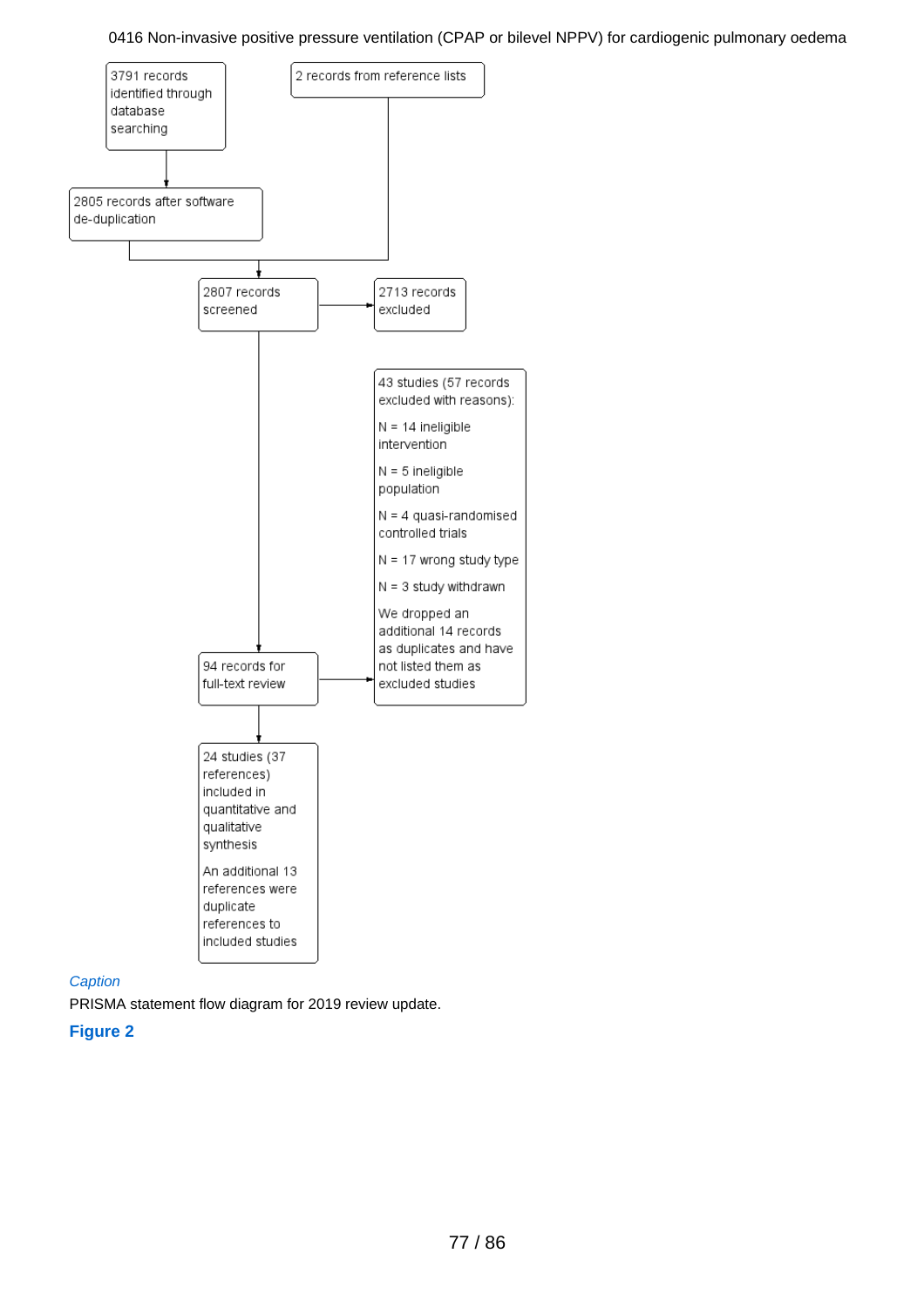

## **Caption**

Risk of bias graph: review authors' judgements about each risk of bias item presented as percentages across all included studies.

## **Figure 3**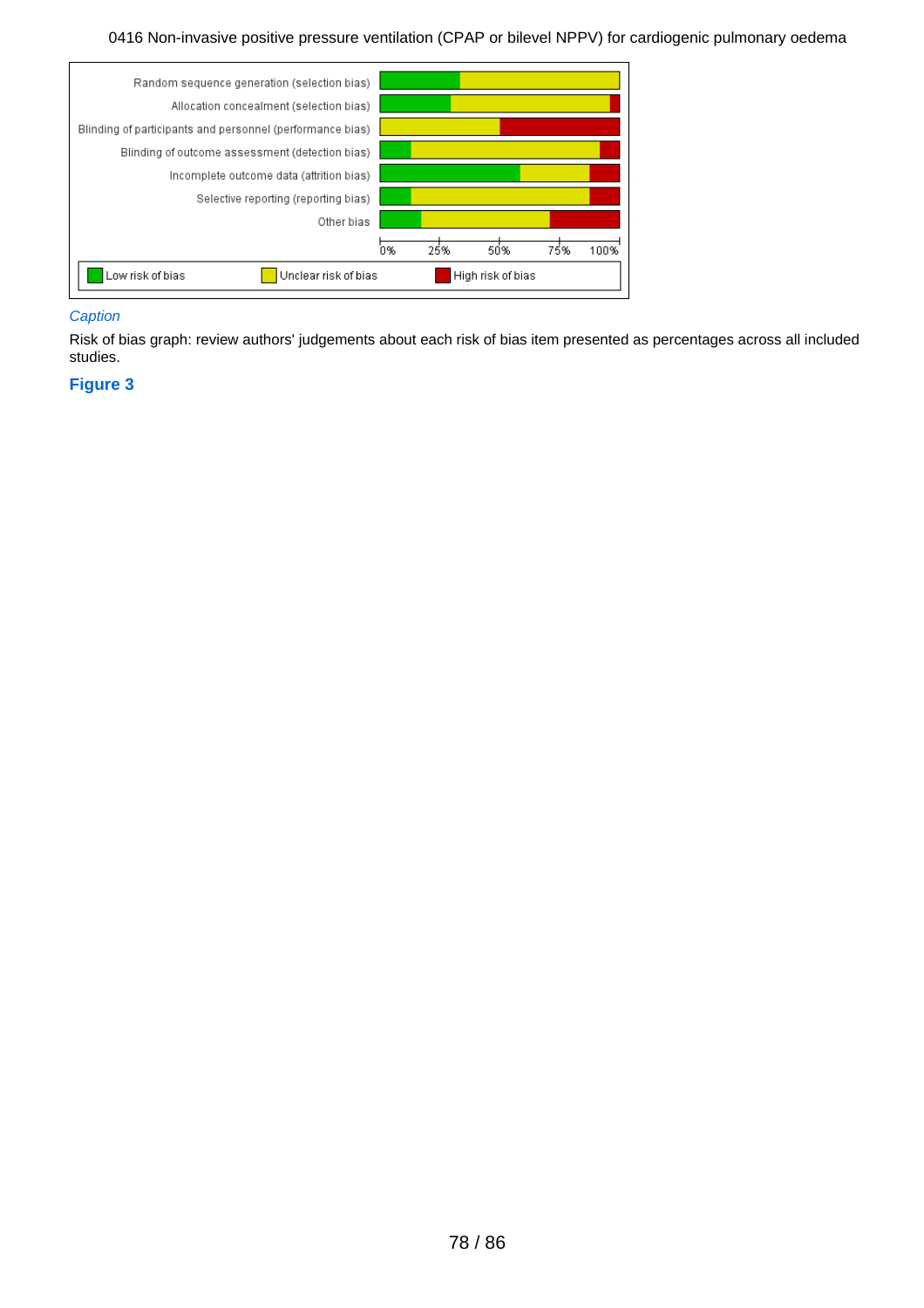

## **Caption**

Risk of bias summary: review authors' judgements about each risk of bias item for each included study.

## **Figure 4 (Analysis 1.1)**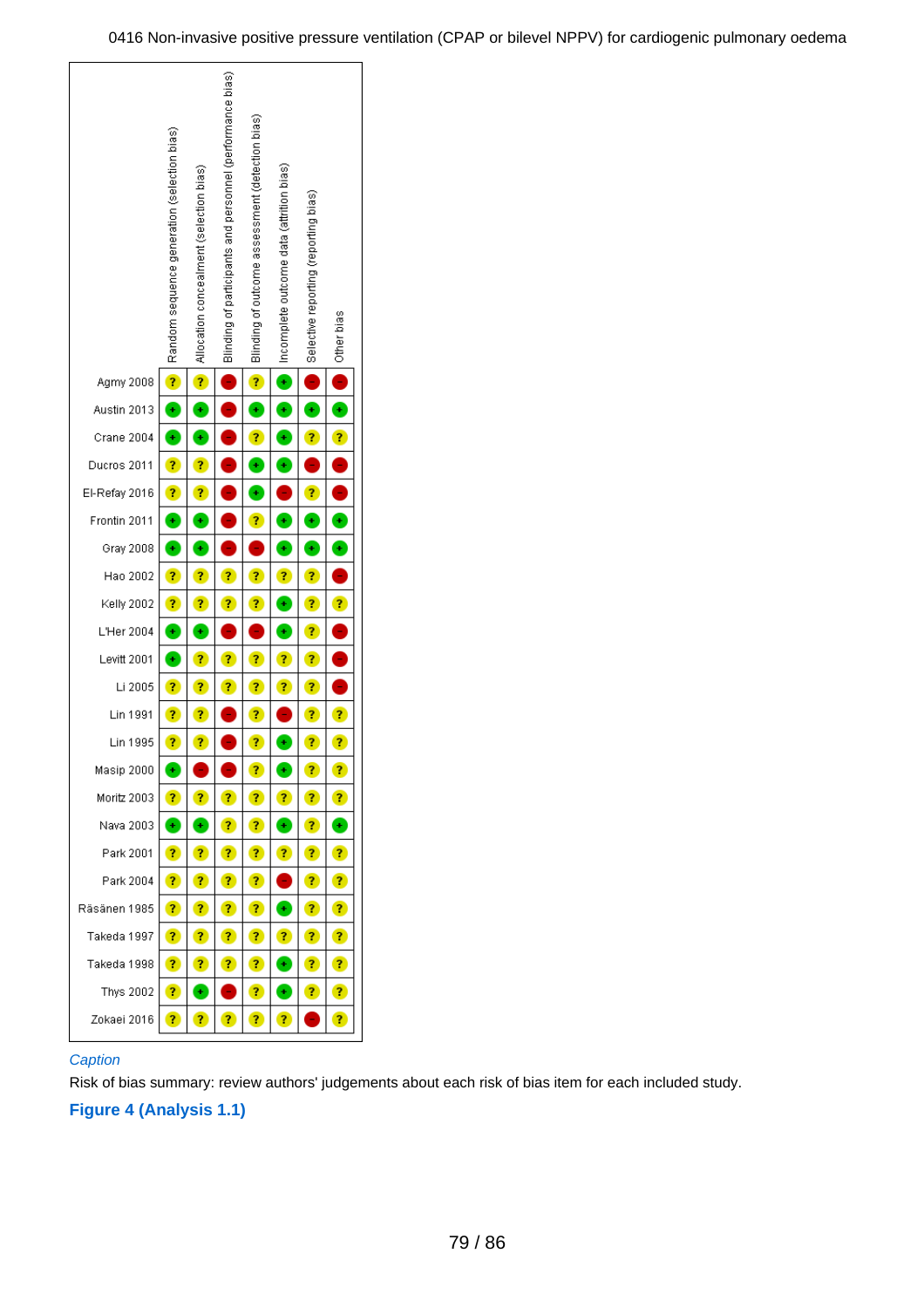

## **Caption**

Funnel plot of comparison: 1 NPPV vs SMC, outcome: 1.1 HOSPITAL MORTALITY.



## **Caption**

Funnel plot of comparison: 1 NPPV vs SMC, outcome: 1.8 ETI RATE.

## **Figure 6 (Analysis 1.17)**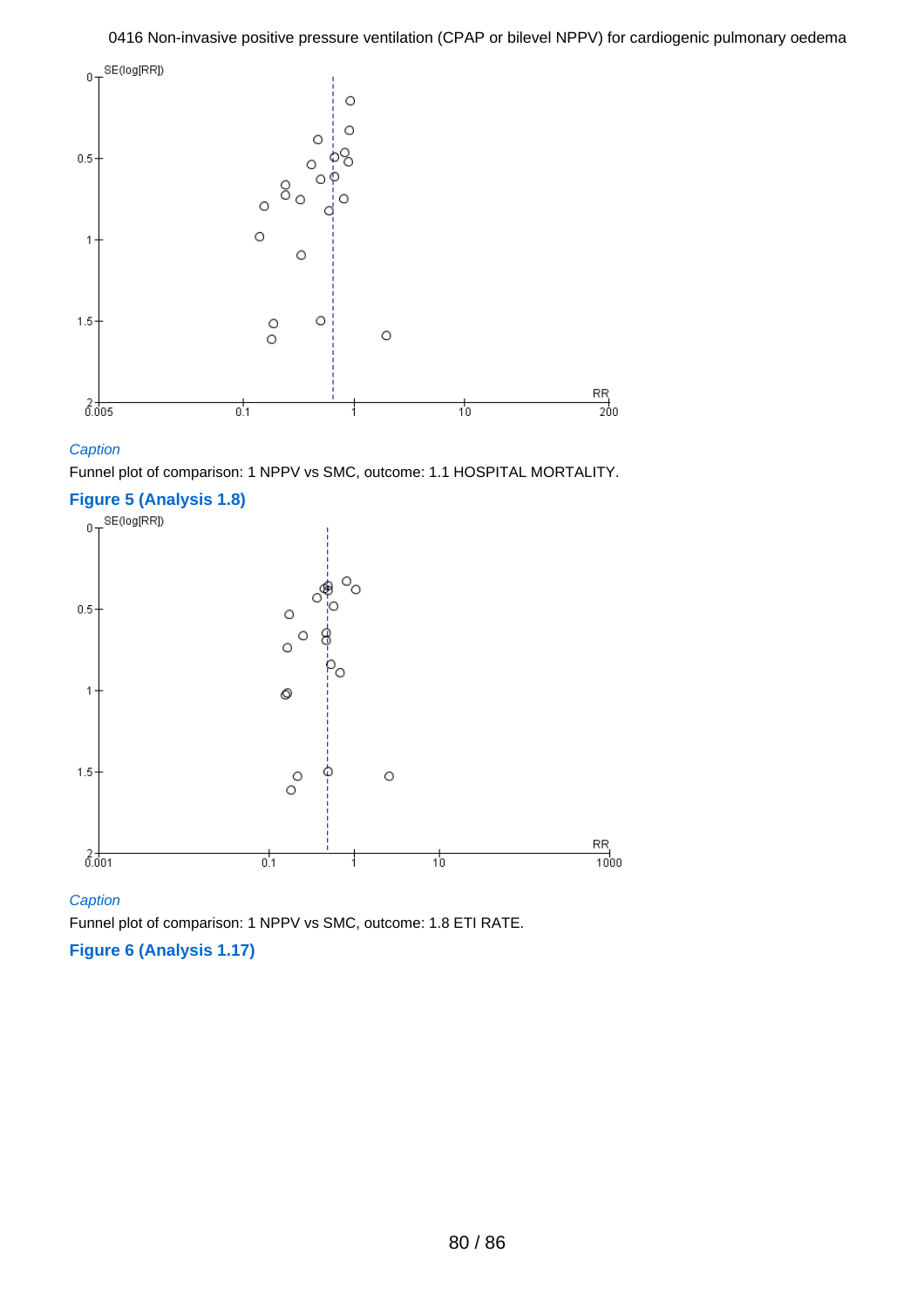

## **Caption**

Funnel plot of comparison: 1 NPPV vs SMC, outcome: 1.17 HOSPITAL LENGTH OF STAY.

## **Sources of support**

## **Internal sources**

• No sources of support provided

## **External sources**

This project was supported by the National Institute for Health Research, via Cochrane Infrastructure funding to the Heart Group. The views and opinions expressed therein are those of the authors and do not necessarily reflect those of the Systematic Reviews Programme, NIHR, NHS or the Department of Health, UK

## **Feedback**

## **Appendices**

## **1 Search strategy 2018**

## **CENTRAL & DARE**

- #1 MeSH descriptor: [Heart Failure] explode all trees
- #2 MeSH descriptor: [Myocardial Infarction] explode all trees
- #3 myocardial next infarction
- #4 (cardiogenic near/6 edema)
- #5 (cardiogenic near/6 oedema)
- #6 (pulmonary near/6 edema)
- #7 (pulmonary near/6 oedema)
- #8 heart next failure
- #9 cardiac next failure
- #10 cardiac next insufficiency
- #11 heart next insufficiency
- #12 left next ventricular next insufficiency
- #13 left next ventricular next dysfunction
- #14 wet next lung
- #15 #1 or #2 or #3 or #4 or #5 or #6 or #7 or #8 or #9 or #10 or #11 or #12 or #13 or #14
- #16 MeSH descriptor: [Ventilators, Mechanical] explode all trees
- #17 MeSH descriptor: [Respiration, Artificial] explode all trees
- #18 mechanical next ventilation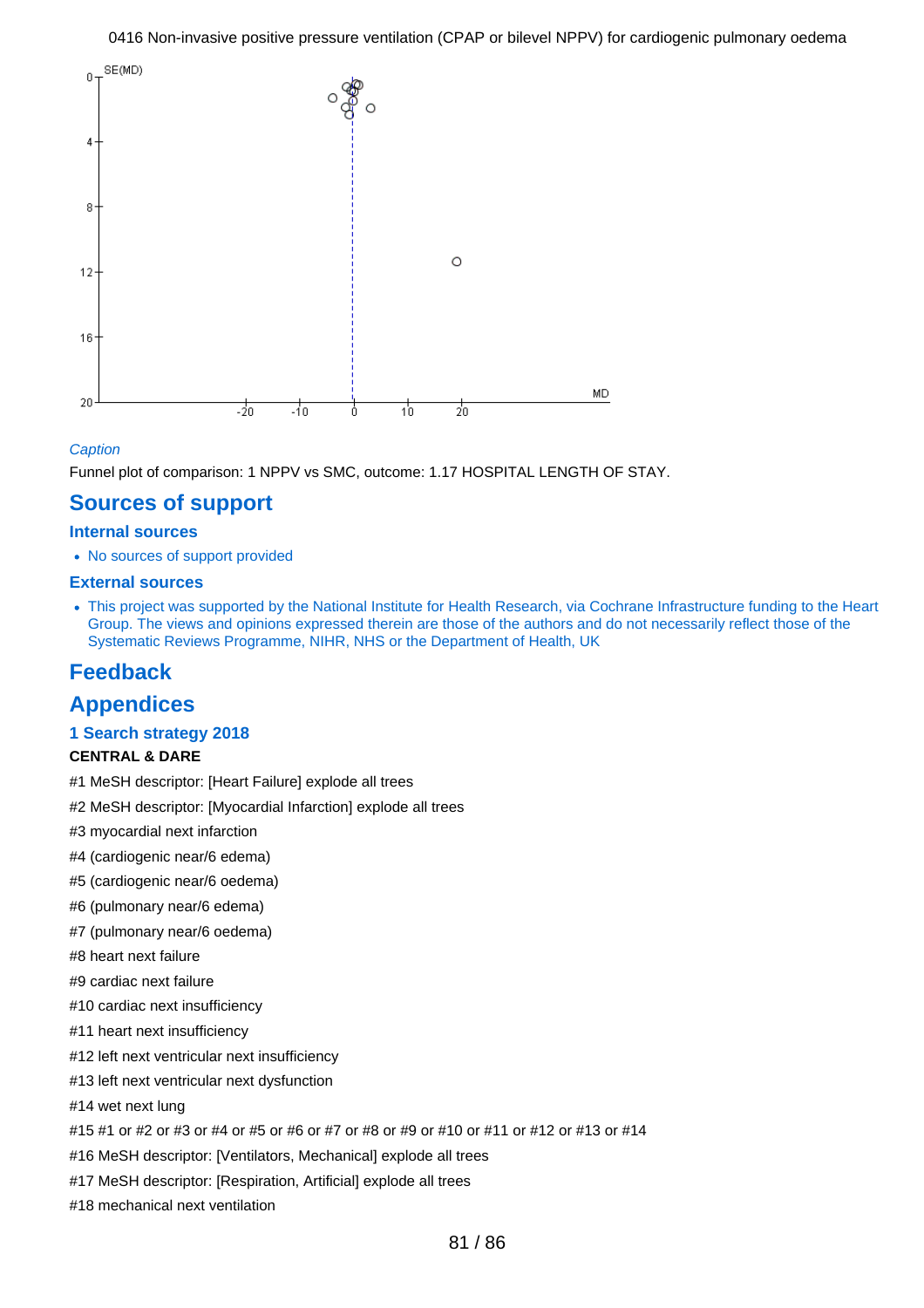#19 artificial next ventilation

#20 assisted next ventilation

#21 artificial next respiration

#22 (positive near/6 pressure near/6 ventilation)

#23 (respirator or respirators)

#24 pulmonary next ventilat\*

#25 non next invasive next ventilation

#26 noninvasive next ventilation

#27 non-invasive next ventilation

#28 positive next airway next pressure

#29 positive next pressure next respiration

#30 pressure next support next ventilation

#31 mask next ventilation

#32 bipap

#33 nippv

#34 nppv

#35 niv

#36 cpap

#37 niav

#38 aprv

#39 ippb

#40 ippv

#41 peep

#42 positive next end next expiratory next pressure

#43 (#16 or #17 or #18 or #19 or #20 or #21 or #22 or #23 or #24 or #25 or #26)

#44 (#27 or #28 or #29 or #30 or #31 or #32 or #33 or #34 or #35 or #36)

#45 (#37 or #38 or #39 or #40 or #41 or #42)

#46 #43 or #44 or #45

#47 #15 and #46

## **MEDLINE Ovid**

1. exp Heart Failure/

2. exp Myocardial Infarction/

3. cardiogenic edema\$.tw.

4. cardiogenic oedema\$.tw.

5. pulmonary oedema.tw.

6. pulmonary edema.tw.

7. cardiac failure.tw.

8. heart failure.tw.

9. cardiac insufficiency.tw.

10. Pulmonary Edema/

11. heart insufficiency.tw.

12. Ventricular Dysfunction, Left/

13. wet lung.tw.

14. or/1-13

15. exp Respiration, Artificial/

16. exp Ventilators, Mechanical/

17. mechanical ventilation.tw.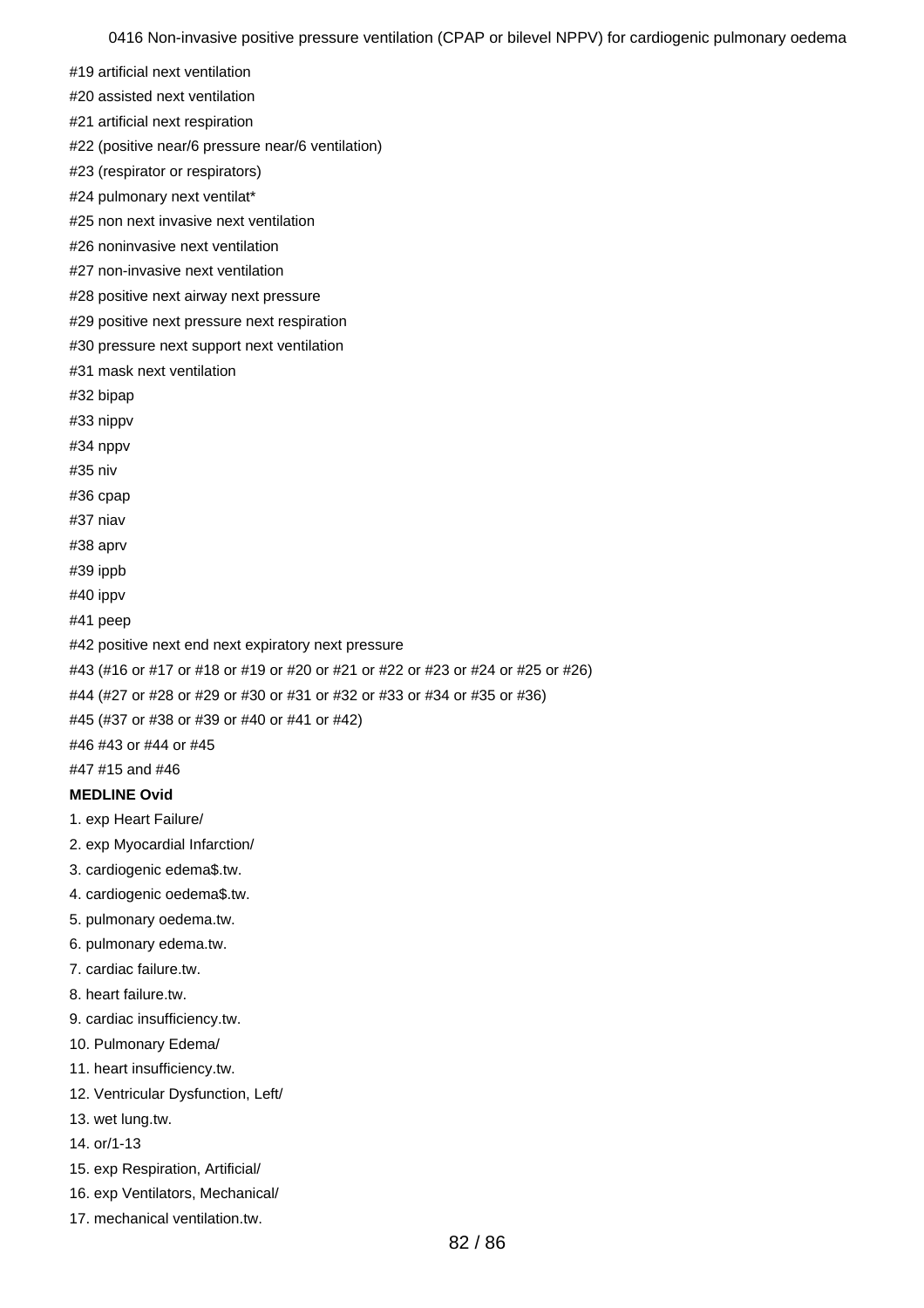- 18. artificial ventilation.tw.
- 19. assisted ventilation.tw.
- 20. artificial respiration.tw.
- 21. (respirator or respirators).tw.
- 22. bipap.tw.
- 23. nippv.tw.
- 24. nppv.tw.
- 25. niv.tw.
- 26. niav.tw.
- 27. cpap.tw.
- 28. aprv.tw.
- 29. ippb.tw.
- 30. ippv.tw.
- 31. peep.tw.
- 32. positive pressure ventilation.tw.
- 33. pulmonary ventilation.tw.
- 34. non invasive ventilation.tw.
- 35. noninvasive ventilation.tw.
- 36. pressure support ventilation.tw.
- 37. positive end expiratory pressure.tw.
- 38. bi-level positive airway pressure.tw.
- 39. bilevel positive airway pressure.tw.
- 40. or/15-39
- 41. 14 and 40
- 42. randomized controlled trial.pt.
- 43. controlled clinical trial.pt.
- 44. randomized.ab.
- 45. placebo.ab.
- 46. drug therapy.fs.
- 47. randomly.ab.
- 48. trial.ab.
- 49. groups.ab.
- 50. 42 or 43 or 44 or 45 or 46 or 47 or 48 or 49
- 51. exp animals/ not humans.sh.
- 52. 50 not 51
- 53. 41 and 52
- **Embase Ovid**
- 1. exp Congestive Heart Failure/
- 2. exp Heart Infarction/
- 3. cardiogenic oedema\$.tw.
- 4. cardiogenic edema\$.tw.
- 5. pulmonary oedema.tw.
- 6. pulmonary edema.tw.
- 7. cardiac failure.tw.
- 8. heart failure.tw.
- 9. cardiac insufficiency.tw.
- 10. Lung Edema/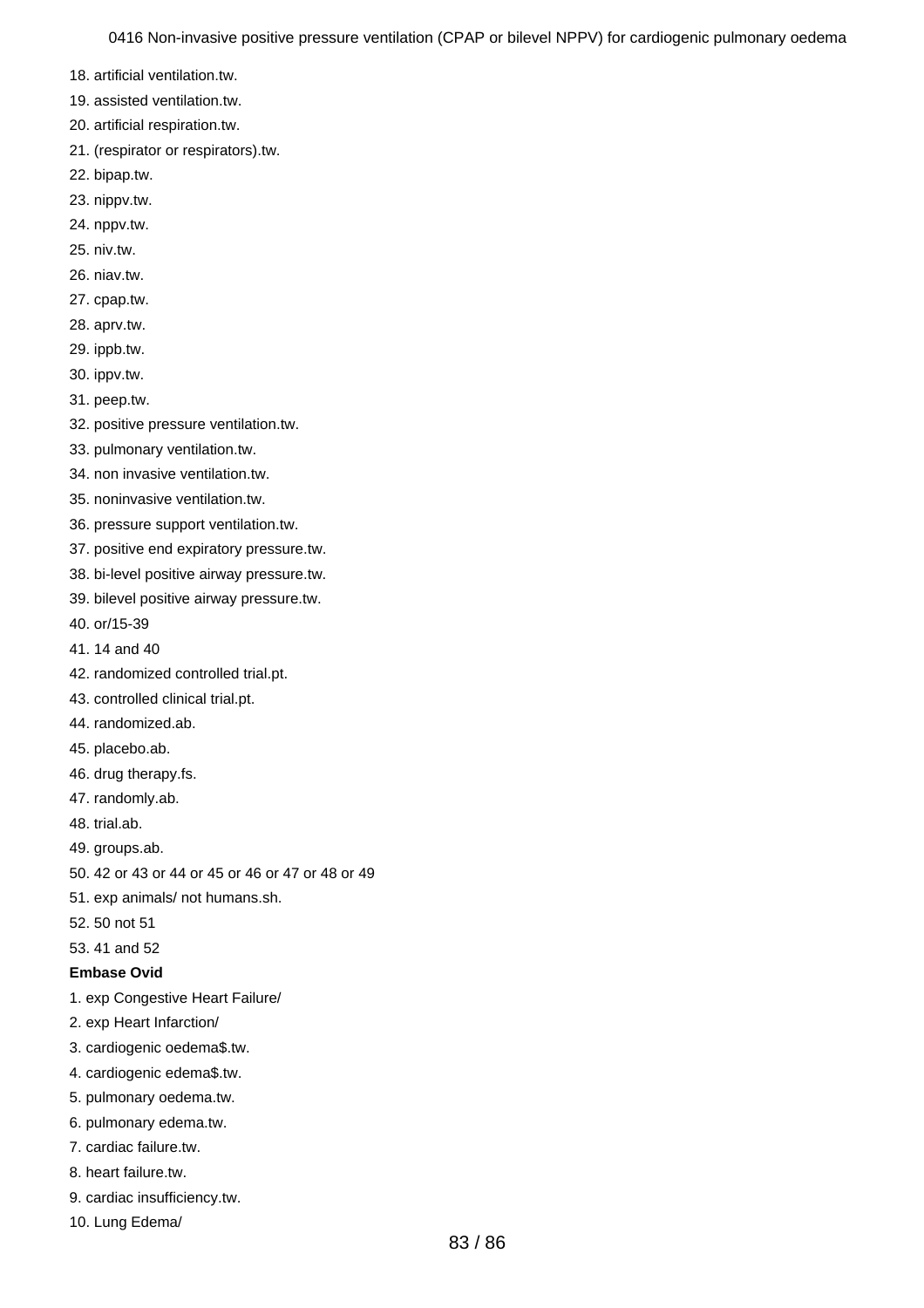11. heart insufficiency.tw.

- 12. heart left ventricle function/
- 13. wet lung.tw.
- 14. or/1-13
- 15. exp Ventilator/
- 16. exp Artificial Ventilation/
- 17. mechanical ventilation.tw.
- 18. artificial ventilation.tw.
- 19. assisted ventilation.tw.
- 20. artificial respiration.tw.
- 21. (respirator or respirators).tw.
- 22. bipap.tw.
- 23. nippv.tw.
- 24. nppv.tw.
- 25. niv.tw.
- 26. niav.tw.
- 27. cpap.tw.
- 28. aprv.tw.
- 29. ippb.tw.
- 30. ippv.tw.
- 31. peep.tw.
- 32. positive pressure ventilation.tw.
- 33. pulmonary ventilation.tw.
- 34. non invasive ventilation.tw.
- 35. noninvasive ventilation.tw.
- 36. pressure support ventilation.tw.
- 37. positive end expiratory pressure.tw.
- 38. bi-level positive airway pressure.tw.
- 39. bilevel positive airway pressure.tw.
- 40. or/15-39
- 41. 14 and 40
- 42. random\$.tw.
- 43. factorial\$.tw.
- 44. crossover\$.tw.
- 45. cross over\$.tw.
- 46. cross-over\$.tw.
- 47. placebo\$.tw.
- 48. (doubl\$ adj blind\$).tw.
- 49. (singl\$ adj blind\$).tw.
- 50. assign\$.tw.
- 51. allocat\$.tw.
- 52. volunteer\$.tw.
- 53. crossover procedure/
- 54. double blind procedure/
- 55. randomized controlled trial/
- 56. single blind procedure/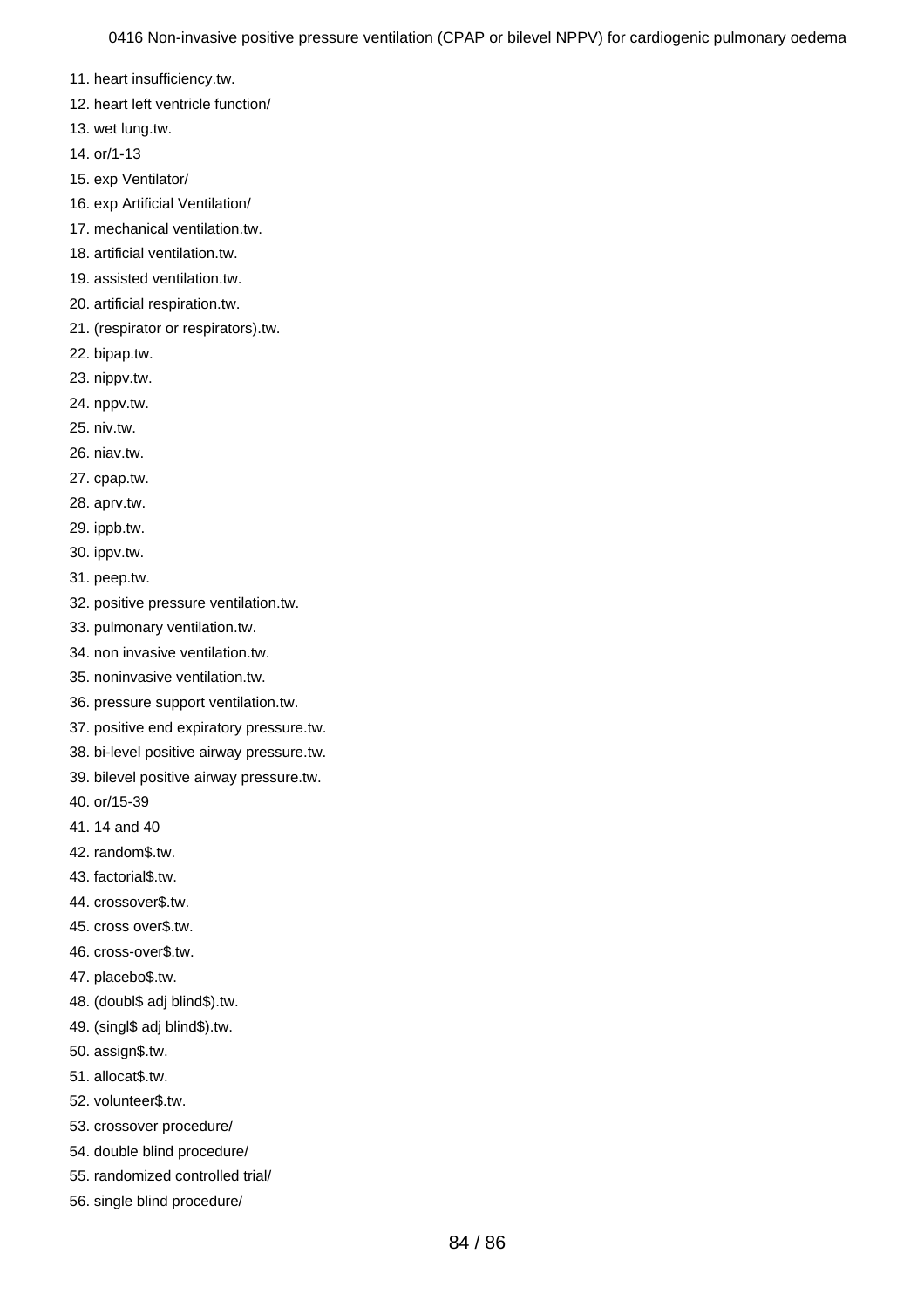- 57. 42 or 43 or 44 or 45 or 46 or 47 or 48 or 49 or 50 or 51 or 52 or 53 or 54 or 55 or 56
- 58. (animal/ or nonhuman/) not human/
- 59. 57 not 58
- 60. 41 and 59
- 61. limit 60 to embase

## **CINAHL**

- S43 S14 and S39 and S42
- S42 S40 or S41
- S41 TI (random<sup>\*</sup> or trial or clinical study or group<sup>\*</sup> or placebo<sup>\*</sup>) or AB (random<sup>\*</sup> or trial or clinical study or group<sup>\*</sup> or placebo<sup>\*</sup>)
- S40 (MH "Clinical Trials+")
- S39 S15 or S16 or S17 or S18 or S19 or S20 or S21 or S22 or S23 or S24 or S25 or S26 or S27 or S28 or S29 or S30 or S31 or S32 or S33 or S34 or S35 or S36 or S37 or S38
- S38 TI (bi-level positive airway pressure) or AB (bi-level positive airway pressure)
- S37 TI (positive end expiratory pressure) or AB (positive end expiratory pressure)
- S36 TI (pressure support ventilation) or AB (pressure support ventilation)
- S35 TI (noninvasive ventilation) or AB (noninvasive ventilation)
- S34 TI (non invasive ventilation) or AB (non invasive ventilation)
- S33 TI (pulmonary ventilation) or AB (pulmonary ventilation)
- S32 TI (positive pressure ventilation) or AB (positive pressure ventilation)
- S31 TI (peep) or AB (peep)
- S30 TI (ippv) or AB (ippv)
- S29 TI (ippb) or AB (ippb)
- S28 TI (aprv) or AB (aprv)
- S27 TI (cpap) or AB (cpap)
- S26 TI (niav) or AB (niav)
- S25 TI (niv) or AB (niv)
- S24 TI (nppv) or AB (nppv)
- S23 TI (nippv) or AB (nippv)
- S22 TI (bipap) or AB (bipap)
- S21 TI (respirator or respirators) or AB (respirator or respirators)
- S20 TI (artificial respiration) or AB (artificial respiration)
- S19 TI (assisted ventilation) or AB (assisted ventilation)
- S18 TI (artificial ventilation) or AB (artificial ventilation)
- S17 TI (mechanical ventilation) or AB (mechanical ventilation)
- S16 (MH "Ventilation, Mechanical, Differentiated")
- S15 (MH "Ventilators, Mechanical")
- S14 S1 or S2 or S3 or S4 or S5 or S6 or S7 or S8 or S9 or S10 or S11 or S12 or S13
- S13 TI (wet lung) or AB (wet lung)
- S12 (MH "Ventricular Dysfunction, Left")
- S11 TI (heart insufficiency) or AB (heart insufficiency)
- S10 (MH "Pulmonary Edema")
- S9 TI (cardiac insufficiency) or AB (cardiac insufficiency)
- S8 TI (heart failure) or AB (heart failure)
- S7 TI (cardiac failure) or AB (cardiac failure)
- S6 TI (pulmonary edema\*) or AB (pulmonary edema\*)
- S5 TI (pulmonary oedema\*) or AB (pulmonary oedema\*)
- S4 TI (cardiogenic edema\*) or AB (cardiogenic edema\*)